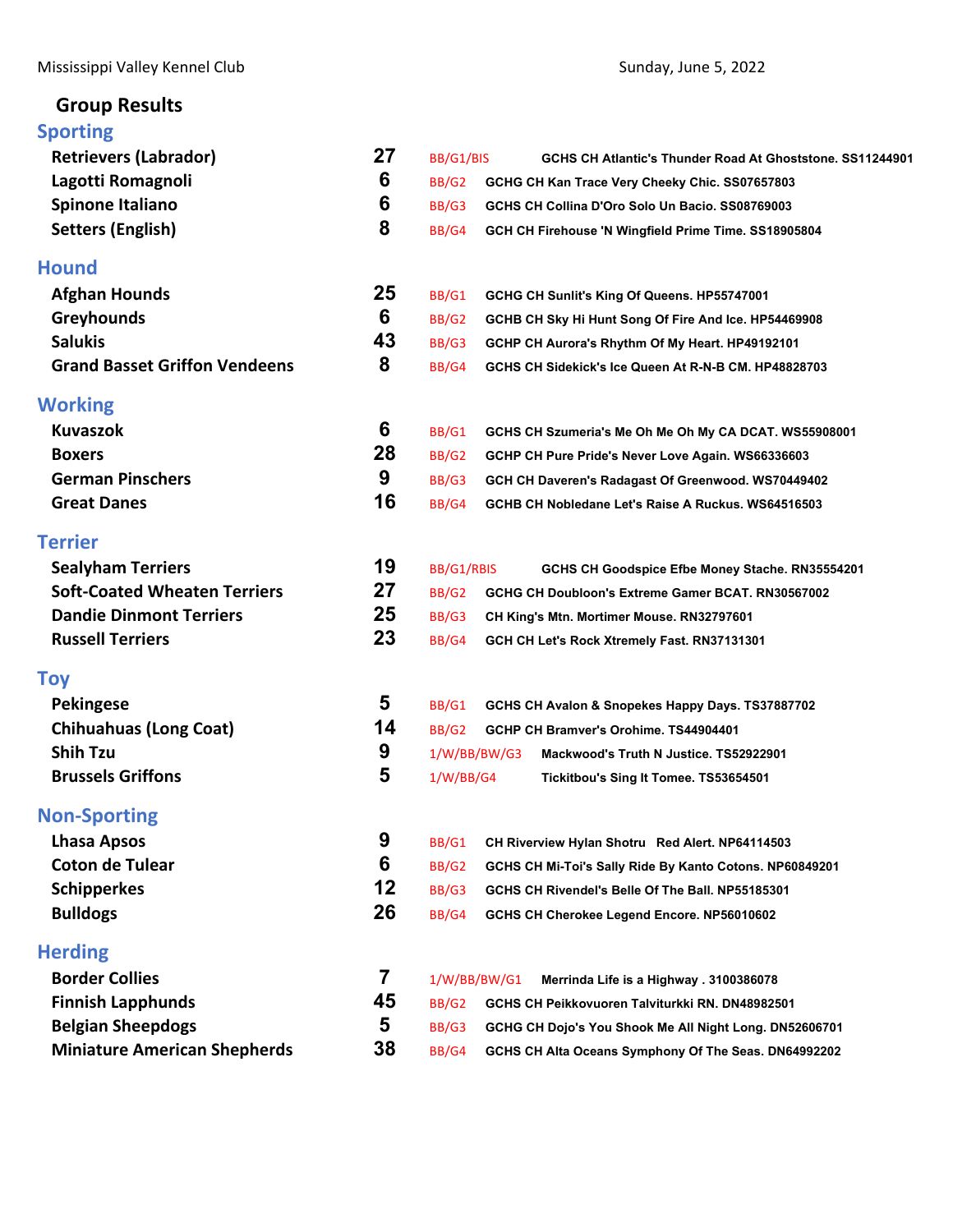<span id="page-1-0"></span>2110 Mrs. Polly (Mrs. Robert) D Smith

## **Brittanys**

### **Brittanys, 12‐18 Months Dogs**

| 5      | AB                              | Cross Creek Fanta C's On The Right Track. SS27476002<br>5/24/2021 Breeder: Barbara J Pepin D.V.M./Wayne C Pepin. Sire: CH Crosscreek's Father Knows Best<br>Dam: CH Crosscreek Sanbar Flying Colors. Owner: Allison Coulton. Chris Swartz                                           |
|--------|---------------------------------|-------------------------------------------------------------------------------------------------------------------------------------------------------------------------------------------------------------------------------------------------------------------------------------|
|        |                                 | <b>Brittanys, Puppy (6-9 Months) Bitches</b>                                                                                                                                                                                                                                        |
| 6      | 1/W/OS                          | Granmar Diamonds Sparkle At Chisholm Trail. SS29986810<br>11/1/2021 Breeder: Mr. Tim Foley. Sire: CH Granmars No Pressure No Diamonds Dam: CH Big Oaks<br>Ozark Diamond Of Granmar. Owner: Jody RKirtley. Agent: Rachel Hanna                                                       |
|        | <b>Brittanys, Open Bitches</b>  |                                                                                                                                                                                                                                                                                     |
| 8      | AB                              | Firefly's Triumphant Bluegrass Run. SS17222502<br>1/17/2020 Breeder: Linda McCartney. Sire: GCHS CH Triumphant's Chances Are JH Dam: CH<br>Triumphant's Absolute Obsession JH. Owner:LeslieAnn Stalker Gregory Stalker Linda McCartney.                                             |
|        | <b>Brittanys, Best of Breed</b> |                                                                                                                                                                                                                                                                                     |
|        |                                 | GCH CH Firefly's Grand Cappuccino. SR92206104<br>2/3/2016 Breeder: Leslie Ann Stalker/Gregory Stalker/David Downing/Nancy L Crandall. Sire: CH<br>Triumphant's Absolutely G.Q. MH Dam: Kabina's Double Shot Expresso. Owner:LeslieAnn Stalker Gregory<br>Stalker   Linda McCartney. |
| 9      | <b>BB</b>                       | GCH CH Dogwood Hollow West Point. SS10606306<br>2/26/2019 Breeder: Rhonda Cornum/Cheryl Mika/Jennifer Burlingame/Geri O Clements. Sire: CH<br>Dogwood Hollow Emmanuel Dam: CH Dogwood Hollow Flashpoint SH. Owner:Alyeace Geary Cheryl<br>MikalRhonda Cornum Brooke Burlingame.     |
| 11     |                                 | GCH CH Crosscreek's Vibrant Festival Prince Fredrich BN RI BCAT CGCA CGCU TKN.<br>12/4/2019 Breeder: Barbara J Pepin D.V.M./Wayne C Pepin. Sire: CH Castle's I Can Dance Dam: CH<br>Sanbar's True Colors. Owner: Abigail E Engler.                                                  |
| 15     | <b>SEL</b>                      | GCH CH Labyrinth Double Entendre. SS20157506<br>8/3/2020 Breeder: Karen Hanson, Sire: GCHS CH Dream Hi's Rsvp Whooz In SH Dam: CH Labyrinth A<br>Kiss'Ll Cost Ya. Owner: Erica Behnke Karen Hanson. Agent: Eileen Hackett                                                           |
| Judge: |                                 |                                                                                                                                                                                                                                                                                     |
|        |                                 | 2110 Mrs. Polly (Mrs. Robert) D Smith                                                                                                                                                                                                                                               |

### **Lagotti Romagnoli**

### **Lagotti Romagnoli, Best of Breed**

### **6** BB/G2 **GCHG CH Kan Trace Very Cheeky Chic. SS07657803**

5/3/2018 Breeder: Sabina Zdunic Sinkovic/Kalecak Zdunic Sinkovic. Sire: Rowntree Ugo Unico Dam: Kan Trace Princess Viola. Owner:Jill Armstrong|Victor Malzoni Jr|Sabina Zdunic|Ante Lucin.Agent: Phil Booth

#### Judge:

2110 Mrs. Polly (Mrs. Robert) D Smith

### **Pointers**

### **Pointers, Open Bitches**

 **6** AB **Daykeyne Filthy Cute. SS16141303**

8/21/2019 Breeder: Tabatha Buckley/Mark Bettis. Sire: GCHP CH Chesterhope Never Ask Why For Daykeyne Dam: CH Daykeyne I Came For The Ribbons. Owner:Tabitha Buckley.

#### **Pointers, Best of Breed**

| -5 | AB. | CH Penpoint Dashing Through The Snow. SS24105502                                                              |
|----|-----|---------------------------------------------------------------------------------------------------------------|
|    |     | 12/21/2020 Breeder: KAYLA HONY/LEE ANN STAGG/SIERRA WILSON, Sire: CH Calais Of Solivia                        |
|    |     | Becker Arizmendi Dam: GCH CH Penpoint Tallahassee CAA DCAT CGC TKI ATT. Owner: BROOKE<br>ADAMSILEE ANN STAGG. |
|    |     |                                                                                                               |

Judge:

2110 Mrs. Polly (Mrs. Robert) D Smith

### **Pointers (German Shorthaired)**

### **Pointers (German Shorthaired), Bred‐By‐Exhibitor (Adult) Dogs**

 **5** AB **Suma's Captain America. SS27870601** 4/22/2021 Breeder: Jessica Kalupa/Mary Beth Usery. Sire: GCH CH Suma's All For Pure Fun JH Dam: Suma's Dream On Boys. Owner:Jessica Kalupa|Mary Beth Usery.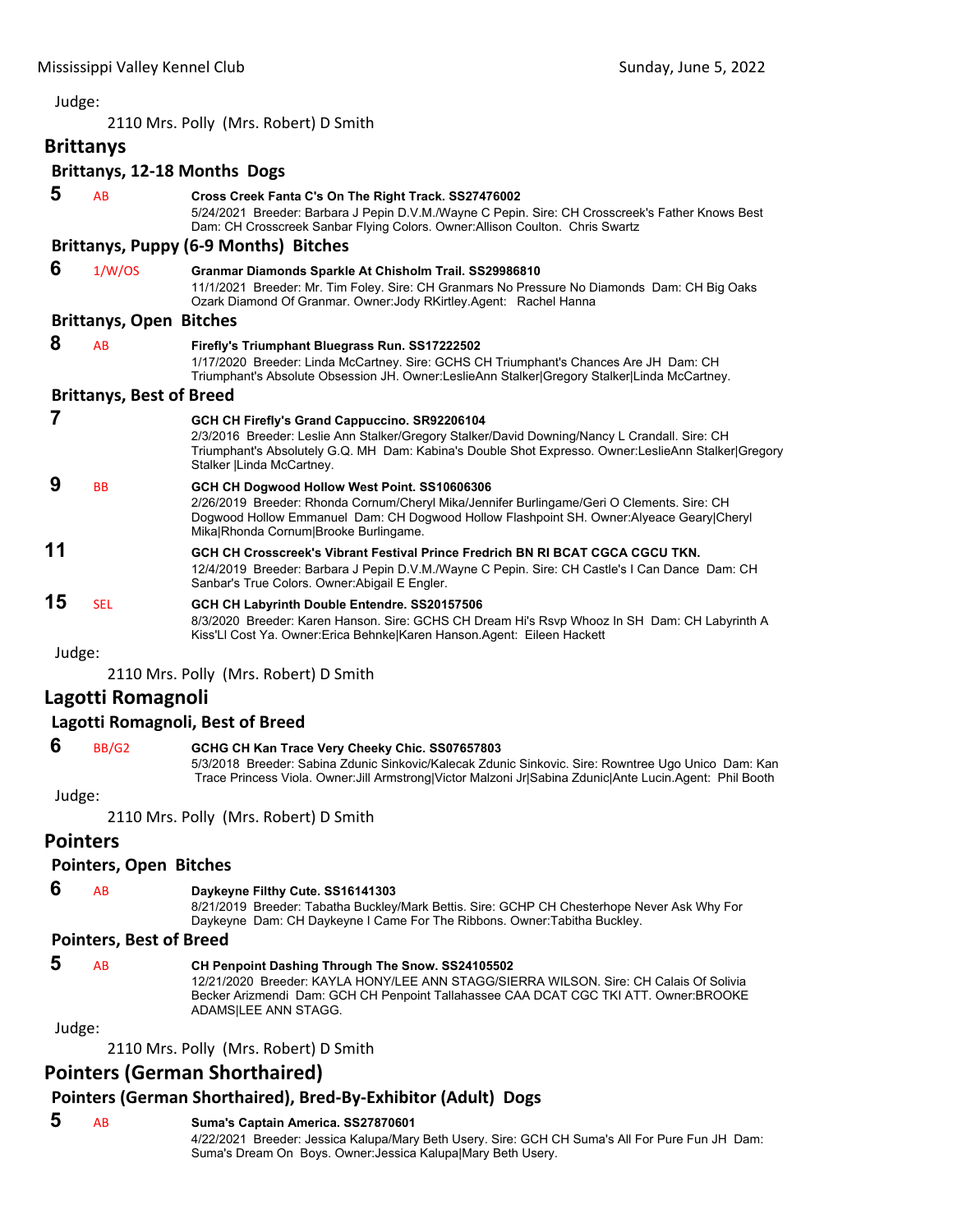|        |                                 | <b>Pointers (German Shorthaired), Open Dogs</b>                                                                                                                                                                                                                                                                                                        |
|--------|---------------------------------|--------------------------------------------------------------------------------------------------------------------------------------------------------------------------------------------------------------------------------------------------------------------------------------------------------------------------------------------------------|
| 7      | 1/W/OS                          | Showme They're Grrreat @ Kan-Point JH. SS24620401<br>2/27/2021 Breeder: Julie Steinbeck/Lucretia Coonrod. Sire: GCHB CH Showme The Eye Of The Tiger<br>Dam: GCHP CH Kan-Point's Showme The Chase To Victory. Owner: Eric/Julie Steinbeck.                                                                                                              |
|        |                                 | Pointers (German Shorthaired), 12-18 Months Bitches                                                                                                                                                                                                                                                                                                    |
| 6      | 1/W                             | All Day Karma Von Hege-Haus CGCA. SS26963902<br>5/23/2021 Breeder: Mr. Kenneth Wayne Hill Jr Sire: Delta Von Den Seiben Sohnen Dam: All Day Millie.<br>Owner:Tammy Lynn Hawkins.                                                                                                                                                                       |
|        |                                 | Pointers (German Shorthaired), Bred-By-Exhibitor (Adult) Bitches                                                                                                                                                                                                                                                                                       |
| 8      | AB                              | Suma's Black Widow, SS27870701<br>4/22/2021 Breeder: Jessica Kalupa / Mary Beth Usery / . Sire: CH Suma's Thanks For Your Consideration<br>Dam: Suma's Dream On Boys. Owner: Jessica Kalupa Mary Beth Usery.                                                                                                                                           |
|        |                                 | <b>Pointers (German Shorthaired), American Bred Bitches</b>                                                                                                                                                                                                                                                                                            |
| 10     | AB                              | Cheza's My Fair Lady. SS24421601<br>12/2/2020 Breeder: Jane C Rae. Sire: CH Depaw's All Fired Up V. Cheza JH Dam: GCH CH Cheza's<br>Stairway To The Stars JH. Owner: Fiona Hilyer Jane C. Rae. Agent: Kelly Shupp                                                                                                                                      |
|        |                                 | Pointers (German Shorthaired), Open Bitches                                                                                                                                                                                                                                                                                                            |
| 12     | AB                              | Suma's Return To Sender, SS11360810<br>2/20/2019 Breeder: Jessica Kalupa/Mary Beth Usery. Sire: CH Kan-Point's Walk Like An Egyptian Dam:<br>Suma-Braerwood Sincerely Irresistible. Owner: Jessica Kalupa Mary Beth Usery.                                                                                                                             |
|        |                                 | <b>Pointers (German Shorthaired), Best of Breed</b>                                                                                                                                                                                                                                                                                                    |
| 9      | AB                              | GCH CH Bleugras N Renegade Don't Tread On Me!. SS04707502<br>3/20/2018 Breeder: Eve Parsons/Patty Huffman. Sire: GCHG CH Trf White River Howlin' At The Stars CD<br>BN RA JH DS CGC Dam: GCHS CH Bleugras N Renegade Pardon Me Boys!. Owner: Patty Huffman.                                                                                            |
| 11     | <b>SEL</b>                      | CH Kan-Point's Stl Blues Hero BN RI JH BCAT SWA SHDA RATN DE DM CGC TKN. SS14661208<br>9/10/2019 Breeder: Dr. Richard Stanley/Mrs. Richard Stanley/Lucretia Coonrod. Sire: GCHG CH<br>Quinsea's War Admiral Dam: GCHB CH Kan-Point's Flashback. Owner:Theresa Boxdorfer.                                                                               |
| 14     | <b>SEL</b>                      | CH Grandslam's Meant To Be. SS01553303<br>9/28/2017 Breeder: Claude Matula/Linda Matula/Karen Kohlmeyer/Dr. K Ann Jeglum/Jan Hasart. Sire:<br>GCHG CH Trf White River Howlin' At The Stars CD BN RA JH DS CGC Dam: GCHG CH Markann-N-Kk's<br>It Is All About Me CD RE JH. Owner: Cheri Guenther   Patricia Burmeister   Michelle Hess   Lorre Schmidt. |
| 16     | BB                              | GCHS CH Halestorm-Suma This Is Unbelievable FDC CA BCAT CGC TKN ATT. SS18982501<br>5/16/2020 Breeder: Christy Hale/Jessica Kalupa. Sire: GCH CH Nmk's Make Mine Music MH DE DMA<br>CGC Dam: GCHB CH Suma's For The Fun Of It RN JH FDC CAA FCAT CGC TKN. Owner:Christy Hale.                                                                           |
| Judge: |                                 |                                                                                                                                                                                                                                                                                                                                                        |
|        |                                 | 2110 Mrs. Polly (Mrs. Robert) D Smith                                                                                                                                                                                                                                                                                                                  |
|        |                                 | <b>Pointers (German Wirehaired)</b>                                                                                                                                                                                                                                                                                                                    |
|        |                                 | Pointers (German Wirehaired), Open Bitches                                                                                                                                                                                                                                                                                                             |
| 6      | AB                              | Afterhours I Walk The Line, SS15870301<br>12/9/2019 Breeder: Alexis Chism/Allison Chism, Sire: GCHB CH Afterhour's Puttin' On A Show RN MH<br>CGCA CGCU TKE Dam: CH Afterhours If The Shoe Fits JH BCAT TKN, Owner: Steve Bobbitt                                                                                                                      |
|        |                                 | <b>Pointers (German Wirehaired), Best of Breed</b>                                                                                                                                                                                                                                                                                                     |
| 8      | <b>BB</b>                       | GCH CH Mountain View Highfield Casa Blanca JH CGC TKN. SS24970603<br>11/20/2020 Breeder: Pam Kincaid/Larry Kincaid/Kelly Shupp. Sire: CH Mountain View National Affair With<br>RIb JH Dam: GCH CH Highfield N Heywire Diamonds R A Girls Best Friend. Owner:Carrie A Carroll Ward<br>Carroll Kelly Wisch Shupp.Agent: Kelly Shupp                      |
| Judge: |                                 |                                                                                                                                                                                                                                                                                                                                                        |
|        |                                 | 2110 Mrs. Polly (Mrs. Robert) D Smith                                                                                                                                                                                                                                                                                                                  |
|        | <b>Retrievers (Flat-Coated)</b> |                                                                                                                                                                                                                                                                                                                                                        |
|        |                                 | <b>Retrievers (Flat-Coated), Novice Dogs</b>                                                                                                                                                                                                                                                                                                           |
| 7      | 1/W                             | Argon's Running Devil. SS11403504<br>3/29/2019 Breeder: Mr. james edmund cassaday Jr Sire: CH Argon's Jedi Night Dam: CH Argon's<br>Queen Of The Desert. Owner: Ahnika Wegeng.                                                                                                                                                                         |
|        |                                 | <b>Retrievers (Flat-Coated), Open Dogs</b>                                                                                                                                                                                                                                                                                                             |
| 9      | AB                              | Shasta We're Burning Daylight. SS05715102<br>6/9/2018 Breeder: Joyce Brackney. Sire: GCHS CH MACH Citrus Hill Stone Mason RN JH MXB MJS                                                                                                                                                                                                                |

Dam: CH Shasta Demitasse RN NA OAJ. Owner:Steve Bobbitt .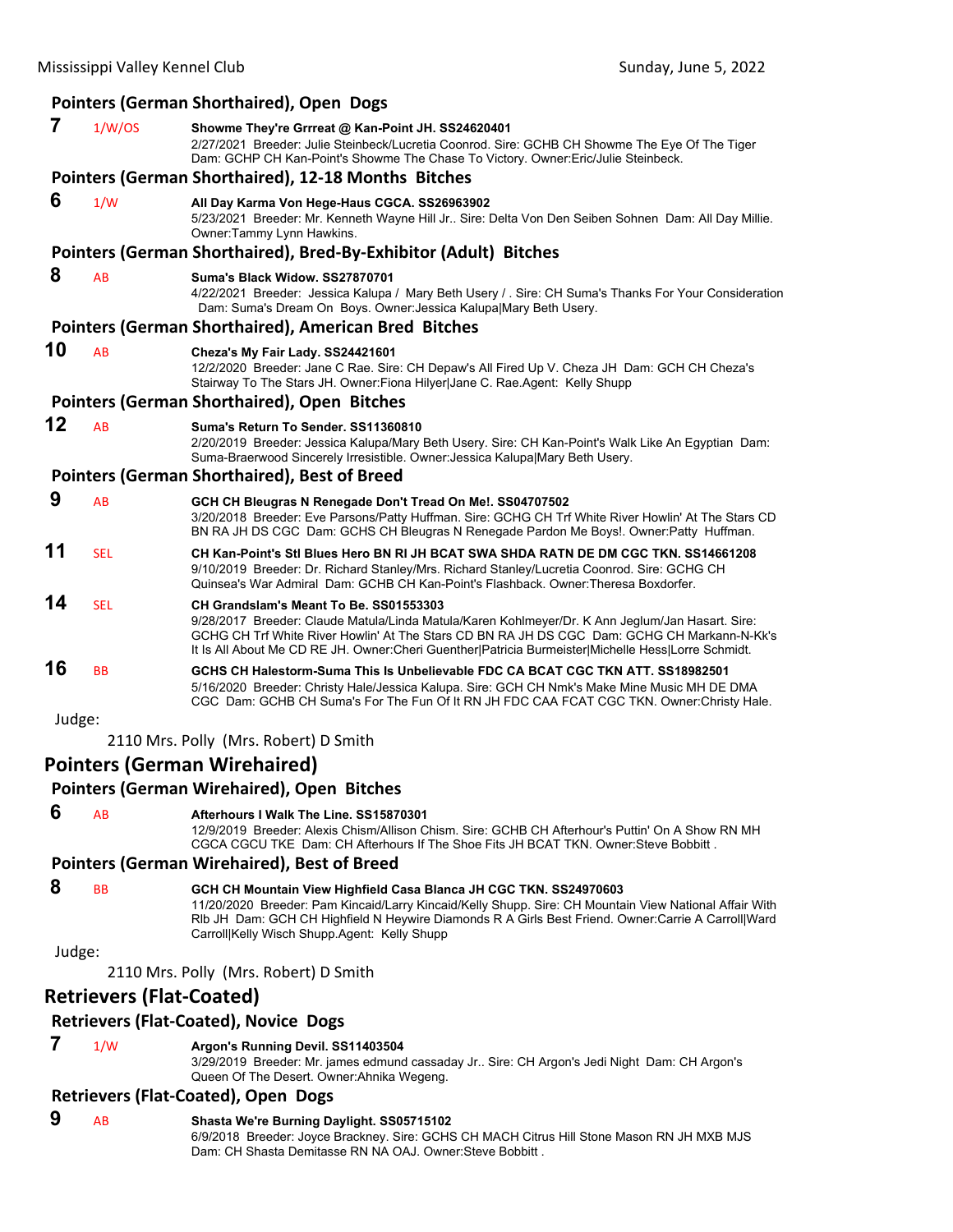### **Retrievers (Flat‐Coated), Amateur Owner Handler Bitches**

| 8 | 1/W/BW/OS | Kincavel's Earlysunrise@Praireflats CD BN RA NAP NJP BCAT THD CGCA TKA. SS16085207              |
|---|-----------|-------------------------------------------------------------------------------------------------|
|   |           | 12/16/2019 Breeder: Florence Engoran, Sire: Argon's Captain Jack Black Pearl Dam: Argon's Rebel |
|   |           | Princess, Owner:Mark and Sharmin DeMossISharmin DeMossIJohn Mark DeMoss,                        |

|                |                            | 12/16/2019 Breeder: Florence Engoran. Sire: Argon's Captain Jack Black Pearl Dam: Argon's Rebel<br>Princess. Owner: Mark and Sharmin DeMoss Sharmin DeMoss John Mark DeMoss.                                                                                                                                                  |
|----------------|----------------------------|-------------------------------------------------------------------------------------------------------------------------------------------------------------------------------------------------------------------------------------------------------------------------------------------------------------------------------|
|                |                            | <b>Retrievers (Flat-Coated), Best of Breed</b>                                                                                                                                                                                                                                                                                |
| 11             | <b>BB</b>                  | GCHG CH Beachcliff Lenni-Riddle Milles Tweenus JH. SR80763901<br>11/29/2013 Breeder: John Seivwright/Roberta O'Neill/CarolLynne Inman. Sire: GCH CH Blythe Blue-Jay<br>The Trickster God CD BN RAE AXP AJP NFP DJ Dam: CH Harlequins Garnet Protection.<br>Owner:Deborah Edwards Mari Rendich Carrie Ryberg.Agent: Phil Booth |
| Judge:         |                            |                                                                                                                                                                                                                                                                                                                               |
|                |                            | 2675 Mr. Desmond J Murphy                                                                                                                                                                                                                                                                                                     |
|                | <b>Retrievers (Golden)</b> |                                                                                                                                                                                                                                                                                                                               |
|                |                            | Retrievers (Golden), Puppy (9-12 Months) Dogs                                                                                                                                                                                                                                                                                 |
| 5              | 2/R                        | Hillside American Thunder. SS28445409<br>7/17/2021 Breeder: Sharon Rosenkoetter. Sire: GCH CH Riverbend Owling's Decoy Chardonnay Dam:<br>Hillside Grandma's Special Eggnog CD RN. Owner:Susan Kunz Sharon Rosenkotter.Agent: Madeline<br><b>Buehler</b>                                                                      |
| $\overline{7}$ | 1/W/BW                     | Emery Snap Crackle Pop At Jetoca. SS28678003<br>6/30/2021 Breeder: Brianna Bischoff. Sire: GCHG CH Tamarack He Likes It Dam: CH Goodtime Emery's<br>Mc'X It Up. Owner: Julie Caruthers Darcy Grieger Jeff VanEngelenhoven.Agent: Carrie Rosenkoetter                                                                          |
|                |                            | Retrievers (Golden), Open Dogs                                                                                                                                                                                                                                                                                                |
| 11             | AB                         | Golden Clover's The Joy Of Marriage BCAT. SS09585308<br>12/17/2018 Breeder: Leo A Gould/Savannah Gould. Sire: GCH CH Four Seasons Cracker Barrel Kid BN<br>CGC Dam: Golden Clover's Colts Win! Colts Win!. Owner:Sammy Coons Shereen Farber Leo Gould. Kari<br>Adams                                                          |
| 15             | AB                         | Tangleloft Jetoca Seal Of Approval. SS23684601<br>8/20/2020 Breeder: Lindsay Mcdowell. Sire: CH Summits Fireline Public Outcry Dam: CH Tangleloft Extra<br>Special. Owner: Julie Caruthers Lindsay McDowell Karen Abben.Agent: Carrie Rosenkoetter                                                                            |
|                |                            | Retrievers (Golden), Puppy (6-9 Months) Bitches                                                                                                                                                                                                                                                                               |
| 6              | $\mathbf{1}$               | Pebble Creek Tis The Season. SS30382901<br>11/26/2021 Breeder: J Douglas Hippler/Susan Hippler. Sire: CH Lakesyde Gingerrun's Captain<br>Underpants CDX Dam: GCH CH Lakesyde And That's The Truth. Owner: Doug Hippler Sue Hippler Amy<br>Burnim Cortney Corrall.                                                             |
|                |                            | Retrievers (Golden), 12-18 Months Bitches                                                                                                                                                                                                                                                                                     |
| 8              | 1/R                        | Priderock's Pushin Boundaries At Dream Goldens. SS26874204<br>4/28/2021 Breeder: Mrs. Layla M Williams. Sire: GCHB CH Gemini's Tranquil Rain CGC TKN Dam:<br>Golden Trip Fashion Gucci. Owner:Stephanie Haut Brian Haut Layla Williams.Agent: Danielle Frykman                                                                |
|                |                            | Retrievers (Golden), Bred-By-Exhibitor (Adult) Bitches                                                                                                                                                                                                                                                                        |
| 10             | 1/W/OS                     | Barric's Summer Lovin', SS18129201<br>3/13/2020 Breeder: Barbara Georgette. Sire: GCH CH Passion's Naturally Suited Dam: CH Barric's Hot<br>Summer Breeze. Owner: Barbara Georgette   Taylor Georgette.                                                                                                                       |
|                |                            | Retrievers (Golden), Open Bitches                                                                                                                                                                                                                                                                                             |
| 12             | $\overline{2}$             | My Buddy's This Little Light Of Mine. SS11218901                                                                                                                                                                                                                                                                              |

2/17/2019 Breeder: Leeah Rae Schwanger D.V.M.. Sire: GCH CH Chestnut Doesn't Get Better Than This Dam: CH My Buddy's Playing To Win CD RA JH CGC. Owner:Lisa Barta|Leeah Schwanger.Agent: Carrie **Rosenkoetter** 

### **14** AB **Pebble Creek Blue Note. SS13005001**

6/3/2019 Breeder: J Douglas Hippler/Susan Hippler. Sire: GCH CH Shyan's Blu Christmas Dam: GCH CH Lakesyde And That's The Truth. Owner:Doug Hippler|Susan Hippler.

**16** <sup>1</sup> **Trademark's On The Road Again @ Goldenstar. SS22136502** 10/3/2020 Breeder: Theresa Zeise. Sire: GCHG CH Flying Nico De Himmelstein Dam: GCH CH Trademark's For A Good Time Call. Owner:Melinda W. Miller.Agent: Carrie Rosenkoetter

#### **Retrievers (Golden), Best of Breed**

 **9** BB **Goldenstar's Miracles Do Happen. SS02889401**

12/5/2017 Breeder: Melinda Miller/Robert Miller/Faye Skelton. Sire: GCH CH Oak Lane's Gimme Some Lovin' At Goldenstar Dam: Cassimere's Emerald Gem @ Goldenstar. Owner:Melinda W. Miller.Agent: Carrie Rosenkoetter

### **17 CH Dynasty Confetti Lime Rickey. SS09880802**

9/25/2018 Breeder: Sandra Reeves/Timothy Reeves. Sire: CH Hytree's Ryd-N- Out The Storm Dam: GCH CH Karagold's Dynasty Lime'n T'coconut DN CGC. Owner:Ken|Judy Schlecht.Agent: Carrie Rosenkoetter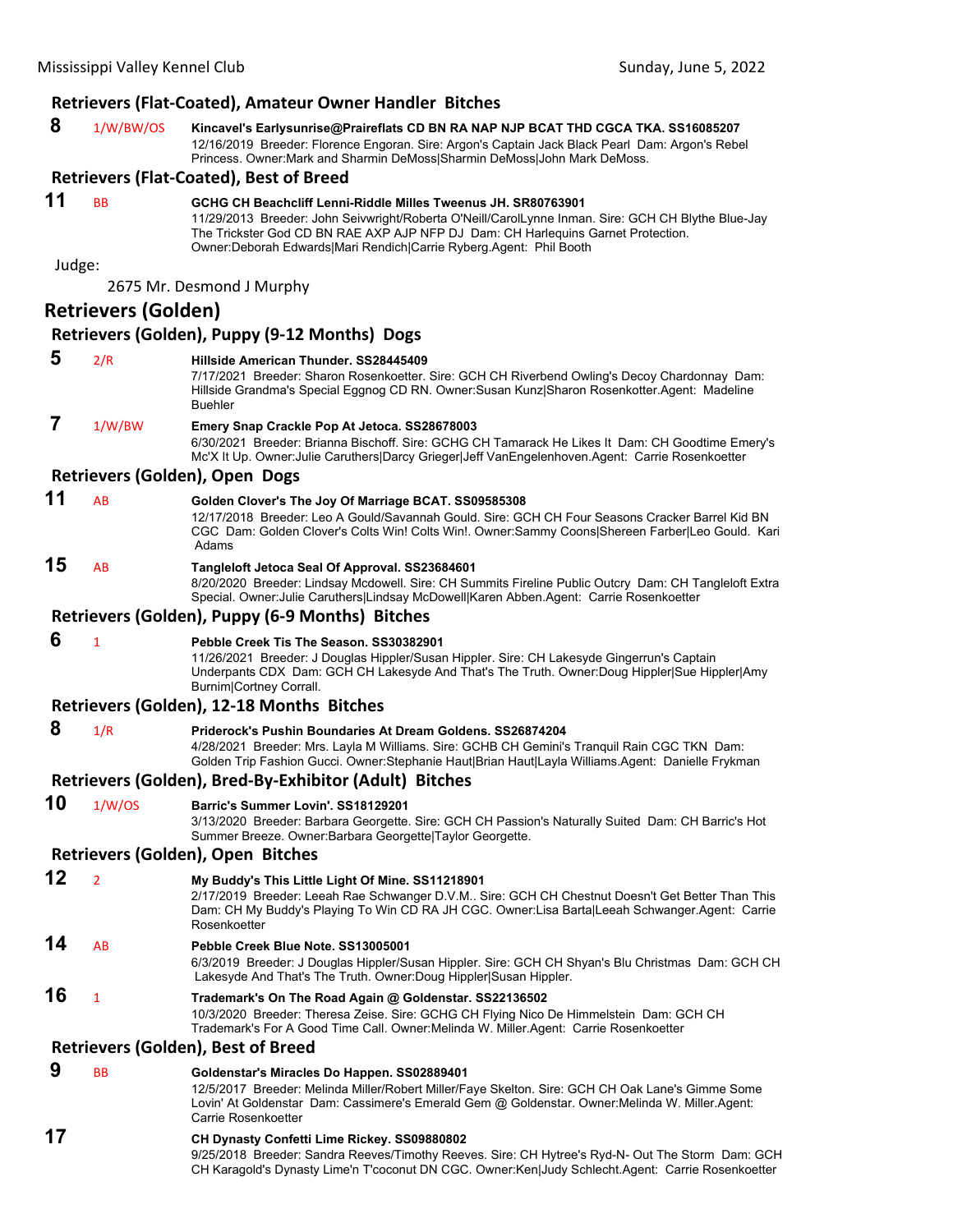| 19     | SEL                          | CH Hillside I Want To Believe. SS13435102<br>2/3/2019 Breeder: Caron Rosenkoetter/Robert Hallahan Jr/Jade Rosenkoetter/Colleen Maddox. Sire: CH<br>Hashgold's Santiago De Himmelstein Dam: CH Amica Dogwood Gone With The Wind. Owner:Carl<br>Rosenkoetter Caron Rosenkoetter Jade Rosenkoetter S Rosenkoetter.                        |
|--------|------------------------------|----------------------------------------------------------------------------------------------------------------------------------------------------------------------------------------------------------------------------------------------------------------------------------------------------------------------------------------|
| Judge: |                              |                                                                                                                                                                                                                                                                                                                                        |
|        |                              | 2675 Mr. Desmond J Murphy                                                                                                                                                                                                                                                                                                              |
|        | <b>Retrievers (Labrador)</b> |                                                                                                                                                                                                                                                                                                                                        |
|        |                              | Retrievers (Labrador), Puppy (6-9 Months) Dogs                                                                                                                                                                                                                                                                                         |
| 5      | $\mathbf{1}$                 | Ajoys Seamus Mayo. SS31373906<br>12/1/2021 Breeder: Ms. April Pitzer. Sire: Zinfndel Arms Wide Open Dam: Ajoys What's Up Buttercup?.<br>Owner: Maria Morrison.                                                                                                                                                                         |
|        |                              | Retrievers (Labrador), 12-18 Months Dogs                                                                                                                                                                                                                                                                                               |
| 7      | $\mathbf{1}$                 | Jetoca's Bark At The Moon, SS24327605<br>1/3/2021 Breeder: Julie Caruthers/Jennifer Zingula/Jeff Van Engelenhoven/Randahl Hoffmann. Sire: CH<br>Hoffmann's Stop And Stare Dam: CH Belgold Passing The Torch To Jetoca. Owner: Madeline Buehler Julie<br>Caruthers Stephanie Buehler Sarah Gilreath.                                    |
|        |                              | Retrievers (Labrador), Bred-By-Exhibitor (Puppy) Dogs                                                                                                                                                                                                                                                                                  |
| 9      | $\mathbf{1}$                 | Pleasant Valleys Take Em To The Station. SS30508502<br>8/2/2021 Breeder: Patty Burmeister/Michelle Hess. Sire: GCH CH Harbor Run's Art Of Animation Dam:<br>Harbor Run's Practical Joke. Owner: Michelle Hess   Patty Burmeister.                                                                                                      |
|        |                              | Retrievers (Labrador), Open Black Dogs                                                                                                                                                                                                                                                                                                 |
| 11     | $\mathbf{1}$                 | Debkens Gentleman's Porter At Twin Farms CGC. SS04418406<br>2/23/2018 Breeder: Debi Richardson/Dori Lenaeus/Kenny Richardson/Rachael Marie Lenaeus. Sire: GCH<br>CH Acornoaks Extraordinary Gentleman THDX CGC TKN Dam: Blue Heaven Debkens Powder Keg TD.<br>Owner: Jane Tenquist   Kevin Mahoney  Debi Richardson. Agent: Laura King |
| 15     | AB                           | Chestnut's Living On The Edge. SS07852002<br>9/21/2018 Breeder: John Moneghan/Jenny Moneghan. Sire: GCH CH Glacieridge Tabatha's Stonehedge<br>Boulder Dam: Chestnut's Mickey You're So Fine. Owner: John Moneghan John Moneghan.Agent: Erin Hall                                                                                      |
|        |                              | Retrievers (Labrador), Open Chocolate Dogs                                                                                                                                                                                                                                                                                             |
| 17     | 1/R                          | Hadleigh Greenstone The Big Easy. SS19738102<br>4/25/2020 Breeder: Brenton Hadley/Stacey Green/Starkey Green. Sire: GCHP CH Davris Tabatha's Dutch<br>Dam: CH Hadleigh Greenstone I'm So Fancy. Owner:Brent Hadley  Stacey Starkey Green.Agent: Erin Hall                                                                              |
|        |                              | <b>Retrievers (Labrador), Open Yellow Dogs</b>                                                                                                                                                                                                                                                                                         |
| 19     | 1/W/BW                       | Penara Catching Fire. SS11065701<br>2/9/2019 Breeder: Pam Doubek. Sire: GCH CH Elkens Forged In Fire "Ford" Dam: Penara Crimson And<br>Clover. Owner: Pam Doubek DVM. Agent: Erin Hall                                                                                                                                                 |
|        |                              | <b>Retrievers (Labrador), 12-18 Months Bitches</b>                                                                                                                                                                                                                                                                                     |
| 12     |                              | Fishpaw's High Tides & Good Vibes At Blacice. SS26463401<br>3/27/2021 Breeder: Natalie J Williams/Scott Ashley. Sire: GCHS CH Glacieridge Tabatha's Granite Dam:<br>Fishpaw Eight Below. Owner: Jean M Hairston. Agent: Erin Henlon-Hall                                                                                               |
|        |                              | Retrievers (Labrador), Bred-By-Exhibitor (Puppy) Bitches                                                                                                                                                                                                                                                                               |
| 14     | $\mathbf{1}$                 | Pleasant Valleys One And Only. SS30508501<br>8/2/2021 Breeder: Patty Burmeister/Michelle Hess. Sire: GCH CH Harbor Run's Art Of Animation Dam:<br>Harbor Run's Practical Joke. Owner: Michelle Hess   Patty Burmeister.                                                                                                                |
|        |                              | Retrievers (Labrador), American Bred Bitches                                                                                                                                                                                                                                                                                           |
| 18     | 4                            | Blue Heaven Debkens You Look Like An Angel BN RI CGCA TKI. SS08156209<br>10/18/2018 Breeder: Debi Richardson/Dori Lenaeus/Kenny Richardson/Rachael Marie Lenaeus. Sire: CH<br>Agape Saint Of Blue Heaven Dam: Blue Heaven Debkens Powder Keg TD. Owner: Nancy Coates<br>M.D. Dori Lenaeus Rachael Lenaeus Debi Richardson.             |
| 20     | $\overline{2}$               | Greenstone Double Jeopardy. SS11697004<br>4/21/2019 Breeder: Starkey Green/Stacey Green. Sire: CH Hadleigh Greenstone Guido Dam: CH<br>Greenstone's Double Dutch. Owner:Brent Hadley Stacey Starkey Green.Agent: Erin Hall                                                                                                             |
| 22     | 3                            | <b>Belquest Conclusion No Panties. SS15473804</b><br>11/22/2019 Breeder: Vicky Creamer/Kristen Creamer-Allison/Ms. Krista Beal. Sire: GCHG CH Belquest<br>Conclusion No Limit Poker Dam: Belquest Conclusion Don't Get Knickers In A Twist. Owner: Vicky<br>Creamer. Kelly Schup                                                       |
| 24     | 1/W                          | Red Diamonds Shelby Init 2 Winit. SS22647901<br>10/21/2020 Breeder: Michaela Wille. Sire: St John's Limited Edition "Lariat" Dam: Red Diamonds<br>Flawless Zirconia. Owner: Michaela Wille. Agent: Joey Washnesky                                                                                                                      |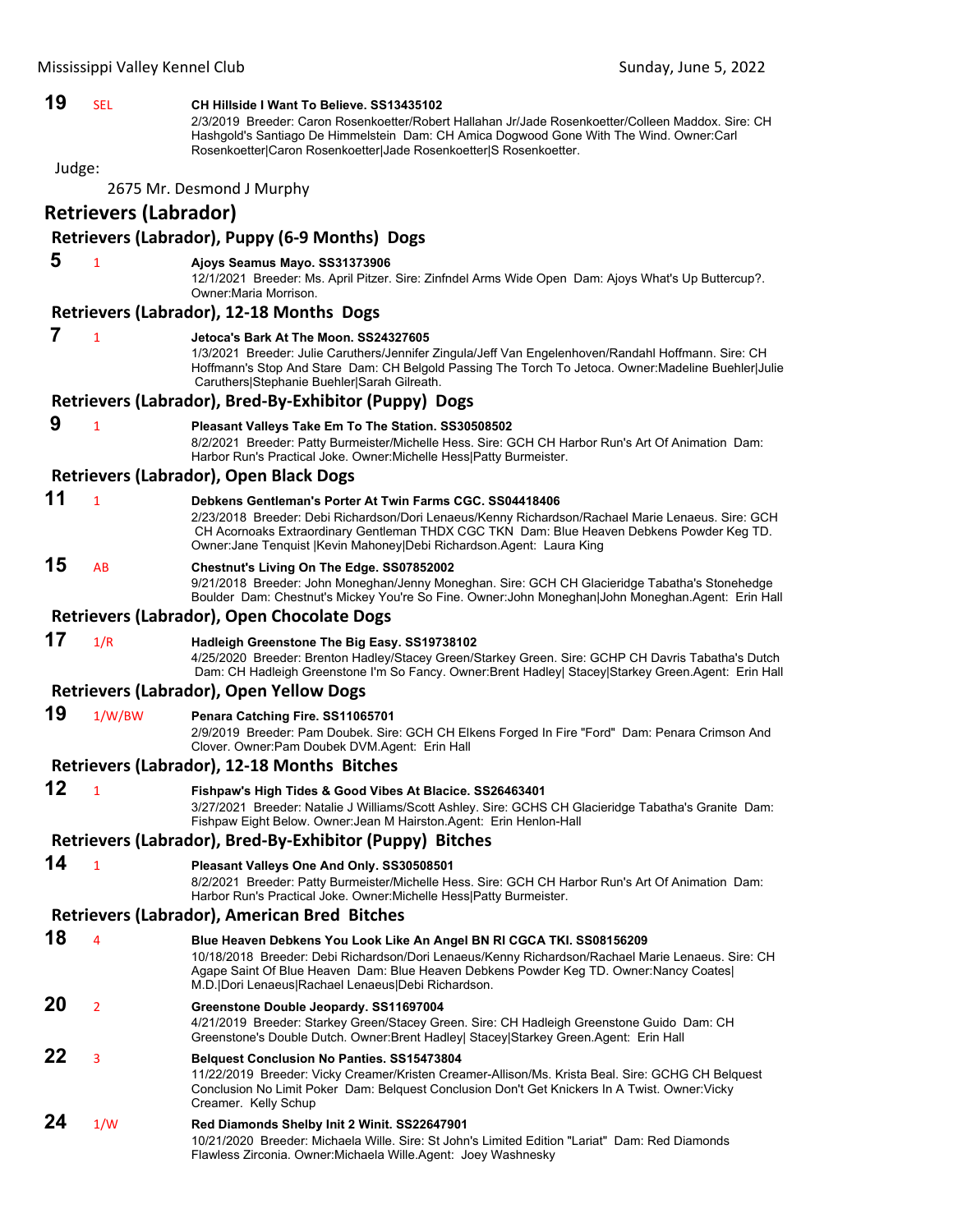### **Retrievers (Labrador), Open Black Bitches**

| 26     | 3              | Rumac's Caccia Fuoco RN JH BCAT RATN CGCU. SS00537701<br>8/11/2017 Breeder: Jennie L Macaluso/Christopher Ruditys. Sire: GCHB CH Quail Chase Broadway Joe<br>Windfall Dam: Nachusa's Little Black Titan BN RN MH CA BCAT RATO DN CGCU TKN. Owner: Jennie<br>Macaluso Christopher Ruditys.                |
|--------|----------------|----------------------------------------------------------------------------------------------------------------------------------------------------------------------------------------------------------------------------------------------------------------------------------------------------------|
| 30     | $\overline{2}$ | Simpson's High On Mary Jane. SS08310206<br>10/20/2018 Breeder: Glennda Naeger. Sire: GCHB CH Clearwater's Midnight Romance From Arlon SH<br>CGC Dam: Labranzh Shot Kleopatra Cosmic Power. Owner: Glennda S Naeger Agent: Erin Hall                                                                      |
| 34     | 1/R            | Fishpaw Lemon Ice. SS13114601<br>6/26/2019 Breeder: Natalie Williams/Scott Ashley. Sire: GCH CH Gallivant Black Russian Dam: CH<br>Fishpaw Black Ice. Owner: Mary Henricks Erin Hall.                                                                                                                    |
| 36     | 4              | Mistywoods Acornoaks Lucky Lady. SS20477606<br>6/11/2020 Breeder: Tammy Johnston/Sharon Hamilton. Sire: GCHB CH Acornoaks Jolly Joker Dam:<br>Acornoaks Papi's Magic Touch. Owner: Harvey Slade   Harvey Slade   Tammy Johnston. Kari Adams                                                              |
|        |                | <b>Retrievers (Labrador), Open Chocolate Bitches</b>                                                                                                                                                                                                                                                     |
| 38     | 1              | Simpson's Piper Down. SS05608706<br>4/21/2018 Breeder: Glennda Naeger. Sire: GCH CH Mykiss Chips' Ahoy RN Dam: Labranzh Shot Kamila<br>Keg Of Gold. Owner: Glennda S Naeger. Agent: Erin Hall                                                                                                            |
| 40     | $\overline{2}$ | Inselheim Balamar Banner, SS18530001<br>12/28/2019 Breeder: Barbara Reisig. Sire: GCH CH Quailchase Bearcreek Jolly Joe Dam: CH Inselheim<br>Iced Mocha. Owner: Patricia Ramey   Barbara Reisig.                                                                                                         |
|        |                | <b>Retrievers (Labrador), Open Yellow Bitches</b>                                                                                                                                                                                                                                                        |
| 46     | $\mathbf{1}$   | <b>Mistywoods The Adventure Awaits. SS23785401</b><br>11/23/2020 Breeder: Tammy M Johnston. Sire: GCH CH Avery's The Rifleman At Misty Woods Dam: CH<br>Mistywoods Mississippi River Adventure. Owner:TAMMY M JOHNSTON.Agent: Ramona Browning                                                            |
|        |                | <b>Retrievers (Labrador), Best of Breed</b>                                                                                                                                                                                                                                                              |
| 21     |                | GCHB CH Peertree Acres Cosmic One. SR90088206<br>9/22/2015 Breeder: KATHERINE PEERSON/Tammy M Johnston. Sire: C.R. Gateway's Man About Town<br>Dam: Misty Woods Dixieland Delight. Owner: Harvey Slade. kari adams                                                                                       |
| 23     | AB             | CH Parracino's Lone Ranger. SR93534207<br>5/8/2016 Breeder: Susan D Parracino. Sire: GCH CH Avery's The Rifleman At Misty Woods Dam:<br>Parracino's Lady Black Gold Rush. Owner: Susan D Parracino. Agent: Ramona Browning                                                                               |
| 25     | <b>SEL</b>     | GCHB CH Loretta Labs Andy Warhol (Trujillo/Guerrero). SS08359604<br>4/20/2018 Breeder: Juan Carbonell/alberto trujillo/consuelo guerrero. Sire: Clark Kent (Trujillo) Dam:<br>Greenstone's Glass Slipper. Owner: Juan Carbonell . Nacho Calvo                                                            |
| 27     | BB/G1/BIS      | GCHS CH Atlantic's Thunder Road At Ghoststone, SS11244901<br>2/1/2019 Breeder: Deborah Weinman. Sire: GCHB CH Lakeside Memoir Of Gallivant CGC TKN Dam:<br>GCH CH Atlantic's Nothin' But Lilies. Owner: Judy Chambers Deborah Weinman Agent: Christian Rutten                                            |
| 29     | AB             | CH Atlantic's Cool Hand Luke. SS12266202<br>3/16/2019 Breeder: Deborah Weinman/Lisa Weiss. Sire: GCH CH Gallivant Black Russian Dam: Dallen<br>Atlantic's If Wishes Were Horses. Owner:Deborah Weinman. Erin Henson Hall                                                                                 |
| 44     | <b>SEL</b>     | <b>Belquest Conclusion In Ya Face. SS15473902</b><br>11/22/2019 Breeder: Vicky Creamer/Kristen Creamer-Allison/Ms. Krista Beal. Sire: GCH CH Farnfield<br>Topo Gigio Dam: Belquest Conclusion Poker Face. Owner: Vicky Creamer Kristen Creamer-Allison  Krista<br>Beal. Kelly Schup                      |
| 48     |                | CH Harbor Run's Take Another Little Piece Of My Heart. SS08085509<br>6/4/2018 Breeder: Mrs. Heidi A Hartman/Carolyn G Kellerman. Sire: GCH CH Stoneleighs Into Mischief<br>TKN Dam: Harbor Run's Perfect Storm. Owner: Megan Burmeister.                                                                 |
| 50     | <b>OS</b>      | GCH CH Belquest Conclusion Defies Logic. SS14265201<br>9/19/2019 Breeder: Vicky Creamer/Ms. Krista Beal/Kristen Creamer-Allison. Sire: GCHG CH Belquest<br>Conclusion No Limit Poker Dam: GCH CH Belquest Conclusion Nike Logo. Owner: Vicky Creamer KRISTA<br>BEAL KRISTEN CREAMER-ALLISON. Kelly Schup |
| Judge: |                |                                                                                                                                                                                                                                                                                                          |
|        |                | 2110 Mrs. Polly (Mrs. Robert) D Smith                                                                                                                                                                                                                                                                    |

### **Retrievers (Nova Scotia Duck Tolling)**

### **Retrievers (Nova Scotia Duck Tolling), Best of Breed**

 **6** BB **Fireballs Vermilion Swingin' on a Star. SS12458201** 5/17/2019 Breeder: Kirk Rich/Kathy Koebensky-Como. Sire: Ch Crossroad's Vermilion Huntsman CGC Dam: Gch Ch Vermilion's Dancing Waters of Brori BN RN RATN CGC. Owner:Pam Leonard.Agent: Patty Huffman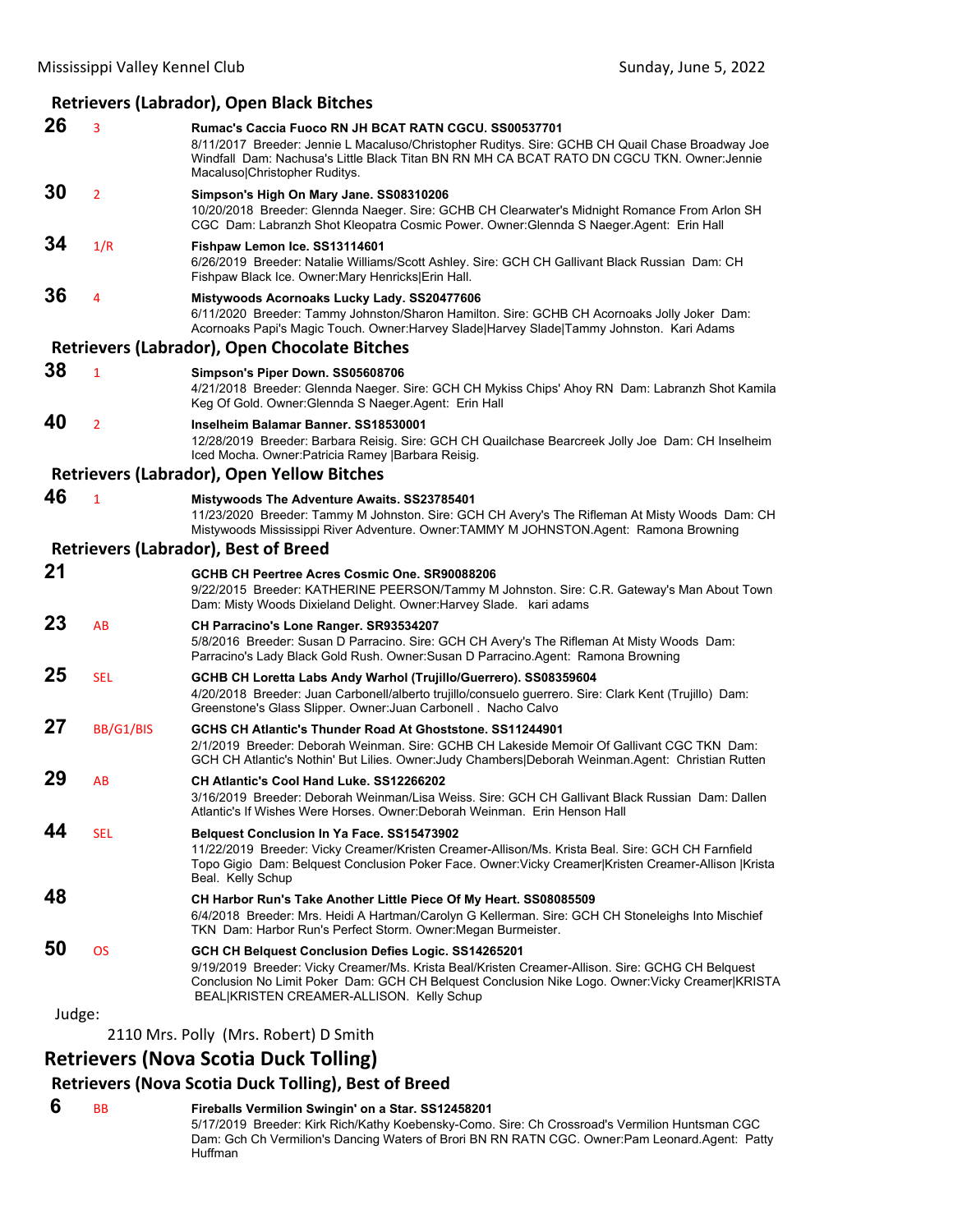2110 Mrs. Polly (Mrs. Robert) D Smith

### **Setters (English)**

### **Setters (English), Best of Breed**

### **8** BB/G4 **GCH CH Firehouse 'N Wingfield Prime Time. SS18905804**

4/8/2020 Breeder: Daniela Suarez/Robson D suarez. Sire: GCHP CH Stargaz'r 'N Wingfield Time Will Tell Dam: GCHB CH Sevenoaks Tropical Fever. Owner:Don Coller|Pat Coller|Eileen Hackett.

10/21/2018 Breeder: Ronet Murray. Sire: GCHG CH Hillock Beaconfield Bellagio Dam: GCH CH Fairray

#### Judge:

2110 Mrs. Polly (Mrs. Robert) D Smith

### **Setters (Gordon)**

#### **Setters (Gordon), American Bred Dogs**

| 1/W | Brentwood & Firethorn's The Commissioner, SS30593203                                               |
|-----|----------------------------------------------------------------------------------------------------|
|     | 8/25/2021 Breeder: Eileen Hackett/Chuck Krothe. Sire: CH Brentwood's Magnum P I Dam: GCH CH        |
|     | Firethorn & Valley View's Straighten My Crown. Owner: Chuck Krothe Eileen Hackett Mary McLoughlin. |
|     | Sattars (Gordon) Rast of Braad                                                                     |

#### **Setters (Gordon), Best of Breed**

| 8  | <b>OS</b> | GCH CH Just Winter Story Ares Samarkan. SS05813002<br>1/6/2018 Breeder: Marta Scudlova. Sire: Black Scottish Gin Shadow Dog Dam: Celtic Carpediem<br>Samarkan Kochanej Emilki. Owner: Gail Godding Agent: Danielle Frykman                                                                     |
|----|-----------|------------------------------------------------------------------------------------------------------------------------------------------------------------------------------------------------------------------------------------------------------------------------------------------------|
| 9  | <b>BB</b> | CH Corisande As You Like It JH NF. SS04924001<br>12/11/2017 Breeder: Melissa Fritz/Rachel Fritz/Kevin Fritz/Debra Bjerkestrand. Sire: Amscot Rebel With A<br>Cause Dam: GCH CH Mardebri & Corisande's Straight On Til Morning JH NF RATN DS. Owner: Rachel<br>Fritz Melissa Fritz Kevin Fritz. |
| 10 | SFI.      | CH Beaconfield Bellagio Bella Bella. SS11147502                                                                                                                                                                                                                                                |

Circus Circus. Owner:Ronet Murray|Spring Krickeburg.

Judge:

2110 Mrs. Polly (Mrs. Robert) D Smith

### **Setters (Irish)**

### **Setters (Irish), Best of Breed**

|        | <b>OS</b>  | GCHS CH Carillon Fiat Lux, SR83374805                                                                                                                                                                                                                                                                                               |
|--------|------------|-------------------------------------------------------------------------------------------------------------------------------------------------------------------------------------------------------------------------------------------------------------------------------------------------------------------------------------|
|        |            | 2/12/2014 Breeder: Mrs. Carolyn R Hills. Sire: CH Eireannmada Fortuitous Dam: GCHB CH Avon Farm<br>Torch Song Of Carillon JH. Owner: Helen M St Cin Edwin J St Cin.                                                                                                                                                                 |
| 8      | AB         | GCHS CH Fyrethorn"Lead"Me Home. SS07679707<br>6/25/2018 Breeder: Lynne Godshall/Frances L Sloughfy/Alexander Van Meter. Sire: GCHB CH Ramblin'<br>Red Slamdunk Irish Rover Dam: GCH CH Fyrethorn Entitlement CD PCDX BN RE FDC AX OAJ NAP OF<br>SWA SCE SHDN CGCU TKI. Owner:Lynne Godshall Abagail Van Meter.Agent: Eileen Hackett |
| 9      | <b>SEL</b> | GCHS CH Carillon Long Arm Of The Law. SR93858502<br>3/16/2016 Breeder: Mrs. Carolyn R Hills. Sire: GCHS CH Rusticwood Bentley Corsica CD RE CGC TKN<br>Dam: GCHB CH Avon Farm Torch Song Of Carillon JH. Owner: Helen M St Cin Edwin St Cin.                                                                                        |
| 10     |            | GCH CH Stoneypoint Remember Me At Northwinds. SS08618603<br>10/14/2018 Breeder: Jeri L McClure/Dixie Demorest/Rebecca Arch/Jeffrey Arch. Sire: CH Quailfield Mak'n<br>Business Dam: GCH CH Stoneypoint's Singin' In The Rain. Owner: Jeri L. McClure Dixie<br>Demorest Rebecca Arch Jeff Arch.                                      |
| 12     | <b>BB</b>  | GCHB CH Kellyglen's Life Is Good. SS15161801<br>11/7/2019 Breeder: Suzanne Walker/Charles Walker. Sire: Kellyglen's Unbreakable Vow Dam: CH<br>Kellyglen's Memories. Owner:Alaina Moulton Suzanne and Charlie Walker.                                                                                                               |
| 14     | <b>SEL</b> | CH Cairncross Love To Wistful Vista, SS16676110<br>1/1/2020 Breeder: Renette Berggren/Nancy Owens. Sire: GCH CH Kinloch's Back Burn Dam: CH<br>Cairncross Don't Take Your Love To Town. Owner: Jill Wahl. Agent: Danielle Frykman                                                                                                   |
| Judge: |            |                                                                                                                                                                                                                                                                                                                                     |
|        |            |                                                                                                                                                                                                                                                                                                                                     |

2110 Mrs. Polly (Mrs. Robert) D Smith

### **Spaniels (Clumber)**

### **Spaniels (Clumber), Puppy (6‐9 Months) Dogs**

### **5** 1/W/BB **Rainsway's Call Me Old Fashioned. SS31650502**

10/5/2021 Breeder: Raina Moss/Darcy Moss. Sire: GCHS CH Rainsway & Cajun's Reese's Pieces CGC ATT Dam: CH Rainsway's The Bee's Knees. Owner:Brittany Munster |Easton Munster |Raina Moss.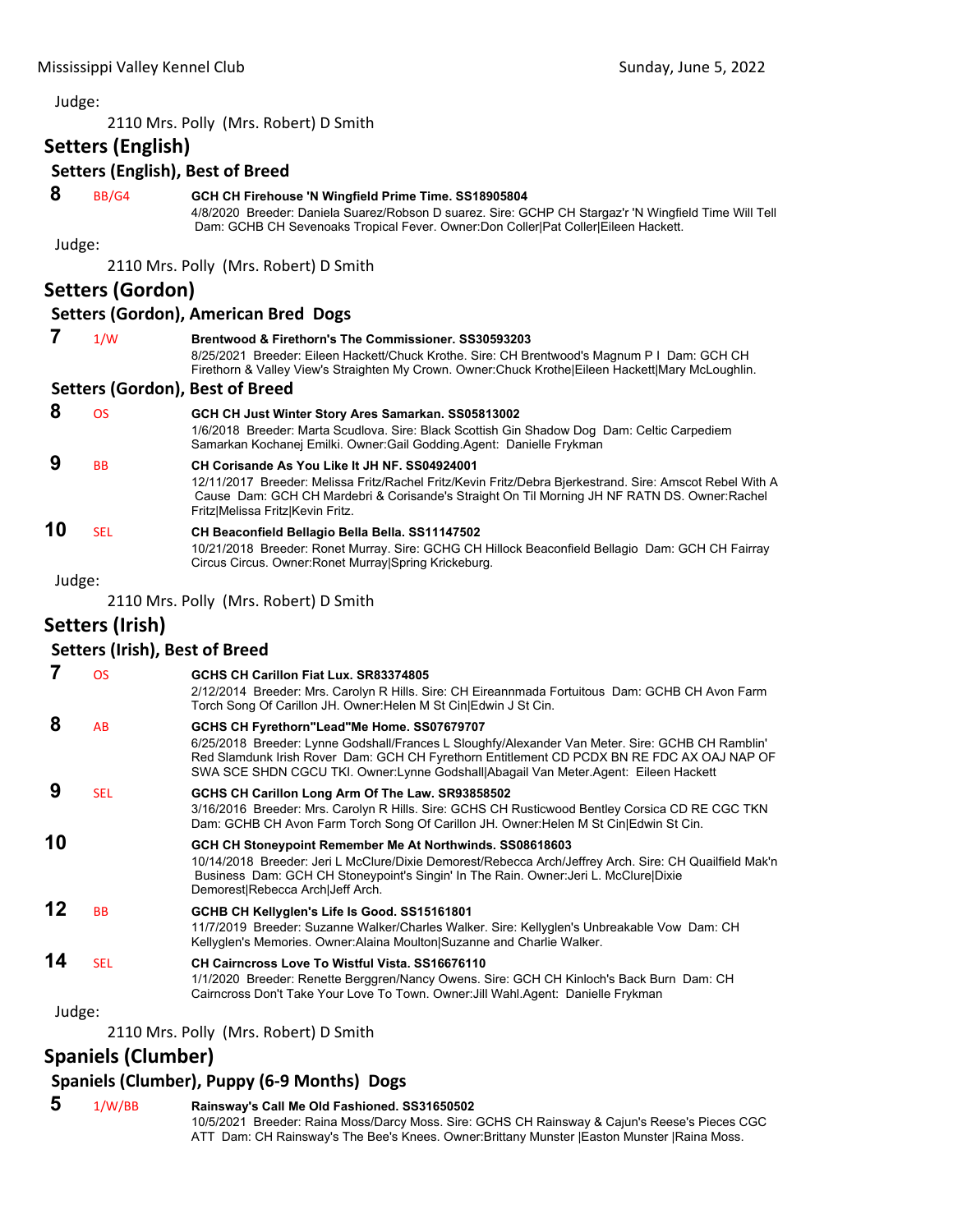|        |                                  | <b>Spaniels (Clumber), Best of Breed</b>                                                                                                                                                                                                           |
|--------|----------------------------------|----------------------------------------------------------------------------------------------------------------------------------------------------------------------------------------------------------------------------------------------------|
| 7      | AB                               | CH Nexus That 70's Show, SS18894401<br>3/7/2020 Breeder: James Fankhauser/Shirley A Fankhauser. Sire: GCHS CH Spice Twice Rattle And Hum<br>Dam: CH Nexus Crazy On You. Owner: Makayla Boeske.                                                     |
| Judge: |                                  |                                                                                                                                                                                                                                                    |
|        |                                  | 2110 Mrs. Polly (Mrs. Robert) D Smith                                                                                                                                                                                                              |
|        |                                  | Spaniels (Cocker) Parti-Color                                                                                                                                                                                                                      |
|        |                                  | Spaniels (Cocker) Parti-Color, Puppy (6-9 Months) Dogs                                                                                                                                                                                             |
| 5      | AB                               | Show'Ntail's Rocky Mountain Daredevil. SS29675904<br>10/13/2021 Breeder: Kara Frankovich. Sire: GCH CH Julre's Majestic Ninja Dam: Caysigo's Triple<br>Trouble Taffy. Owner: Kara Frankovich.                                                      |
|        |                                  | Spaniels (Cocker) Parti-Color, Bred-By-Exhibitor (Adult) Dogs                                                                                                                                                                                      |
| 7      | 1/W/OS                           | Silver Star's One Of The Good Ones, SS26568501<br>5/5/2021 Breeder: Linda Berger. Sire: GCH CH Silver Star's Out Of The Flame Dam: CH Silver Star's N<br>Moody Lil Polka Dot Girl. Owner: LINDA K BERGER.                                          |
|        |                                  | Spaniels (Cocker) Parti-Color, Bred-By-Exhibitor (Puppy) Bitches                                                                                                                                                                                   |
| 6      | 1/W/BW                           | Galaxy's Red Storm Rising. SS28360604<br>6/25/2021 Breeder: Heidi Cable. Sire: Julre's Fire N Ice Dam: GCH CH L&B N Galaxys Gravity In Motion.<br>Owner: Heidi Cable.                                                                              |
|        |                                  | Spaniels (Cocker) Parti-Color, Best of Breed                                                                                                                                                                                                       |
| 8      | BB                               | CH Silver Star's Seeing Red. SS26568503<br>5/5/2021 Breeder: Linda Berger. Sire: GCH CH Silver Star's Out Of The Flame Dam: CH Silver Star's N<br>Moody Lil Polka Dot Girl. Owner: LINDA K BERGER.                                                 |
| Judge: |                                  |                                                                                                                                                                                                                                                    |
|        |                                  | 2110 Mrs. Polly (Mrs. Robert) D Smith                                                                                                                                                                                                              |
|        | <b>Spaniels (English Cocker)</b> |                                                                                                                                                                                                                                                    |
|        |                                  | Spaniels (English Cocker), Puppy (9-12 Months) Dogs                                                                                                                                                                                                |
| 5      | 1/R                              | <b>Brilliant History Ivar. SS32604902</b><br>8/26/2021 Breeder: Lorena Sorze. Sire: Covenant American Style Dam: Covenant Gold Dust.<br>Owner: Donna Jaruzel Ashliegh Boudreaux.                                                                   |
|        |                                  | Spaniels (English Cocker), Open Dogs                                                                                                                                                                                                               |
| 7      | AB                               | Carefree's Fast Pitch. SS08143906<br>10/14/2018 Breeder: Ms. Amy J Kluth/Joyce B Winkels. Sire: CH Carefree's So Dammed Cute RN CA<br>BCAT CGC TKN Dam: CH Carefree Itoba Secret Stasche'. Owner: Michele OKeefe. Agent: Robin Novack              |
| 9      | 1/W/BW                           | Rockback Dd Chasing The Dream. SS20620610<br>8/20/2020 Breeder: Cathy Ann Litwin/Mary Beth Williams/Jay Beaver. Sire: CH Northworth Online Style<br>Dam: Rockback You Make Me Blush CGC. Owner: Marla Knowles Cathy Ann Lifwin Agent: Robin Novack |
|        |                                  | Spaniels (English Cocker), Puppy (9-12 Months) Bitches                                                                                                                                                                                             |
| 6      | 1                                | Sunburst System Error. SS29054501<br>7/23/2021 Breeder: Nicole M Lewis. Sire: GCH CH Cedarglen Reliance Memory Seeker Dam: CH<br>Sunburst Dirty Little Secret. Owner: Nicole Lewis.                                                                |
| 8      | $\overline{2}$                   | Sunburst Dagnabbit. SS29085502<br>7/12/2021 Breeder: Nicole Lewis/Robert Grundmann. Sire: CH Sunburst Oops Accidents Happen Dam:<br>CH Sunburst The Curse Continued. Owner:Deanna Kidd Nicole Lewis.                                               |
|        |                                  | Spaniels (English Cocker), 12-18 Months Bitches                                                                                                                                                                                                    |
| 10     | $\mathbf{1}$                     | Selena Sunforest Soul. SS29785801<br>3/31/2021 Breeder: Galyna Chernichko. Sire: Seraphim Sunforest Soul Dam: Luxury Witchblade Sunforest<br>Soul. Owner: Joyce B Winkels.                                                                         |
|        |                                  | Spaniels (English Cocker), Bred-By-Exhibitor (Puppy) Bitches                                                                                                                                                                                       |
| 12     | 1/W                              | Sunburst Shut The Front Door. SS29085504<br>7/12/2021 Breeder: Nicole Lewis/Robert Grundmann. Sire: CH Sunburst Oops Accidents Happen Dam:<br>CH Sunburst The Curse Continued. Owner: Nicole Lewis Robert Grundmann.                               |
|        |                                  | Spaniels (English Cocker), Bred-By-Exhibitor (Adult) Bitches                                                                                                                                                                                       |
| 16     | $\mathbf{1}$                     | Brandilyn Ruffles Has Ridges. SS16048103<br>10/16/2019 Breeder: Donna Jaruzel/Nicole Lewis. Sire: GCHB CH Brandilyn's Time Travler Dam: CH<br>Sunburst Dirty Little Secret. Owner: Donna Jaruzel Nicole Lewis.                                     |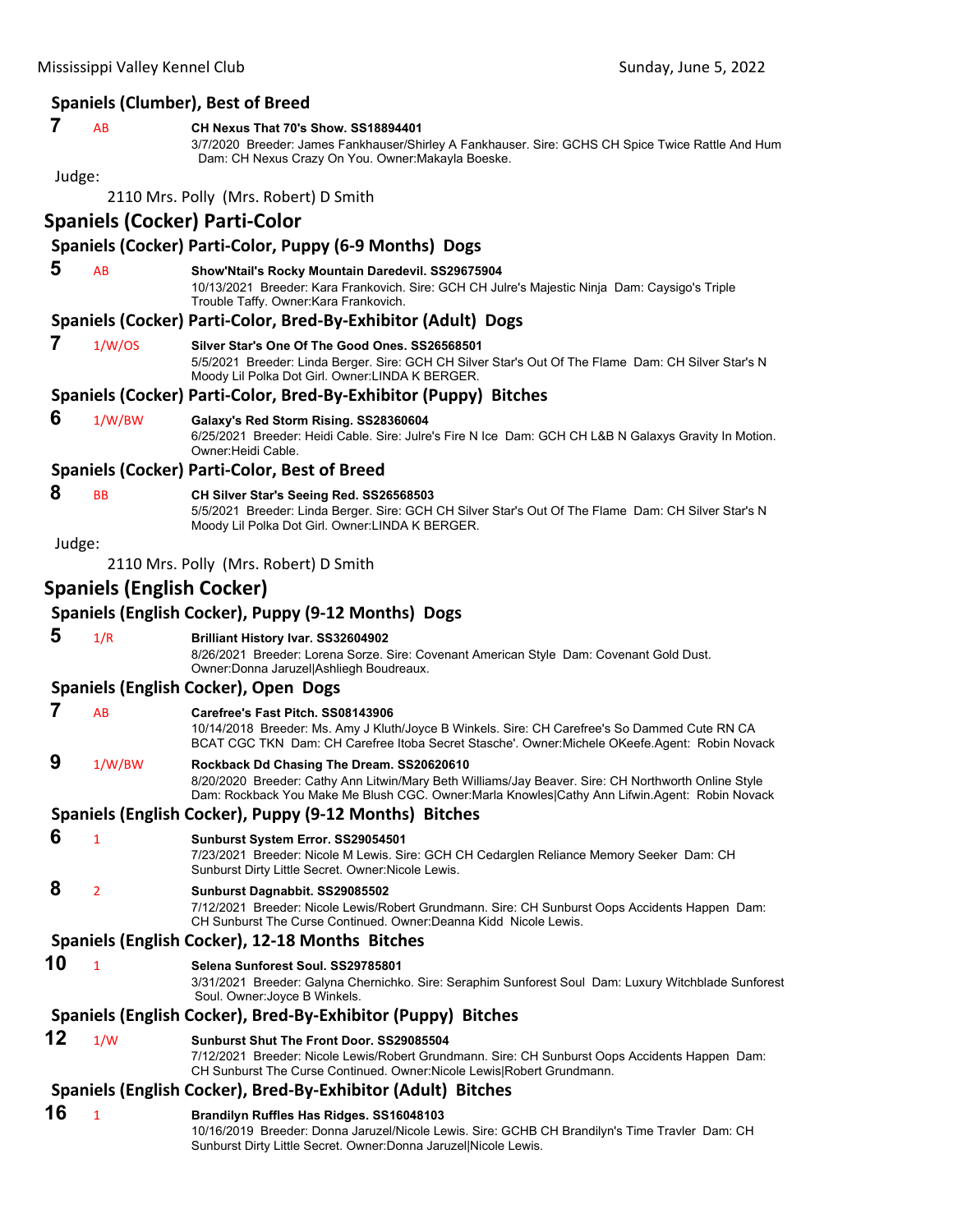## **Spaniels (English Cocker), Open Bitches**

**18** AB **Sweet Apple Opalescent. SR96560401** 9/27/2016 Breeder: Nancy Sweet. Sire: GCH CH Edgewood Freedom Fighter Dam: GCHG CH Sweet Apple Temptation. Owner:Nancy Sweet.Agent: Laura King **20** 1/R **Eglesfeld It Was The Worst Of Times. SS24628701** 11/8/2020 Breeder: Laura Haverstick/Lyn Foley/Ella Palutis. Sire: GCH CH Eglesfeld It Was The Best Of

Times AX OAJ OF Dam: GCH CH Eglesfeld's Thyme Will Tell NAP NJP NFP. Owner:Laura Haverstick . Carrie Owens

### **Spaniels (English Cocker), Best of Breed**

#### **11** BB **GCHG CH Lynann's Keeper Of The Flame. SS06445901** 5/11/2018 Breeder: Lynda Gall/DEBRA PITCHFORD/Robert Gall Sr.. Sire: GCHS CH Dawnglow Man In Black Dam: GCHB CH Lynann's Rhythm In Blue. Owner:Lynda Gall|Pamela Morgan |Robert Gall Sr.Agent: Laura King **22** OS **GCHS CH Sunburst Mayfair Heirloom Diamond. SR59195402**

6/13/2009 Breeder: Nicole Lewis/ANNE PHILLIPS. Sire: CH Pathfinder's Wild Blue Yonder Dam: CH Mayfair Sunburst Timeless. Owner:Nicole Lewis.

Judge:

2110 Mrs. Polly (Mrs. Robert) D Smith

### **Spaniels (English Springer)**

### **Spaniels (English Springer), Puppy (9‐12 Months) Bitches**

 **6** 1/W **Gentry's Secret Code. SS28865801**

7/24/2021 Breeder: Lee Ann Gutzwiler. Sire: CH Gentrynrose Lane's Incognito TD Dam: CH Gentry's Girl Code. Owner:LeeAnn Gutzwiler.

 **8** 2/R **Tiffany Breakfast At Polesitter. SS29154102**

8/5/2021 Breeder: Elizabeth Fink/Robin Novack. Sire: GCH CH Chelsae Infinite Blessing Dam: CH Telltale Time Will Tell. Owner:Mike Bockhorn|Benjamin Custer|Robin Novack.

### **Spaniels (English Springer), 12‐18 Months Bitches**

**10** AB **Woodbeigh Zoned Out. SS29972103**

5/7/2021 Breeder: Kerrie Frederick. Sire: GCH CH Springbrook Tdp Out Of Bounds CGC Dam: GCH CH Woodbeigh Who Tells Your Story. Owner:Kerrie Frederick.Agent: Robin Novack

### **Spaniels (English Springer), Bred‐By‐Exhibitor (Adult) Bitches**

### **12** AB **Tiptops Redi 2 Rock 2 The Top. SS13079102**

7/14/2019 Breeder: Connie Manguso-Perkins/Steve Chodrick. Sire: CH Topsail Once Upon A Time At Daz-End Dam: GCHS CH Tiptops American Heritage RN CGC. Owner:Connie Manguso-Perkins|Steve Chodrick.

### **Spaniels (English Springer), Best of Breed**

| 9  |            |                                                                                                                                                                                                                                                                                                                          |
|----|------------|--------------------------------------------------------------------------------------------------------------------------------------------------------------------------------------------------------------------------------------------------------------------------------------------------------------------------|
|    | <b>BB</b>  | GCHG CH Wil-Orion's If Wishes Came True, SR89988506<br>8/6/2015 Breeder: Mary P Osbun/Janice L Johnson/Jennifer Kettleson/Erica & Riley Brookshire. Sire:<br>GCHP CH Legacy Random Titleist Dam: CH Wil-Orion's Cleared For Takeoff. Owner: Judy Vanderlip Liz<br>Pike S Hatch J Johnson B Fink.Agent: Robin Novack      |
| 11 | <b>SEL</b> | GCHS CH Crossroad Jockeyhill My Shot. SS01468001<br>9/30/2017 Breeder: Laurie Green/Jody Garcini/Richard Green/Erline Jesseman. Sire: GCHG CH<br>Crossroad Jockeyhill On The Green NAJ AXP AJP Dam: GCHG CH Telltale Crossroad Opposites Attrack<br>NJP. Owner: Laurie Green Richard Green Jodi Garcini Erlene Jessiman. |
| 15 | <b>AB</b>  | CH Telltale Titanium. SS01502401<br>6/28/2017 Breeder: Celie Florence/Robin Novack/Beth Fink. Sire: GCHS CH Seaview's Notorious Dam:<br>CH Telltale Curtain Call. Owner: Laurie Green Robin Novack Beth Fink.                                                                                                            |
| 16 | <b>OS</b>  | GCH CH Crossroad Jockeyhill Only Want To Be With You. SS13906404<br>8/24/2019 Breeder: Richard Green/Laurie Green/Jody Garcini/Erline Jesseman. Sire: CH Lordillea<br>Stonihill Foto-Op Dam: GCHG CH Crossroad Jockeyhill Big Girls Don't Cry. Owner:Laurie Green Richard<br>Green Jody Garcini Erline Jesseman.         |
| 17 | AB         | Tiptops Redi 4 A Rumble. SS13079109<br>7/14/2019 Breeder: Connie Manguso-Perkins/Steve Chodrick. Sire: CH Topsail Once Upon A Time At<br>Daz-End Dam: GCHS CH Tiptops American Heritage RN CGC. Owner:Amy Ellis Connie Manguso-<br>Perkins.                                                                              |
| 18 | <b>AB</b>  | CH Tiptop And Saffire's Steel Magnolia. SS14813502<br>8/20/2019 Breeder: Liz McKnight/Carol M Rushing. Sire: GCHB CH Silverhill Steel Wheels Dam: GCHB<br>CH Circle Games Black Swan. Owner:Stephen Chodrick Carol Rushing Liz Mc Knight Connie Manguso Perkins.                                                         |
| 22 | <b>SEL</b> | GCHB CH Wynmoor Diamonds And Hearts. SS16823502<br>1/24/2020 Breeder: Billie Kerfoot/Dr. Erin Kerfoot. Sire: GCH CH Segre's Wine Not? TKN Dam: GCH CH<br>Wynmoor Denim 'N Diamonds BCAT. Owner: Kenneth Shipman Dr Erin Kerfoot. Agent: Kelly Shupp                                                                      |
|    |            |                                                                                                                                                                                                                                                                                                                          |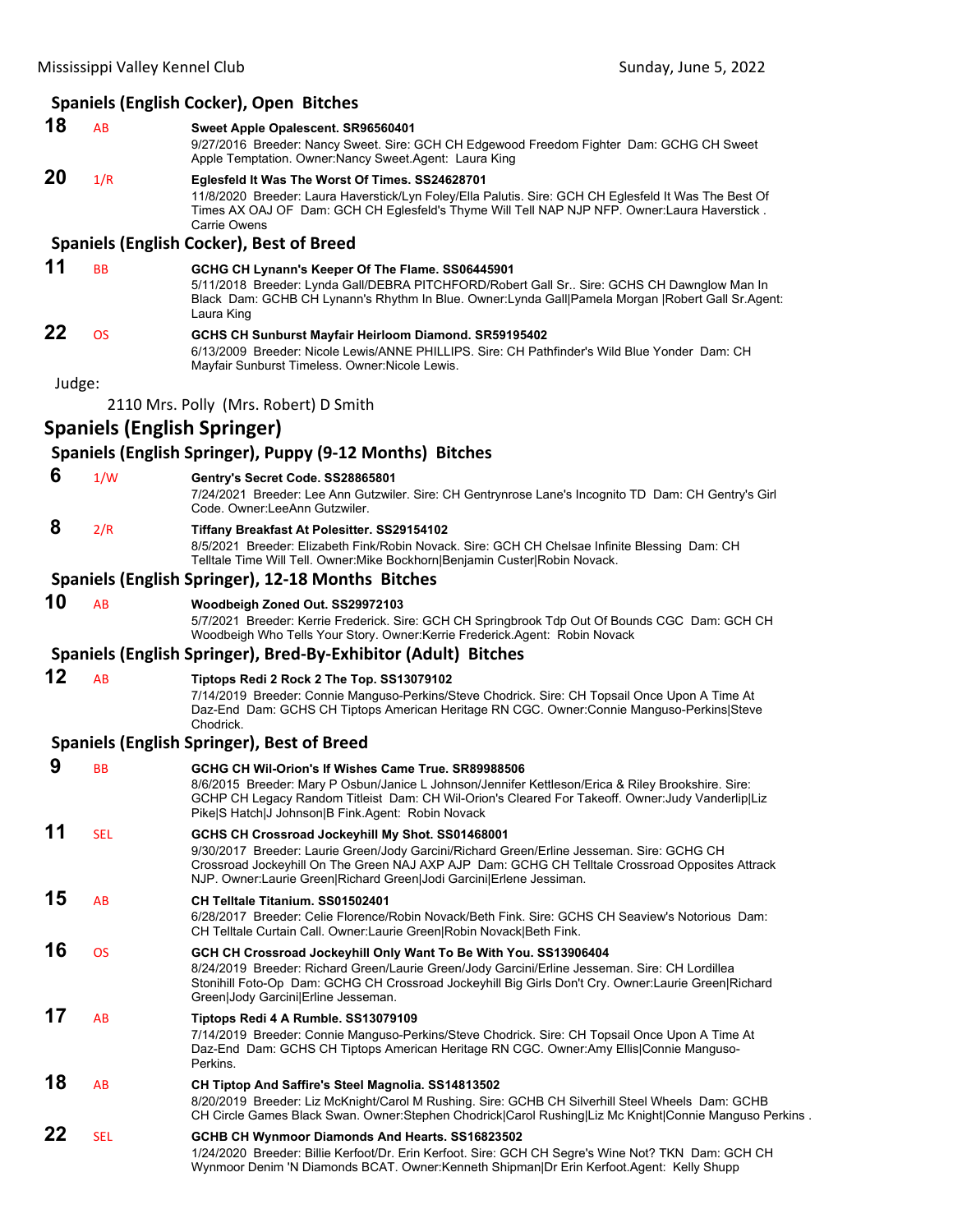2110 Mrs. Polly (Mrs. Robert) D Smith

### **Spaniels (Field)**

### **Spaniels (Field), Best of Breed**

| -6<br>CH Killara's The Talisman, SS19957305 |
|---------------------------------------------|
|---------------------------------------------|

5/8/2020 Breeder: Karen M Balinski. Sire: CH Killara's Sunday Silence Dam: CH Killara's Light Up The Darkness RATN. Owner:Karen Balinski|Sean Bellinger.Agent: Danielle Frykman

### **7** BB **GCHS CH Bruce's Living The Life @ Upland. SR94532102**

3/2/2016 Breeder: Robert Bruce/Kathleen Ahrens-Johnson. Sire: Winfarthing's Rob Roy At Bruce Dam: CH Bruce's Sweet Marie From Northsky "Blk Br". Owner:Mikala Seymour|Linda Blaser |Nadene Seymour |Peter Archer .

Judge:

2110 Mrs. Polly (Mrs. Robert) D Smith

### **Spaniels (Irish Water)**

### **Spaniels (Irish Water), Best of Breed**

 **6** AB **CH Tara's Evil Enchantress. SS01645301**

7/8/2017 Breeder: Tara Darling-Lyon. Sire: CH Whistle Stop's Elements Of Magic CD RN Dam: GCH CH Tara's High Jinx RA CGC TKN. Owner:Tara Darling-Lyon.Agent: Lisa Bettis

Judge:

2110 Mrs. Polly (Mrs. Robert) D Smith

### **Spinone Italiano**

### **Spinone Italiano, Best of Breed**

| 5      | OS.        | GCHG CH Kalas Fly Me To The Moon JH CGC TKN. SS02859403<br>9/21/2017 Breeder: Kathleen A Hamaker/Matt Cole. Sire: GCHS CH Darby Canyon's Million Dollar<br>Cowboy MH CGCA Dam: GCHB CH Kala's Regina Dell' Affascinante. Owner: Angela Matias Kathy<br>Hamaker.            |
|--------|------------|----------------------------------------------------------------------------------------------------------------------------------------------------------------------------------------------------------------------------------------------------------------------------|
| 6      | BB/G3      | GCHS CH Collina D'Oro Solo Un Bacio. SS08769003<br>10/20/2018 Breeder: Stacey Anderson Belt/Lorne Belt. Sire: GCHB CH Collina D'Oro Rock You Like A<br>Hurricane Dam: GCHG CH Collina D'oro Adele By Royal Design. Owner: Claire Abraham Stacey<br>Belt.Agent: Kelly Shupp |
| 8      | <b>SEL</b> | CH Kala's Angels Envy JH TKN. SS09491505<br>11/2/2018 Breeder: Kathleen A Hamaker/Matt Cole. Sire: GCHS CH Darby Canyon's Million Dollar<br>Cowboy MH CGCA Dam: GCHB CH Kala's Regina Dell' Affascinante. Owner: Brittany Te Grootenhuis<br>Kathleen Hamaker.              |
| 10     |            | CH Venticalmi's Francesca Mama Raghetti. SS21578704<br>7/25/2020 Breeder: Suzanne Hudson. Sire: GCHS CH Venticalmi Pepper Bridge CGCU Dam: GCH CH<br>Italix Georgiana. Owner: Wayne Susan Plucheck Suzanne Hudson. Agent: Danielle Goodland                                |
| Judge: |            |                                                                                                                                                                                                                                                                            |

2110 Mrs. Polly (Mrs. Robert) D Smith

### **Vizslas**

### **Vizslas, Puppy (6‐9 Months) Dogs**

 **5** 1/R **Tsavo's Special Weapons And Tactics. SS31035902**

11/13/2021 Breeder: Ms. Valerie Smith/Ms. Jo Stubbs. Sire: GCHG CH Grouse Point Rimfire Benchrest Dam: GCH CH Tsavo's Good Karma JH TKN. Owner:Grant Gibson|Candice Tenting-Gibson |Shawn Gibson.

### **Vizslas, Bred‐By‐Exhibitor (Adult) Dogs**

| AB |                           | Brazenrock N Linmar Remington Miracle JH TKN. SS18403203<br>4/27/2020 Breeder: Christina L Frazier/Judith L Johnson/Dianne Kramlich/Fred Hachtel. Sire: CH Regal<br>Point Red Admiral CGC Dam: GCH CH Linmar N Brazenrock Pass The Torch, Owner:Denise<br>Brodbeck Joe Brodbeck Dianne Kramlich. |  |
|----|---------------------------|--------------------------------------------------------------------------------------------------------------------------------------------------------------------------------------------------------------------------------------------------------------------------------------------------|--|
|    | <b>Vizslas, Open Dogs</b> |                                                                                                                                                                                                                                                                                                  |  |
| 9  |                           | Highfield Sly Dewey. SS09058705<br>11/20/2018 Breeder: Carol Lehmann. Sire: Linden's Sly As A Fox JH Dam: Highfield Gilly Girl.<br>Owner: Carol Lehmann. Agent: Eileen Hackett                                                                                                                   |  |

# **11** 1/W/BW **Brazenrock N Linmar Miracle Worker JH. SS18403206**

4/27/2020 Breeder: Christina L Frazier/Judith L Johnson/Dianne Kramlich/Fred Hachtel. Sire: CH Regal Point Red Admiral CGC Dam: GCH CH Linmar N Brazenrock Pass The Torch. Owner:Dianne M Kramlich|Judy Johnson|Christina Frazier|Fred Hachtel.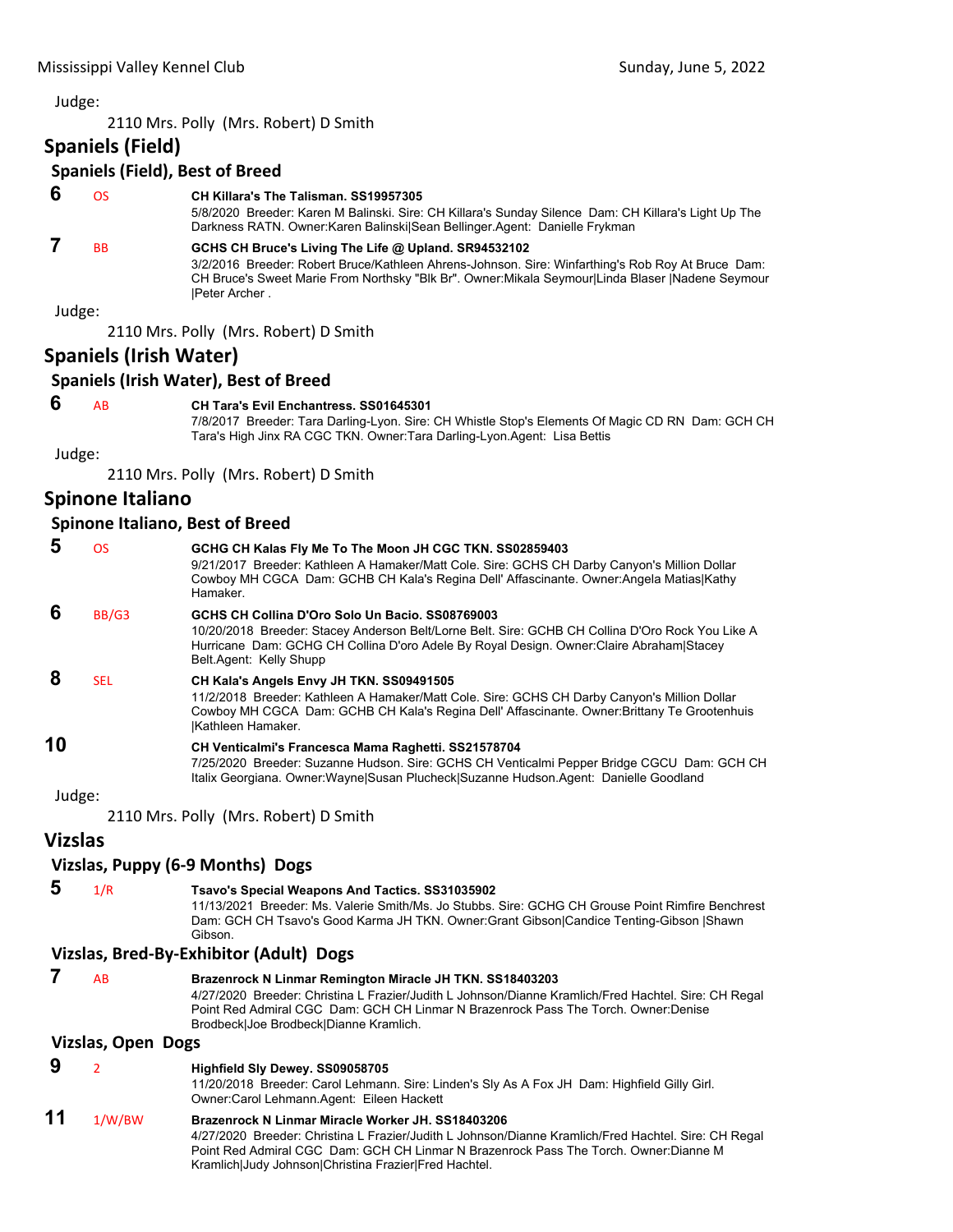| 15     | AB                            | Lone Ridge's Bustin Up The Plaza TKN. SS21329702<br>8/14/2020 Breeder: Donell Scott. Sire: CH Tempest Paradox Elgin's Endeavour Dam: CH Szizlin Plaza's<br>Haven Can Wait, Owner JEAN ANDREW.                                                                                                                                          |
|--------|-------------------------------|----------------------------------------------------------------------------------------------------------------------------------------------------------------------------------------------------------------------------------------------------------------------------------------------------------------------------------------|
|        |                               | Vizslas, Puppy (9-12 Months) Bitches                                                                                                                                                                                                                                                                                                   |
| 6      | 1/R                           | Kutya Lanya. SS28768401                                                                                                                                                                                                                                                                                                                |
|        |                               | 8/13/2021 Breeder: Judith R Erikson. Sire: GCH CH Highfield Royce Rolls At The Plaza Dam: GCH CH<br>Mez Kutya CGC. Owner: Judith R Erikson.                                                                                                                                                                                            |
|        |                               | Vizslas, Bred-By-Exhibitor (Puppy) Bitches                                                                                                                                                                                                                                                                                             |
| 10     | $\mathbf{1}$                  | Echo's Pitch Perfect, SS28772601<br>7/31/2021 Breeder: Penny Buchanan/Mr. William Wesley Buchanan III/Skyelar Elizabeth Williams. Sire:<br>GCH CH Bayviews Sweep'N The Clouds Away MHA CGC Dam: GCH CH Paradox Echo's Maybe I'm<br>Amazed BCAT TKN. Owner: Penny Buchanan William Buchanan Skyelar Williams.                           |
|        |                               | Vizslas, Bred-By-Exhibitor (Adult) Bitches                                                                                                                                                                                                                                                                                             |
| 14     | AB                            | Tsavo's Majik Potion JH. SS26066001<br>12/3/2020 Breeder: Valerie Smith. Sire: GCHG CH Grouse Point Rimfire Benchrest Dam: CH Tsavo's Got<br>Moxie BN RI JH CGC TKN. Owner: Valerie Smith.                                                                                                                                             |
|        |                               | <b>Vizslas, American Bred Bitches</b>                                                                                                                                                                                                                                                                                                  |
| 16     | 1/W                           | Tsavo's Outlaw Josey JH. SS26066002<br>12/3/2020 Breeder: Valerie Smith. Sire: GCHG CH Grouse Point Rimfire Benchrest Dam: CH Tsavo's Got<br>Moxie BN RI JH CGC TKN. Owner:Scott Martin   Mary Martin  Val Smith.                                                                                                                      |
|        | <b>Vizslas, Best of Breed</b> |                                                                                                                                                                                                                                                                                                                                        |
| 17     | <b>AB</b>                     | GCHG CH Grouse Point Rimfire Benchrest, SS01211501<br>8/9/2017 Breeder: Skyler Livingston/Jennifer Mosing/Robin Bernstein/Corinne Miklos. Sire: Mehagian's<br>Keystone Brother David Dam: GCHS CH Sassafras Grouse Point Keepin It Pink JH. Owner:Deborah<br>Lynn Corinne Miklos.Agent: Holley Eldred                                  |
| 18     | <b>SEL</b>                    | GCH CH Solaris N' Illusion Sweet Baby James JH CGC TKN. SR98974105<br>5/6/2017 Breeder: Debra Turak/John Turak/Abbie Hanson/Beth T Kirven. Sire: CH Wetherbee's One Time<br>Only JH Dam: CH Solaris N' Illusion Lone Star JH. Owner: Joyce A Jackson Beth T Kirven O'malley<br>McGee Agent: Madeline Buehler                           |
| 19     |                               | CH Cardinal Jazzberry Cosimo JH. SS02525203<br>10/21/2017 Breeder: Lorre Schmidt/Kevin Schmidt. Sire: CH Jazzberry Cardinal Cy Young Dam: CH<br>Jazzberry Cmf Cardinal Al Hrabosky. Owner: Lorre A Schmidt.                                                                                                                            |
| 20     | <b>BB</b>                     | GCH CH Brazenrock N Linmar Whip Up A Miracle Forjazzberry JH TKN. SS18403201<br>4/27/2020 Breeder: Christina L Frazier/Judith L Johnson/Dianne Kramlich/Fred Hachtel. Sire: CH Regal<br>Point Red Admiral CGC Dam: GCH CH Linmar N Brazenrock Pass The Torch. Owner:Deborah A<br>Baker DONNA YAKEL DIANNE KRAMLICH.                    |
| 21     | <b>SEL</b>                    | GCHG CH Zenith's Suspense Is My Game JH. SS05603903<br>4/26/2018 Breeder: Karen Carnahan/Donna Stein/Mr. Robert E Stein/Gayle Taber. Sire: GCHG CH<br>Pagliacci Kizmar Wicked Suspense At Zenith JH RATN CGC TKN Dam: GCH CH Zenith's Back Atcha.<br>Owner:Steve Carnahan Karen Carnahan Gayle Taber Eva Broseus.Agent: Gerry Thornton |
| 22     |                               | CH Paradox Echo's Can You Do The Fandango. SS25863904<br>3/5/2021 Breeder: Dr. Nancy Heinold. Sire: GCHB CH Paradox Glorybound Brok RN JH TKN Dam: GCH<br>CH Paradox Esterhazy Rose JH. Owner:Penny Buchanan William Buchanan Nancy Heinold Diana<br>Boggs.Agent: Ellen Perry                                                          |
| 23     | <b>OS</b>                     | Tradewind's Beecause I Can. SS26583305<br>5/20/2021 Breeder: Mrs. Kathi Goddard/Mr. Bob Goddard/Lindsay Fetters. Sire: CH Rhapsody Writer's<br>Block Dam: GCH CH Tradewind's Ida Queen Bee. Owner: Lindsay Fetters.                                                                                                                    |
| Judge: |                               |                                                                                                                                                                                                                                                                                                                                        |
|        |                               | 2110 Mrs. Polly (Mrs. Robert) D Smith                                                                                                                                                                                                                                                                                                  |
|        | <b>Weimaraners</b>            |                                                                                                                                                                                                                                                                                                                                        |
|        | <b>Weimaraners, Open Dogs</b> |                                                                                                                                                                                                                                                                                                                                        |
| 5      | 1/W                           | Graysong's How Great Thou Art. SS12016606                                                                                                                                                                                                                                                                                              |

5/20/2019 Breeder: Julia Schulz. Sire: Graysong's Feelin' Groovy JH Dam: Silhouette N Graysong Isawherstandingthere. Owner:Elizabeth H Albrecht Julia Schulz |Julia Schulz.

### **Weimaraners, Best of Breed**

#### **7** BB **CH 'Ekahi's Who Knew. SS17029005** 1/8/2020 Breeder: Daryle Oliveira. Sire: CH Nani's Indecent Exposure JH NAJ Dam: CH 'Ekahi Rissana Know It All. Owner:Barb Shepard|Daryle Oliveira.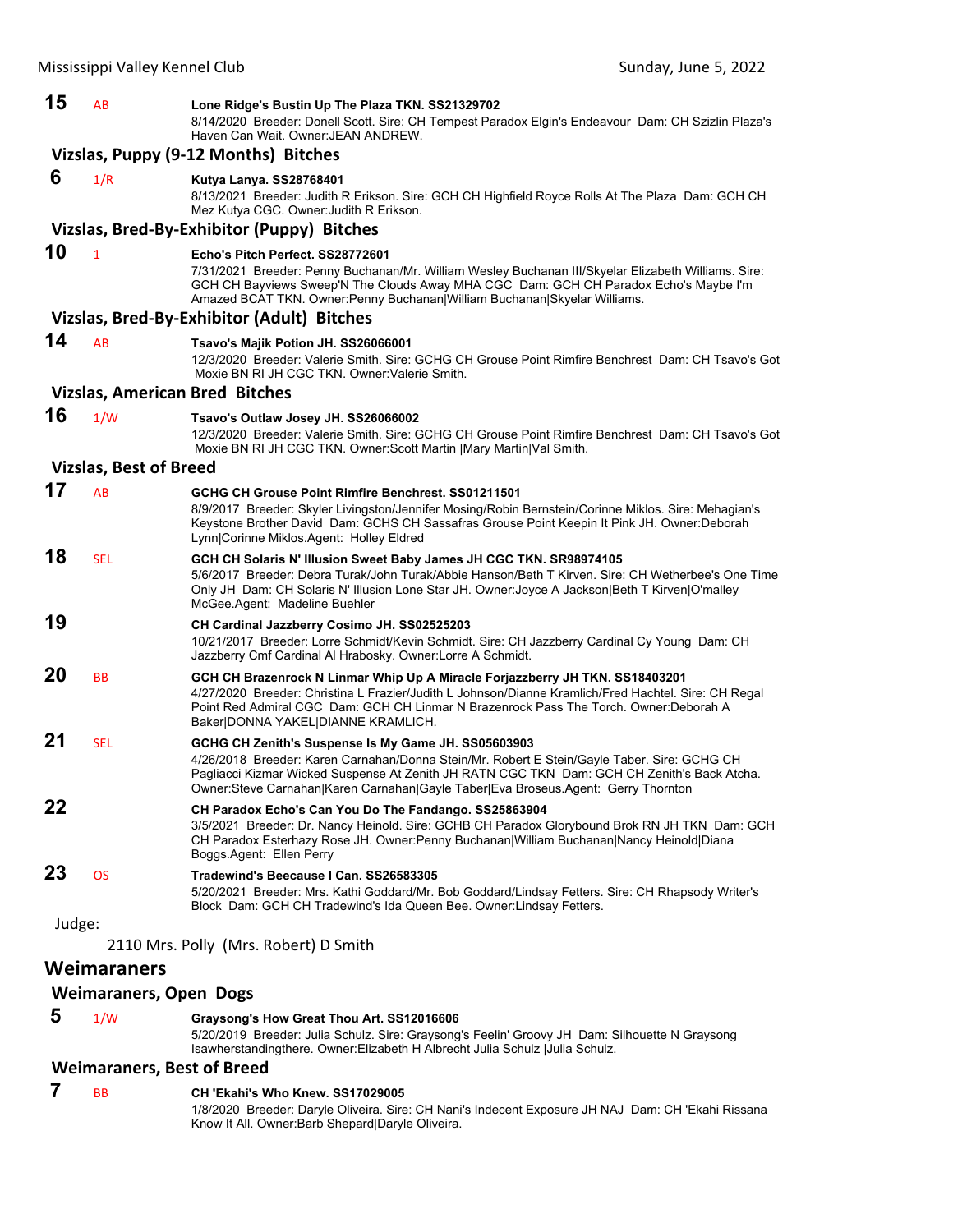### <span id="page-11-0"></span>Judge: 2675 Mr. Desmond J Murphy **Afghan Hounds Afghan Hounds, Puppy (9‐12 Months) Dogs 7** 1/W/BW **Black Voodoo Of Swanah. HP63170202** 6/17/2021 Breeder: Tammy Swanson/Stephanie Hunt-Crowley/DeVaune Johnson. Sire: CH Mahar's Zihronot Dam: CH Chandhara Terlez Dilkushah. Owner:Tammy Swanson|Mike Swanson. **Afghan Hounds, Bred‐By‐Exhibitor (Adult) Dogs 17** AB **Wynsyr Abominable. HP61223605** 10/23/2020 Breeder: Mr. James Donahue/D Scott Pfeil/Fran Donahue. Sire: GCHP CH Elmo's Martian Chronicles CGC Dam: CH Wynsyr Summerwind's Vanity Fair. Owner:Kara Hale|James Donahue|D Scott Pfeil. **Afghan Hounds, American Bred Dogs 19** AB **Amon Rih I'm Sweet Baby James. HP54373405** 4/10/2017 Breeder: Joy Atkins-Miller/Marina Slosson/Olivia Slosson. Sire: CH Jorogz' Sweet Baby James Dam: CH Amon Rih Farouka. Owner:Joy Atkins-Miller. Aleta Sharafanowich **Afghan Hounds, Open Dogs 21** 1/R **Chandhara's Now Bring The Rain. HP55035001** 12/31/2017 Breeder: Stephanie Hunt-Crowley. Sire: CH Chandhara's Lodestar Dam: Chandhara's Rainbow In The Clouds. Owner:Mel Holmes. **Afghan Hounds, Bred‐By‐Exhibitor (Adult) Bitches 10** 1/W/OS **Whirlaway's Wind Beneath My Wings. HP53571703** 12/23/2016 Breeder: Aleta Sharafanowich. Sire: CH Shoshana Sankhya Gust Of Wind Dam: CH Whirlaway's Tiger Lady. Owner:Aleta Sharafanowich. **Afghan Hounds, Best of Breed 25** BB/G1 **GCHG CH Sunlit's King Of Queens. HP55747001** 1/26/2018 Breeder: Ms. Tara Richardson/Pam Winkelmeier/Norma M Feldman. Sire: GCHP CH Agha Djari's Fifth Dimension Of Sura Dam: GCHG CH Sunlit's Queen Of Everything CGC. Owner:Tara Richardson|Pam Winkelmeier|Alicia Jones|M Hunter|J Souza Bartlett. **27** AB **GCH CH Foxrun Inisfree Dream On. HP56124202** 5/21/2018 Breeder: Ms. Anna C Tyler/Lynn Mercer/Cynthia Byington/Louise Paulson. Sire: GCHP CH Agha Djari's Fifth Dimension Of Sura Dam: GCH CH Inisfree Sirae' Duet Whiter Shade Of Pale. Owner:Lynn Mercer|Anna Tyler|William Pfeffer.Agent: Danielle Frykman **31** AB **GCH CH Agha Djari's Via Kjavu. HP63482101** 3/14/2020 Breeder: Stefan Boieck/Nico Kersten. Sire: Kjavu It Tells Dam: Agha Djari's Kashmere. Owner:Bradley Phifer.Agent: Lisa Bettis Judge: 5936 John P Wade **American English Coonhounds American English Coonhounds, Best of Breed 6** AB **GCHB CH CCH River Bottom Divine Intervention BCAT SCE SIN SEN CGC TKN. HP55637209** 5/16/2018 Breeder: Franklin Williams/Tracy Kaecker. Sire: GCH CH River Bottom Tri Dunkin Me Dam: Nickel Creeks 380 Mini. Owner:Tracy A Kaecker|Franklin Williams.

Judge:

5936 John P Wade

### **American Foxhounds**

### **American Foxhounds, Best of Breed**

| 9  | SEL       | GCH CH Kiarry & Dakota Freedom And Whisky. HP53814902<br>4/24/2017 Breeder: Laura King/Lisa Miller/Robin Novack/Alexandra Romero, Sire: CH Kiarry's Deadliest<br>Catch Dam: GCHB CH Kiarry Deeprun At Last. Owner: Brittany Te Grootenhuis  Danielle Frykman Kristine<br>K Benoit.                             |
|----|-----------|----------------------------------------------------------------------------------------------------------------------------------------------------------------------------------------------------------------------------------------------------------------------------------------------------------------|
| 14 | ΩS        | CH Dakota's Boo N Me. HP56884901<br>11/2/2018 Breeder: Nancy L Jacoby/Kristine K Benoit. Sire: GCH CH Kiarry & Dakota Freedom And<br>Whisky Dam: CH Hewly Julep. Owner:Nancy Jacoby.Agent: Danielle Frykman                                                                                                    |
| 15 | <b>BB</b> | GCH CH Kiarry & Whit Captain & The Kid @ Beachside. HP60655701<br>7/11/2020 Breeder: Robert Whitlow Jr./Samantha Whitlow/Lisa Miller/Harry Miller. Sire: GCH CH Dassin<br>Kiarry's Tulip Garden I Want It All Dam: GCHB CH Kiarry's Naughty Natalie. Owner: Walter Cunningham Cliff<br>Ramos Agent: Laura King |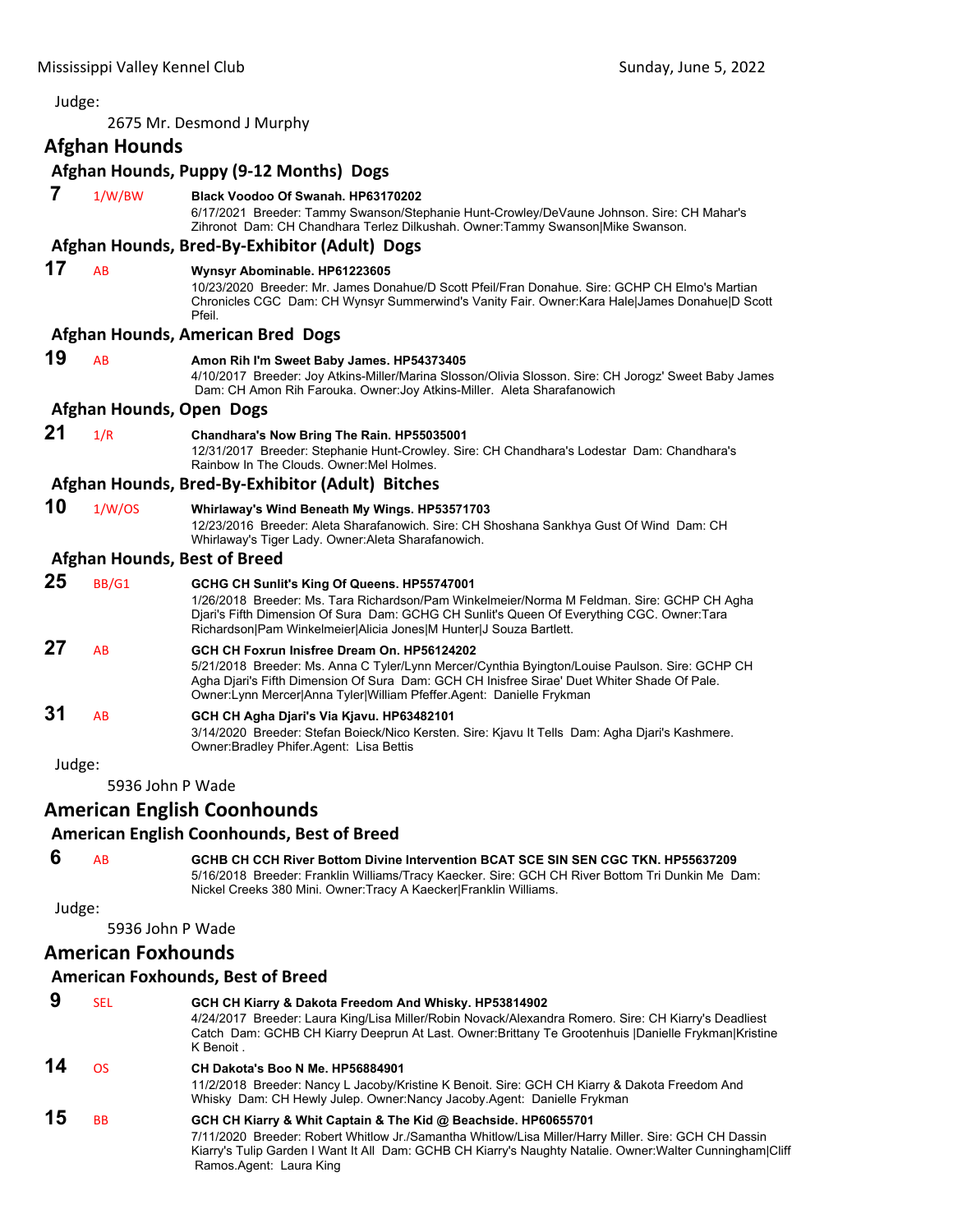5936 John P Wade

## **Basenjis**

### **Basenjis, 12‐18 Months Dogs**

|        | <b>Dascrise, IL 10 MORGIO DOGS</b>  |                                                                                                                                                                                                                                                                                                                                                        |
|--------|-------------------------------------|--------------------------------------------------------------------------------------------------------------------------------------------------------------------------------------------------------------------------------------------------------------------------------------------------------------------------------------------------------|
| 5      | AB                                  | Sonbar's Justa K's Shelby Kobra. HP61517304<br>12/31/2020 Breeder: Sally Wuornos/Kari Wuornos Winger. Sire: GCHB CH Sonbar's Justa Grand Torino<br>Dam: CH Sonbar's Justa Foreign Accent BN RI TKN. Owner: Belinda Kaufman.                                                                                                                            |
|        | <b>Basenjis, Open Bitches</b>       |                                                                                                                                                                                                                                                                                                                                                        |
| 6      | 1/W                                 | Jadaka Meisterhaus Rock Your World BCAT. HP57347302<br>11/16/2018 Breeder: Janice Kahl/Tad Brooks, Sire: CH Meisterhaus Puzzle Piece Dam: CH La-Vie-Est-<br>Belle Of Swala Pala. Owner: Bob Gooderl/David Woolf Tad Brooks Jan Kahl Bob Gooderl David Woolf.                                                                                           |
|        | <b>Basenjis, Best of Breed</b>      |                                                                                                                                                                                                                                                                                                                                                        |
| 9      | <b>OS</b>                           | GCH DC Joy-Us Hung The Moon MC LCX CGC TKN. HP46588401<br>11/22/2013 Breeder: Susan Joyner. Sire: GCH DC Jerlin's Our Zuri Pupin MC LCX CA CGC TKN Dam:<br>CH Joy-Us Lady-Of-The-Night JC. Owner: Terry Colbert.                                                                                                                                       |
| 12     |                                     | GCH DC Meisterhaus The Next Level SC LCX CA DCAT TKP. HP59041001<br>12/12/2019 Breeder: Joe Stewart/Tad Brooks/Lisa Stewart. Sire: CH African Legend Ft. Meisterhaus Forty<br>Tales Dam: CH Meisterhaus The Winner Takes It All JC. Owner:Lisa Stewart A Tad Brooks Joe Stewart.                                                                       |
| 14     | <b>SEL</b>                          | DC Bisa's Bold Spirit MC. HP59908201<br>12/1/2019 Breeder: Terry Colbert. Sire: GCH DC Joy-Us Hung The Moon MC LCX CGC TKN Dam: DC<br>Dakotah's Social Butterfly FDC MC LCX4 CA BCAT CGC TKN. Owner: Terry Colbert.                                                                                                                                    |
| 16     | <b>BB</b>                           | GCH CH Epic Select Mohr's Carma Que Changing Da World. HP60657401<br>7/30/2020 Breeder: Becky Blansett/Tracy Leonard D.V.M./Hunter Calveleg/Shane Moore. Sire: GCHB DC<br>Borassus 51's Comeback Kid SC CAA BCAT Dam: GCH CH Epic Select The Course Of True Love SC<br>BCAT. Owner:Becky Blansett Tracy Leonard DVM Thomas Wright H Calvelage S Moore. |
| Judge: |                                     |                                                                                                                                                                                                                                                                                                                                                        |
|        | 5936 John P Wade                    |                                                                                                                                                                                                                                                                                                                                                        |
|        | <b>Basset Hounds</b>                |                                                                                                                                                                                                                                                                                                                                                        |
|        | <b>Basset Hounds, Open Dogs</b>     |                                                                                                                                                                                                                                                                                                                                                        |
| 9      | 2/R                                 | Stonewall's Maximum Greatness VHMA VHMP. HP63045402<br>7/19/2021 Breeder: Rhonda Haden. Sire: Missy Mae's Dallas Dam: Stonewall Jubilee. Owner:Elijah<br>Chamberlain.                                                                                                                                                                                  |
| 11     | 1/W                                 | Burison Od Berounky. HP64653301<br>6/26/2021 Breeder: Vera Otevrelova. Sire: Yarick Od Berounky Dam: Nice Girl Od Berounky.<br>Owner: Angela M Chamberlain.                                                                                                                                                                                            |
|        | <b>Basset Hounds, Best of Breed</b> |                                                                                                                                                                                                                                                                                                                                                        |
| 15     | <b>BB</b>                           | CH Vision Topsfield-Lebrera Enough Said. HP60566705<br>5/28/2020 Breeder: Nancy Richmond/Claudia Orlandi/Guillermo Gonzalez. Sire: FC Soundtrack Sorcerer's<br>Apprentice Dam: FC Vision Itsy Bitsy Vanila Cream Of Cloverhill. Owner: Vickie L Prescott Nancy<br>Richmond.Agent: Danielle Goodland                                                    |
| Judge: |                                     |                                                                                                                                                                                                                                                                                                                                                        |
|        | 5936 John P Wade                    |                                                                                                                                                                                                                                                                                                                                                        |
|        | Beagles (13 Inch)                   |                                                                                                                                                                                                                                                                                                                                                        |
|        |                                     | Beagles (13 Inch), 12-18 Months Bitches                                                                                                                                                                                                                                                                                                                |
| 6      | 1/W                                 | Shadynook Chicka Boom Don't Ya Jes Love Her. HP62254801<br>3/13/2021 Breeder: Ruth E Werlein/Barbara C Scherer. Sire: CH Blackspot Quentin Tarantino Dam: CH<br>Shadynook This Girl Is On Fire. Owner: Anne Headings.                                                                                                                                  |
| 8      | 2/R                                 | Glade Mill Dark Paradise, HP62787202<br>5/26/2021 Breeder: Chanel Lefever/Torquay Reg/Laura Lefever/Brigette Lefever. Sire: GCHS CH Glade<br>Mill Dark Tide Dam: CH Torquay Glade Mill Lady Liberty. Owner:Ashley Hickman Sydney Hickman Payton<br>Hickman Chanel Lefever.                                                                             |
|        |                                     | Beagles (13 Inch), Best of Breed                                                                                                                                                                                                                                                                                                                       |
| 5      | ВB                                  | GCHB CH Beaconfield Supreme Sultan Of Gwencalon. HP60417001                                                                                                                                                                                                                                                                                            |

1/7/2020 Breeder: Edward Murray/WILLIAM FRIEND/Ronet Rodewald Murray. Sire: GCHP CH Gwencalon's Tam O'Shanter Dam: GCHB CH Gwencalon's Aurora Borealis. Owner:Edward Murray|William Friend|Ronet Murray|Spring Krickeburg. Sarah Krickeburg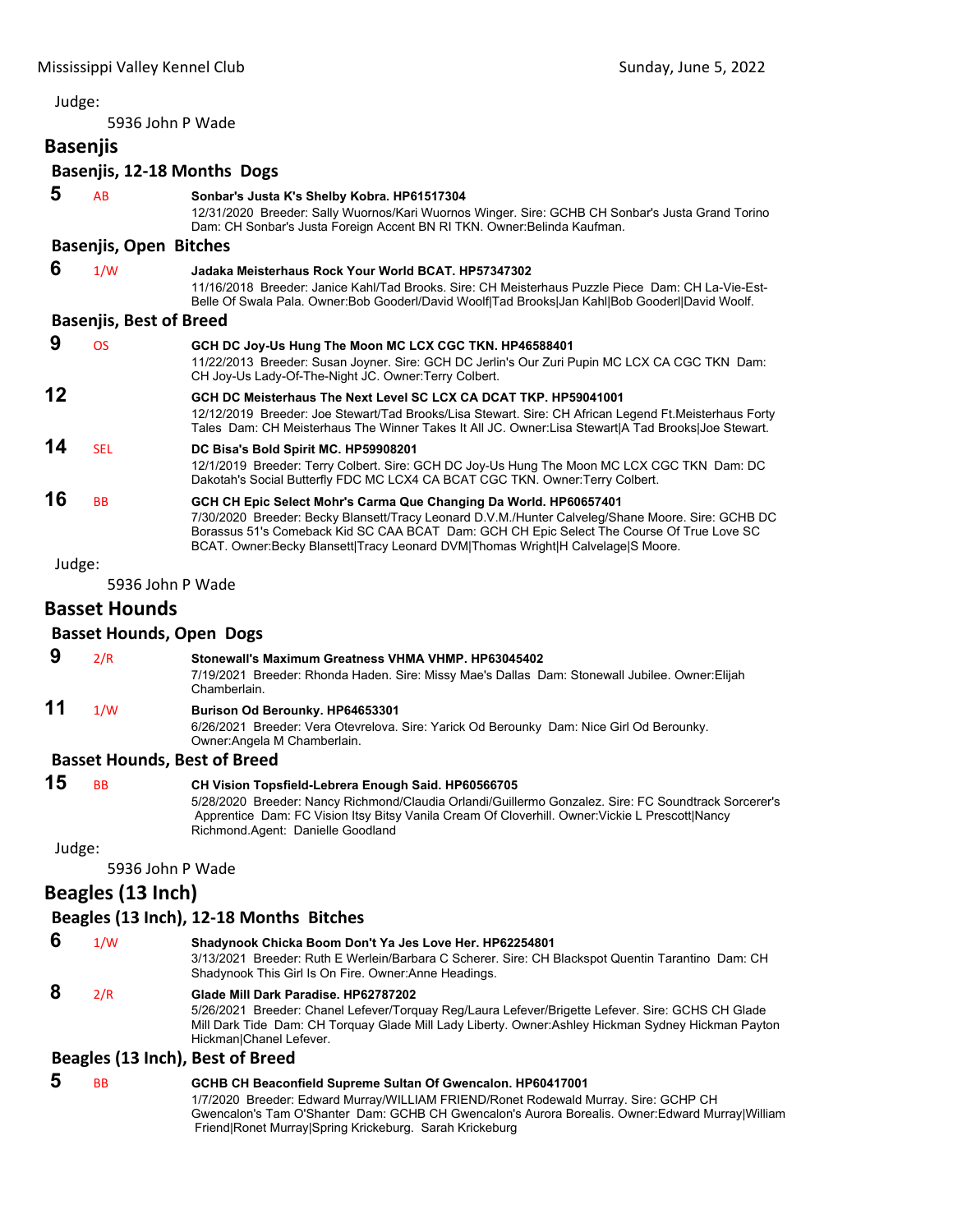### **10** OS **GCH CH Cirnef Faith Trust & Pixy Dust @ X-Cellence. HP59411402**

11/30/2019 Breeder: Fenric Towell/Barbara Tan/Aaron Go/Jed Chua/Dennis Tan. Sire: GCHS CH Wolfrun Sam I Am A Blueprint Dam: GCH CH X-Cellence Beautiful Girl. Owner:Blaire Tutor Fenric Towell Avery Miller Christan Fowler.

Judge:

5936 John P Wade

**Beagles (15 Inch)**

#### **Beagles (15 Inch), Best of Breed**

|    | AB        | GCHG CH Kazuri's All I Want For Christmas CGC TKN, HP58280701<br>7/29/2019 Breeder: Michael Kurtzner/Sarah Sweetman/Karen Kurtzner. Sire: CH Malarky In Good<br>Company Dam: CH Hailstorms Feeling A Little Foxy At Kazuri TKN. Owner:sarah sweetman Michael<br>Kurtzner Karen Kurtzner.      |
|----|-----------|-----------------------------------------------------------------------------------------------------------------------------------------------------------------------------------------------------------------------------------------------------------------------------------------------|
| 8  | AB        | GCHB CH Fetch & Smell Chrissy Snow. HP55721503<br>1/3/2018 Breeder: Macarena Pantaleon, Sire: GCH CH Lanbur National Anthem Dam: GCHB CH Fetch &<br>Smell Buttercup. Owner: Macarena Pantaleon   Victor Platia. Agent: Phil Booth                                                             |
| 9  | AB        | ch. skyline N Woodstone's big show de huilcallacta. HP62250303<br>11/13/2020 Breeder: Kathy A Forbes/Gustavo Daniel Ferrari/Raquel Maria Luna Zarate. Sire: ch.<br>springfield N Skyline's big shot Dam: ch. tamia de huilcallacta. Owner: gustavo ferrari raquel luna zarate.<br>Nacho Calvo |
| 10 | AB        | CH Bujo's Sparkling Gem Of Augusta. HP58022101<br>2/19/2019 Breeder: Erica Ryan/Mrs. Ann Harris-Chaffin/Mari Jones. Sire: GCHB CH Lanbur Quest For The<br>Best Dam: GCH CH Bujo's Ruby Red. Owner: ANN HARRIS CHAFFIN Erica Ryan Mari Jones.                                                  |
| 12 | <b>BB</b> | CH Dreamworks Maybelline. HP60051002<br>4/11/2020 Breeder: Lillian A Strait. Sire: CH Windkist Showme A Grand Slam Dam: CH Woodland West<br>Epic Journey At Dreamworks. Owner: Tucker Peterson Dylan Royston Lillian Strait.                                                                  |

Judge:

5936 John P Wade

### **Black & Tan Coonhounds**

#### **Black & Tan Coonhounds, Best of Breed**

#### **5** AB **GCHB CH Squire: I Got My Mojo Working. HP57760001** 5/22/2019 Breeder: John Magenau/Ann Magenau. Sire: GCHG CH Oak Hill's Heart Of Gold Dam: GCHS

CH Squire In Route To Cheyenne. Owner:John Magenau|Ann Magenau.Agent: Nick Grubb

Judge:

76130 Nancy Leising

### **Borzois**

#### **Borzois, 12‐18 Months Dogs**

#### **5** <sup>1</sup> **Heritage Mhd Hansel Grimm. HP62620105**

4/22/2021 Breeder: javier ocasio/Keishla Brito. Sire: CH Avalon Ebeko Howff Carbonel SC Dam: GCH CH Avalon Katinka Under The Mistletoe. Owner:Ashleigh Huber.

#### **Borzois, Open Dogs**

**11** 1/W/BB/BW **Coburn's Spirit In The Sky. HP56527808** 8/22/2018 Breeder: Patricia Shaw. Sire: DC Riju Enjoy The Ride CD PCD BN RA SC SWD SWME SHDME Dam: DC Windnsatin Dragons Maiden SC. Owner:Patricia Shaw.Agent: Donna Smith **15** 2/R **Avalon Nonfiction Windfaire. HP57958301** 3/29/2019 Breeder: Laurie Florio/Sandra Moore. Sire: CH Willowwind Avalon Fitzgerald Dam: Avalon Bahama Breeze. Owner:Sandra MooreDoby |Janice C Wright .

### **Borzois, Bred‐By‐Exhibitor (Puppy) Bitches**

**12** 1/W/OS **Avalon Qquantum Mechanics V.Rosehill. HP63236701** 6/13/2021 Breeder: Sherita Tabner/Sandra Moore. Sire: Kuskaya's Lord Of Longford SC Dam: Avalon Ksusha Red Sky At Night. Owner:Sandra Moore|Elizabeth Pease.

#### **Borzois, Best of Breed**

 **9** SEL **Coburn's Neoclassical Cannon. HP56527807** 8/22/2018 Breeder: Patricia Shaw. Sire: DC Riju Enjoy The Ride CD PCD BN RA SC SWD SWME SHDME Dam: DC Windnsatin Dragons Maiden SC. Owner:Elizabeth Lissner|Patricia Shaw.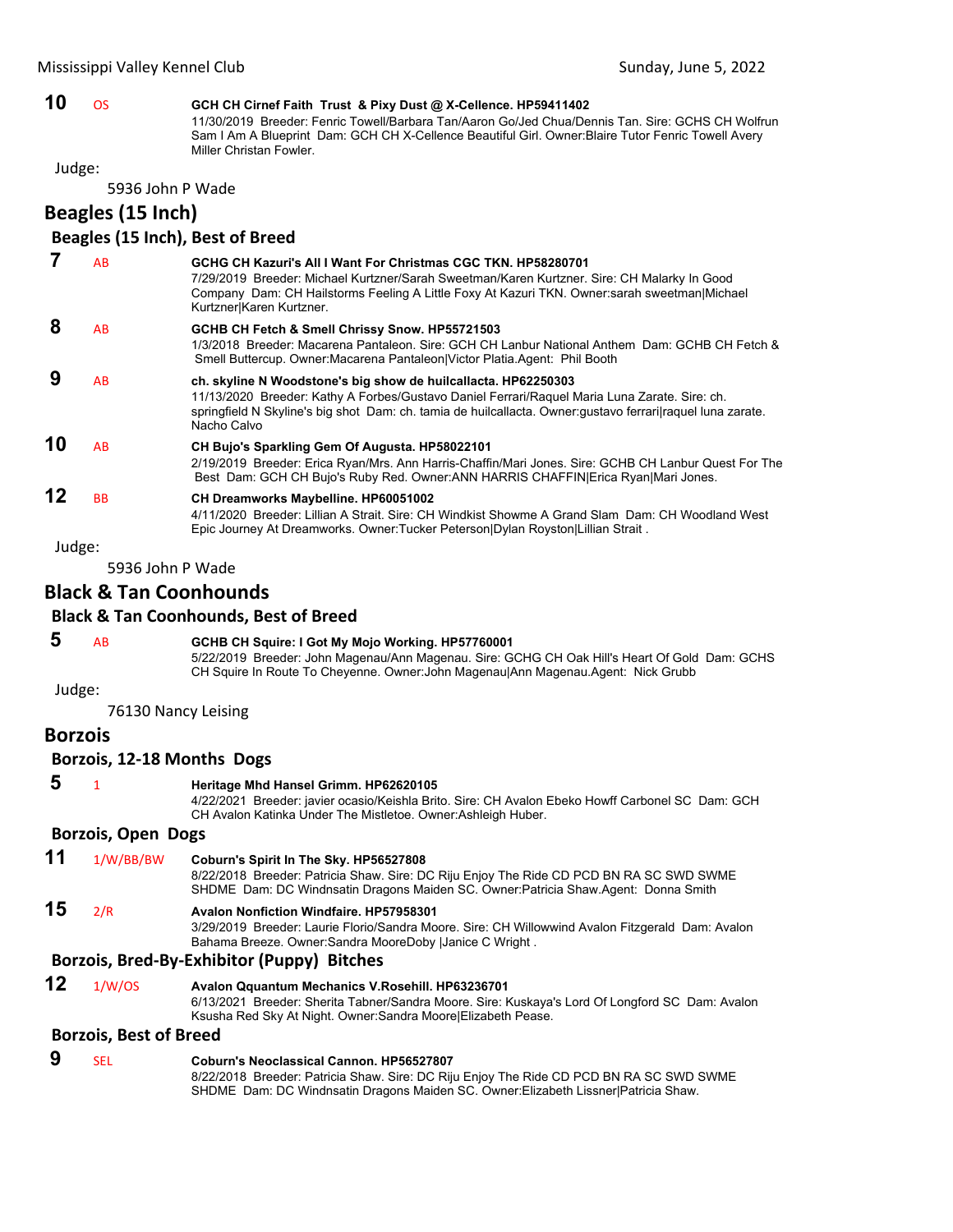| Judge: |                         |                                                                                                                                                                                                                                                                                                                |
|--------|-------------------------|----------------------------------------------------------------------------------------------------------------------------------------------------------------------------------------------------------------------------------------------------------------------------------------------------------------|
|        | 5936 John P Wade        |                                                                                                                                                                                                                                                                                                                |
|        | Dachshunds (Longhaired) |                                                                                                                                                                                                                                                                                                                |
|        |                         | Dachshunds (Longhaired), 12-18 Months Dogs                                                                                                                                                                                                                                                                     |
| 5      | AB                      | Littl Fut Bentley. HP64760701<br>4/25/2021 Breeder: E V Gataullina. Sire: Littl Fut Yaroslav Dam: Littl Fut Happy Life. Owner: Julie Waldon.                                                                                                                                                                   |
|        |                         | Dachshunds (Longhaired), Open Miniature Dogs                                                                                                                                                                                                                                                                   |
| 9      | 1/W/BW                  | Littl Fut Topaz. HP63178201<br>2/4/2021 Breeder: E V Gataullina. Sire: Daks-Veg-As Lionel Logue Dam: Littl Fut Black Pearl.<br>Owner:Candice summers.Agent: Sue cassel                                                                                                                                         |
|        |                         | Dachshunds (Longhaired), 12-18 Months Bitches                                                                                                                                                                                                                                                                  |
| 6      | $\mathbf{1}$            | Red-Dirt's At Jb's Harper Valley Pta MI. HP62225204<br>3/6/2021 Breeder: Mrs. Tina S Stalker-Betts/Aubrey Nash. Sire: CH Roserock Aubray's By Design MI<br>Dam: GCH CH Red-Dirt's Nutter Butter Meg MI. Owner: Jane Brown.Agent: Deanna Kidd                                                                   |
| 8      | AB                      | Our Gang's Paris In The Springtime MI. HP62503404<br>3/18/2021 Breeder: Nancy Z Prouty. Sire: CH Wagsmore's Bee Charming MI Dam: GCHS DC Our Gang's<br>Something In The Way She Moves MI. Owner: Nancy Prouty. Agent: Tyler Mills                                                                              |
|        |                         | Dachshunds (Longhaired), American Bred Bitches                                                                                                                                                                                                                                                                 |
| 14     | $\overline{2}$          | Paldachs Good Golly Miss Molly @ Jbs MI. HP60356204<br>6/21/2020 Breeder: Patricia A Litchfield. Sire: GCH CH Jbs Fire I Can't Put Out MI Dam: CH Paldachs<br>Simply Red MI. Owner: Jyl V Scott. Agent: Deanna Kidd                                                                                            |
| 16     | 1/R                     | Eastwinds Gorgeous In Strypes. HP60466604<br>6/9/2020 Breeder: Kaye Atkinson. Sire: CH Minidogland Zoom Zoom Dam: GCH CH Stendachs Strype<br>Me Beautiful. Owner: Julie Waldon.                                                                                                                                |
|        |                         | Dachshunds (Longhaired), Open Miniature Bitches                                                                                                                                                                                                                                                                |
| 18     | $\mathbf{1}$            | Taylored In America. HP59222901<br>1/11/2020 Breeder: Jennifer Taylor. Sire: Kinchville Leyden Dam: Mokko Maksimum Yunona II.<br>Owner:Candice summers.Agent: Sue cassel                                                                                                                                       |
| 20     | $\overline{2}$          | Waldons Southern Spots Galore. HP61208105<br>10/26/2020 Breeder: julie waldon. Sire: GCH CH Stonerivers Southern Gentleman MIcc Dam: CH Cks<br>Westwolf Of Camelot Dreams, Owner: Julie Waldon,                                                                                                                |
|        |                         | Dachshunds (Longhaired), Open Standard Bitches                                                                                                                                                                                                                                                                 |
| 22     | 1/W                     | Endachs Suckin' On Lemon Drops TKN. HP61195001<br>10/16/2020 Breeder: Victoria Lee. Sire: CH Daksland Incognito Iz S-Petersburga CGCA CGCU Dam: CH<br>Cedarmist's Raspberry Ripple At Endachs SI SE TKN. Owner: Victoria Lee.                                                                                  |
|        |                         | Dachshunds (Longhaired), Best of Breed                                                                                                                                                                                                                                                                         |
| 7      |                         | Gooddach's Ain't Nothin' But A Hound Dog @ Htld Ml. HP61576401<br>11/22/2020 Breeder: Kathleen Good. Sire: Eledox Lowrider Liam @ Goodachs Dam: Gooddach's<br>Goddess Of The Stars MI. Owner: Reba Mandrell. Amanda Barron                                                                                     |
| 12     | SEL                     | D'Artagnan Royall T's Smile At You SI. HP62704111<br>5/24/2021 Breeder: Mrs. Teresa M. Kress/Lynn Tyler. Sire: CH Bronia D'Artagnan Dam: Brownwood<br>Royall T's Just Let Me See You Smile SI. Owner:Zachary George Kim Baldwin Teresa Kress Lynn Tyler.                                                       |
| 15     |                         | Amanda Barron<br>Telkel Here We Go Again SI. HP63536001<br>1/8/2021 Breeder: SOPHIE TREMBLAY. Sire: GCHB CH Elysian Solar Flare V Pramada Koradox SI<br>Dam: Telkel Control Alt Delete SI. Owner: Mendy Howard. Chris Swartz                                                                                   |
| 17     | <b>BB</b>               | GCHB CH Lockshire V Splendor Farm Messenger Of Strength SI. HP59035201<br>12/17/2019 Breeder: Kathleen Lockyer/Thomas Lockyer/Kelly Denise Mckinney. Sire: GCHP CH<br>Lockshire's Cash Only Please SI CGC Dam: CH Splendor Farm Raise A Glass To Freedom SI.<br>Owner:Kathleen Thomas Lockyer  Kelly McKinney. |
| 19     |                         | CH Daks-Veg-As Amadeus. HP59120001<br>3/28/2019 Breeder: S.V. Baranova Shtokkmann. Sire: Basshubert Hat Trick In Vegas Dam: Daks-Veg-As<br>Gala Gradiva. Owner:Dawn M. Hintz.Agent: Kaye Atkinson                                                                                                              |
| 21     | <b>SEL</b>              | GCH CH Kenmar's The Big Easy At Wincroft. HP59961501<br>5/13/2020 Breeder: Marianne McCullough/Judy Hargrove/Mrs. Kendra Suggs/Mr. Dylan Suggs. Sire: CH<br>Kenmar's Tiny Wonder One Love NAJ DN CGCA CGCU TKI Dam: CH Kenmar's Big Bang Theory.<br>Owner: Barbara and Michele Johannes Marianne McCullough.   |
| 23     |                         | CH Ozo's Wild About Harry MI. HP60551902<br>8/14/2020 Breeder: Janice Finney/Janice Finney/Janice Finney. Sire: CH Harlequin Cc Cessna Cardinal<br>MI Dam: CH Ozo's N Vztops Moroccan Oasis MI. Owner:Linda Shaddy And Janet Cunningham.                                                                       |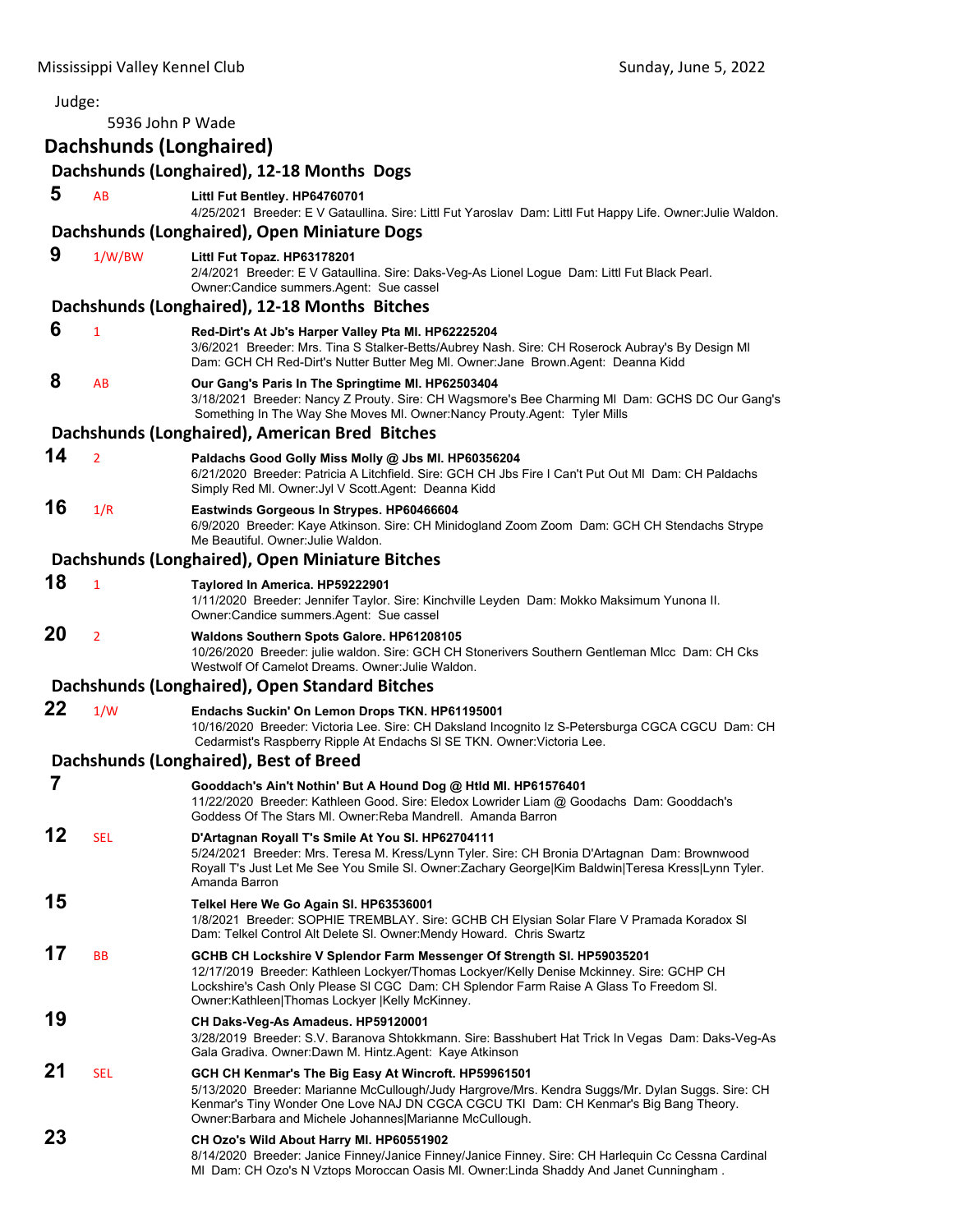| 24       | <b>OS</b>           | CH Katerinapark Dobrava. HP61423801<br>9/1/2018 Breeder: E Falina. Sire: Daks-Veg-As Vittorio Dam: Kinchville Merry Me. Owner:Tracie B<br>Goodspeed. Amanda Barron                                                                                                                  |  |  |
|----------|---------------------|-------------------------------------------------------------------------------------------------------------------------------------------------------------------------------------------------------------------------------------------------------------------------------------|--|--|
| 25       |                     | GCH CH Littl Fut Franco. HP60745801<br>8/6/2019 Breeder: E V Gataullina. Sire: Zvezda Kovaleni Yago  Dam: Littl Fut Jewel. Owner:Candice<br>summers.Agent: Sue cassel                                                                                                               |  |  |
| 27       |                     | GCHB CH Littl Fut Jaquet Droz. HP61362802<br>8/2/2019 Breeder: Elena Gataullina. Sire: Tezaurus Dream Unison Dam: Littl Fut Beauty And Luxury.<br>Owner:Dawn M. Hintz.Agent: Kaye Atkinson                                                                                          |  |  |
| Judge:   | 5936 John P Wade    |                                                                                                                                                                                                                                                                                     |  |  |
|          | Dachshunds (Smooth) |                                                                                                                                                                                                                                                                                     |  |  |
|          |                     | Dachshunds (Smooth), Puppy (9-12 Months) Dogs                                                                                                                                                                                                                                       |  |  |
| 5        | 1/R                 | Doxy Den's Lord Of The Rings Ms. HP63446305<br>8/9/2021 Breeder: Anne Thibault. Sire: CH Parracino's Odinson At Doxy Den Ms Dam: Poor Meadow's<br>Baby Dill Msp. Owner: Susan D Parracino. Agent: Ramona Browning                                                                   |  |  |
|          |                     | Dachshunds (Smooth), 12-18 Months Dogs                                                                                                                                                                                                                                              |  |  |
| 7        | 1/W                 | Lost Creek Heart Is A Feather, HP62604302<br>5/13/2021 Breeder: Mrs. Susan Ann Genz/Timothy Genz. Sire: GCH CH Rosegate@Antir Braav Pony<br>Soldier SE Dam: GCH CH Lost Creek Moment Of Beauty JE BCAT. Owner: Cassie Myers   Edgar Myers.                                          |  |  |
|          |                     | Dachshunds (Smooth), Puppy (6-9 Months) Bitches                                                                                                                                                                                                                                     |  |  |
| 6        | $\mathbf{1}$        | Wtl Tin Goddess Msd. HP63607402<br>9/10/2021 Breeder: Dominique Spann. Sire: CH Mayor Iz Omskoi Kreposti Dam: Hr Thors Need For<br>Daisy Ms. Owner: Dominique R Spann. Agent: Kaye Atkinson                                                                                         |  |  |
|          |                     | Dachshunds (Smooth), American Bred Bitches                                                                                                                                                                                                                                          |  |  |
| 10       | $\mathbf{1}$        | Wylde Rose A Desilu Production. HP59676501<br>2/6/2020 Breeder: Sharon S Anderson. Sire: CH Aviance's Son Of A Biotch Ss Dam: CH Geisler's Lucy In<br>The Sky With Diamonds. Owner: Alex Geisler Bernadetta Taflan. Agent: Debra Mattingly                                          |  |  |
|          |                     | Dachshunds (Smooth), Open Miniature Bitches                                                                                                                                                                                                                                         |  |  |
| 12       | 1/W/BW/OS           | Templedox Devil In A Red Dress Ms. HP59948104<br>9/24/2019 Breeder: Mr. David A Temple. Sire: GCH CH Nomalas Doodle Dandy V Tudorglen Ms Dam:<br>Templedox Ashes To Ashes MI. Owner:David Temple Deanna Kidd.                                                                       |  |  |
|          |                     |                                                                                                                                                                                                                                                                                     |  |  |
| 14       | $\overline{2}$      | Beachside Dox Tin Cup Chalice Ms. HP59016402<br>10/29/2019 Breeder: Cliff Ramos/Cliff Ramos/Walter D Cunningham/Walter D Cunningham. Sire: CH<br>Paradise's Red Hot Renegade Ms Dam: CH Beachside Dox Swingin' Hula Girl Ms. Owner: Dr Catherine<br>Martine.Agent: Tyler Mills      |  |  |
|          |                     | Dachshunds (Smooth), Open Standard Bitches                                                                                                                                                                                                                                          |  |  |
| 16       | 1/R                 | Passport Thank You For The Venom Ss. HP58494702<br>9/14/2019 Breeder: Mr. Arvind DeBraganca/Joyce de Braganca. Sire: GCH CH Passport It's All In How<br>You Say It Ss Dam: CH Passport The Heart Wants What It Wants. Owner: Melony Lopez   Arvind<br>DeBraganca Agent: Angel Lopez |  |  |
| 18       | $\overline{2}$      | Dublin Creeks I'LI Be The Difference. HP63734302<br>5/23/2021 Breeder: Susan Elizabeth O'Reilly. Sire: GCHG CH Dublin's Black Ice Dam: GCH CH Dublin<br>Creek Fun In The Sun At Windfall. Owner:Katie Noyes Susan O Reilly.Agent: Debra Mattingly                                   |  |  |
|          |                     | Dachshunds (Smooth), Best of Breed                                                                                                                                                                                                                                                  |  |  |
| 9        | AB                  | CH Hidden Cedars Meant Condition Ms. HP52134104<br>8/2/2016 Breeder: Gloria Latour. Sire: CH Criscross Meant To Be Msc Dam: CH Hidden Cedars Secret<br>Negotiations Ms. Owner: Mendy Howard. Chris Swartz                                                                           |  |  |
| 11       | <b>BB</b>           | CH Wtl Get Him To The Greek Ms. HP62848804<br>5/13/2021 Breeder: Dominique Spann/Bridget Loveless. Sire: GCH CH Kupecheskiy Syn Iz Omskoi<br>Kreposti Dam: Hr Quincys Blue Asia Msp. Owner:Dominique R Spann.Agent: Kaye Atkinson                                                   |  |  |
| 20       |                     | GCH CH Lost Creek Moment Of Beauty JE BCAT. HP55444404<br>4/23/2018 Breeder: Mrs. Susan Ann Genz/Timothy Genz. Sire: GCHB DC Bensarka Top Cat RATN Dam:<br>GCHS DC Jagies At Last V Spellbound JE CGC. Owner: Susan Genz.                                                           |  |  |
| 22<br>24 | AB                  | DC Passport I Can Buy My Own Drinks Ss JE RATN TKN. HP61408802<br>10/6/2020 Breeder: Mr. Arvind DeBraganca/Mrs. Joyce DeBraganca. Sire: GCH CH Passport It's All In<br>How You Say It Ss Dam: GCHB CH Passport Everything At Once Ss. Owner:Catherine and Eric Walker.              |  |  |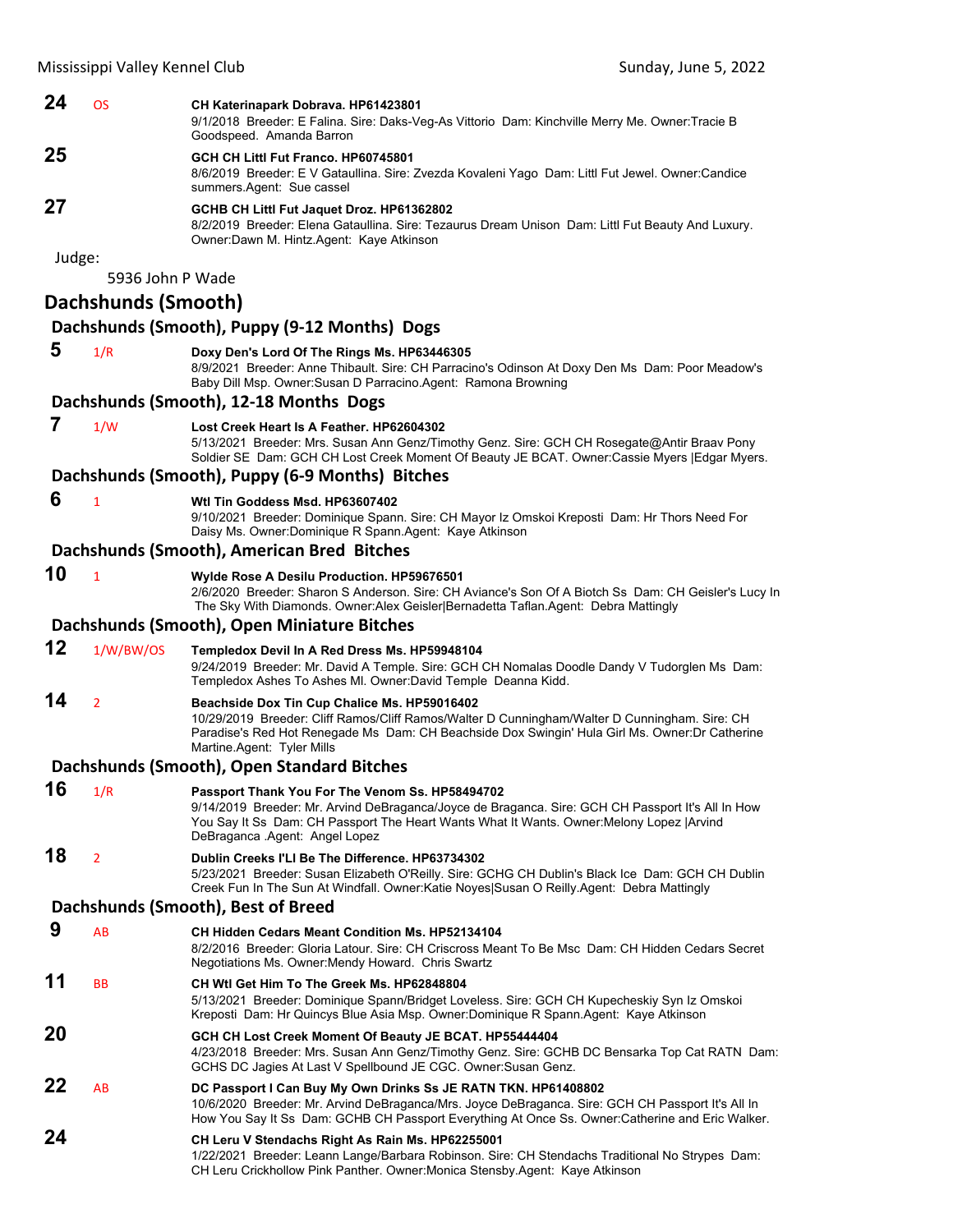### **26** SEL **CH Lost Creek Rolling In The Deep. HP62604301**

5/13/2021 Breeder: Mrs. Susan Ann Genz/Timothy Genz. Sire: GCH CH Rosegate@Antir Braav Pony Soldier SE Dam: GCH CH Lost Creek Moment Of Beauty JE BCAT. Owner:Susan Genz.

Judge:

7552 Ms. Kristen L. Francis

### **Dachshunds (Wirehaired)**

### **Dachshunds (Wirehaired), Open Standard Bitches**

#### **8** AB **Brazosski Rivendell's Mayflower. HP59232403** 11/29/2019 Breeder: Kellie Williams/Diana Rockwell. Sire: DC Brazos Ski The Apostle Dam: CH Yuletides Fahrenheit 451 Sw. Owner:Kellie Williams|Diana Rockwell.Agent: Lisa Bettis

#### **Dachshunds (Wirehaired), Best of Breed**

|    | OS        | GCH CH Maurice Iz Novo-Peredelkino, HP58750401<br>6/13/2018 Breeder: A V Vorobyeva. Sire: Patree Kay Iz Novo-Peredelkino Dam: Khokhloma Iz Novo-<br>Peredelkino. Owner: ALICIA J ODONNELL Mark V ODonnell.Agent: billy huntington                                                                           |
|----|-----------|-------------------------------------------------------------------------------------------------------------------------------------------------------------------------------------------------------------------------------------------------------------------------------------------------------------|
| 10 | SEL       | GCHB CH Brodny Dollidachs High Society At Wildcard. HP56586608<br>6/20/2018 Breeder: Frederick R Vogel/Dianne Kostic/Carol Vogel. Sire: GCHB CH Dollidachs Stonebay<br>Original Sin W Dam: GCHS CH Dollidachs Highledge Stonebay Psych W. Owner: Rachel Fritz Melissa<br>Fritz Kevin Fritz Frederick Vogel. |
| 12 | <b>BB</b> | GCHS CH Watermark The Secrets In The Sauce V. Legibach Sw. HP59669401<br>3/5/2020 Breeder: Tyler Mills/Gina Leone Middings/Pat Leone. Sire: GCHB CH Treis Pinheiros Quid Pro<br>Quo Sw Dam: CH Legibach Double The Love Sw. Owner: Tyler Mills Joseph Metheney Bill Gorodner.                               |

Judge:

5936 John P Wade

### **Grand Basset Griffon Vendeens**

### **Grand Basset Griffon Vendeens, Open Dogs**

### **5** AB **Gebeba's Philadelphia City Special At Vernaccia CM2. HP50607202**

9/5/2015 Breeder: George Barth/Betty Barth/Jessica Rotondo. Sire: Debucher Renoir CM Dam: CH Debucher Delicieuse CM. Owner:Karen Schaffer Meldrum|Denise Parker|Betty Barth.

### **Grand Basset Griffon Vendeens, Puppy (9‐12 Months) Bitches**

### **6** AB **Sidekick's Go The Xtra Mile. HP63489601**

8/30/2021 Breeder: Brent Humphrey/Corey Benedict/Katherine Kellum/Justin Rose. Sire: CH Sidekick's Royal Guard Of Arendale Dam: Jouvence Du Bois Mande. Owner:Brent Humphrey|Corey Benedict.Agent: Jody Paquette-Garcini

### **Grand Basset Griffon Vendeens, Best of Breed**

|        | OS    | GCHB CH Sidekick's Secret Weapon. HP59232202<br>1/16/2020 Breeder: Shari Green/Brent Humphrey/Corey Benedict. Sire: GCHB CH Sidekick's Life In The<br>Fast Lane Dam: Sidekick's Jete Entrelace. Owner:Laurie Green Erline Jesseman Brent Humphrey Jody<br>Garcini. |
|--------|-------|--------------------------------------------------------------------------------------------------------------------------------------------------------------------------------------------------------------------------------------------------------------------|
| 8      | BB/G4 | GCHS CH Sidekick's Ice Queen At R-N-B CM. HP48828703<br>1/31/2015 Breeder: Brent Humphrey/Corey Benedict/Laura Offerdahl. Sire: CH Sidekick's Amour De<br>Bonami CM6 Dam: Sidekick's Daisy Duke. Owner: Laurie Green Brent Humphrey Barbara Miller.                |
| Judge: |       |                                                                                                                                                                                                                                                                    |

76130 Nancy Leising

### **Greyhounds**

### **Greyhounds, Puppy (9‐12 Months) Dogs**

 **5** 1/W **Sky Hi Hunt Fire Burning. HP63547605**

8/7/2021 Breeder: Anita Pugh/Dwayne Pugh/Gavin Pugh. Sire: CH Estet Classic Genteel Ashby Dam: Sky Hi Hunt Kissed By Fire. Owner:Wendy Anderson|James Donahue|D. Scott Pfeil|Anita Pugh.

### **Greyhounds, Best of Breed**

| 6 | BB/G <sub>2</sub> | GCHB CH Sky Hi Hunt Song Of Fire And Ice. HP54469908<br>9/30/2017 Breeder: Anita Pugh/Dwayne Pugh/Gavin Pugh. Sire: GCH CH Ki's Primo Vi Prendo Dam: CH<br>Sky Hi Girls Run The World SC. Owner James Donahuel D Scott Pfeil Geno Sisneros. |
|---|-------------------|---------------------------------------------------------------------------------------------------------------------------------------------------------------------------------------------------------------------------------------------|
|   | <b>SEL</b>        | GCHB CH Pax Mundi Bacchus, HP55254702<br>5/6/2017 Breeder: Christopher Shields. Sire: CH Denetorn Des Legendes Du Moyen Age Dam: Sobers<br>Rosa Mundi. Owner: Waylon Ramming Alyeace Geary.                                                 |
| 8 | SFI.              | <b>CH Poachers Irresistible Carli BCAT. HP61398502</b><br>11/12/2020 Breeder: Waylon Ramming. Sire: CH Poachers Star When You Shine Dam: CH Lakilanni<br>Bang Bang At Poacher. Owner: Scott M Thomas.                                       |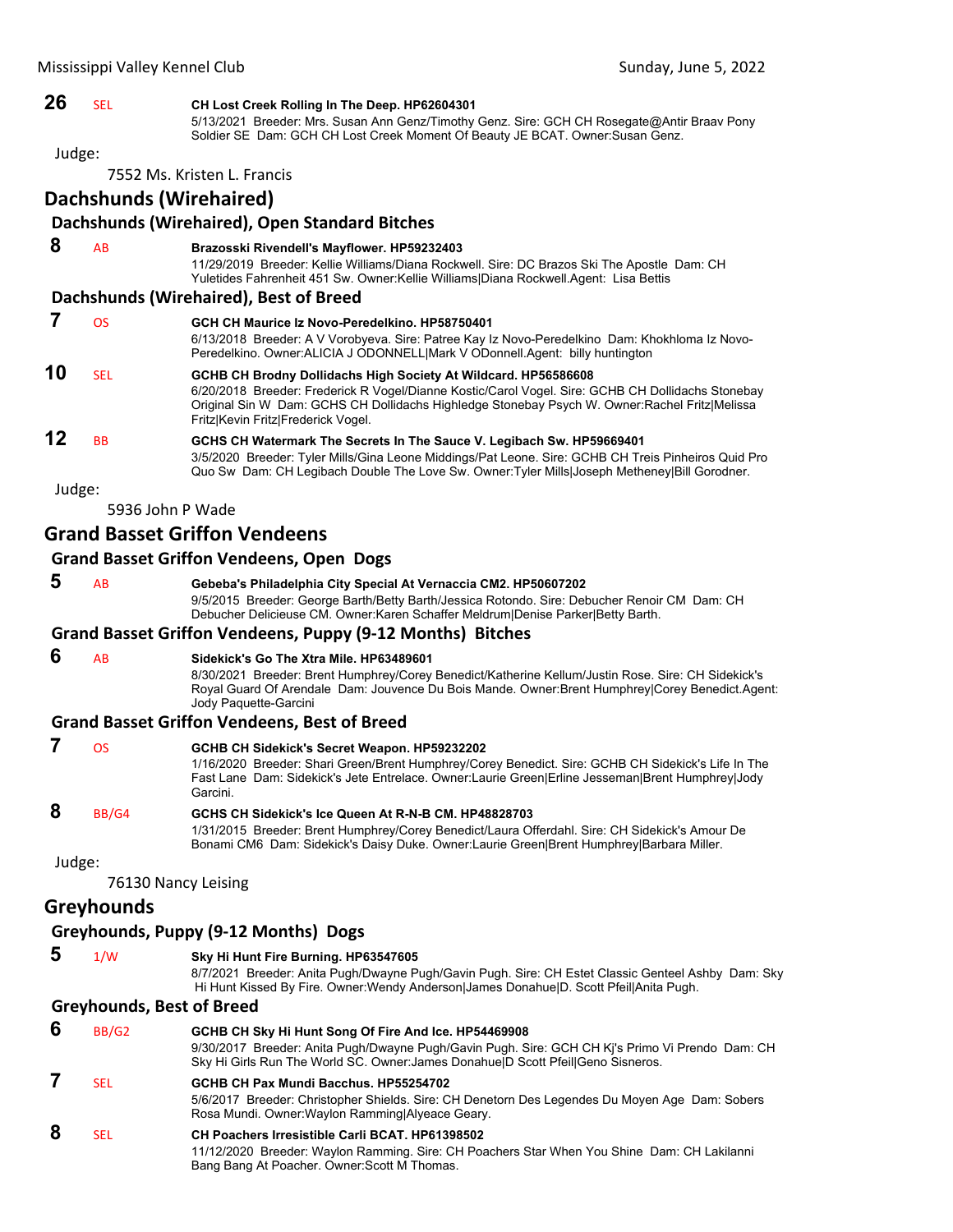### **9** OS **CH Poachers Gustavo Fring. HP58565903**

9/25/2019 Breeder: J Waylon Ramming. Sire: GCHB CH Pax Mundi Bacchus Dam: CH Poachers A New Dawn. Owner:Waylon Ramming.Agent: Jody Paquette-Garcini

Judge:

5936 John P Wade

#### **Harriers**

### **Harriers, Best of Breed**

### **5** BB **CH Blythmoor Sheez-Beez How High The Moon. HP58129204**

5/22/2019 Breeder: Margie Dykstra. Sire: GCHS CH Blythmoor Chance Encounter At Shadowmere TD TDU TKN Dam: Wynfield When Sunny Gets Blue. Owner:Sheila Allen|Billy Huntington.

Judge:

76130 Nancy Leising

### **Ibizan Hounds**

### **Ibizan Hounds, Bred‐By‐Exhibitor (Adult) Dogs**

 **7** 1/W **Nevaeh's Let The Fun Be Gin. HP62469403** 3/20/2021 Breeder: Lisa Venegas/Brenda L Murray. Sire: GCH CH Neavaeh's Poppin' The Pop Rocks @ Windrift Dam: Nevaeh's Beauty School Dropout. Owner:Lisa Venegas.

### **Ibizan Hounds, Bred‐By‐Exhibitor (Adult) Bitches**

#### **6** 1/W/BW **Windrift's Border Town Buzz. HP62469402**

3/20/2021 Breeder: Lisa Venegas/Brenda Murray. Sire: GCH CH Neavaeh's Poppin' The Pop Rocks @ Windrift Dam: Nevaeh's Beauty School Dropout. Owner:B Murray|K Murray|L Venegas.

### **8** 2/R **Nahala Heron And Hound's Tickle Me Pink. HP62936404**

5/1/2021 Breeder: Meegan Pierotti-Tietje/Alexandria Mitchell. Sire: DC Honeymoon's Livin On The Edge SC ACT1 SCN SIN CGC TKN Dam: CH Heron And Hound's Just You Wait. Owner:Alex Mitchell|Meegan Pierotti-Titeje.

#### **Ibizan Hounds, Best of Breed**

| 9       | AB             | GCH CH Dragorra's You Remind Me Of The Babe. HP51368204<br>4/17/2016 Breeder: Arial A Harper. Sire: GCH DC Dragorra's Do It For The Thrill SC Dam: DC Ahram-<br>Orion Fender Bender SC CGC. Owner: Justin King.                                                                                                    |
|---------|----------------|--------------------------------------------------------------------------------------------------------------------------------------------------------------------------------------------------------------------------------------------------------------------------------------------------------------------|
| 10      | <b>OS</b>      | GCH DC Nahala's Eternal Winter At Morado SC, HP55526403<br>3/3/2018 Breeder: Alexandria R Mitchell-Lynch. Sire: CH Davinci Nahala Chaos Reigns Dam: GCH DC<br>Nahala's Signed Sealed Delivered SC CA TKN. Owner: Leah Hartlep Alex Mitchell.                                                                       |
| 11      | <b>BB</b>      | GCH CH Nahala's Winter Dragon TKN. HP55526405<br>3/3/2018 Breeder: Alexandria R Mitchell-Lynch. Sire: CH Davinci Nahala Chaos Reigns Dam: GCH DC<br>Nahala's Signed Sealed Delivered SC CA TKN. Owner: Alexandria Mitchell Lynch.                                                                                  |
| 12      | A <sub>R</sub> | GCHB DC Hart's Up Tall And High RN FDC MC BCAT ACT2J DN CGC TKA ATT. HP56446803<br>9/28/2018 Breeder: Brianne Butcher/Katie Belz, Sire: GCHB DC Loco Motion's Dare To Prevail With Hart<br>MC LCX5 Dam: GCHB DC Kamars Final Laugh MC LCX3. Owner: Hiland Langhans Brianne<br>Butcher Agent: Jody Paquette-Garcini |
| 15<br>. | <b>SEL</b>     | CH Nevaeh's Absinthe Minded, HP62469401<br>3/20/2021 Breeder: Lisa Venegas/Brenda Murray. Sire: GCH CH Neavaeh's Poppin' The Pop Rocks @<br>Windrift Dam: Nevaeh's Beauty School Dropout. Owner: Lisa VENEGAS.                                                                                                     |

Judge:

76130 Nancy Leising

### **Irish Wolfhounds**

### **Irish Wolfhounds, Novice Dogs**

 **5** 1/W/BW **Riverview Carroy Stars And Stripes O'Cos. HP60415110** 7/3/2020 Breeder: Mary Wiewel/Fred Wiewel/Lynne Rosebrock. Sire: GCHS CH Fleetwind Carroy Cosgrove Con'An Dam: Carroy Riverview Cadimhe Mcaiden. Owner:Mary M Wiewel|Fred Wiewel.

### **Irish Wolfhounds, Open Dogs**

 **9** 1/R **Caraglen Berwyck Bravo. HP57056701** 11/18/2018 Breeder: Beverly Stobart/Susan Stobart/Gretchen Bernardi. Sire: CH Caredig Renegade Dam: Caraglen Berwyck La De Dah. Owner:Courtney Smith|Susan Stobart .

### **Irish Wolfhounds, Puppy (9‐12 Months) Bitches**

 **6** 1/R **Riverview Aphrodite. HP63214308** 6/16/2021 Breeder: Mary Wiewel/Fred Wiewel/Lynne Rosebrock. Sire: GCH CH Kellcastle Rushmore Dam: Carroy Riverview Cadimhe Mcaiden. Owner:Fred Wiewel|Mary Wiewel.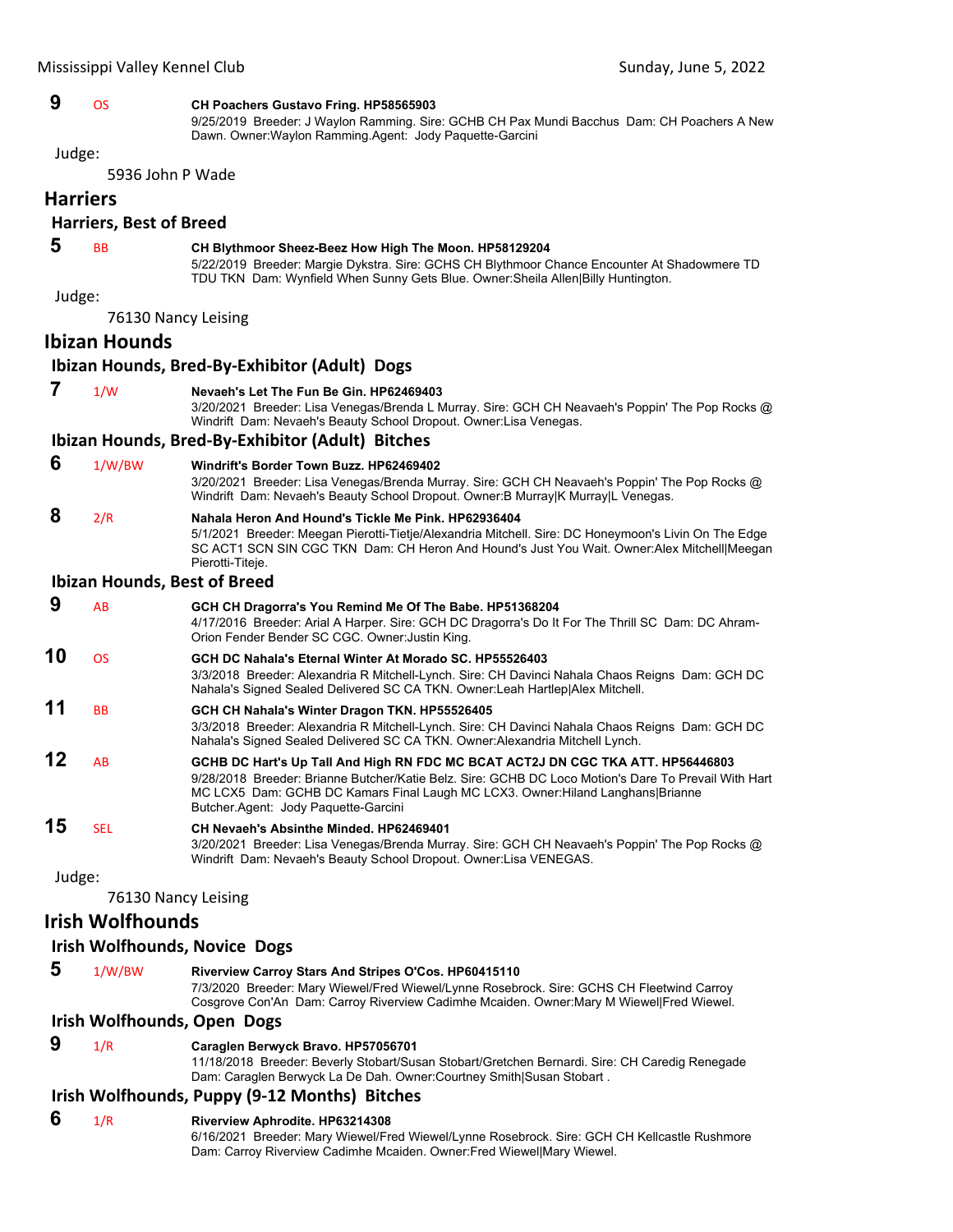### **Irish Wolfhounds, 12‐18 Months Bitches**

|    |           | <u>Irish Wolfhounds, 12-18 Months Bitches</u>                                                                                                                                                                                                     |
|----|-----------|---------------------------------------------------------------------------------------------------------------------------------------------------------------------------------------------------------------------------------------------------|
| 8  | 1         | Dry Creek Last Hurrah Of Callaid. HP61943204<br>2/1/2021 Breeder: Angela Hunter Knight, Sire: GCH CH Niobrara Eoghan Roe Dam: CH Caraglen<br>Berwyck Libaan At Dry Creek. Owner: Helen Philpott.                                                  |
|    |           | <b>Irish Wolfhounds, American Bred Bitches</b>                                                                                                                                                                                                    |
| 12 | AB        | Erinmore Saoirse, HP58799204<br>9/6/2019 Breeder: Mary Ann Russell. Sire: CH Erinmore Carrickaneena Padraig Dam: Ni Rooney.<br>Owner: Tera Gesch Andrew Gesch Mary Ann Russell.                                                                   |
| 14 | 1/W       | <b>Cualainn Wild Ambition, HP58904206</b><br>9/20/2019 Breeder: Mr. JONATHAN HARVEY. Sire: CH Caredig Renegade Dam: Maccaura Aisling.<br>Owner:Courtney Smith.                                                                                    |
|    |           | <b>Irish Wolfhounds, Best of Breed</b>                                                                                                                                                                                                            |
| 11 | <b>BB</b> | CH Dia Duit Slaine Tenor, HP57907002<br>5/13/2019 Breeder: Pamela F McNeil/Rockne Elgin. Sire: GCH CH Shellane Pavarotti Sings For Slaine<br>Dam: CH Dia Duit's Anna Aine CGC. Owner:Christine and Robert Bernstein and Helen Philpott Pam Elgin. |
| 18 |           | CH Caraglen Berwyck Libaan At Dry Creek. HP58319308<br>6/19/2019 Breeder: Beverly Stobart/Susan Stobart/Gretchen Bernardi. Sire: CH Caredig Renegade Dam:<br>Caraglen Berwyck La De Dah. Owner: Angela Hunter Knight.                             |

Judge:

5936 John P Wade

### **Otterhounds**

### **Otterhounds, Puppy (6‐9 Months) Dogs**

 **5** 1/W/BB/BW **Kiowa Creeks Red Tail Lights Heading For Spain. HP63404802** 9/19/2021 Breeder: Susan Plucheck/WAYNE PLUCHECK. Sire: Kiowa Creek's Sammy Can't Drive 55 Dam: GCHS CH Ironquest's C You're A Fine Girl. Owner:Wayne|Susan Plucheck.Agent: Danielle Goodland

#### **Otterhounds, 12‐18 Months Dogs**

### **7** 1/R **Kiowa Creeks Qcumber Knows Best VHMA. HP62311410**

4/25/2021 Breeder: SUE PLUCHECK/WAYNE PLUCHECK. Sire: Beardsen Friar Tuck O'Wooded Glen THDA CGC TKN Dam: GCH CH Kiowa Creeks Little Rascal Miss Crabtree. Owner:Dian Quist.

#### **Otterhounds, Puppy (6‐9 Months) Bitches**

#### **6** AB **Kiowa Creek's Dance With Me. HP63404806**

9/19/2021 Breeder: Susan Plucheck/WAYNE PLUCHECK. Sire: Kiowa Creek's Sammy Can't Drive 55 Dam: GCHS CH Ironquest's C You're A Fine Girl. Owner:Pamela Grant.

#### **8** 1/W/OS **Kiowa Creeks Shes A Poor Mans Rich Girl. HP63404808** 9/19/2021 Breeder: Susan Plucheck/WAYNE PLUCHECK. Sire: Kiowa Creek's Sammy Can't Drive 55 Dam: GCHS CH Ironquest's C You're A Fine Girl. Owner:Wayne|Susan Plucheck.Agent: Danielle Goodland

#### **Otterhounds, 12‐18 Months Bitches**

| 10 | 1/R             | Kiowa Creeks People Call Me Mrs Wormer. HP62311401                                                                         |
|----|-----------------|----------------------------------------------------------------------------------------------------------------------------|
|    |                 | 4/25/2021 Breeder: SUE PLUCHECK/WAYNE PLUCHECK, Sire: Beardsen Friar Tuck O'Wooded Glen                                    |
|    |                 | THDA CGC TKN Dam: GCH CH Kiowa Creeks Little Rascal Miss Crabtree. Owner: Wayne Susan<br>Plucheck.Agent: Danielle Goodland |
| 12 | $\overline{AB}$ | Kiowa Creeks A Bird In The Hand, HP62311409                                                                                |

4/25/2021 Breeder: SUE PLUCHECK/WAYNE PLUCHECK. Sire: Beardsen Friar Tuck O'Wooded Glen THDA CGC TKN Dam: GCH CH Kiowa Creeks Little Rascal Miss Crabtree. Owner:Pamela Grant.

Judge:

76130 Nancy Leising

### **Rhodesian Ridgebacks**

### **Rhodesian Ridgebacks, Bred‐By‐Exhibitor (Puppy) Dogs**

 **5** 1/W **Tampo's Muwindaji Simba Mzuri Wa Baba. HP63899008** 10/17/2021 Breeder: Barbara Harden/Linda Winford. Sire: GCH CH Desta's Another Beginning For Tampo Dam: GCH CH Tampo's Layla Of Southridge. Owner:Barbara Harden.

### **Rhodesian Ridgebacks, Open Dogs**

### **9** 1/R **Rainbow Hill's Sugar Daddy. HP59566602**

12/28/2019 Breeder: Anthony Alario/Jill Davis. Sire: GCHG CH Highland Rim Sugar Man Of Presidio Dam: CH Rainbow Hill's Zambia Alula. Owner:Lyndsay Metz. Sarah Krickeburg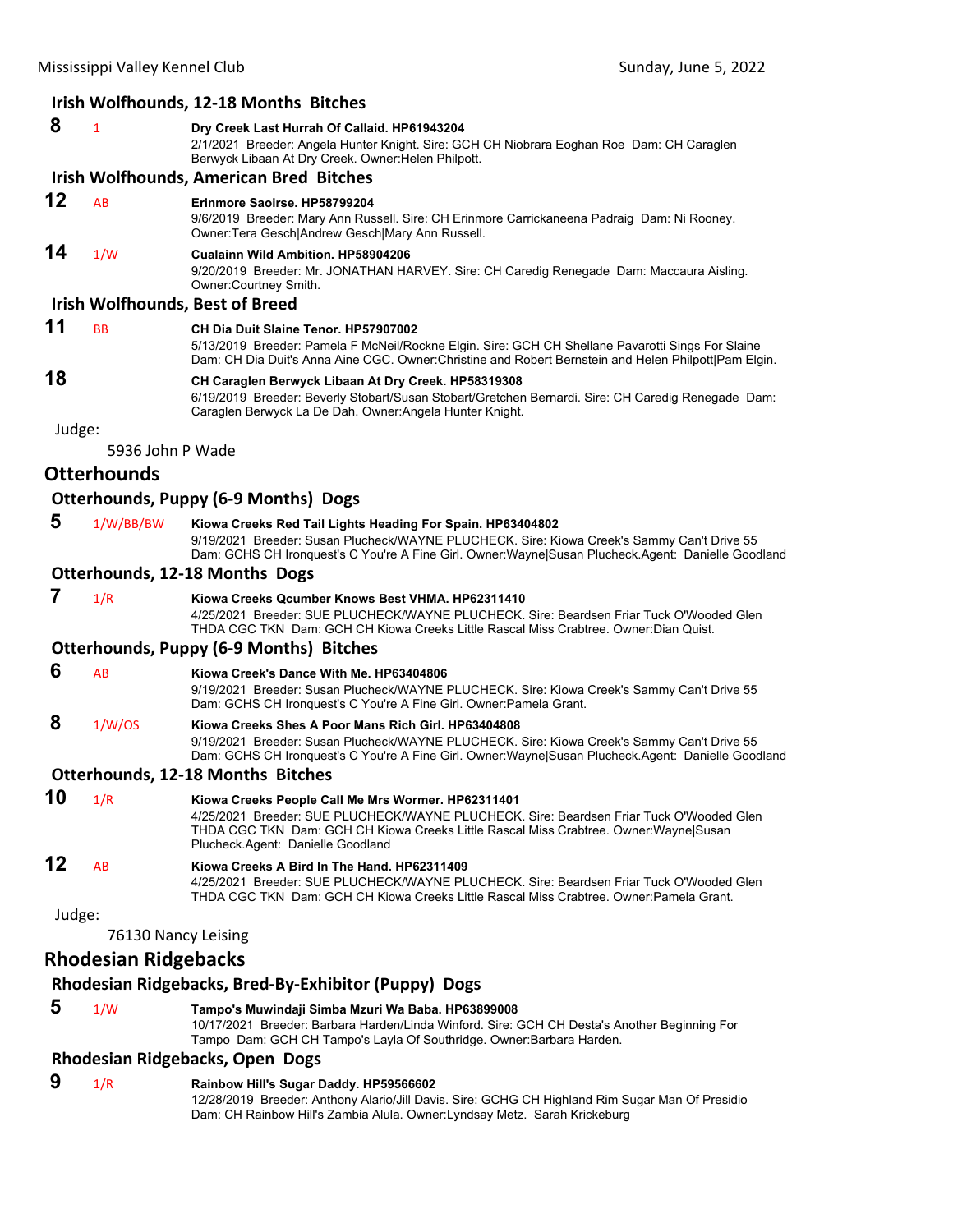### **Rhodesian Ridgebacks, 12‐18 Months Bitches 6** 2/R **Rhapsody's Sugar Magnolia. HP61451812** 12/6/2020 Breeder: Mark Shirley. Sire: Kwetu's Joe Cotton Dam: Rhapsody's All That Jazz. Owner:Meredith Womack.  **8** 1/W/BW **Tampo's Safari Huanza. HP61819401** 1/29/2021 Breeder: Barbara Harden/Linda Winford. Sire: GCH CH Desta's Another Beginning For Tampo Dam: GCH CH Tampo's Layla Of Southridge. Owner:Barbara Harden. **10** AB **Cynara's OMG Just Like Momma Miley!. HP62491105** 5/21/2021 Breeder: Danielle M Homan/Elaine Hudson. Sire: DC Cynara's Got A Friend In Me SC CA Dam: FC Cynara's Just Like A Wrecking Ball SC CA CGC. Owner:Elaine Hudson|Mark Hudson. Kari Adams **Rhodesian Ridgebacks, Bred‐By‐Exhibitor (Adult) Bitches 12** <sup>1</sup> **Tampo's Vision Of The Past. HP59603101** 3/27/2020 Breeder: Barbara Harden/Linda Winford. Sire: CH Sundown's Tennessee Walker Dam: GCH CH Tampo's Layla Of Southridge. Owner:Barbara Harden. **Rhodesian Ridgebacks, Open Bitches 16** <sup>1</sup> **Wayamba's Free Spirit. HP54803901** 12/19/2017 Breeder: Sharon C Gardner. Sire: GCHB CH Triggerhill's Western Adventure RN SC CGC Dam: CH Wayamba's Touched By An Angel. Owner:Sharon C Gardner.Agent: Sue Cassel **18** <sup>2</sup> **Southridge Visions Of The Future At Dragonridge. HP58013902** 6/3/2019 Breeder: Ms. Linda Winford/Ms. Kathleen E Lyons. Sire: CH Nashira's Southridge Reflection In Time Dam: CH Southridge Kisa Lindiwe. Owner:Linda Winford.Agent: Christine Swartz **22** <sup>3</sup> **Rhapsody's Cheeky Chic. HP61451805** 12/6/2020 Breeder: Mark Shirley. Sire: Kwetu's Joe Cotton Dam: Rhapsody's All That Jazz. Owner:Gretchen Freund|Mark Shirley.Agent: Ramona Browning **Rhodesian Ridgebacks, Best of Breed 11** SEL **GCHB CH Kabusha Allegro Minuetto. HP50754204** 9/21/2015 Breeder: Kim N. Ellsmore/Rosemary Teel. Sire: Ridgeville's Royal Reign Dam: Kabusha Dreams Come True. Owner:Kim N Ellsmore. **15** AB **GCHB CH Dakari Laugh In The Face Of Danger @ Presidio SC BCAT DS CGC TKI. HP53178701** 3/17/2017 Breeder: Cathy Mullen/Martha Prendergast. Sire: GCH CH Pupukearidge He Will Laugh RN SC BCAT CGCA CGCU Dam: GCH CH Hunters Ridge Gold N Rule Of Presidio. Owner:Emma Braum. **19 CH Harley Ridge's Back In Black. HP54646101** 11/9/2017 Breeder: Heike Fulton/Rick Fulton. Sire: GCHB CH Elyia's Stardust CA Dam: GCHG CH Harley Ridge's Magical Madhi Of Spring Valley SC. Owner:Heike Fulton|Rick Fulton.Agent: Sue Cassel **21** BB **GCHG CH Kkrspirit Of Goodwill. HP55750005** 6/6/2018 Breeder: June Greenwood. Sire: CH Kkr You Should Be Dancing CGC Dam: CH Kkr Captain's Skip To My Lou. Owner:Kenna Bertelli|Steve Bertelli|June Greenwood.Agent: Kelly Shupp Judge: 5936 John P Wade **Salukis Salukis, 12‐18 Months Dogs 7** <sup>1</sup> **Odi Et Amo Bosco Silvershadow Elessar. HP62782501** 5/20/2021 Breeder: Francis S Broadway/L Sue Rooney-Flynn/William T Flynn/Kathrine Bloodworth. Sire: CH Odi Et Amo Lil' Buster Elessar Dam: CH Elessar's Silvershadow Nada Odi Et Amo. Owner:Crystal Glass Haney|Francis S Broadway|L Sue Rooney-Flynn. **Salukis, Bred‐By‐Exhibitor (Adult) Dogs 11 Azharaani Shachor Jovan Nahar. HP54916907** 12/5/2017 Breeder: Gina Hayden/Fiona Bennett. Sire: GCH CH D'Ansor Shachor Rip-Roaring Raphael CGC Dam: GCH CH Azharaani Yomshal Secrets Zanskar. Owner:Gina Hayden|Fiona Bennett. **15** <sup>3</sup> **Virtue's Woodward And Bernstein. HP56648003** 8/11/2018 Breeder: Jamey Witmer/Warren Cook/Wanda L Sirianni/Pamela Sirianni/Vicky Cook. Sire: GCHB CH Wild West Show At Sundog Saloon JC BCAT Dam: GCH CH Santana Sirianni Stand Still Look Pretty. Owner:Sara Long Roth and Kevin Roth|Jamey Witmer. **17 Blue Nile Majestic Bronze. HP58993901** 12/3/2019 Breeder: Sara Winsted/Michael McMillan. Sire: GCHS CH J.A.Y. Jp Love Me Tender Blue Nile Dam: GCHB CH Tazillah Elmas Blue Nile. Owner:Sara Winsted and Michael Winsted|Michael McMillan. **19** <sup>4</sup> **Azharaani Nur Sweet Prince Hamlet JC. HP61051602** 8/22/2020 Breeder: Gina Hayden/Fiona Bennett/Thomas Dunne. Sire: Al Sayad Gaia Tor Mjolnir Nihaati Dam: GCH CH D'Ansor Dar Be'Ance Al Sayad. Owner:Fiona Bennett|Gina Hayden|T Dunne.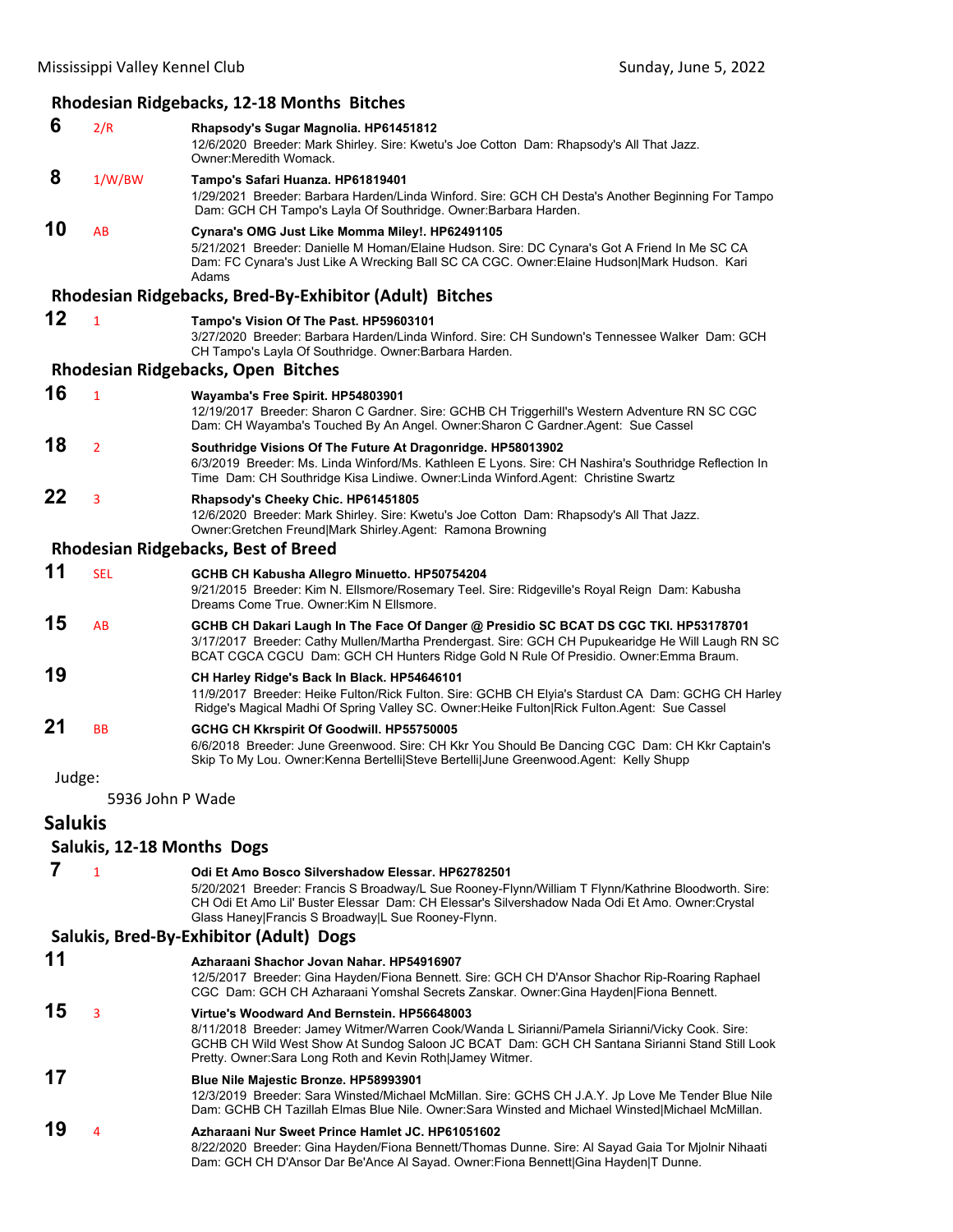| 21 | $\overline{2}$     | Twilight's Time Traveler. HP62000101<br>3/12/2021 Breeder: Lila Marie Burnett/Rick Brown. Sire: GCHB CH Tamrick Blood Moon Of Appalachia<br>SC Dam: GCHB CH Shahtani Pequest Twilight Zvart SC. Owner: Rick Brown.                                                                                                                                      |
|----|--------------------|---------------------------------------------------------------------------------------------------------------------------------------------------------------------------------------------------------------------------------------------------------------------------------------------------------------------------------------------------------|
| 23 | 1/W                | Hajji-Silverlea Sherom Bourbon Peach Smash. HP62611606<br>4/12/2021 Breeder: Lea Anne Broseus/Shereen Shuman/Eva Broseus/Gerry Thornton/Tina Jumbelick.<br>Sire: GCHB CH Sherom Silverlea Olaf's Warm Hugs JC Dam: GCH CH Desperado Pb Silverlea Sherom<br>Live At The Garden SC. Owner:Lindsay Schneider Ryan Spitzer Lea Anne Broseus Gerry Thornton. |
| 25 |                    | Odi Et Amo Hershey Silvershadow Elessar. HP62782503<br>5/20/2021 Breeder: Francis S Broadway/L Sue Rooney-Flynn/William T Flynn/Kathrine Bloodworth. Sire:<br>CH Odi Et Amo Lil' Buster Elessar Dam: CH Elessar's Silvershadow Nada Odi Et Amo. Owner: Francis S<br>Broadway L. Sue Rooney-Flynn William T. Flynn K Bloodworth.                         |
|    | Salukis, Open Dogs |                                                                                                                                                                                                                                                                                                                                                         |
| 33 | 1/R                | 7seas My Name Is Bocephus At Parfait. HP57321401<br>11/29/2018 Breeder: Camerin Kelly/Karin Kelly-Burns/Stephanie House. Sire: GCHB CH Impala Red<br>Headed Stranger Dam: GCH CH 7seas Parfait These Boots Are Made For Walkin. Owner:Camerin<br>Kelly Karin Kelly-Burns Stephanie House Kelly K Brown.                                                 |
| 35 | $\overline{2}$     | El Baz Yu Yanni, HP61547106<br>11/19/2020 Breeder: Marilyn Cayer & Gertrude W Hinsch. Sire: Farashah Starry Night Dam: CH El Baz<br>Ula Ummi. Owner: Gertrude Hinsch Cynthia Hahn.                                                                                                                                                                      |
|    |                    | Salukis, Puppy (6-9 Months) Bitches                                                                                                                                                                                                                                                                                                                     |
| 6  | $\mathbf{1}$       | Srinagar Majalis Cascabela Thevetia. HP64516202<br>11/16/2021 Breeder: Srinagar Knl. Sire: Elamir Flamenco El Cortez Dam: Srinagar Circe El Samawhiya.<br>Owner: Marisa Murray.                                                                                                                                                                         |
|    |                    | Salukis, Puppy (9-12 Months) Bitches                                                                                                                                                                                                                                                                                                                    |
| 10 | 4                  | <b>Hidasar Divine Ethereal Beauty. HP63393101</b><br>8/31/2021 Breeder: Debbie Ann Heckeroth/Terri Fortner-Jackson. Sire: CH Hidasar Jabberwocky Dam:<br>CH Haefen Izian Zela JC. Owner: Terri Fortner-Jackson   Terri Fortner-Jackson  Debbie Ann Heckeroth.                                                                                           |
| 12 | 3                  | Hidasar Divine Kismet Esme Janaan, HP63393102<br>8/31/2021 Breeder: Debbie Ann Heckeroth/Terri Fortner-Jackson. Sire: CH Hidasar Jabberwocky Dam:<br>CH Haefen Izian Zela JC. Owner:Debbie Ann Heckeroth Terri Fortner Jackson.                                                                                                                         |
| 14 | $\overline{2}$     | Timaru Genoa, HP63441401<br>8/23/2021 Breeder: Lesley A Brabyn/John A Brabyn. Sire: GCH CH Timaru Bandolier JC Dam: GCH CH<br>Timaru Lalique. Owner: Michelle Hathorn Sue Ann Pietros Lesley Brabyn.                                                                                                                                                    |
| 16 | 1                  | Silvershadow's Zelda Elessar Odi Et Amo. HP63519502<br>8/9/2021 Breeder: William T Flynn/L Sue Rooney-Flynn/Kathrine Bloodworth/Francis S Broadway. Sire:<br>GCH CH Elessar's Scorpion Odi Et Amo Silvershadow Dam: CH Silvershadow's Run For The Roses<br>Elessar. Owner:L. Sue Rooney-Flynn William Flynn Kathrine Bloodworth Francis Broadway.       |
|    |                    | Salukis, 12-18 Months Bitches                                                                                                                                                                                                                                                                                                                           |
| 18 | $\overline{2}$     | Twilight's Never As Good As The First Time. HP62000105<br>3/12/2021 Breeder: Lila Marie Burnett/Rick Brown. Sire: GCHB CH Tamrick Blood Moon Of Appalachia<br>SC Dam: GCHB CH Shahtani Pequest Twilight Zvart SC. Owner:Nancy Curtis-Caswell Rick Brown.                                                                                                |
| 20 | AB                 | Vivor Baby It's Cold Outside. HP62064401<br>2/5/2021 Breeder: Teresa Vogelsang. Sire: Ramij Mufasa Ibn Amani JC Dam: El Baz Taj Tazkia JC CA.<br>Owner: Teresa Vogelsang.                                                                                                                                                                               |
| 22 | 1/R                | 7seas Parfait Pharoah Kleopatra's Echo Of Avalon. HP62825102<br>5/5/2021 Breeder: Karin Kelly-Burns/Stephanie House/Darin Collins D.V.M Sire: CH Al Sayad Gaia Ghibli<br>Dam: GCH CH 7seas Parfait Avalon Arjean Of Keffiyeh. Owner:Camerin Kelly Stephanie House Darin<br>Collins DVM.                                                                 |
|    |                    | Salukis, Bred-By-Exhibitor (Puppy) Bitches                                                                                                                                                                                                                                                                                                              |
| 28 | $\overline{2}$     | El-Shaddai Chezday Liberty's Anthem. HP63232303<br>7/20/2021 Breeder: Anna Meszaros/Carmen K Day/Jessica Dixon. Sire: CH Nefer Ka Zrkia Water Of Life<br>At Chrysopoeia CA Dam: CH El-Shaddai's Destiny Rose Chezday. Owner: Jessica Dixon Carmen<br>Day Anna Meszaros.                                                                                 |
| 30 | $\mathbf{1}$       | Silvershadow's Ziva Elessar Odi Et Amo. HP63519503<br>8/9/2021 Breeder: William T Flynn/L Sue Rooney-Flynn/Kathrine Bloodworth/Francis S Broadway. Sire:<br>GCH CH Elessar's Scorpion Odi Et Amo Silvershadow Dam: CH Silvershadow's Run For The Roses<br>Elessar. Owner:L. Sue Rooney-Flynn William Flynn Kathrine Bloodworth Francis Broadway.        |
|    |                    | Salukis, Bred-By-Exhibitor (Adult) Bitches                                                                                                                                                                                                                                                                                                              |
| 32 |                    | Eden's Corahk I Honestly Love U SC BCAT. HP55502501                                                                                                                                                                                                                                                                                                     |
|    |                    | 2/18/2018 Breeder: Celeste M Johnson. Sire: CH Eden's Sultan Of Khazib-SM JC NAJ Dam: GCH CH<br>Tamarisk Cemal Coroarrah NA NAJ CGCA. Owner:CELESTE M JOHNSON.                                                                                                                                                                                          |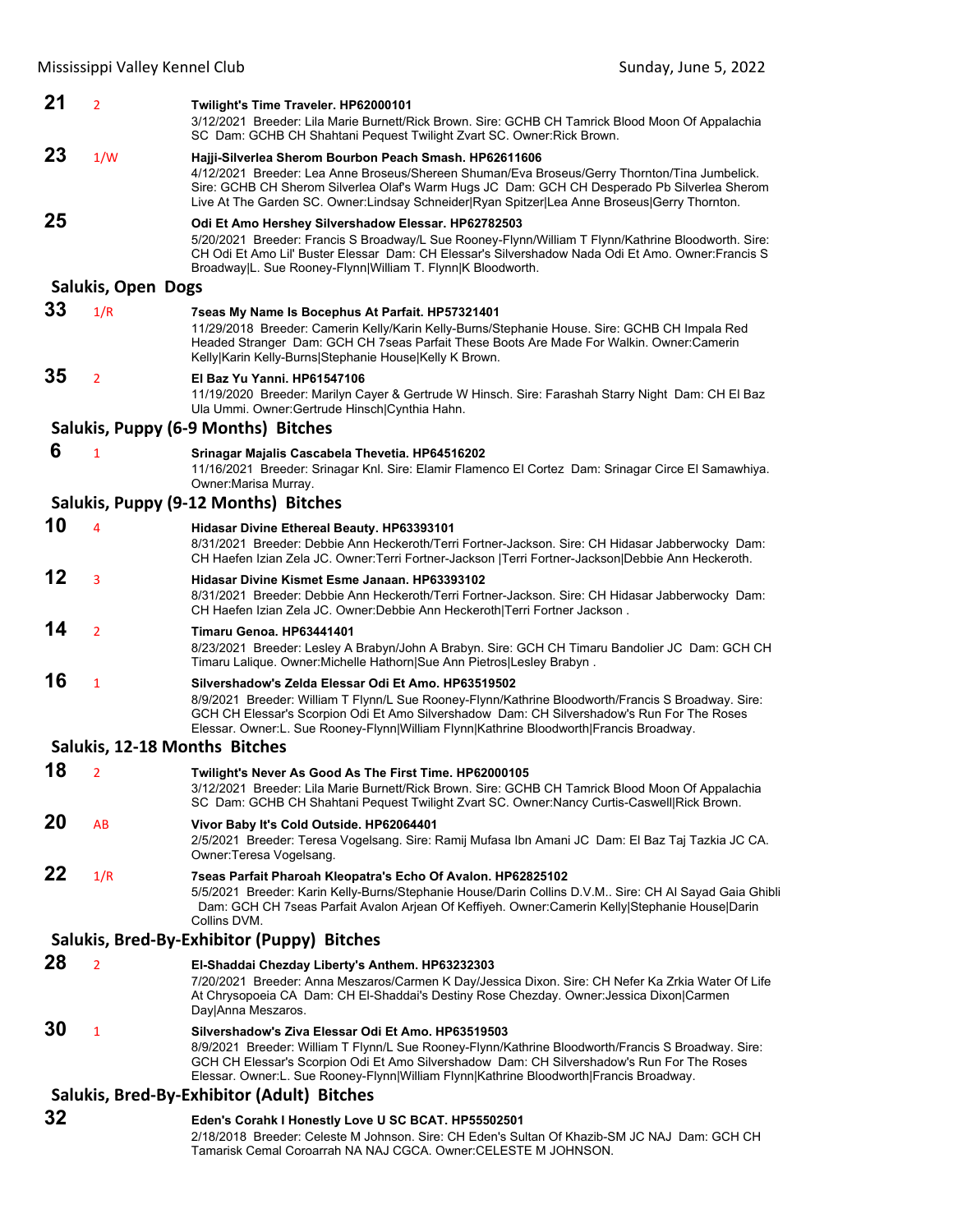| 36 | $\mathbf{1}$                  | Blue Nile Majestic Gold. HP58993907<br>12/3/2019 Breeder: Sara Winsted/Michael McMillan. Sire: GCHS CH J.A.Y. Jp Love Me Tender Blue Nile<br>Dam: GCHB CH Tazillah Elmas Blue Nile. Owner: Sara Winsted and Michael Winsted Michael McMillan.                                                                                 |
|----|-------------------------------|-------------------------------------------------------------------------------------------------------------------------------------------------------------------------------------------------------------------------------------------------------------------------------------------------------------------------------|
| 38 | 4                             | Tribute Al Sayad Hot Lips. HP59259201<br>8/29/2019 Breeder: Betsy Cummings/Kevin Cummings/Fiona Bennett/David Bennett/K Murphy. Sire: Al                                                                                                                                                                                      |
|    |                               | Sayad 7seas Parfait Isis Hawkbrother At Tribute Dam: GCHB CH Tributes Ringside Scandal. Owner:Fiona<br>Bennett Dr David Bennett.                                                                                                                                                                                              |
| 42 | 3                             | Nefer Ka's Night At The Peep Show. HP59871201<br>4/25/2020 Breeder: Michelle Ridenour/Valerie Bauer. Sire: GCH CH Nefer Ka's Silver Dollar Dam: GCH<br>CH Nefer Ka Zrkia Making Waves. Owner: Michelle Ridenour.                                                                                                              |
| 44 | $\overline{2}$                | Azharaani Nur Alsayr. HP61051603<br>8/22/2020 Breeder: Gina Hayden/Fiona Bennett/Thomas Dunne. Sire: Al Sayad Gaia Tor Mjolnir Nihaati<br>Dam: GCH CH D'Ansor Dar Be'Ance Al Sayad. Owner: Gina Hayden Fiona Bennett Tom Dunne.                                                                                               |
| 52 | $\mathbf{1}$                  | Odi Et Amo Godiva Silvershadow Elessar. HP62782502<br>5/20/2021 Breeder: Francis S Broadway/L Sue Rooney-Flynn/William T Flynn/Kathrine Bloodworth. Sire:<br>CH Odi Et Amo Lil' Buster Elessar Dam: CH Elessar's Silvershadow Nada Odi Et Amo. Owner:Francis S<br>Broadway L. Sue Rooney-Flynn William T. Flynn K Bloodworth. |
|    |                               | <b>Salukis, American Bred Bitches</b>                                                                                                                                                                                                                                                                                         |
| 56 | $\mathbf{1}$                  | Eden's Corahk I Think I Love U Sm BCAT, HP55502502<br>2/18/2018 Breeder: Celeste M Johnson, Sire: CH Eden's Sultan Of Khazib-SM JC NAJ Dam: GCH CH<br>Tamarisk Cemal Coroarrah NA NAJ CGCA. Owner:CELESTE M JOHNSON.                                                                                                          |
| 58 | AB                            | Kushryn's Waiting In The Wings At Malibu. HP61103807<br>10/5/2020 Breeder: Erika Rose/Garrison Rohan Rose/Michelle Lynn Parton/Brittany Adele Parton. Sire:<br>GCH CH Haefen Phaeton Kaspian Dam: GCH CH Kushiel's Freespirit Reign Of Fire JC. Owner: Tamarah<br>Andrea Cook Krista English Julie Strauss.                   |
|    | <b>Salukis, Open Bitches</b>  |                                                                                                                                                                                                                                                                                                                               |
| 62 | 3                             | Eden's Corahk Roses R Red My Love Sm. HP55502503<br>2/18/2018 Breeder: Celeste M Johnson. Sire: CH Eden's Sultan Of Khazib-SM JC NAJ Dam: GCH CH<br>Tamarisk Cemal Coroarrah NA NAJ CGCA. Owner: CELESTE M JOHNSON.                                                                                                           |
| 64 | 1/W                           | Azharaani Ki Da Vinci Princess Zara JC. HP56197708<br>4/21/2018 Breeder: Gina Hayden/Fiona Bennett/Thomas Dunne. Sire: Al Sayad Gaia Tor Mjolnir Nihaati<br>Dam: GCH CH D'Ansor Dar Be'Ance Al Sayad. Owner: Pam Price   Fiona Bennett.                                                                                       |
| 68 | AB                            | Qadim Alhaba Najam Satie of Mageborn. HP58457301<br>6/27/2019 Breeder: Carol E Smith. Sire: Kahtahdin's Hunkapi Kiowa Ibn Faisal Dam: DC Mageborn<br>Dorrin Al Qadim SC. Owner: Diana Farmer. Kari Adams                                                                                                                      |
| 70 | $\overline{2}$                | Blue Nile Majestic Jewel. HP58993905<br>12/3/2019 Breeder: Sara Winsted/Michael McMillan. Sire: GCHS CH J.A.Y. Jp Love Me Tender Blue Nile<br>Dam: GCHB CH Tazillah Elmas Blue Nile. Owner:Tom Sorth Sandy Sorth Sara Winsted McMillan Michael<br>McMillan.                                                                   |
| 72 | 4                             | Vogue Beside The Lesedi La Rona. HP59244501<br>1/19/2019 Breeder: Shuichi Suda. Sire: El Hamrah Laraib Dam: Vogue Zero Illusion Ivory. Owner: Hiromi<br>Koike.                                                                                                                                                                |
|    | <b>Salukis, Best of Breed</b> |                                                                                                                                                                                                                                                                                                                               |
| 5  | <b>SEL</b>                    | Raza Soda Pop Confusion. HP61971105<br>2/19/2021 Breeder: Patricia Gillis/John Gillis. Sire: GCHG CH Deiconsorti Always In The News Dam: GCH<br>CH Winds Baha Daydream Believer At Raza. Owner: John Gillis   Patricia Gillis   Shana Valenta.                                                                                |
| 41 |                               | GCH CH Eden's Tazi B Kareef Al Khazib Sm JC BCAT CGC. HP46327804<br>10/25/2013 Breeder: Celeste Johnson. Sire: CH Eden's Sultan Of Khazib-SM JC NAJ Dam: GCH CH Tazi<br>Biannah JC. Owner: CELESTE M JOHNSON.                                                                                                                 |
| 43 | BB/G3                         | GCHP CH Aurora's Rhythm Of My Heart. HP49192101<br>4/16/2015 Breeder: Julie L Mueller/Eugene Blake. Sire: GCHG CH Aurora's The Song And Dance Man<br>Dam: CH Aurora's What's Love Got To Do With It. Owner: Julie L Mueller.                                                                                                  |
| 45 | AB                            | GCHG CH Deiconsorti Always In The News. HP54416001<br>5/1/2017 Breeder: Daria A Coneghan. Sire: GCHP2 CH Starlite's Made Of The Best Stuff On Earth CD BN<br>RA FDC JC TKA Dam: Baghdad Deiconsorti Deja Vu. Owner: John Gillis Patricia Gillis. Agent: Danielle<br>Frykman                                                   |
| 46 |                               | Twilight's Time In A Bottle. HP62000103<br>3/12/2021 Breeder: Lila Marie Burnett/Rick Brown. Sire: GCHB CH Tamrick Blood Moon Of Appalachia<br>SC Dam: GCHB CH Shahtani Pequest Twilight Zvart SC. Owner: Rick Brown.                                                                                                         |
| 47 |                               | GCH CH Rubaiyat Braveheart At El Jeki. HP55531301<br>1/8/2018 Breeder: Marilyn E Semph. Sire: Elysian Fields Azerbaku Dam: CH Rubaiyat At Midnight In<br>Paris. Owner: Jeffrey A Boudreau Kimberly J Boudreau Marilyn E Semph.                                                                                                |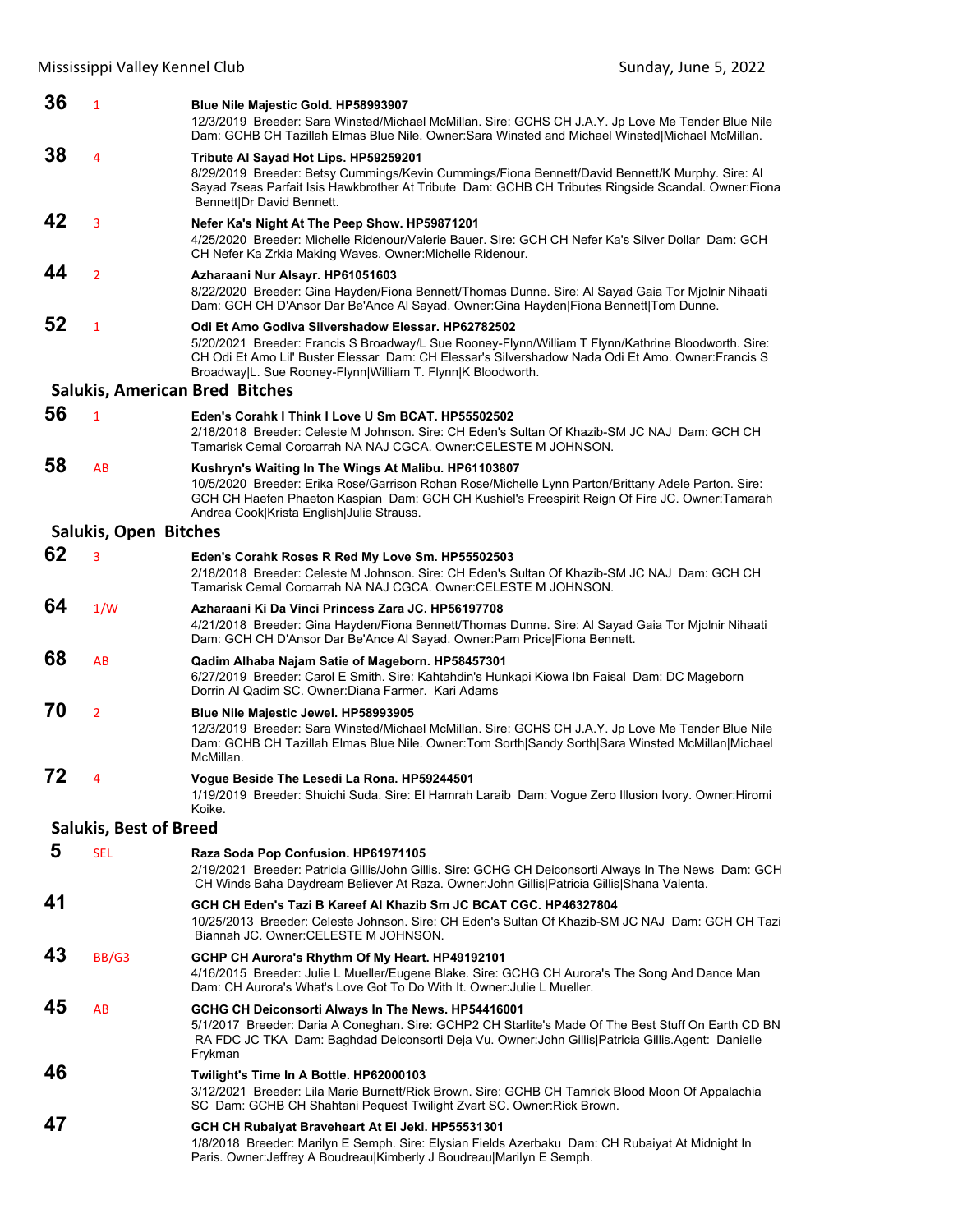| 48               | Hajji-Silverlea Sherom Malibu Black. HP62611601<br>4/12/2021 Breeder: Lea Anne Broseus/Shereen Shuman/Eva Broseus/Gerry Thornton/Tina Jumbelick.<br>Sire: GCHB CH Sherom Silverlea Olaf's Warm Hugs JC Dam: GCH CH Desperado Pb Silverlea Sherom<br>Live At The Garden SC. Owner: Lea Anne Broseus Eva Broseus Gerry Thornton.                                |
|------------------|---------------------------------------------------------------------------------------------------------------------------------------------------------------------------------------------------------------------------------------------------------------------------------------------------------------------------------------------------------------|
| 49               | CH Virtue's Call The Dogs At Scimitar's Sundog Saloon. HP56648005<br>8/11/2018 Breeder: Jamey Witmer/Warren Cook/Wanda L Sirianni/Pamela Sirianni/Vicky Cook. Sire:<br>GCHB CH Wild West Show At Sundog Saloon JC BCAT Dam: GCH CH Santana Sirianni Stand Still Look<br>Pretty. Owner: Jamey Witmer Carin Houser Suzi Smith Cathi Steiner.                    |
| 50               | Hajji-Silverlea Sherom Caribbean Sunset. HP62611604<br>4/12/2021 Breeder: Lea Anne Broseus/Shereen Shuman/Eva Broseus/Gerry Thornton/Tina Jumbelick.<br>Sire: GCHB CH Sherom Silverlea Olaf's Warm Hugs JC Dam: GCH CH Desperado Pb Silverlea Sherom<br>Live At The Garden SC. Owner: Hilarie Daniel Lea Anne Broseus Gerry Thornton.                         |
| 51               | CH Karob Mylakhan Winter So-Lstice. HP56745304<br>10/6/2018 Breeder: Karen Frost/Melissa Williams/Sharron Williams. Sire: GCHS CH Freespirits As You<br>Like It CGC Dam: GCHB CH Karob Sandstorm Told You So JC CGC TKN. Owner:Robert Frost Karen<br>frost.                                                                                                   |
| 53               | CH Karob So Truly Scenario. HP56745305<br>10/6/2018 Breeder: Karen Frost/Melissa Williams/Sharron Williams. Sire: GCHS CH Freespirits As You<br>Like It CGC Dam: GCHB CH Karob Sandstorm Told You So JC CGC TKN. Owner:NancyBadra.                                                                                                                            |
| 55               | GCHB CH Tamrick Blood Moon Of Appalachia SC. HP57191604<br>11/24/2018 Breeder: Rick Brown/Pamela Jane Arwood. Sire: GCHB DC Tamrick Heat Of The Night MC<br>LCX Dam: GCHB CH Appalachia's Barriy Ghajariy Castlebay RI CGCA TKN. Owner: Marilyn<br>Jennings Evan Jennings.Agent: Rudy Ayala                                                                   |
| 57               | GCH CH Tamrick Harvest Moon Of Appalachia SC. HP57191607<br>11/24/2018 Breeder: Rick Brown/Pamela Jane Arwood. Sire: GCHB DC Tamrick Heat Of The Night MC<br>LCX Dam: GCHB CH Appalachia's Barriy Ghajariy Castlebay RI CGCA TKN. Owner: Rick Brown.                                                                                                          |
| 59               | CH Blue Nile Majestic Titanium. HP58993904<br>12/3/2019 Breeder: Sara Winsted/Michael McMillan. Sire: GCHS CH J.A.Y. Jp Love Me Tender Blue Nile<br>Dam: GCHB CH Tazillah Elmas Blue Nile. Owner: Tom Sorth Sandy Sorth Sara Winsted McMillan Michael<br>McMillan.                                                                                            |
| 61               | GCH CH Starlite-Omen-Sahara's Scottish Highland Rose CGC TKN. HP59773502<br>3/29/2020 Breeder: KATHRYN Musante/Mrs. Tina J Turley-Kocab/Mark S Kocab/Cynthia Cowie Noah.<br>Sire: GCHP2 CH Starlite's Made Of The Best Stuff On Earth CD BN RA FDC JC TKA Dam: GCHS CH<br>Omen Sahara T'mojo D'Dahlia JC BCAT. Owner: Tina Kocah Mark Kocah Mary Grace Kocah. |
| 63               | Twilight's Sands Of Time At Overlook. HP62000102<br>3/12/2021 Breeder: Lila Marie Burnett/Rick Brown. Sire: GCHB CH Tamrick Blood Moon Of Appalachia<br>SC Dam: GCHB CH Shahtani Pequest Twilight Zvart SC. Owner: H Russell Hastings Rick Brown.                                                                                                             |
| 65               | CH Sherom Hajji-Silverlea Black & Tan. HP62611602<br>4/12/2021 Breeder: Lea Anne Broseus/Shereen Shuman/Eva Broseus/Gerry Thornton/Tina Jumbelick.<br>Sire: GCHB CH Sherom Silverlea Olaf's Warm Hugs JC Dam: GCH CH Desperado Pb Silverlea Sherom<br>Live At The Garden SC. Owner: Shereen Shuman Tom Shuman  Lea Anne Broseus.                              |
| 67               | Sandstorm N Balor Dream On HP63213002<br>7/2/2021 Breeder: Kathleen Morton. Sire: CH Windstorm Yesterday's Dream CGC Dam: GCH CH<br>Sandstorm Karob Can You Hear Me Now? CGCA CGCU. Owner: Rachel Wilson and Kathleen<br>Morton Kathleen Morton.                                                                                                              |
| 78               | GCHG CH Sanhurst Clussex Skylark Al Monab. HP49627105<br>6/15/2015 Breeder: Michelle Hathorn/Sue Ann Pietros. Sire: GCHS CH Quanmarra Thonolan JC CAA<br>Dam: GCHB CH Monab Being Notorious. Owner: Michelle Hathorn Sue Ann Pietros Kerri Murphy.                                                                                                            |
| 80<br>OS         | GCH CH Elessar's The Black List Odi Et Amo Silvershadow, HP49760407<br>3/8/2015 Breeder: William T. Flynn/L Sue Rooney-Flynn/Tamarah Cook/Julie Strauss/F Broadway. Sire:<br>CH Elessar's Silvershadow Zero Odi Et Amo Dam: CH Odi Et Amo Amazin Grace Elessar SC. Owner:L<br>Sue Rooney-Flynn William Flynn Tamarah Cook Julie Strauss F Broadway.           |
| 86               | GCHS CH Tamarisk Diwan Jovial Nairang E Skye TKN. HP52646401<br>10/29/2016 Breeder: Danielle Rubin/Maksim Bolyasnyy/Joanne Klova. Sire: GCH CH Doubletimes Matrix<br>Reloaded CD BN JC Dam: GCH DC Tamarisk Cemal Desert Cerenade SC. Owner: Joanne<br>Klova Danielle Rubin.                                                                                  |
| 90<br><b>SEL</b> | GCH CH Azharaani Shachor Jerusalem. HP54916905<br>12/5/2017 Breeder: Gina Hayden/Fiona Bennett. Sire: GCH CH D'Ansor Shachor Rip-Roaring Raphael<br>CGC Dam: GCH CH Azharaani Yomshal Secrets Zanskar. Owner: Gina Hayden Fiona Bennett.                                                                                                                      |
| 94               | GCHB CH Aeolus Livin' The High Life SC. HP56285701<br>7/26/2018 Breeder: Kevin Carlson/Dawn Carlson/Kaitlyn Kraus/MOLLY GRODEY. Sire: GCH CH El-<br>Shaddai Ps I M Superman JC Dam: GCH CH Aeolus 'N Tubila Living The Dream. Owner: Kevin<br>Carlson Dawn Carlson Molly Grodey.                                                                              |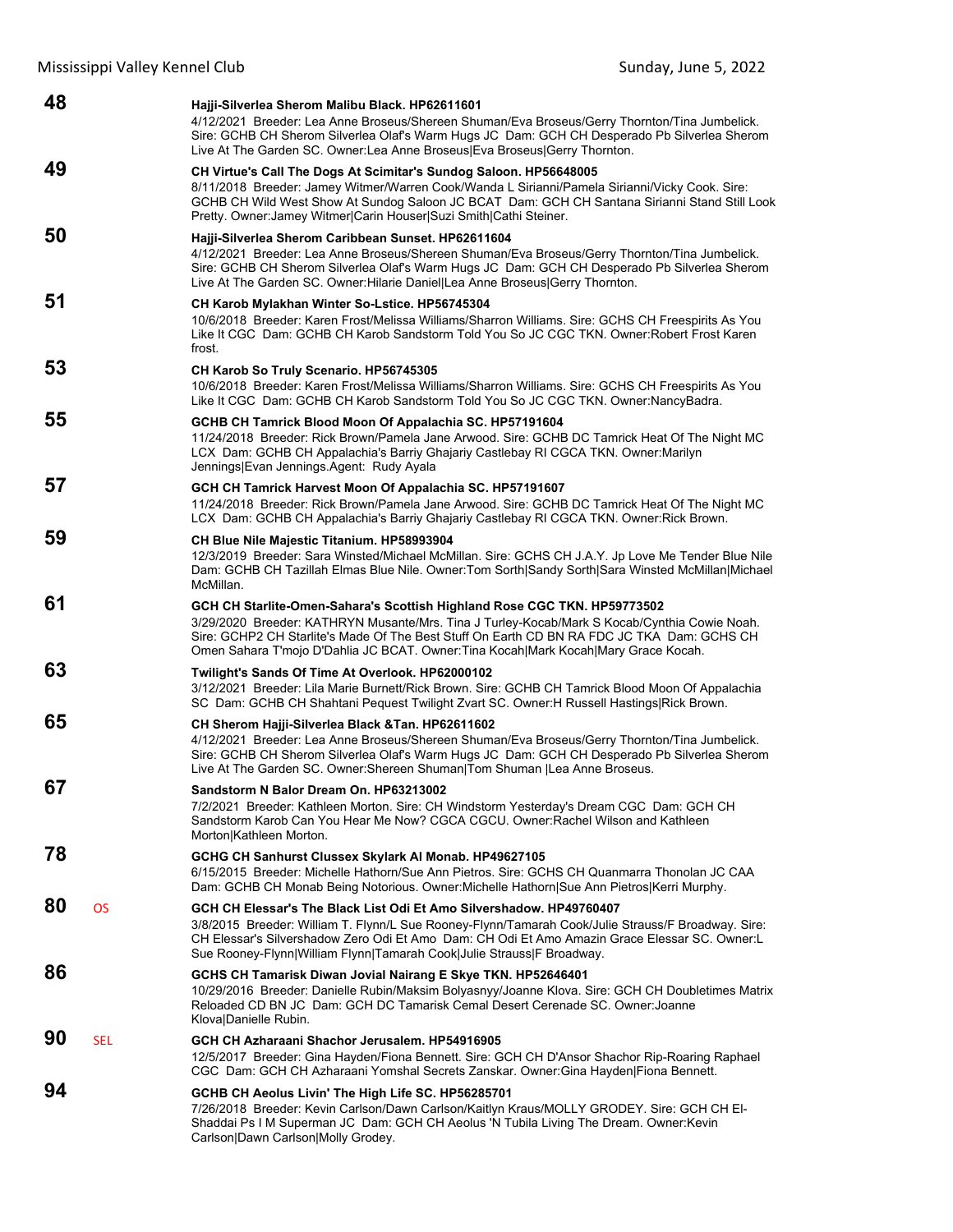| 96<br>AB | GCHB DC Tamrick Opalescent Moon Of Appalachia SC. HP57191602<br>11/24/2018 Breeder: Rick Brown/Pamela Jane Arwood. Sire: GCHB DC Tamrick Heat Of The Night MC<br>LCX Dam: GCHB CH Appalachia's Barriy Ghajariy Castlebay RI CGCA TKN. Owner: Renae Ayala Rick<br>Brown.                                                                       |
|----------|-----------------------------------------------------------------------------------------------------------------------------------------------------------------------------------------------------------------------------------------------------------------------------------------------------------------------------------------------|
| 98       | GCH CH Starlite's Shine Of A Thousand Spotlights. HP58474704<br>5/25/2019 Breeder: Mrs. Tina J Turley-Kocab/Mr. Mark S Kocab/Mary Grace Kocab/Lisa Sangregorio.<br>Sire: GCHP2 CH Starlite's Made Of The Best Stuff On Earth CD BN RA FDC JC TKA Dam: CH Lia Abia<br>Starlite Avaparsa JC. Owner: Mary Grace Kacah   Tina Kocah   Mark Kocah. |
| 100      | CH Celestian Ja'An JC CA, HP58523601<br>1/15/2019 Breeder: Darko Petreski/Maja Dragovic. Sire: Elamir Adiddas Dam: Marasha Celestian<br>Marseille. Owner: Stephanie M Hawkins.                                                                                                                                                                |
| 102      | CH Blue Nile Majestic Copper. HP58993902<br>12/3/2019 Breeder: Sara Winsted/Michael McMillan. Sire: GCHS CH J.A.Y. Jp Love Me Tender Blue Nile<br>Dam: GCHB CH Tazillah Elmas Blue Nile, Owner: Sara Winsted and Michael Winsted.                                                                                                             |
| 104      | CH Nefer Ka Fan Dancer, HP59871204<br>4/25/2020 Breeder: Michelle Ridenour/Valerie Bauer. Sire: GCH CH Nefer Ka's Silver Dollar Dam: GCH<br>CH Nefer Ka Zrkia Making Waves. Owner: Sheila Dierking Michelle Ridenour.                                                                                                                         |
| 106      | CH Sundara's Akilah Rose, HP60308301<br>7/7/2020 Breeder: Hanna Rose Haag/Michelle LaFlamme Haag/Emerson Jaguish. Sire: GCHB CH<br>Excelsior Sundara Sands Of Time JC Dam: GCHB DC Karnak's Ajah Rose Of Sundara SC. Owner: Hanna<br>Rose Haag Emerson Jaquish Michelle Haag.                                                                 |
| 108      | CH Sundara's Ms Elly Rose. HP60308305<br>7/7/2020 Breeder: Hanna Rose Haag/Michelle LaFlamme Haag/Emerson Jaquish. Sire: GCHB CH<br>Excelsior Sundara Sands Of Time JC Dam: GCHB DC Karnak's Ajah Rose Of Sundara SC.<br>Owner: Michael Paul Haag Michelle Haag.                                                                              |
| 110      | CH Azharaani Nur Niqaba Asuka. HP61051605<br>8/22/2020 Breeder: Gina Hayden/Fiona Bennett/Thomas Dunne. Sire: Al Sayad Gaia Tor Mjolnir Nihaati<br>Dam: GCH CH D'Ansor Dar Be'Ance Al Sayad. Owner:Lori Roberts Gina Hayden Fiona Bennett.                                                                                                    |
| 112      | CH Hajji-Silverlea Sherom Malibu Rose Spritzer. HP62611603<br>4/12/2021 Breeder: Lea Anne Broseus/Shereen Shuman/Eva Broseus/Gerry Thornton/Tina Jumbelick.<br>Sire: GCHB CH Sherom Silverlea Olaf's Warm Hugs JC Dam: GCH CH Desperado Pb Silverlea Sherom<br>Live At The Garden SC. Owner: Wanda Marrison Gerry Thornton   LeaAnne Broseus. |
| 114      | CH Hajji-Silverlea Sherom Agave Margarita. HP62611608<br>4/12/2021 Breeder: Lea Anne Broseus/Shereen Shuman/Eva Broseus/Gerry Thornton/Tina Jumbelick.<br>Sire: GCHB CH Sherom Silverlea Olaf's Warm Hugs JC Dam: GCH CH Desperado Pb Silverlea Sherom<br>Live At The Garden SC. Owner: Debbie Casey Lea Anne Broseus Gerry Thornton.         |

5936 John P Wade

### **Treeing Walker Coonhounds**

### **Treeing Walker Coonhounds, Puppy (6‐9 Months) Dogs**

### **5** AB **Stackem Up Life Is A Highway. HP64105601**

10/18/2021 Breeder: Tricia L. Snedegar/Tracy Szaras. Sire: Stackem Up All Roads Lead 2 Fitz Dam: Stackem Up My Lil Rich Girl Of Lutra. Owner:Tricia Snedegar|Emily Oliver.

Judge:

76130 Nancy Leising

#### **Whippets**

### **Whippets, Puppy (9‐12 Months) Dogs**

 **5** 1/W **Abbey's La Vida Loca. HP63200305**

7/28/2021 Breeder: Ms. Jane Cooney-Waterhouse. Sire: CH Abbey's Sundance Kid Dam: Wenrick's This Masquerade For Abbey. Owner:Jane-Cooney Waterhouse.

#### **Whippets, 12‐18 Months Dogs**

### **9** <sup>1</sup> **Winquest Hoosier Is My Daddy. HP62848702**

4/12/2021 Breeder: Lennah E Snell/Ms. Phoebe Jordan Booth/Lorie A Crain/Samantha E Honaker. Sire: Winquest's Hoosier Daddy At Willabe Dam: CH Shamasan Sweet Lilac Of Winquest. Owner:LENNAH SNELL.Agent: Laura King

### **Whippets, Bred‐By‐Exhibitor (Adult) Dogs**

### **11** <sup>1</sup> **Pecan Grove's Ima Pi One Get One. HP59817903**

3/14/2020 Breeder: Lawrence Collins/Angela Collins/Donna Bennett/Mike Bennett. Sire: CH Liberty's Why Should I Worry SC Dam: DC Pecan Grove's Kissed By Fire MC. Owner:Dana Jensen|Lawrence Collins|Donna Bennett.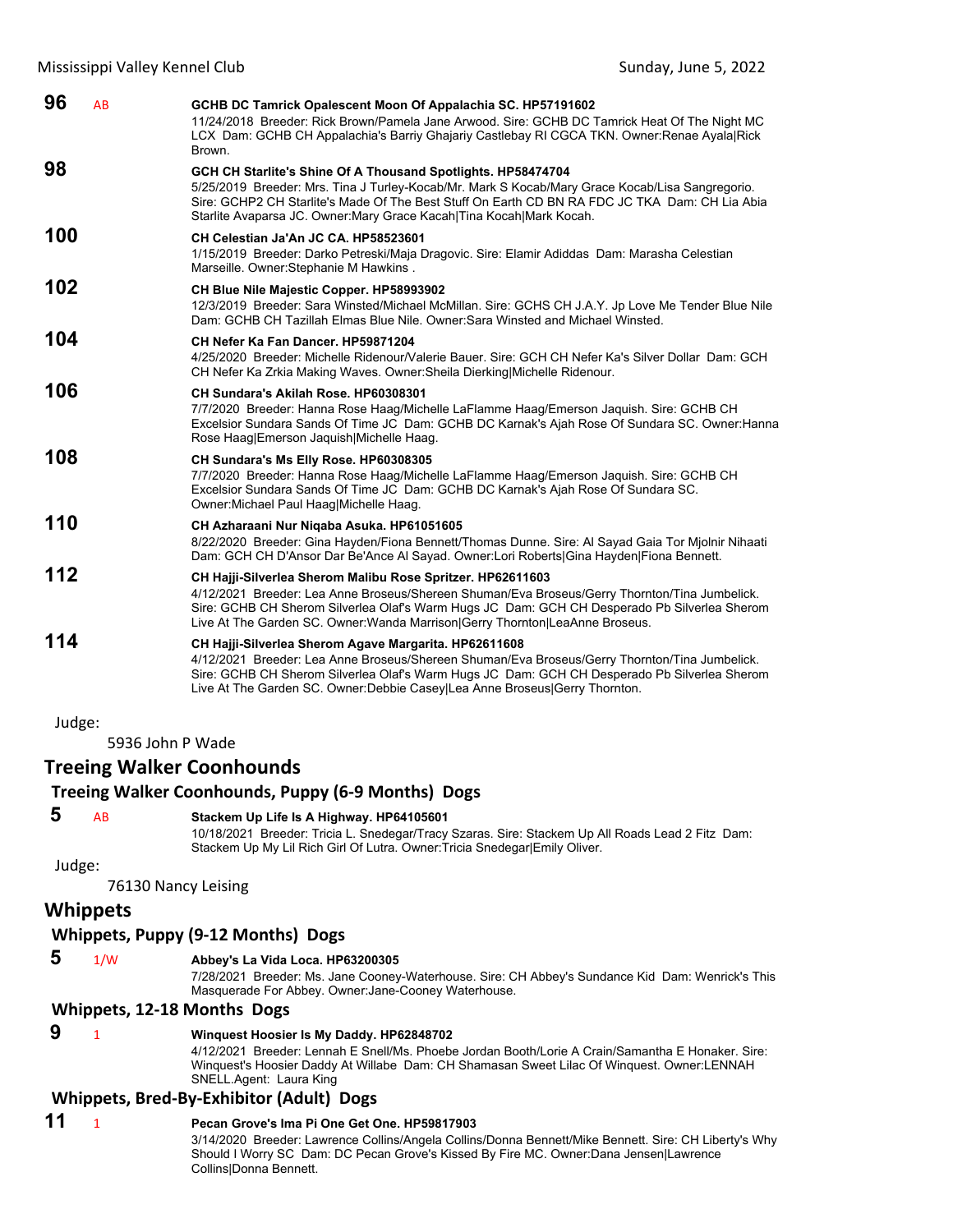|    | <b>Whippets, Open Dogs</b>     |                                                                                                                                                                                                                                                                                                                 |
|----|--------------------------------|-----------------------------------------------------------------------------------------------------------------------------------------------------------------------------------------------------------------------------------------------------------------------------------------------------------------|
| 19 | 1/R                            | Liberty's Ima Pi Of The Beholder. HP59817901<br>3/14/2020 Breeder: Lawrence Collins/Angela Collins/Donna Bennett/Mike Bennett. Sire: CH Liberty's Why<br>Should I Worry SC Dam: DC Pecan Grove's Kissed By Fire MC. Owner:Dana Jensen.                                                                          |
|    |                                | Whippets, Puppy (6-9 Months) Bitches                                                                                                                                                                                                                                                                            |
| 6  | $\mathbf{1}$                   | Wenrick's Make Mine A Double, HP63792504<br>10/7/2021 Breeder: Jody PAquette-Garcini/Denise Snyder. Sire: CH Bo-Bett's Pajama Party Dam: CH<br>Wenrick's Make'Hers Mark. Owner Jody Paquette.                                                                                                                   |
|    |                                | <b>Whippets, Bred-By-Exhibitor (Adult) Bitches</b>                                                                                                                                                                                                                                                              |
| 14 | 1/W/BW                         | Liberty's Too Much Fun SC. HP57033103<br>1/23/2019 Breeder: Mrs. Donna Bennett/Michael Bennett/Lawrence Collins/Alissa Huckabay. Sire: CH<br>Liberty's Why Should I Worry SC Dam: DC Liberty's Jamaica Me Crazy RI SC AX AXJ OF CGC TKA.<br>Owner: Donna Bennett Mike Bennett Lawrence Collins Alissa Huckabay. |
|    | <b>Whippets, Open Bitches</b>  |                                                                                                                                                                                                                                                                                                                 |
| 18 | 1/R                            | Tripletime Shojin Goode Incantation At Silvercharm. HP61464402<br>12/3/2020 Breeder: Dee Vayda/Ron Vayda/Randal Tincher/Alan Brown, Sire: Shojin's Compay Segundo<br>CD BN RE ACT2 CGCU TKN Dam: GCH CH Owlwatch Simply Smashing At Tripletime. Owner:R Alan<br>Brown.                                          |
|    | <b>Whippets, Best of Breed</b> |                                                                                                                                                                                                                                                                                                                 |
| 21 | <b>OS</b>                      | GCH CH Windrift's How Country Boys Roll. HP48237401<br>9/6/2014 Breeder: Kourtney Griffin/Jody Garcini. Sire: CH Winway Beaudacious At Wenrick Dam: GCH<br>CH Wenrick's Run The Show. Owner: K Griffin K Griffin E Oliver.                                                                                      |
| 22 | <b>SEL</b>                     | CH Kamada's Reason To Believe, HP58689202<br>10/13/2019 Breeder: Debbie Davenport/Kathleen Davenport. Sire: GCHS CH Laurel Double Or Nothing<br>Dam: GCH CH Kamada's Key To The Mint. Owner: Kevin Carlson Dawn Carlson Debbie<br>Davenport Kathleen Davenport.                                                 |
| 24 | <b>BB</b>                      | Liberty's Immer Besser. HP61033703<br>9/23/2020 Breeder: Mrs. Donna Bennett/Michael Bennett/Lawrence Collins/Alissa Huckabay. Sire: GCHB<br>DC Ableaim Patent Pending MC CGC TKN Dam: DC Liberty's Jamaica Me Crazy RI SC AX AXJ OF                                                                             |

CGC TKA. Owner:Donna Bennett|Mike Bennett|Alissa Huckabay|Lawrence Collins.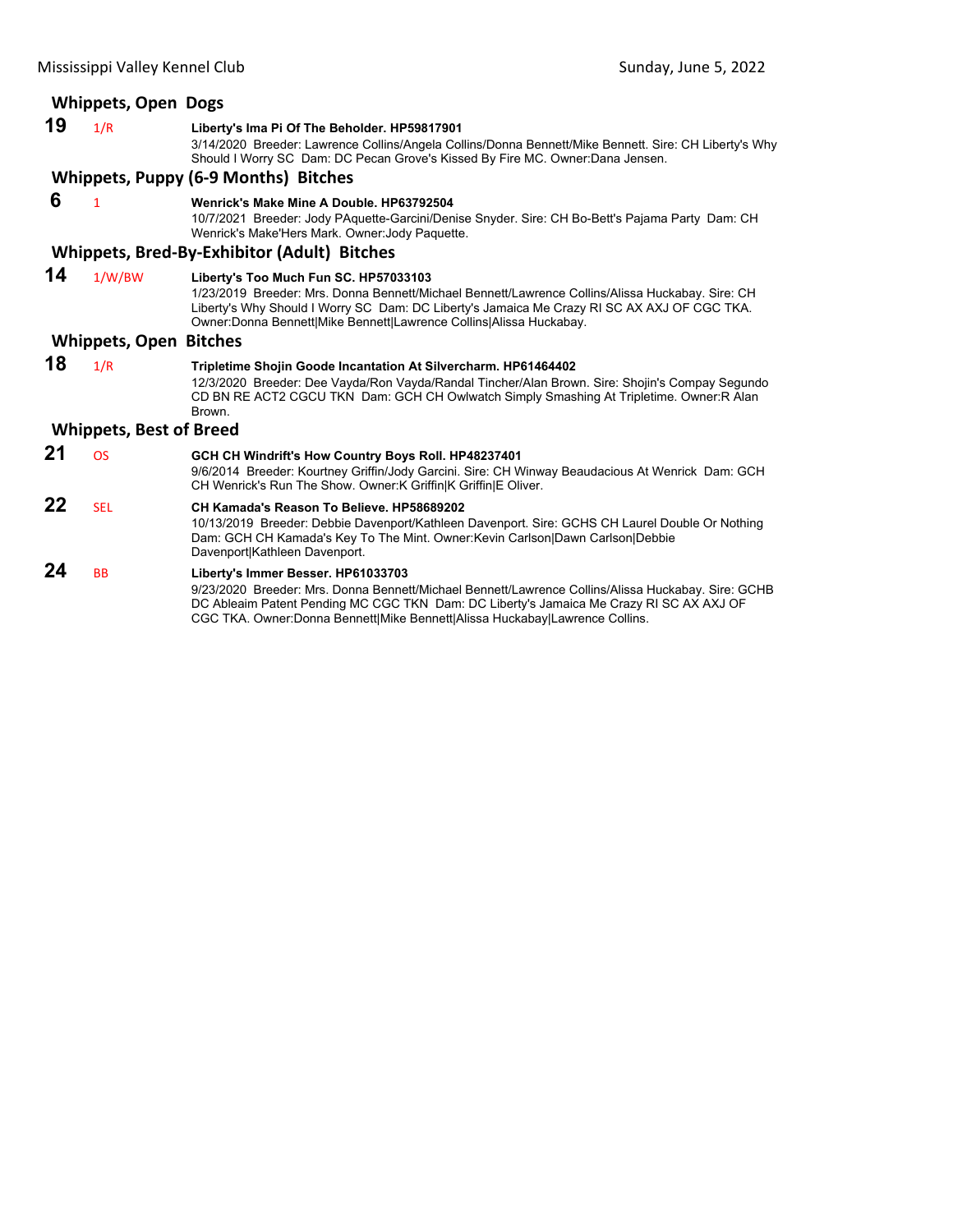<span id="page-25-0"></span>6896 Mr. Jay Richardson

## **Akitas**

### **Akitas, Puppy (9‐12 Months) Dogs**

| 5      | 1/R                          | Kamikaze's Course Of True Love, WS73582502<br>8/13/2021 Breeder: David Pollack/Brandy Pollack. Sire: GCHS CH Kamikaze's Quest For The Crown<br>Dam: Kamikaze's Midsummer Night's Dream. Owner:David Pollack and Brandy Pollack.                             |
|--------|------------------------------|-------------------------------------------------------------------------------------------------------------------------------------------------------------------------------------------------------------------------------------------------------------|
|        | Akitas, Open Dogs            |                                                                                                                                                                                                                                                             |
| 9      | 1/W                          | Cj's Sho-Me Evermor's Kokoro Kon. WS62731801<br>10/20/2018 Breeder: Tamela A Morgan. Sire: CH Blak Jak's Mister Gibbs At Kuroi Kao Dam: Illuminated<br>By The Son Of Evermor. Owner: Tamela A Morgan.                                                       |
|        |                              | Akitas, Puppy (6-9 Months) Bitches                                                                                                                                                                                                                          |
| 6      | AB                           | Gateway West Eternal Warrior Goddess. WS73974003<br>10/1/2021 Breeder: Lloyd Thompson. Sire: GCHB CH Ruthdales Wheres The Beef Dam: GCH CH<br>Gateway West Moon Goddess. Owner: Lloyd Thompson.                                                             |
|        |                              | Akitas, 12-18 Months Bitches                                                                                                                                                                                                                                |
| 10     | 1/R                          | Kuroi Kao Secret Fortune, WS72925402<br>5/4/2021 Breeder: Priscilla B McCune. Sire: CH Mariah's Don't Aim To Steal My Thunder Dam: CH Kuroi<br>Kao Secret Agent. Owner: Priscilla McCune. Agent: Eileen Hackett                                             |
|        |                              | Akitas, Amateur Owner Handler Bitches                                                                                                                                                                                                                       |
| 6      | AB                           | Gateway West Eternal Warrior Goddess. WS73974003<br>10/1/2021 Breeder: Lloyd Thompson. Sire: GCHB CH Ruthdales Wheres The Beef Dam: GCH CH<br>Gateway West Moon Goddess. Owner: Lloyd Thompson.                                                             |
|        |                              | <b>Akitas, American Bred Bitches</b>                                                                                                                                                                                                                        |
| 14     | AB                           | Summit's Sweet Dreamsaremade Of This, WS57437401<br>5/21/2017 Breeder: Cecilia Carmean/James R Carmean. Sire: Sondaisa El Summit's Buckaroo Banzai<br>Dam: GCH CH Summit Tanager's Jenesaisquoi RN RATN CGC. Owner: James and Cecilia Carmean.              |
|        | <b>Akitas, Open Bitches</b>  |                                                                                                                                                                                                                                                             |
| 16     | 3                            | Kari-On's Me O-My At Dream Hi. WS44949101<br>9/2/2013 Breeder: Susan Robison/Tamara Houser/Stephan Merrifield. Sire: CH O-My's Kari-On Bust'N A<br>Move Dam: CH Kari-On Dream'N At O-My. Owner:Casey Lawson.                                                |
| 18     | 1/W/BW                       | Dream Hi's Moving Mountains At Cj's Sho-Me. WS55403104<br>9/2/2016 Breeder: Lori Rickard/Kristina Rickard/Tony Hyde/Lia Hyde. Sire: Kuroi Kao Show Me How U<br>Doin Dam: Kari-On's Me O-My At Dream Hi. Owner:Casey Lawson Kristina Rickard Barbara Lawson. |
| 20     | $\overline{2}$               | Chenoas Ridgedale Watch Me Walk Away. WS63923505<br>2/25/2019 Breeder: Jennifer Fridrich. Sire: CH Shiojiri Pyramid Always On My Mind CGC Dam: Chenoa's<br>Defined Loyalty. Owner: Tommy Miller.                                                            |
|        | <b>Akitas, Best of Breed</b> |                                                                                                                                                                                                                                                             |
| 8      | <b>BB</b>                    | Kamikaze's Enthroned In The Hearts Of Kings. WS73582501<br>8/13/2021 Breeder: David Pollack/Brandy Pollack. Sire: GCHS CH Kamikaze's Quest For The Crown<br>Dam: Kamikaze's Midsummer Night's Dream. Owner:David Pollack and Brandy Pollack.                |
| 11     | <b>OS</b>                    | GCHS CH Kamikaze's Quest For The Crown, WS61477405<br>6/17/2018 Breeder: David Pollack/Brandy Pollack. Sire: CH Kamikaze's The Color Of Envy Dam: CH<br>Daydream's Namikan Sunshine. Owner:David Pollack and Brandy Pollack.                                |
| Judge: |                              |                                                                                                                                                                                                                                                             |
|        |                              | 6896 Mr. Jay Richardson                                                                                                                                                                                                                                     |
|        | . <b>. .</b>                 |                                                                                                                                                                                                                                                             |

### **Alaskan Malamutes**

### **Alaskan Malamutes, Bred‐By‐Exhibitor (Adult) Dogs**

| 5 | <b>AB</b> | Winward Adair'N'Hug Bet' A Dark Horse. WS71521802                                                  |
|---|-----------|----------------------------------------------------------------------------------------------------|
|   |           | 2/22/2021 Breeder: Diana Edwards/Thomas R Ferguson/Linda B Allen. Sire: CH Adair'N'Hug Mts Mark Of |
|   |           | Excellence Dam: GCH CH Winward's Bet On Black CGC TKN. Owner:Diana and Kevin Edwards.              |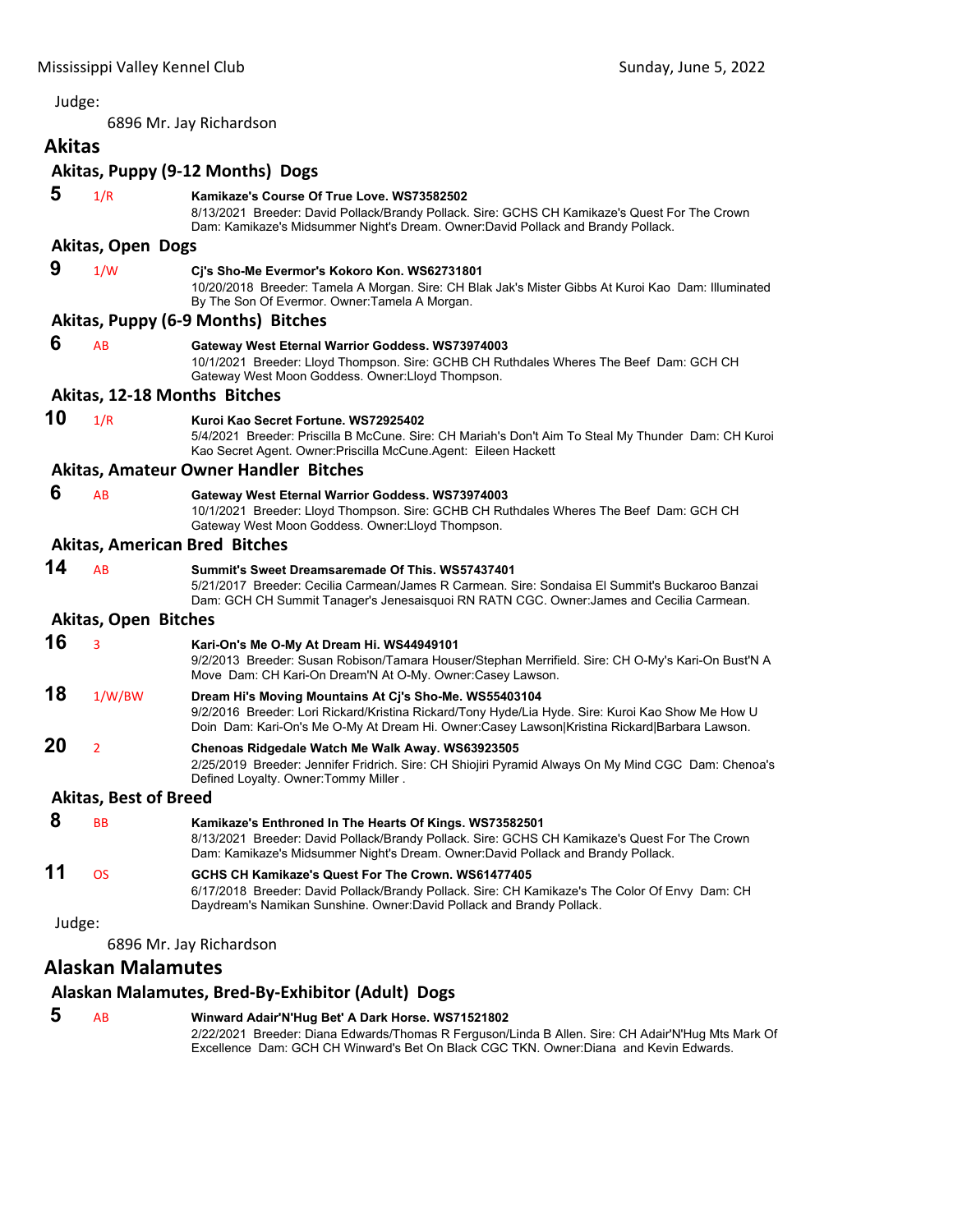6896 Mr. Jay Richardson

### **Bernese Mountain Dogs**

|                         |                | Bernese Mountain Dogs, Puppy (9-12 Months) Dogs                                                                                                                                                                                                                                                                                                                                             |
|-------------------------|----------------|---------------------------------------------------------------------------------------------------------------------------------------------------------------------------------------------------------------------------------------------------------------------------------------------------------------------------------------------------------------------------------------------|
| 5                       | 1              | Alpstadt's One Handsome Dude. WS73647501<br>8/6/2021 Breeder: Suzanne Lintzenich/Zach Lintzenich/Kyle Lintzenich. Sire: Catawissa's Captivating<br>Callaway RN CGCA CGCU TKP Dam: Alpstadt's Plenty Of Sunshine. Owner:Suzanne Lintzenich Zach<br>Lintzenich Kyle Lintzenich.Agent: Hunter Calvelage                                                                                        |
|                         |                | <b>Bernese Mountain Dogs, Open Dogs</b>                                                                                                                                                                                                                                                                                                                                                     |
| 9                       | 2/R            | Swiss Star's In A Class Of His Own V Thistledown, WS56335002<br>1/3/2017 Breeder: Bobbie Hefner/Jody Cousins. Sire: CH Swiss Star's Sirius Contender Dam: GCH CH<br>Swiss Star's Off To See The Wizard, Owner:Carri Lindblom-Borisch.                                                                                                                                                       |
| 11                      | 1/W            | Lavish's Glory Or Valhalla. WS67815802<br>3/14/2020 Breeder: Layal Bouaoun. Sire: CH Lavish's Call My Name Dam: CH Lavish's Destiny Is All.<br>Owner:Layal Bouaoun Chris Petersen.                                                                                                                                                                                                          |
| 15                      | 1/W            | Veritas Mamma's Excuse To Drink CD BN RA CGC. WS69638803<br>9/5/2020 Breeder: Susan Harmison/Douglas Harmison/Lynne D Farrell Washburn/Debbie Thornton. Sire:<br>CH RACH Stonehills Maximum Security From Bergnergarden CDX BN RM2 RAE2 CGCA TKI Dam:<br>Highlands-N-Brookhills Simple Twist Of Fate. Owner: Buffy Cramer Hammann.                                                          |
|                         |                | Bernese Mountain Dogs, Puppy (9-12 Months) Bitches                                                                                                                                                                                                                                                                                                                                          |
| 8                       | AB             | Valor's Making A Greater Amity. WS73144301<br>6/10/2021 Breeder: Victoria Pinkas. Sire: GCHB CH Shepherdspatch Peter The Great CD RE TD Dam:<br>Algrand Berni Tatiana. Owner: Victoria Pinkas.                                                                                                                                                                                              |
|                         |                | Bernese Mountain Dogs, Bred-By-Exhibitor (Adult) Bitches                                                                                                                                                                                                                                                                                                                                    |
| 10                      | 1/R            | HIGHLANDS RACING TO THE LAST DROP AT VERITAS RN CGC TKN. WS69638801<br>9/5/2020 Breeder: Susan Harmison/Douglas Harmison/Lynne D Farrell Washburn/Debbie Thornton. Sire:<br>CH RACH Stonehills Maximum Security From Bergnergarden CDX BN RM2 RAE2 CGCA TKI Dam:<br>Highlands-N-Brookhills Simple Twist Of Fate. Owner:LYNNE FARRELL WASHBURN Buffy Cramer<br>Hammann Buffy Cramer Hammann. |
|                         |                | <b>Bernese Mountain Dogs, Open Bitches</b>                                                                                                                                                                                                                                                                                                                                                  |
| 12                      | 1/W            | Valor's Resting Beach Face RN CGC TKN. WS68443004<br>4/29/2020 Breeder: Victoria Pinkas. Sire: CH Ikon Iz Bolshogo Doma Dam: Algrand Berni Tatiana.<br>Owner: Victoria Pinkas.                                                                                                                                                                                                              |
| 14                      | $\overline{2}$ | Creme De La Creme Nobody Does It Better CGC. WS69916703<br>8/18/2020 Breeder: Lauren Pullano. Sire: GCHB CH Adesa's Best In Winter Dam: GCH CH Bull Valleys<br>Breezin Right Thru V Hinks. Owner:Dawn Carlson Roy Peterson Lauren Pullano.Agent: Lisa Bettis                                                                                                                                |
|                         |                | <b>Bernese Mountain Dogs, Best of Breed</b>                                                                                                                                                                                                                                                                                                                                                 |
| 7                       | AB             | The Missing Linc. WS72389406<br>4/11/2021 Breeder: Denise Bosak. Sire: Bern Haus On Oka Beau Dacious Dam: Northstar's Cocoa<br>Mocha. Owner: Caleb Peterson.                                                                                                                                                                                                                                |
| 16                      | <b>SEL</b>     | CH Highlands Frankly I Don't Give A Damm RN CGC TKN. WS65592001<br>7/20/2019 Breeder: Lynne D Farrell Washburn/Kelly Farrell/Jessica Anichini. Sire: CH Lavish's Call My<br>Name Dam: Highlands Full Of Sass CGCA. Owner: Lynne Farrell Washburn Jessica Anichini.                                                                                                                          |
| 17                      | SEL            | GCHB CH Creme De La Creme From The Earth To The Moon BCAT CGC ATT. WS65396601<br>1/21/2019 Breeder: Lauren Pullano. Sire: GCHB CH Adesa's Best In Winter Dam: GCH CH Bull Valleys<br>Breezin Right Thru V Hinks. Owner:Lauren Pullano Dawn Carlson Roy Peterson.Agent: Lisa Bettis                                                                                                          |
| 18                      | BB             | CH Lavish's The Flame Bearer. WS71939501<br>3/3/2021 Breeder: Layal Bouaoun. Sire: CH Lavish's Call My Name Dam: CH Lavish's Destiny Is All.<br>Owner:Layal Bouaoun Chris Petersen.                                                                                                                                                                                                         |
| 19                      | <b>OS</b>      | CH Swiss Star's Gun Fight At Ok Corral SIN CGC. WS68167904<br>4/9/2020 Breeder: Bobbie Hefner. Sire: CH Swiss Stars Conjuring Up Magic Dam: Swiss Star's In My<br>Neck Of The Woods RN SWA SHDN CGCA. Owner:Linda Baumbach .Agent: Kamiron Moates                                                                                                                                           |
| Judge:                  |                |                                                                                                                                                                                                                                                                                                                                                                                             |
| 6896 Mr. Jay Richardson |                |                                                                                                                                                                                                                                                                                                                                                                                             |

### **Black Russian Terriers**

### **Black Russian Terriers, Best of Breed**

 **5** BB **GCH CH Cherryhills Ferragamo. WS63397107** 12/10/2018 Breeder: Lucy Rezny/Alex Savel. Sire: Karabas-Barabas Iz Chigasovo Dam: GCHS CH Cherryhills Dolce Vita. Owner:LUCY REZNY|ALEX SAVEL.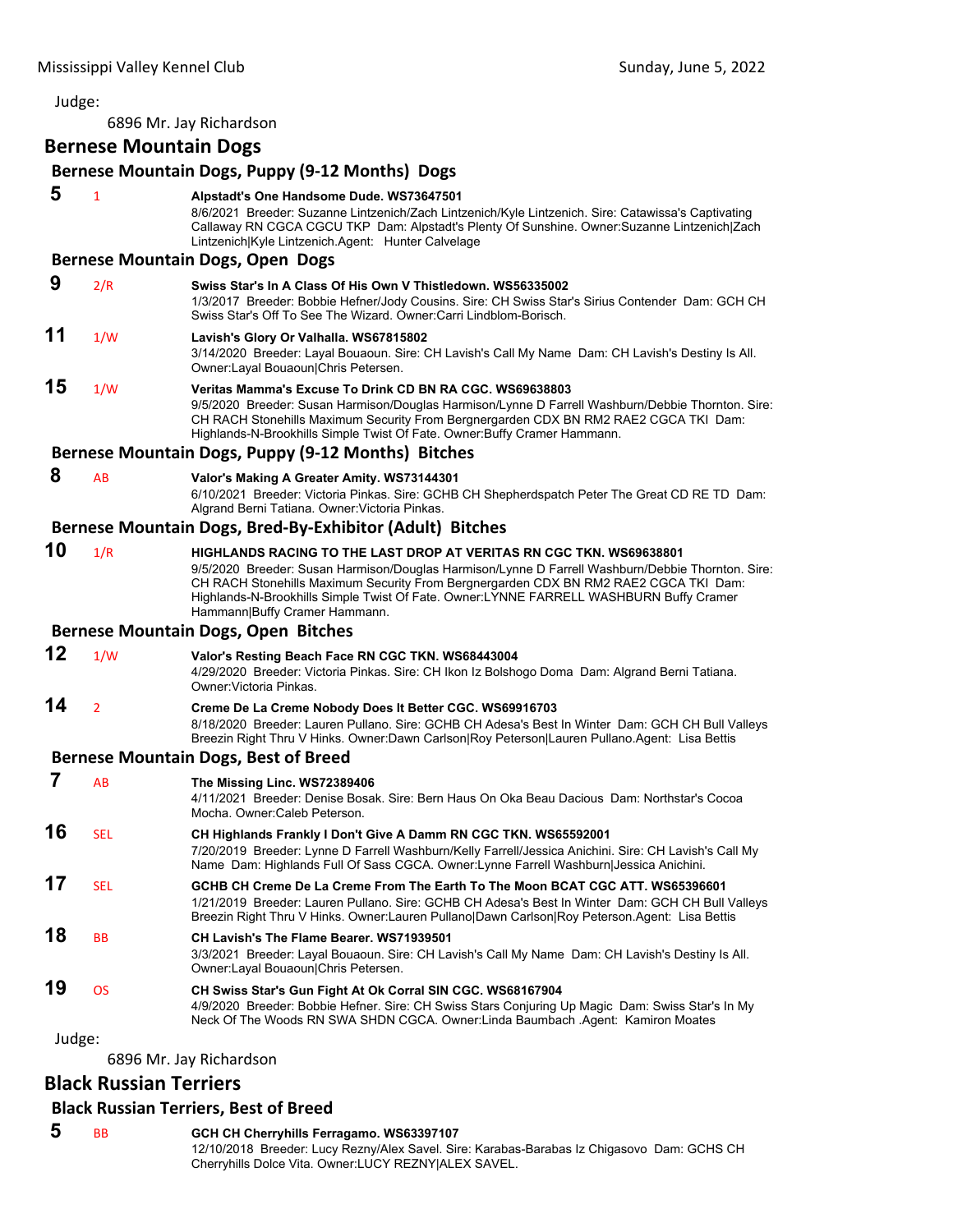| 6             | <b>OS</b>                        | CH Cherryhills Fan Di Fendi. WS63397104<br>12/10/2018 Breeder: Lucy Rezny/Alex Savel. Sire: Karabas-Barabas Iz Chigasovo Dam: GCHS CH<br>Cherryhills Dolce Vita. Owner:LUCY REZNY ALEX SAVEL.                                                             |
|---------------|----------------------------------|-----------------------------------------------------------------------------------------------------------------------------------------------------------------------------------------------------------------------------------------------------------|
| Judge:        |                                  |                                                                                                                                                                                                                                                           |
|               |                                  | 2675 Mr. Desmond J Murphy                                                                                                                                                                                                                                 |
| <b>Boxers</b> |                                  |                                                                                                                                                                                                                                                           |
|               |                                  | Boxers, Puppy (6-9 Months) Dogs                                                                                                                                                                                                                           |
|               |                                  |                                                                                                                                                                                                                                                           |
| 5             | 1/R                              | Julian Farm's Payday. WS74648201<br>10/29/2021 Breeder: Cherish Julian. Sire: GCHB CH Julian Farm And Pure Pride's Charm Dam: Pure<br>Pride's Ante Up. Owner: Cherish Julian   Candace Simpson.                                                           |
|               | Boxers, 12-18 Months Dogs        |                                                                                                                                                                                                                                                           |
| 7             | 1/W/BW                           | Nantess N Rico's Standing Outside The Fire. WS71568604<br>2/15/2021 Breeder: Nancy Savage/Tessie Savage. Sire: GCHG CH Rico's Put Me In Coach Dam:<br>Nantess The Thunder Rolls. Owner: Angela Ever   Donna Purichia   Nancy Savage   Tessie Savage.      |
|               |                                  | Boxers, Puppy (6-9 Months) Bitches                                                                                                                                                                                                                        |
| 6             | $\mathbf{1}$                     | Higo's Tesla Rocketship Of Pigeonwoods. WS74096502<br>9/29/2021 Breeder: Edward Hidalgo. Sire: CH Higo's Twenty-Four Karat Magic Dam: Higo's Sweet<br>Serenity. Owner: James Niehus Katharina Gatz.                                                       |
| 8             | AB                               | Wish-N-Wells Mother Of Dragons. WS74696201<br>10/13/2021 Breeder: Bryan Briley/Betsy Wells. Sire: CH Wish-N-Wells Heart Of A Lion Dam: GCH CH<br>Wish N Wells No Remorse. Owner: Betsy Wells.                                                             |
|               |                                  | Boxers, Puppy (9-12 Months) Bitches                                                                                                                                                                                                                       |
| 10            | 1/R                              | Starwood's Charmed One, WS73277706<br>7/13/2021 Breeder: Rhonda Camp/Chelsey Tweeten. Sire: CH Farmore's Etched In Stone RA BCAT<br>RATN CGCA TKN Dam: Mv Boxx's Sin City Super Nova At Casino BCAT. Owner: Kristen and Charles<br>Johnson.               |
| 12            | AB                               | Nantess Make It Simple. WS73923302<br>8/9/2021 Breeder: Nancy Savage/Tessie Savage. Sire: CH Adellin's Simply Nantess Dam: CH Charron's<br>Lotti Dah At Nantess. Owner: Nancy Tessie Savage.                                                              |
|               |                                  | Boxers, 12-18 Months Bitches                                                                                                                                                                                                                              |
| 14            | $\mathbf{1}$                     | Nantess N Rico's Ain't Goin' Down. WS71568602<br>2/15/2021 Breeder: Nancy Savage/Tessie Savage. Sire: GCHG CH Rico's Put Me In Coach Dam:<br>Nantess The Thunder Rolls. Owner: Donna Purichia Nancy Savage   Tessie Savage.                               |
|               |                                  | <b>Boxers, Bred-By-Exhibitor (Adult) Bitches</b>                                                                                                                                                                                                          |
| 16            | $\mathbf{1}$                     | Pure Pride's Frangelica. WS74880102<br>1/20/2021 Breeder: Mr. Steve Stewart. Sire: CH Julian Farm's Something To Talk About At Purepride<br>Dam: CH Pure Pride's Diamonds And Pearls. Owner:Roberta Wendt Steve Stewart.                                  |
|               |                                  | <b>Boxers, American Bred Bitches</b>                                                                                                                                                                                                                      |
| 18            | 1                                | Cedar's Instant Party At Graceland BCAT. WS67527504<br>3/4/2020 Breeder: Crystal Stock. Sire: CH Just-A-Wyn's Rolls Royce Silver Spur Dam: Cedar's A New<br>Hope. Owner: April Jenkins Crystal Stock.                                                     |
|               | <b>Boxers, Open Fawn Bitches</b> |                                                                                                                                                                                                                                                           |
| 20            | 1/W                              | Kp's Hottie At Streamline Inspiration N Sapphire. WS61384301<br>4/21/2018 Breeder: Keri Paulson/Roberta Wendt. Sire: GCH CH Remember Me's Code Talker At Kp<br>Dam: GCH CH Kp's No Turnin' Back. Owner: Briley. Paulson Keri Paulson. Agent: Bryan Briley |
| 22            | 3                                | Sbk & Ld's Molly Maguire. WS64763102<br>6/9/2019 Breeder: Sandie Dietz/Hailey Bibbo. Sire: CH Sbk Sweet Talking Guy Dam: GCH CH Sbk Time<br>To Shine With Hi-Tech. Owner: Jennifer Gruneberg. Agent: Steve Stewart                                        |
| 24            | $\overline{2}$                   | Nantess Wrapped Up In You. WS71568603<br>2/15/2021 Breeder: Nancy Savage/Tessie Savage. Sire: GCHG CH Rico's Put Me In Coach Dam:<br>Nantess The Thunder Rolls. Owner: Richard Stock   Nancy Savage   Tessie Savage   Donna Purichia.                     |
|               | <b>Boxers, Best of Breed</b>     |                                                                                                                                                                                                                                                           |
| 9             | AB                               | CH Wish-N-Wells Heart Of A Lion. WS61144801<br>5/7/2018 Breeder: Betsy Wells. Sire: GCH CH Hi-Five And Oak Knoll's Model T Dam: GCH CH Wish-N-<br>Wells Comin In Hot. Owner: Neal Wells.                                                                  |
|               |                                  |                                                                                                                                                                                                                                                           |

**11** AB **GCHG CH Streamline's Book'Em Danno. WS63260503** 12/22/2018 Breeder: Joleena M Young/Mack Young. Sire: CH Epitome's Dont Mess With Texas Dam: Streamline's Defying The Urge. Owner:Joleena Young|Mack Young|Gina Freer|Jennifer Crane |Annie Morgan-Flynt.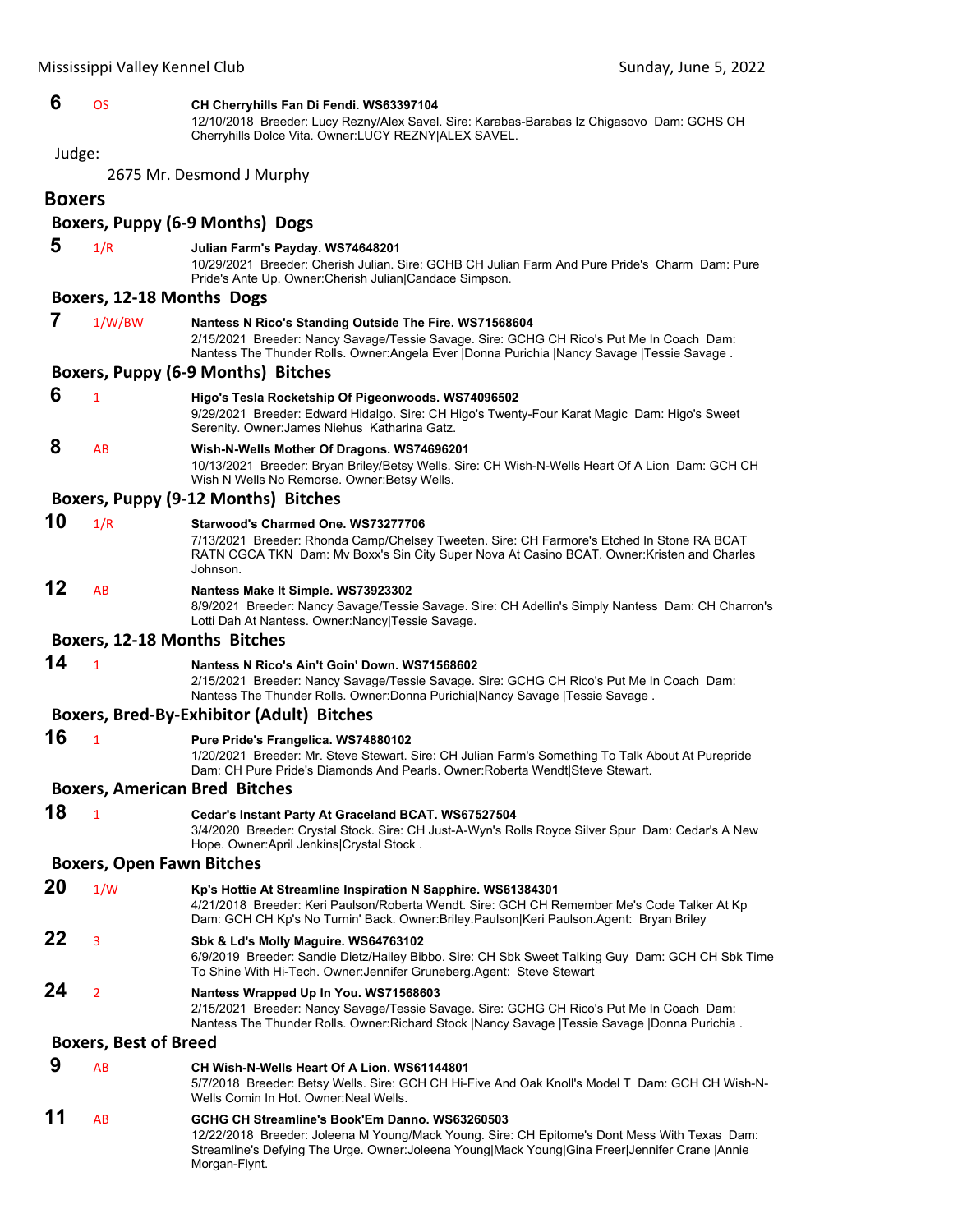| 15     | <b>OS</b>                          | GCH CH Nantess N Jo-San's Legend Of Nacona. WS68597501<br>5/24/2020 Breeder: Nancy Savage/Tessie Savage. Sire: CH Jo-San's Quanah Dam: CH Nantess<br>Greatest Love Story. Owner: Nancy   Tessie Savage.                                                                                                           |
|--------|------------------------------------|-------------------------------------------------------------------------------------------------------------------------------------------------------------------------------------------------------------------------------------------------------------------------------------------------------------------|
| 26     | <b>SEL</b>                         | GCH CH Cinbar's Bellisima. WS65875102<br>8/12/2019 Breeder: Phillip K Koenig. Sire: GCHB CH Cinbar's Just Call Me Handsome Dam: CH Bar-K's<br>Maggie Mcclain. Owner: Phillip Koenig Medley Small.Agent: Jody Paquette-Garcini                                                                                     |
| 28     | BB/G2                              | GCHP CH Pure Pride's Never Love Again. WS66336603<br>7/22/2019 Breeder: Mr. Steve Stewart. Sire: GCHG CH Julian Farm's Sweet Southern Comfort Dam: CH<br>Pure Pride's Diamonds And Pearls. Owner: Steve Stewart Cherish Julian and Connie Haywood.                                                                |
| Judge: |                                    | 2110 Mrs. Polly (Mrs. Robert) D Smith                                                                                                                                                                                                                                                                             |
|        | <b>Bullmastiffs</b>                |                                                                                                                                                                                                                                                                                                                   |
|        |                                    | <b>Bullmastiffs, 12-18 Months Dogs</b>                                                                                                                                                                                                                                                                            |
| 5      | 1/W/OS                             | Solo-K's Bourne Legacy. WS72503501<br>5/19/2021 Breeder: Tracy Jones/Sherry Boldt/Kimberlee Cook. Sire: GCHB CH Solo-K N Escalades Hot<br>Off The Daily Prophet Dam: GCHS CH PACH Solo-K N T-Boldt's Indecent Proposal CD BN RE MXP5<br>MXPS MJP5 MJPS PAX XFP CA BCAT THDN. Owner: Jeff Scariano Kimberlee Cook. |
|        |                                    | <b>Bullmastiffs, Bred-By-Exhibitor (Adult) Dogs</b>                                                                                                                                                                                                                                                               |
| 7      | 1/R                                | Star Duster's Rocket Man. WS71641201<br>1/19/2021 Breeder: Sue Miller, Sire: CH By Valentine's I Have One Heart For Starduster Dam: Star<br>Dusters Jackie Blu. Owner: Sue Miller.                                                                                                                                |
|        | <b>Bullmastiffs, Open Dogs</b>     |                                                                                                                                                                                                                                                                                                                   |
| 9      | $\mathbf{1}$                       | Bastion's Heart Throb Texas, WS71354401<br>1/30/2021 Breeder: Lynn Spohr/Valerie Braden. Sire: CH Aria's Opening Farewell Dam: CH Bastion's<br>Beauty Is An Attitude. Owner: Muneer Majid Zeenat Durrani.                                                                                                         |
|        |                                    | <b>Bullmastiffs, 12-18 Months Bitches</b>                                                                                                                                                                                                                                                                         |
| 6      | AB                                 | Bastion's True Love, WS71354410<br>1/30/2021 Breeder: Lynn Spohr/Valerie Braden. Sire: CH Aria's Opening Farewell Dam: CH Bastion's<br>Beauty Is An Attitude. Owner: Lynn Spohr.                                                                                                                                  |
|        | <b>Bullmastiffs, Best of Breed</b> |                                                                                                                                                                                                                                                                                                                   |
| 8      |                                    | GCHS CH Bastion's Going For Gold. WS62634918<br>11/5/2018 Breeder: Lynn Spohr. Sire: CH Bastion N Del Toro's Time Of My Life Dam: CH Bastion's It's All<br>About Me CGC. Owner: Lynn Spohr Jill Rendleman.                                                                                                        |
| 10     | BB                                 | GCHB CH White Pines Good Golly Miss Molly. WS67551601<br>3/2/2020 Breeder: Mrs. CHRISTINE SCHERMERHORN/Eric G Schermerhorn. Sire: Black Rivers Suicide<br>Shifting With Black Oaks Dam: CH Schermerhorn's Hollie. Owner: ERIC SCHERMERHORN.                                                                       |
| 11     | SEL                                | GCH CH Bv Letons Wp Into The Void. WS66127101<br>9/25/2019 Breeder: Giuseppe Mazzamuto. Sire: CH Copper Bulls Call To The Game Dam: CH Bully Boy's<br>Sleeping Beauty. Owner: Christine Schermerhorn.                                                                                                             |
| 12     | <b>SEL</b>                         | CH T-Boldt N Solo-K's Eye Candy RA BCAT TKN. WS68192407<br>4/4/2020 Breeder: Sherry Boldt. Sire: GCHS CH T-Boldt's To Protect And Serve Dam: CH Tboldts Maid<br>Of Mist Bramstoke. Owner: Kimberlee Cook Sherry Boldt.                                                                                            |
| Judge: |                                    | 6896 Mr. Jay Richardson                                                                                                                                                                                                                                                                                           |
|        | <b>Cane Corso</b>                  |                                                                                                                                                                                                                                                                                                                   |
|        |                                    | Cane Corso, Puppy (6-9 Months) Bitches                                                                                                                                                                                                                                                                            |
| 6      | 1/R                                | Mnc's Queen Nyla. WS74591403<br>10/20/2021 Breeder: Corrine Masell/Michael Masell. Sire: Star Karuna Great Helios CGCA CGCU Dam:<br>MNC's Mother Of Dragons Gerassi Corso. Owner: KIERSTEN NETTLES CORRINE MASELL.                                                                                                |

### **Cane Corso, Puppy (9‐12 Months) Bitches**

### **8** 1/W/BB **Rockhaven's Won't Miss A Thing. WS74134601**

8/30/2021 Breeder: Laura Barton. Sire: GCHG CH Red Rock Canyon's Pretty Boy Floyd Dam: GCH CH Rockhaven's Wilderness Of Tekoa BN RN CGC. Owner:Myron McCord|Laura Barton|Neesha Elkin.

### **Cane Corso, Best of Breed**

 **5** AB **GCHS CH Adibeir Red Carpet Affair CGC. WS57105207** 5/21/2017 Breeder: Elizabeth(Betsy) Shauck/Dennis Shauck. Sire: GCHG CH Oblivion Earthride CGC Dam: GCHB CH Garritani Gabriella Ragazza CD CGC. Owner:Dave Musto|Elizabeth Shauck.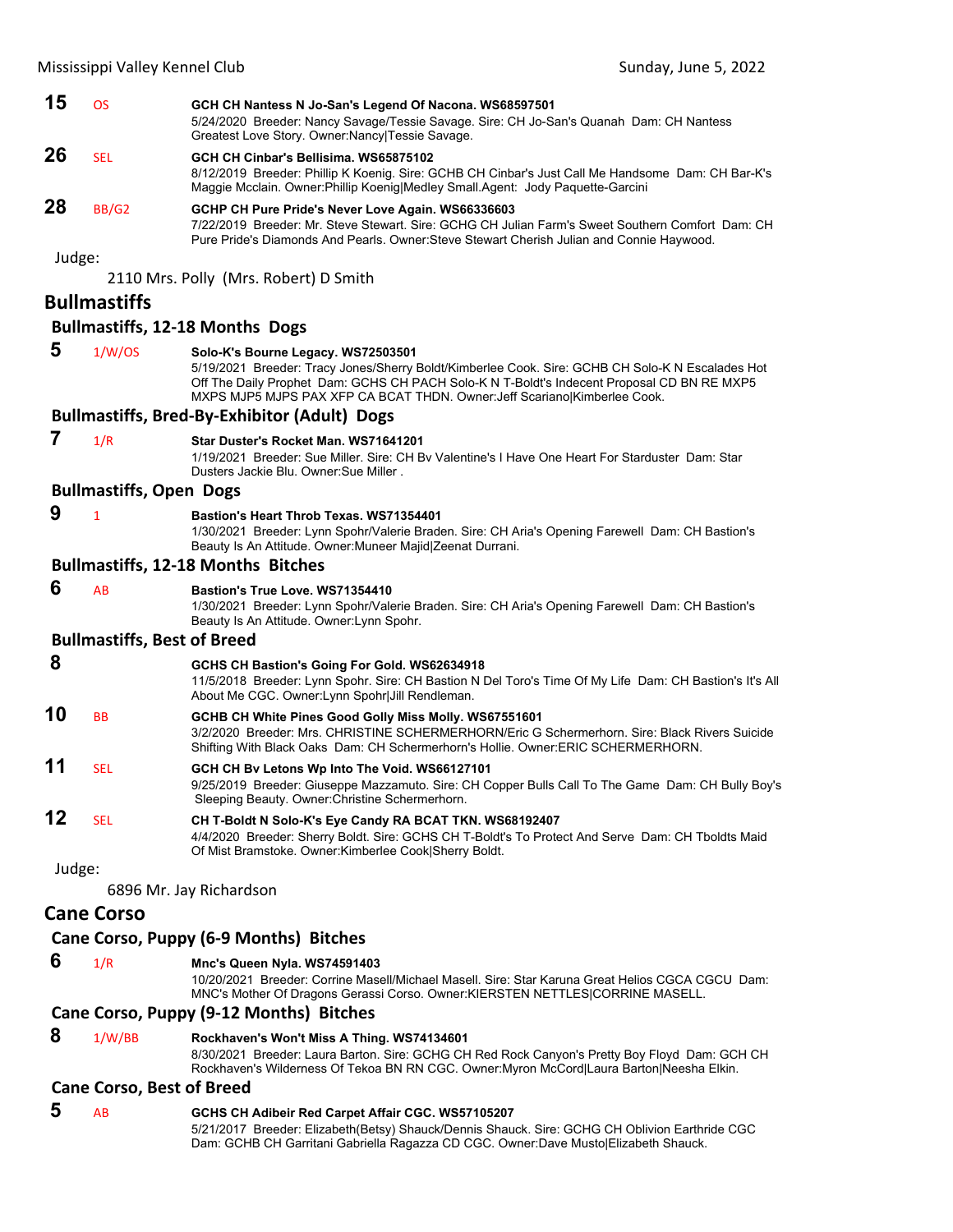**10** SEL **GCH CH 5 Star Phoenix Midevil's Princess DCAT CGCA CGCU TKN ATT. WS64843706** 4/19/2019 Breeder: Dane Thomas. Sire: Commander And Chief Obama Dam: 5 Star Princess Leia. Owner:Myron McCord|Neesha Elkin.

Judge:

6896 Mr. Jay Richardson

### **Doberman Pinschers**

#### **Doberman Pinschers, 12‐18 Months Dogs**

 **5** 1/W/OS **A-List Neveroddoreven. WS72225503**

1/20/2021 Breeder: Denise M Kamine/Chelsea M Kamine/Symone R Kamine. Sire: GCHB CH A-List It's About Time Dam: CH A-List The Sky's The Limit. Owner:Patty Huffman.

### **Doberman Pinschers, American Bred Dogs**

### **9** 1/R **Ehlhaus Tuff Enuff. WS70518505**

11/14/2020 Breeder: Jim Ehlert. Sire: GCHG CH Aquarius The Legend Continues Alcher CGC Dam: CH Denmar's Make Your Own Luck. Owner:Bryan Briley.

#### **Doberman Pinschers, American Bred Bitches**

 **8** 1/R **Shome's Fizzing Whizbee CGC. WS68649701** 2/29/2020 Breeder: Tami Lane/Tara Richardson/William H Spratley. Sire: CH Shome's State Of Emergency Dam: Shome's Turn Back Time. Owner:Jessica Flach.Agent: Tara Richardson

#### **Doberman Pinschers, Open Black Bitches**

### **10** 1/W/BB/BW **Melrae N Shome's Black China CAA CGC TKA. WS59950401**

2/19/2018 Breeder: Melissa Conrad/Tami Lane/Andria Carpenter/Tara Richardson/Taylor Lane. Sire: CH Shome's State Of Emergency Dam: Melrae's Gossip Girl CGC. Owner:Melissa Conrad.Agent: Tara Richardson

### **12** AB **Andella's I'm Your Huckleberry At Ruchi. WS69050105**

5/23/2020 Breeder: Andria L Carpenter/Tiffany Neal. Sire: GCHS CH Perfex Canis Major Dam: CH Andella's A Forbidden Love CA. Owner:Stephani Luedde .

Judge:

6896 Mr. Jay Richardson

### **Dogo Argentinos**

#### **Dogo Argentinos, Amateur Owner Handler Dogs**

- **7** 2/R **Cebo Courtland. WS74442901** 4/2/2020 Breeder: Derrick Courtland. Sire: Django Courtland Dam: Mazarotti. Owner:Derrick L Courtland.
- **9** 1/W **Debo Courtland. WS74442902**

4/2/2020 Breeder: Derrick Courtland. Sire: Django Courtland Dam: Mazarotti. Owner:Derrick L Courtland.

#### **Dogo Argentinos, Puppy (6‐9 Months) Bitches**

 **6** <sup>1</sup> **Nemesis Echo In My Soul. WS74232201**

10/27/2021 Breeder: Kristin Winter. Sire: Nemesis Pantera De Los Martinez Dam: CH Gone To The Dogos Listen Linda. Owner:Kristin Winter.

#### **Dogo Argentinos, 12‐18 Months Bitches**

**10** 1/R **Zbz Return To Neverland. WS71105701**

1/23/2021 Breeder: James Hood. Sire: Zbz's Olaf De La Cocaina Dam: Zbz Queen Of Ice Elsa. Owner:Amanda Gambill|James Hood.

### **12** AB **Iron Rock Hope For Humanity. WS73895101**

3/11/2021 Breeder: Randi L Tanner. Sire: Cachilo Del Totoral Dam: Cazador Criollo Karma. Owner:Yvette Yoon|Randi Tanner.

#### **14** <sup>3</sup> **Amarula De Las Canteras. WS74190001**

1/25/2021 Breeder: Mariela Taborda. Sire: Jaimito De Las Canteras Dam: Angel De Las Canteras. Owner:Kristin Winter.

### **16** <sup>2</sup> **La Pampa De Las Canteras. WS74190102**

3/1/2021 Breeder: Mariela Taborda. Sire: Jaimito De Las Canteras Dam: Vizcacha De Las Canteras. Owner:Kristin Winter.

#### **Dogo Argentinos, Open Bitches**

### **18** <sup>1</sup> **Nemesis Gone With The Wind. WS68996101**

7/12/2020 Breeder: Kristin Winter. Sire: GCH CH Gone To The Dogos Baymax Dam: CH Gone To The Dogos Listen Linda. Owner:Kristin Winter.

### **20** <sup>2</sup> **Nemesis Scarlet Rose. WS72697501**

5/26/2021 Breeder: Kristin Winter. Sire: CH Gone To The Dogos Nemesis Dam: Gone To The Dogos I'm The Boss. Owner:Kristin Winter.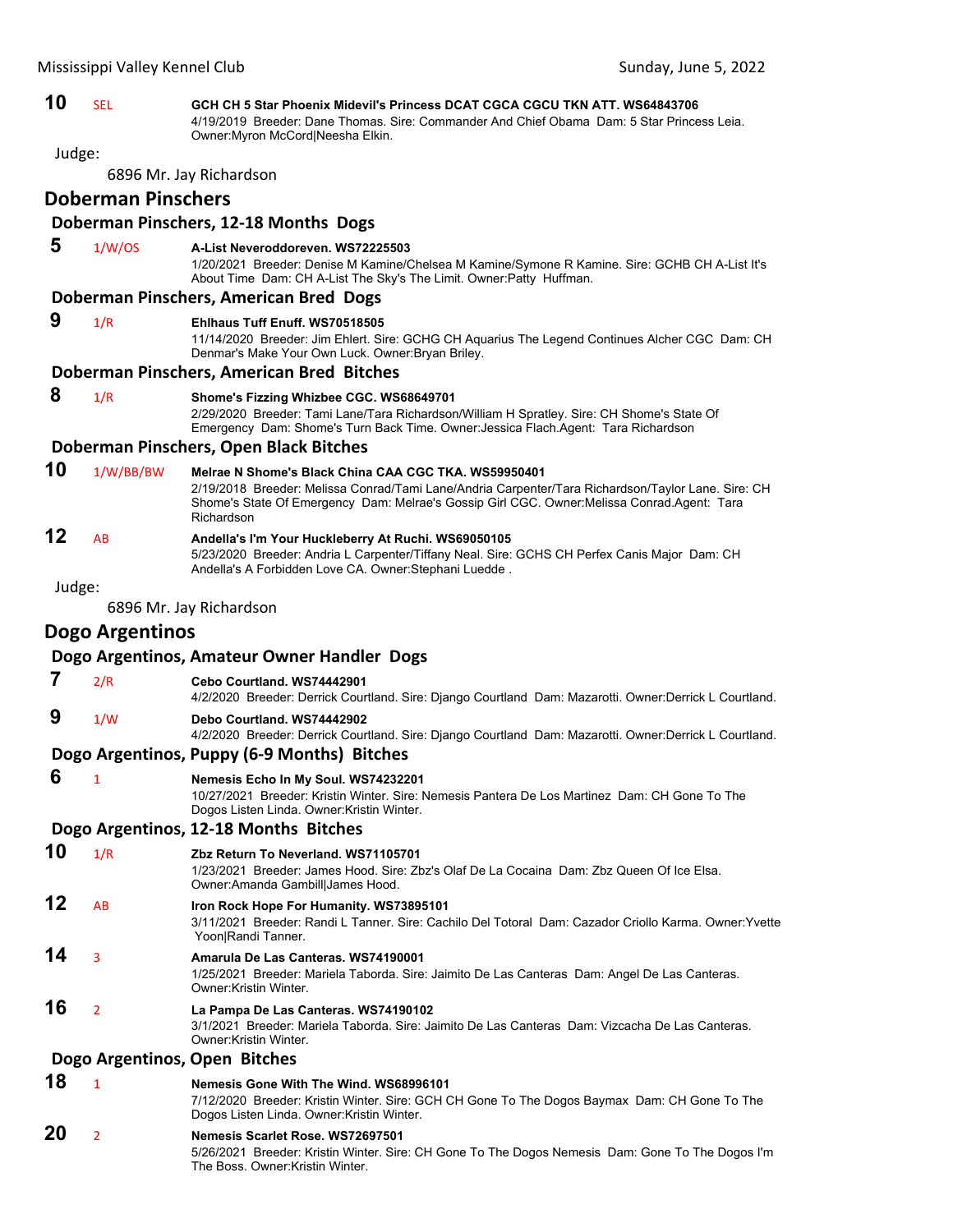### **Dogo Argentinos, Best of Breed**

#### **5 Cartonero De Las Canteras. WS74190002**

|    |           | 1/25/2021 Breeder: Mariela Taborda. Sire: Jaimito De Las Canteras Dam: Angel De Las Canteras. Owner: Kristin Winter.                                                                                    |
|----|-----------|---------------------------------------------------------------------------------------------------------------------------------------------------------------------------------------------------------|
| 11 | OS        | Onix Icon Borneo, 67319HUN<br>3/30/2019 Breeder: Peter Voros Istvan. Sire: Alano I del Blanco Diablo Dam: Il Mondo del Carmen Asolo.<br>Owner: Kristin Winter.                                          |
| 15 | <b>AB</b> | CH Nemesis I Feel Like A Monster, WS69625901<br>7/28/2020 Breeder: Kristin Winter. Sire: CH Gone To The Dogos Nemesis Dam: GCH CH Gone To The<br>Dogos Honey Lemon. Owner: Kristin Winter George Smith. |

Judge:

6896 Mr. Jay Richardson

### **Dogue de Bordeaux**

#### **Dogue de Bordeaux, Best of Breed**

### **5** AB **GCH CH Pura Raza Burdeos Charles Chaplin CGC TKN VHMA. WS72126701**

3/30/2018 Breeder: Juan Manuel Machado. Sire: Over The Top Dei Dogue Della Valle Dam: All My Dreams Z Orisku. Owner:Raymond Spinelli.Agent: Billy Huntington

Judge:

6896 Mr. Jay Richardson

### **German Pinschers**

### **German Pinschers, Open Dogs**

 **5** AB **Daveren's Time Stands Still. WS74528501**

6/20/2021 Breeder: Jill Eastman. Sire: CH Conspirol Rotzakroi Dam: GCH CH Daveren's Sit Still Look Pretty TKN. Owner:Jill Eastman.

#### **German Pinschers, Best of Breed**

| 6      | ΩS         | CH Oakwoods From The Inside Out BCAT, WS67297701<br>2/21/2020 Breeder: Ms. Kimberle Schiff / . Sire: CH Bryan Dam: GCHB CH Oakwoods From Russia With<br>Love BCAT, Owner:Kimberle Schiff,                                           |
|--------|------------|-------------------------------------------------------------------------------------------------------------------------------------------------------------------------------------------------------------------------------------|
|        | <b>SEL</b> | GCHB CH Calvaxar Canonball To Nevar RATO, WS56067501<br>9/15/2016 Breeder: Cindy Ranson/Ben Pearce. Sire: Redrovia Aragon Dam: Fly'Ca Star Of Elune Via<br>Aritaur. Owner: Cheryl L Fuss F. Lynann Stuby.                           |
| 9      | BB/G3      | GCH CH Daveren's Radagast Of Greenwood. WS70449402<br>7/9/2020 Breeder: Jill Eastman, Sire: GCHG CH Daveren's Smooth Like The Summer TKN Dam: CH<br>Daveren's Life Uncommon TKN. Owner:Neala Burnett and Jill Eastman Jill Eastman. |
| Judge: |            |                                                                                                                                                                                                                                     |

6896 Mr. Jay Richardson

### **Giant Schnauzers**

### **Giant Schnauzers, Amateur Owner Handler Bitches**

 **6** AB **Thompson's Wednesday. WS66008502**

10/15/2019 Breeder: Scott Trulove. Sire: Bourbon Dam: Jordans' Campbellwhite Ellie Mae. Owner:Chadd and Heidi Thompson.

#### **Giant Schnauzers, Best of Breed**

 **5** BB **GCHB CH Spicerack's Shotgun Rider CGCA TKN. WS67493201**

1/20/2020 Breeder: Mrs. Marcia Adler/Mrs. Robin Henderson. Sire: GCHG CH Ingebar's Tynan Dances With Wildflowers Dam: GCH CH Ramahill's Gloriana At Spicerack. Owner:Robin Henderson|Dwain Henderson|Marcia Adler.Agent: Leonardo Garcini

Judge:

6896 Mr. Jay Richardson

### **Great Danes**

### **Great Danes, Puppy (6‐9 Months) Dogs**

### **5** <sup>1</sup> **Evergreen's Gunther In Wonderlland. WS75014702**

11/4/2021 Breeder: Casey Lee Cousineau/Becky Sherwood. Sire: Davinci's Six Grand Overtures Dam: Evergreen's Calm Before The Storm CGCU TKN. Owner:Page Pardo|Casey Cousineau.

### **Great Danes, 12‐18 Months Dogs**

### **7** 1/W/BW/OS **Liberty's Chroma Miracle Maker. WS71697702**

1/25/2021 Breeder: Joyce Guthrie. Sire: CH Chroma Liberty Paint The Night CDX RN CGCA TKN Dam: Liberty's Chroma Dancing In The Moonlight. Owner:Phillip Shaw|Joyce Guthrie.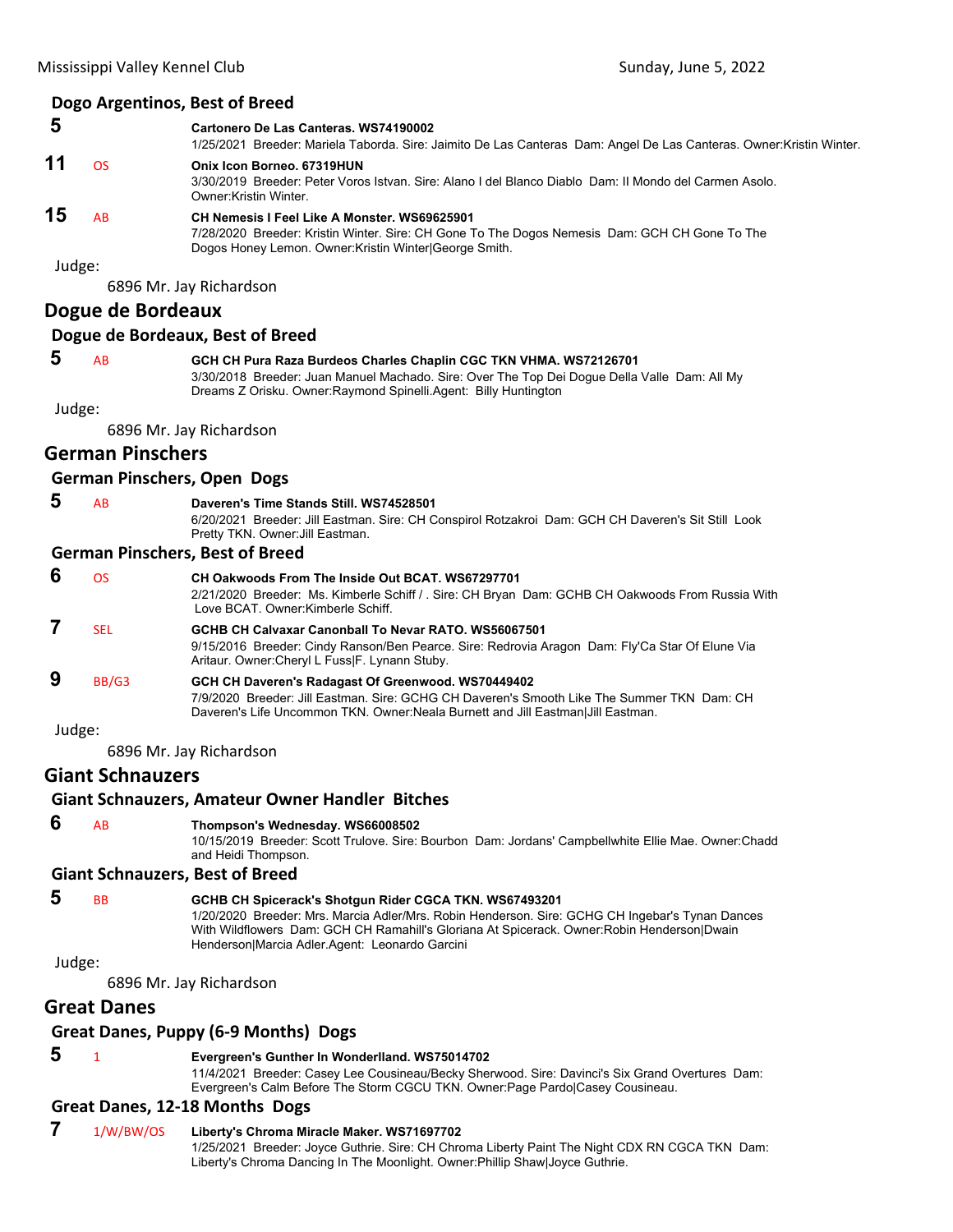| 9      | 2                                 | Aristrocat Gd Dr Touched By Midas V Ashella. WS73895401<br>3/7/2021 Breeder: Darla Jean Wotherspoon. Sire: Ashella's Caribbean Dreamer Dam: Ellenni Blackstone<br>Ashella Spice 4 Life Aristocrat. Owner: Dayasha Broadway. Chris Swartz                                                                                              |
|--------|-----------------------------------|---------------------------------------------------------------------------------------------------------------------------------------------------------------------------------------------------------------------------------------------------------------------------------------------------------------------------------------|
|        |                                   | Great Danes, Bred-By-Exhibitor (Adult) Dogs                                                                                                                                                                                                                                                                                           |
| 11     | 1/R                               | Liberty's Chroma Mission: Top Secret. WS69764602<br>5/14/2020 Breeder: Joyce Guthrie. Sire: CH Chroma Liberty Paint The Night CDX RN CGCA TKN Dam:<br>CH Liberty's Mission Accomplished. Owner: Joyce Guthrie.                                                                                                                        |
|        |                                   | <b>Great Danes, Open Black Dogs</b>                                                                                                                                                                                                                                                                                                   |
| 15     | $\mathbf{1}$                      | Triplecrest The Talk Of The Town. WS68611802<br>5/1/2020 Breeder: Eugenia Thayer. Sire: GCHB CH Triplecrest Easter Parade Dam: Triplecrest My My.<br>Owner: Eugenia E Thayer.                                                                                                                                                         |
|        |                                   | <b>Great Danes, Open Fawn Dogs</b>                                                                                                                                                                                                                                                                                                    |
| 17     | $\mathbf{1}$                      | Legado N Danemark's Painting A Legacy. WS67767801<br>3/19/2020 Breeder: Jaye Dubman/Francisco Camacho/Karen Martin/Jessica Powers. Sire: GCH CH<br>Izya's Fight On & Fly On Dam: CH Danemark N Magazu's No Legacy Is So Rich As Honest. Owner:Ashley<br>Hickman Sydney Hickman Payton Hickman.                                        |
|        |                                   | <b>Great Danes, Open Harlequin Dogs</b>                                                                                                                                                                                                                                                                                               |
| 19     | AB                                | Breken's Im A Ladies Man. WS67435001<br>12/30/2019 Breeder: Melody Maddox/Daysha Broadway. Sire: GCH CH Northernaire Living By High<br>Standards @ Bear Creek Dam: Breken Madd Ox Sweetheart. Owner:Dayasha Broadway . Chris Swartz                                                                                                   |
|        |                                   | Great Danes, Bred-By-Exhibitor (Puppy) Bitches                                                                                                                                                                                                                                                                                        |
| 6      | 1/W                               | Liberty's Chroma Peacekeeper's Treasured One. WS74031304<br>8/15/2021 Breeder: Joyce Guthrie. Sire: CH Chroma Liberty Paint The Night CDX RN CGCA TKN Dam:<br>Liberty's Chroma Dancing In The Moonlight. Owner: Joyce Guthrie.                                                                                                        |
|        |                                   | <b>Great Danes, Open Black Bitches</b>                                                                                                                                                                                                                                                                                                |
| 8      | AB                                | Maydanes Stuhr Cora Bella CGCA CGCU. WS63654503<br>12/17/2018 Breeder: Tammy Brown/Michelle Mayenschein/Emily Johnson. Sire: CH Bluestone's Forbes<br>Dam: CH Maydane's Can't Say No V Stuhr. Owner: Regina Adam Michele Mayenschein Emily Johnson.                                                                                   |
|        |                                   | <b>Great Danes, Open Harlequin Bitches</b>                                                                                                                                                                                                                                                                                            |
| 10     | AB                                | Willow Danes Annabell Ann CGCA CGCU. WS65930301<br>10/3/2019 Breeder: Tonya Hagan Earley. Sire: Earley Danes Bruno Dam: Earley Danes Isabella - Izzy.<br>Owner: Regina Adam.                                                                                                                                                          |
|        |                                   | <b>Great Danes, Open Mantle Bitches</b>                                                                                                                                                                                                                                                                                               |
| 12     | 1/W                               | Ajani's Lucky Rolling In Four D's Sugar. WS67557802<br>3/6/2020 Breeder: Sarka Velka. Sire: GCH CH Four D's Mr Jatu Dam: Ajani's Lucky Come Home.<br>Owner:Sarka Velka.                                                                                                                                                               |
| 14     | $\overline{2}$                    | Yandamar Flightyfoto Bewitched RN CGC. WS69205501                                                                                                                                                                                                                                                                                     |
|        |                                   | 4/29/2020 Breeder: Mr. J R Walsh/Mr. Alan Walsh/Mr. M Walsh. Sire: Allours Romeo Dam: Yandamar<br>Magical Choice. Owner: Tiana Walters Neil O'Sullivan Bev Klingensmith Alan Walsh.                                                                                                                                                   |
|        | <b>Great Danes, Best of Breed</b> |                                                                                                                                                                                                                                                                                                                                       |
| 16     | BB/G4                             | GCHB CH Nobledane Let's Raise A Ruckus, WS64516503<br>4/10/2019 Breeder: Dr. Sara Rachel Chant/Sara Dellorto/Linda Whitney. Sire: GCHB CH Briarwood's My<br>Way V My-Jon Dam: CH Sardi Nobledane Let's Get This Party Started CGCA. Owner: Dr Sara Rachel<br>Chant Leslie Hotchkiss Earl Shore.                                       |
| 21     | <b>SEL</b>                        | GCH CH Davisdane's N Balor The Chronicles Of Ridduck RN BCAT CGC TKN. WS57776202<br>6/15/2017 Breeder: Lisa A Lewis/Susan D Shaw/Rachel Wilson. Sire: CH Davisdane's Ducktor Drakken I<br>Presume BN RI BCAT CGCA TKN Dam: Davisdane's Reflection Of A Duck CGC TKN. Owner:Rachel<br>Wilson/Isabella Eaton Isabella Eaton Lisa Lewis. |
| Judge: |                                   |                                                                                                                                                                                                                                                                                                                                       |
|        | <b>Great Pyrenees</b>             | 6896 Mr. Jay Richardson                                                                                                                                                                                                                                                                                                               |

# **Great Pyrenees, Puppy (9‐12 Months) Bitches**

### **6** AB **Euzkalzale Dream On At Midnight. WS72737404**

6/19/2021 Breeder: Terry M Denney-Combs. Sire: GCHB CH Euzkalzale Resolute At Midnight Dam: CH Euzkalzale Shekinah. Owner:Catherine and Eric Walker.

### **Great Pyrenees, 12‐18 Months Bitches**

| 8 | AB | Dancing Cloud's Sound Of The Woods. WS71198701                                               |
|---|----|----------------------------------------------------------------------------------------------|
|   |    | 2/1/2021 Breeder: Rebekah Harris. Sire: Framboise You're My Favorite Deputy TKN Dam: Dancing |
|   |    | Cloud's U Had Me At Hello RN FDC CGCA TKN, Owner:Debra J Lowman Ray Lowman,                  |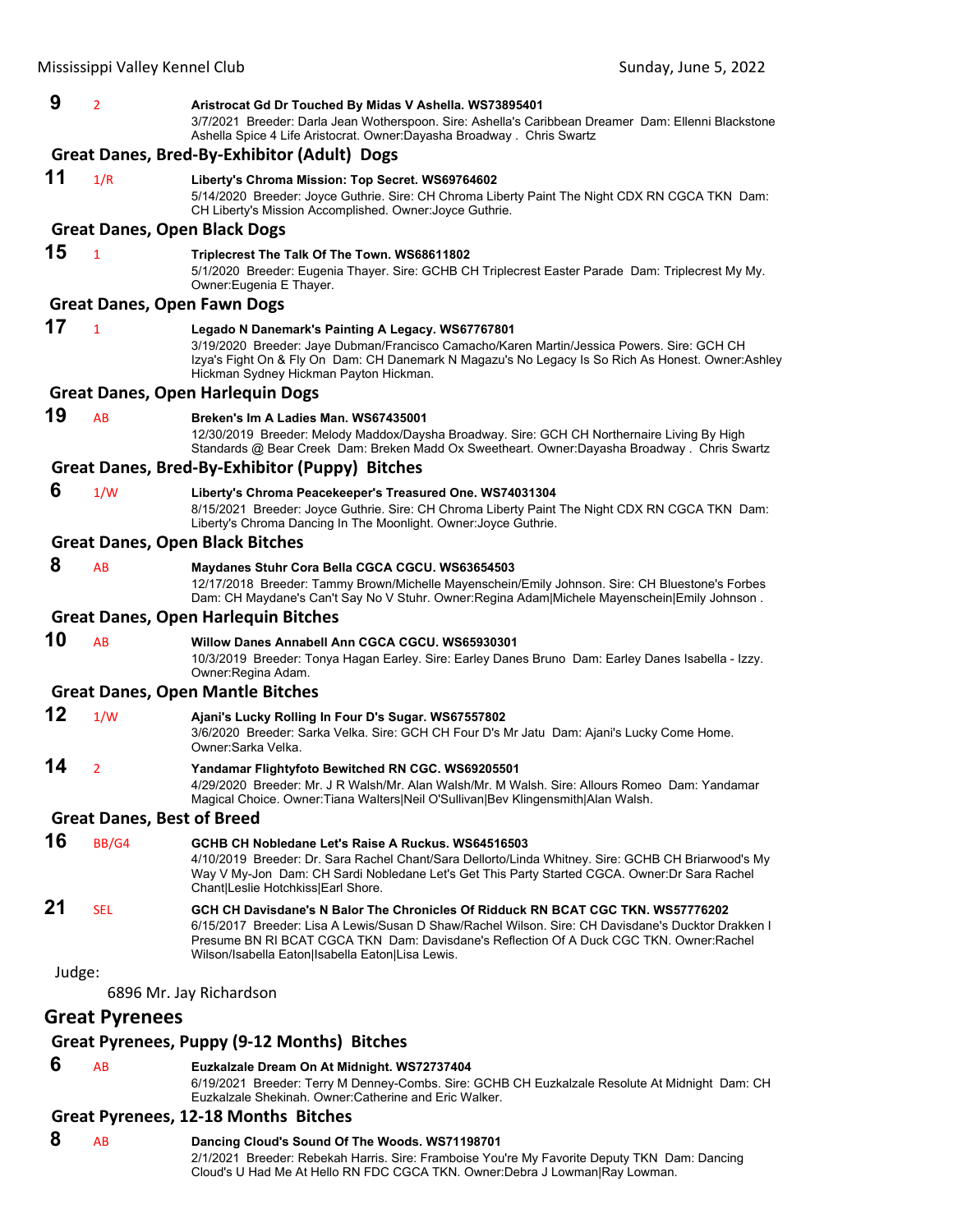#### **Great Pyrenees, Best of Breed**

### **5** AB **CH Rivergroves Neverending Story. WS61749405**

8/7/2018 Breeder: Russell Morton/Brenda Griffin/Jean A Boyd. Sire: GCHG CH Rivergroves Enough Said Dam: GCH CH Rivergroves Coco As In Chanel. Owner:Debra J Lowman|Ray Lowman.

Judge:

6896 Mr. Jay Richardson

### **Greater Swiss Mountain Dogs**

#### **Greater Swiss Mountain Dogs, Best of Breed**

#### **5** SEL **GCHB CH Houha's Really Hits The Spot CD BN RA CGCA TKN. WS55130010** 10/17/2016 Breeder: Nathan Houha/Loreen Houha. Sire: GCH CH Houha's What Are You Eating Now Dam: Houha's Wibbley Wobbley Timey Whimey. Owner:Laurie Whorley.  **7** BB **Wildest Dream Snow King Of Norseman FDC CGCA TKN. WS66715301** 11/4/2019 Breeder: Tina Bailey/John C Bailey. Sire: GCH CH Wildest Dream King Of The Blues Dam: CH

Judge:

6896 Mr. Jay Richardson

### **Kuvaszok**

### **Kuvaszok, Best of Breed**

### **6** BB/G1 **GCHS CH Szumeria's Me Oh Me Oh My CA DCAT. WS55908001**

12/17/2016 Breeder: Constance D Townsend/Lynn S Brady. Sire: GCHG CH Szumeria's Wildwood Silver Six Pence CGC Dam: Jamborhazi-Kedves Nemez Szumeria. Owner:Lynn Brady|Constance Townsend-Brady|Sarah Krickeberg|Correy Krickeberg.

Wildest Dream Genuinely In Seventh Heaven. Owner: Phillip Jensen|Sarah Jensen|John Bailey|Tina Bailey.

### Judge:

6896 Mr. Jay Richardson

### **Newfoundlands**

## **Newfoundlands, Puppy (9‐12 Months) Dogs 5** AB **Majestictrailjaquist Keep Me In Mind. WS73196901**

6/10/2021 Breeder: Lorraine Trail. Sire: CH Seabrook's Jaquist Blessed Tenfold RI CGC TKI Dam: Jessica Lacey Cancrimo. Owner:Rita Jacobs.

 **7** 1/W/BB/BW **Kayletzko Stars On The Water. WS73361603**

6/16/2021 Breeder: Danielle m rimkus. Sire: GCH CH King Of Helluland Raw Beauty CGCA Dam: King Of Helluland Get Smart. Owner:Bill and Bonnie Bennett.

### **Newfoundlands, Open Dogs**

| 9  | $\overline{2}$ | Windancer's Will Turner, WS60328401                                                                                                                                                                                                                                                           |
|----|----------------|-----------------------------------------------------------------------------------------------------------------------------------------------------------------------------------------------------------------------------------------------------------------------------------------------|
|    |                | 2/16/2018 Breeder: Julie Thomas. Sire: CH Fluffy Avalanch Zakaria Dam: Dixie Mccroskey. Owner: Joy Haney.                                                                                                                                                                                     |
| 11 | 3              | Bear N Mind's Storming The Beaches At Normandy. WS67167007<br>11/11/2019 Breeder: Dwight Gorsuch/Christine Gorsuch. Sire: GCHB CH Sugar-Mtn's Pray For Peace<br>Dam: CH Queenkellan Dream Maker CDX BN RM CGC. Owner:Sylvia Steiling and Dwight and Christine<br>Gorsuch.                     |
| 15 | 1/R            | Amity's Wizard Returns To Nicholas Lake RN CGC TKN. WS70062201<br>8/12/2020 Breeder: Nan Edwards/Diane Broderick/Thomas Broderick. Sire: Shorepath's Take A Stroll<br>Dam: CH Amitys Ambitious Journey CD RE CGC TKI. Owner:Nan Edwards Diane Broderick Thomas<br>Broderick.Agent: Laura King |
|    |                | <b>Newfoundlands, Open Bitches</b>                                                                                                                                                                                                                                                            |
| 6  | 1/W/OS         | Wilbon's Hungry Eyes. WS68341402<br>4/3/2020 Breeder: Bonnie Bennett/Bill Bennett. Sire: CH Honeylane Luckypaws Centerfielder At Wilbon<br>Dam: CH Wilbon's Take My Breath Away Cbh BN RA CGC. Owner: John and Karla Emmen [Bill and Bonnie<br>Bennet.                                        |
|    |                | <b>Newfoundlands, Best of Breed</b>                                                                                                                                                                                                                                                           |
| 17 |                | GCH CH Timberknolls Check Mate Gold Cup. WS59241101<br>11/25/2017 Breeder: Benita Edds & Patti Sutherland. Sire: GCHP CH Gold Cup's First In Flight Dam: CH<br>Timberknolls Tempted By Tradition. Owner: Benita Edds Patti Sutherland. Agent: Laura King                                      |
| 19 | <b>SEL</b>     | GCH CH Taubla Majestic Trail Finnigan RN CGCA TKN. WS61266105<br>5/9/2018 Breeder: Lorraine Trail. Sire: GCHB CH Jackson Cancrimo Z Lednickiego Zakola RN CGC<br>Dam: Mocha Cancrimo Z Lednickiego Zakola. Owner:Lana Tauben Toby Tauben Rita Jacobs.                                         |
| 21 |                | GCH CH King Of Helluland Raw Beauty CGCA. WS62218601<br>1/11/2018 Breeder: Sona Krocko/Vladimir Krocko, Sire: Goldcoast's Jeffrey At Mississippi Missouri, Dam:                                                                                                                               |

1/11/2018 Breeder: Sona Krocko/Vladimir Krocko. Sire: Goldcoast's Jeffrey At Mississippi Missouri Dam: King Of Helluland Yellow Rose. Owner:Danielle Rimkus.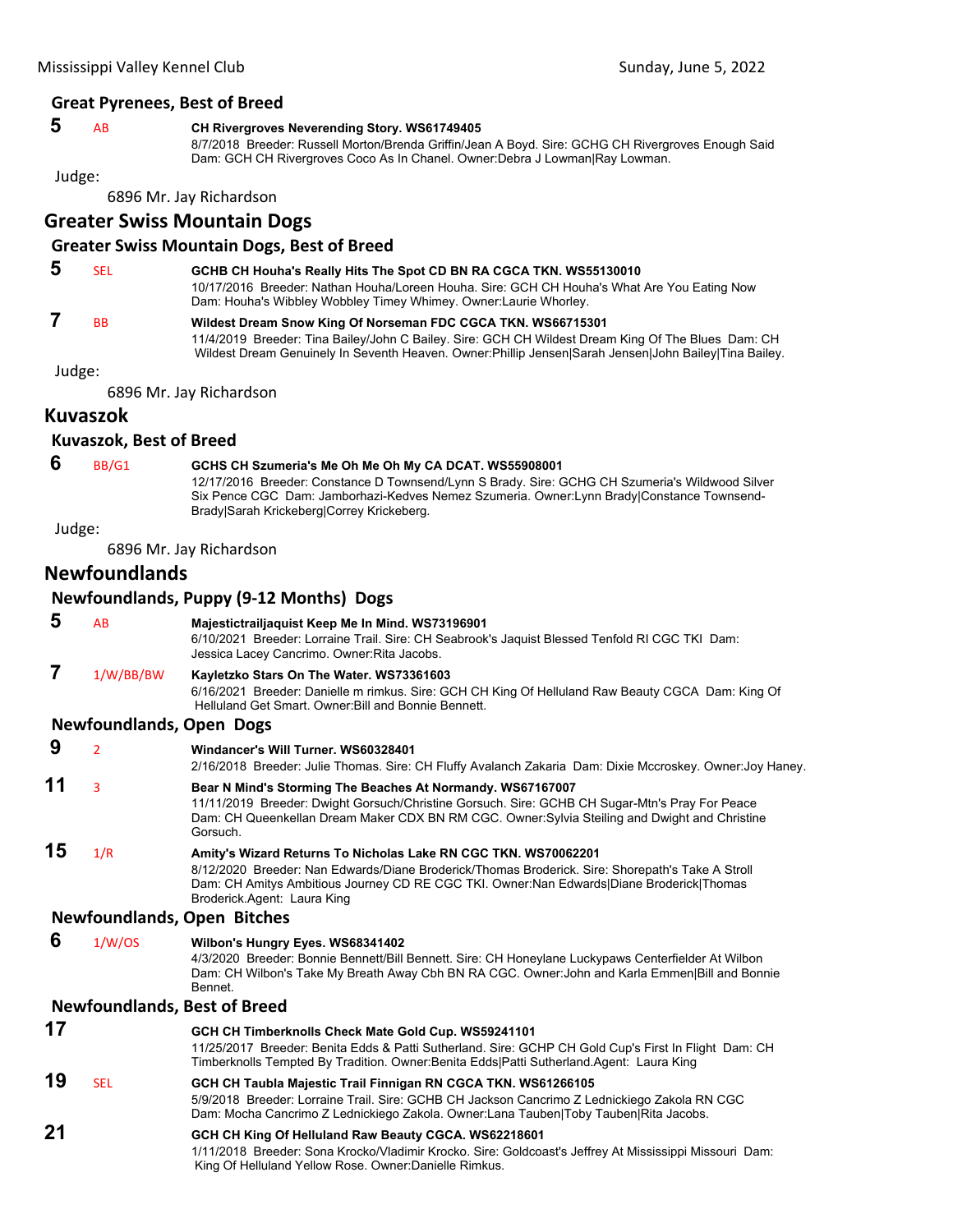### Judge: 6896 Mr. Jay Richardson **Portuguese Water Dogs Portuguese Water Dogs, Open Dogs 5** AB **Cutwater Symphony Of Fire. WS69722402** 5/20/2020 Breeder: Jane Harding. Sire: CH Cutwater What Comes Next Dam: CH Cutwater Love You To RN. Owner:Alena Holmes|Jane Harding. Danielle Goodland-Rose **Portuguese Water Dogs, Best of Breed 7** BB **GCHB CH Aquafortis Robel One Spirit. WS59809301** 6/29/2017 Breeder: Runi Kristiansen. Sire: CH Robel Christopher Robin Dam: Aquafortis Cha-Ching By Robel. Owner:Jennifer Stine|Elizabeth Voltz|Bradley Buttner. Judge: 6896 Mr. Jay Richardson **Rottweilers Rottweilers, Puppy (9‐12 Months) Dogs 5** 1/R **Vonherrschend's American Hustle V Higginhaus. WS73432709** 7/24/2021 Breeder: DUSTIN DAVIS/Mark Mendonca. Sire: GCHB CH Kirche's Bam-Bam Rubble RN CGC Dam: CH Eirians Ryka Von Herrschend. Owner:Nattawat Wooti. Dustin Davis **Rottweilers, 12‐18 Months Dogs 7** <sup>2</sup> **Vormund's Power House Brat V Gunner. WS72170201** 3/29/2021 Breeder: Jennell Rudd/James Ernst/MICHELLE R ERNST. Sire: CH Trakar's Folsom Prison Blues PT Dam: CH Jandels Brat Ccw Kimber V Vormund. Owner:JENNELL RUDD|James & Michelle Ernst.  **9** 1/W/BB/BW **Eirians You Got The Moves. WS74714502** 4/30/2021 Breeder: Johnna H Glover. Sire: CH Eirians Oh The Places Youll Go Dam: Eirians Straight To The Moon. Owner:Nattawat Wooti. **Rottweilers, Puppy (9‐12 Months) Bitches 6** 1/R **Stoneridge Until I Say So Xmark. WS72974503** 6/17/2021 Breeder: Katie Griffiths/Stacie Fults. Sire: GCHS CH Lorals Number One Caesar Dam: CH Stoneridge National Velvet RN CGCA CGCU. Owner:Ashley Townsley|JR Townsley. **Rottweilers, Open Bitches 8** 1/W **Vormunds Lil Fat Girl V Dark Waters. WS61771701** 7/20/2018 Breeder: Michelle Pounds/James Ernst Jr.. Sire: GCHB CH Dark Waters Dream Machine V Eternal Moon Dam: Vormunds Love Child Karma The Brat. Owner:James Michelle Ernst|Michelle ernstlJames Ernst. **10** AB **Wllslands Nashville Skyline. WS69863201** 9/2/2020 Breeder: Mr. John Augustin Sullivan/Mrs. Ariel Harris Sullivan/Laura Wells. Sire: CH Eternalfire's All The Extra's For Nighthawk Dam: CH Wllslands Imagine Martini At Midnight CGC. Owner:Jody Crim|Greg Payne.Agent: Ashley Watkins **Rottweilers, Best of Breed 11** AB **GCHG CH Twin Creeks It Had To Be You CGC. WS58179801** 8/17/2017 Breeder: Cheryl Krown. Sire: GCHP CH Big Beach's Rhumba Man Dam: GCH CH Twin Creeks Let's Celebrate. Owner:Cheryl Krown.Agent: Holley Eldred **12** OS **CH Norri Von Herrschend. WS67648801** 2/16/2020 Breeder: Dustin Davis. Sire: GCH CH Kinjack's U Got The Look CD RM RAE CGC ATT Dam: CH Finka Von Herrschend CD. Owner:Dustin Davis . **15** SEL **GCH CH Esmonds Rcmp CD BN RE. WS67954201** 8/27/2019 Breeder: Ann Felske Jackman. Sire: CH Esmonds Mint Chip CDX BN CGC TKA Dam: Esmonds Singular Sensation RN TKI. Owner:Thomas Arns|Ann Felske Jackman. Judge: 6896 Mr. Jay Richardson

### **Saint Bernards**

### **Saint Bernards, American Bred Dogs**

### **5** 1/W **Kris's Kountry Bosco Is Having Fun At Precious Pup. WS68898205**

4/16/2020 Breeder: Kristi Libsack/Martin Glover/MLynn Smith/Carol Gregory. Sire: Benbaron's Ustinov Of Eddie Dam: Kris's Kountry Platinum Edition V Orlando. Owner:Daniel T. Zeigler|Victoria J Zeigler.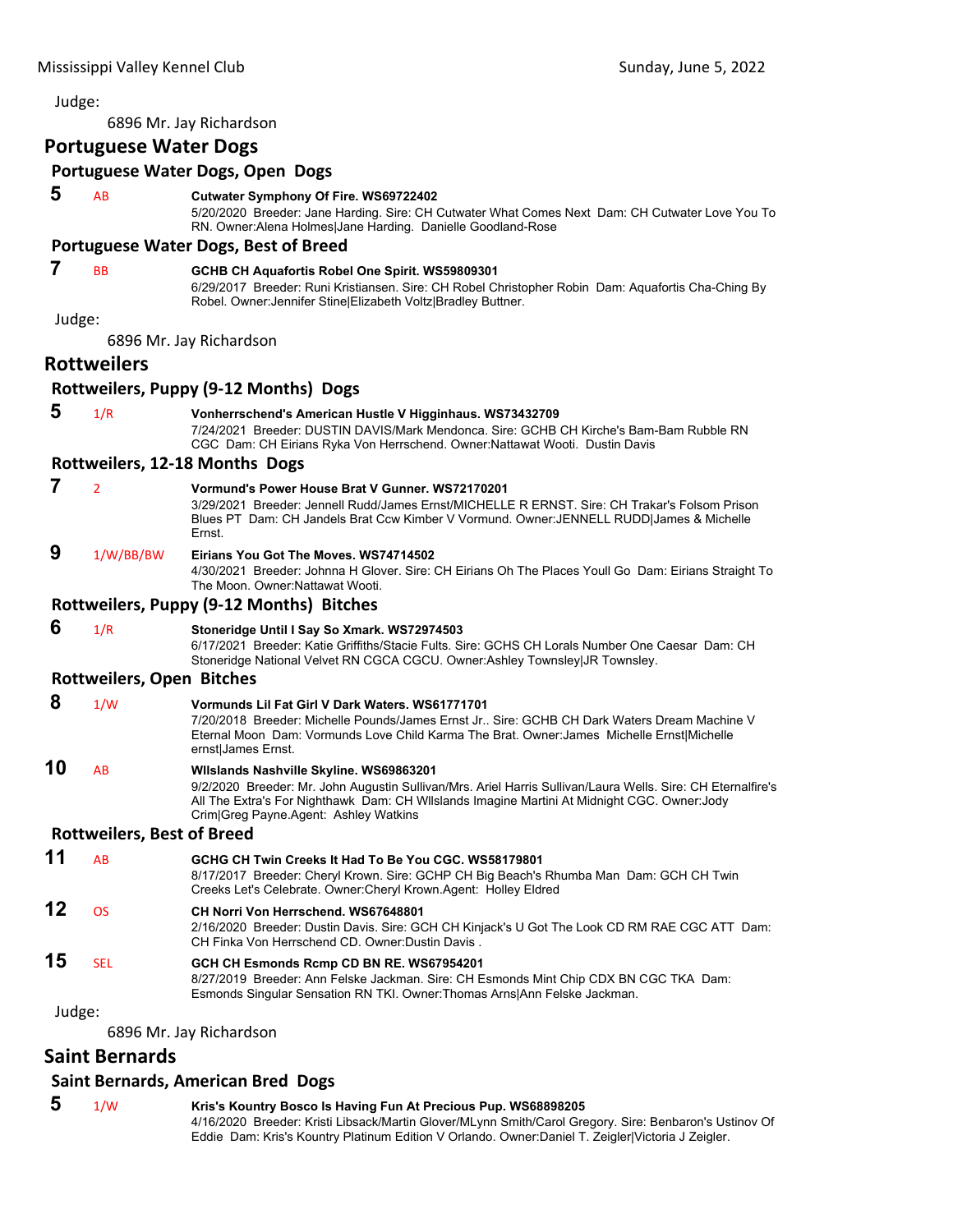### **Saint Bernards, Best of Breed**

### **7** BB **CH Kris's Kountry Kryskara "The Gambler" Von Joy CGC TKN. WS66596004**

10/16/2019 Breeder: Mrs. Kristi Libsack/Ms. Carol Gregory/Martin Glover. Sire: GCHP CH Kris's Kountry Poker Face CGCA TKN Dam: CH Kris's Kountry Kover Girl V Cosmo. Owner:Carole Wilson|Kara Wilson|Frances Joy.

Judge:

6896 Mr. Jay Richardson

### **Samoyeds**

## **Samoyeds, Bred‐By‐Exhibitor (Adult) Dogs**

 **5** 1/W/BB **Barron's Play That Funky Music. WS69591202** 8/16/2020 Breeder: Barbara A Cole/Carol A Dundulis. Sire: CH Rexann-Wyteshado's Truckin T' Barrons Dam: Barron's Causin' A Commotion. Owner:Barb Cole. **Samoyeds, Open Dogs 7** <sup>2</sup> **Bello Ragazzo Dibianca. WS63266801** 9/25/2018 Breeder: Teresa D Heaver. Sire: Lealsam Kobe Dam: Kabeara's Karizma Of Kandy. Owner:Ray And Tina DiBianca.  **9** 1/R **Sassy Sam's Say It Three Times. WS64887602** 5/22/2019 Breeder: Vicki Nolte. Sire: GCHB CH Snowater's Kickstart My Heart Dam: GCH CH Sassy Sam's Pink Diamond N' Ruff. Owner:Donna Niemann|Donna Niemann|Stanley Niemann. **Samoyeds, Best of Breed 6** AB **CH Snoden's Flying Storm. WS68256310** 3/4/2020 Breeder: Jazmine Light. Sire: GCH CH Snolake's Winter Storm Dam: CH Snoden's Fly Like A Bird. Owner:Jazmine Light.  **8** OS **Shirokuma's Aussie Influence Natalya Of Natasha. WS70722407** 11/27/2020 Breeder: Ann Marie Schroeder. Sire: Kalaska Lover Boy Dam: GCH CH Shirokuma's Diamond In The Ruff Natasha of Nadia CA BCAT. Owner:Ann Marie Schroeder. **11** AB **GCHP CH Vanderbilt 'N Printemp's Lucky Strike. WS54969409** 6/4/2016 Breeder: MENGRU WU/Judi Elford. Sire: Cabaka's Happy Go Lucky Dam: GCH CH Vanderbilt's Cherry Brandy. Owner:Correen Pacht|Marc Ralsky|Judi Elford|Blair Elford.Agent: Laura King **15 CH Snohill's Phantom Of Jw. WS63851704** 1/18/2019 Breeder: Cindy Hill/Curtis Hill. Sire: GCH CH Crystal Valley's Bohemian Rhapsody RN CGC TKN Dam: CH Sassy Sam's Do A Dollop Of Daisy. Owner:Donna Niemann|Donna Niemann|Stanley Niemann. **17** SEL **CH Polar Mist Peek A Boo Pause. WS65376202** 5/13/2019 Breeder: Ann Cozzi/Lynete Blue/Evy Widjaja. Sire: GCHS CH Polar Mist Kick Up The Party Dam: CH Polar Mist Cruz'N For Luv At Zamosky. Owner:Rosalie A Kuelker. **19** AB **CH Snoden's International Love. WS68231902** 2/7/2020 Breeder: Jazmine Light. Sire: GCHG CH Zamosky's Mr. Worldwide Of Icepaw Dam: CH Polar

Judge:

6896 Mr. Jay Richardson

### **Siberian Huskies**

### **Siberian Huskies, American Bred Dogs**

 **5** 1/W/BW/OS **Primus A's Patriot Top Gun BCAT TKN. WS65035203** 5/2/2019 Breeder: Vicki L Limbaugh/Robert Limbaugh. Sire: GCH CH Graffsiberians Timian Gold Dam: CH Coestars Interstellar Overdrive RA CAA BCAT RATO CGC TKN. Owner:Vicki L. Limbaugh|Robert E Limbaugh|Kristen Johnson.

Mist Kick'N N Mov'N At Snoden. Owner:Jazmine Light|Ashley Light.

### **Siberian Huskies, Amateur Owner Handler Bitches**

 **8** AB **Cedarwood's Southern Jingle. WS56397901**

1/25/2017 Breeder: Rita Montgomery/Emily Jackson. Sire: GCH CH Fullmoon's Silver Shadow At Moonstar CGC TKN Dam: GCHB CH Cedarwood's Southern Belle. Owner:Emily Jackson and Rita Montgo.ery|Rita Montgomery|Emily Jackson.

### **Siberian Huskies, Bred‐By‐Exhibitor (Adult) Bitches**

### **10** 1/R **Polargold's Wonderland. WS62652703**

10/20/2018 Breeder: Cecile Toth/Ms. Lisa Rose Toth. Sire: GCH CH Rainbow's Union Boss Dam: CH Polargold's Come On Eileen. Owner:Cecile Toth|Lisa R. Toth |Lisa Toth|Cecile Toth.

### **Siberian Huskies, American Bred Bitches**

**12** AB **Fullmoon's Cheap Thrills O'Lasan. WS60707902** 4/15/2018 Breeder: Sandy Becraft/MiKayla Shy/Kevin Bailey/Laurie Bailey. Sire: Apache Run's Daywalker At Fullmoons Dam: Lasan's Clairvoyant Of Fullmoon. Owner:Kevin|Laurie Bailey.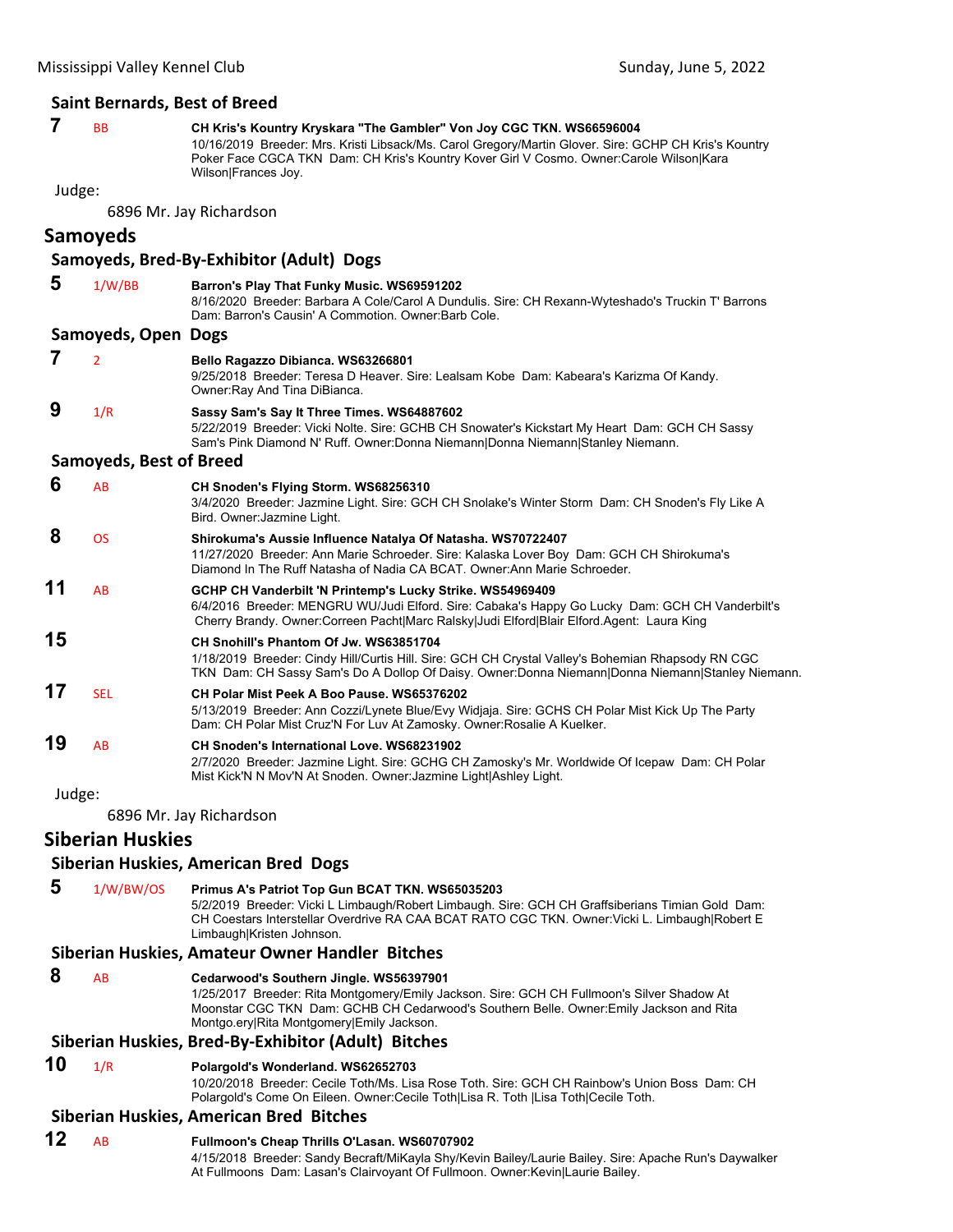### **Siberian Huskies, Open Bitches**

| 14     | 1/W       | Topaz 'N Lasan's Dreamcatcher. WS66335901<br>7/18/2019 Breeder: Sandy Becraft/Cheyl A French. Sire: GCH CH Topaz High Noon At Fullmoon Dam:<br>CH Topaz Chardonnay On Ice @ Lasan. Owner: Sandy Becraft Cheryl A French.                                                       |
|--------|-----------|--------------------------------------------------------------------------------------------------------------------------------------------------------------------------------------------------------------------------------------------------------------------------------|
|        |           | <b>Siberian Huskies, Best of Breed</b>                                                                                                                                                                                                                                         |
|        | AB        | GCH CH Freon's The Best Is Yet To Come BCAT, WS49937302<br>4/4/2015 Breeder: Thomas Louis Kraus/Thomas A Kraus/Dr. Mary Kraus. Sire: GCHS CH Diamondt's<br>Sharp Dressed Man CA CGC Dam: GCHB CH Playmor's Act Of Faith. Owner: Dr Mary Kraus Thomas A<br>Kraus Kaitlyn Kraus. |
| 18     | <b>BB</b> | GCHB CH Fullmoon's Knock Knock Knock Penny. WS62806801<br>10/14/2018 Breeder: Laurie Bailey/Kevin E Bailey. Sire: CH Koba's Snowfall's Tu Fresh Y Yo Cool Dam:<br>GCHB CH Fullmoon's Photo Finish. Owner: Kevin Laurie Bailey.                                                 |
| Judge: |           |                                                                                                                                                                                                                                                                                |
|        |           | 6896 Mr. Jay Richardson                                                                                                                                                                                                                                                        |

### **Standard Schnauzers**

### **Standard Schnauzers, Bred‐By‐Exhibitor (Adult) Dogs**

 **5** AB **Sketchbook Captain Jack Sparrow. WS50464401**

1/18/2015 Breeder: Liz Hansen/Martha Crawford. Sire: CH Mandylian The Dark Side Dam: CH Sketchbook String Of Pearls. Owner:Liz A Hansen.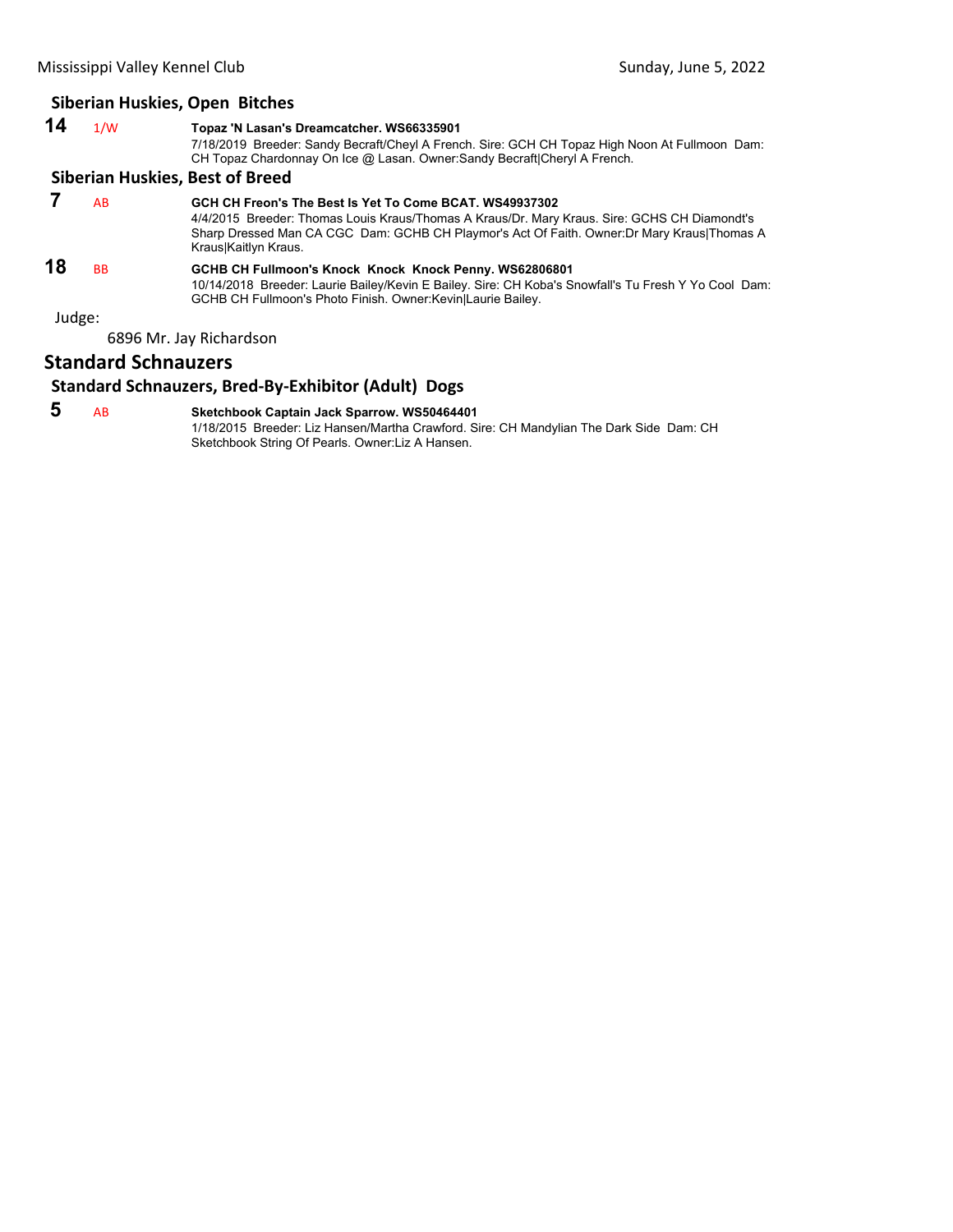17972 Julie Felten

# **Airedale Terriers**

#### **Airedale Terriers, Open Bitches**

#### **6** AB **Tnc's Save Halo's Prayer. RN35240910**

6/21/2020 Breeder: Karen J Gunter. Sire: CH Cast Iron Black Opal Craft Master CD RM CA BCAT CGCA Dam: CH Singing Hills And TNC's Southern Lady - Sedona. Owner:Kimberly Opdyke.Agent: Leonardo Garcini

#### **Airedale Terriers, Best of Breed**

#### **8** BB **GCHS CH Singing Hills They Call The Win Moriah Owagginaire. RN34756811**

3/12/2020 Breeder: Bruce Jones/Caron Jones. Sire: CH Stirling Wildside Mighty Monty Dam: GCH CH Tnc's Gone With The Win Of Singing Hills"Scarlett". Owner:Bruce Jones|Caron Jones|Chandler Wible|Elliot Smith.Agent: Leonardo Garcini

Judge:

17972 Julie Felten

# **American Hairless Terriers**

# **American Hairless Terriers, Puppy (6‐9 Months) Bitches**

#### **6** 1/R **Sundial Something Wicked This Way Commeth. RN37498202** 11/13/2021 Breeder: Joyce Appel. Sire: Sundial Fire And Ice Dam: Upton Sundial Ghost Ryder. Owner:Kathy C Knoles.

#### **American Hairless Terriers, American Bred Bitches**

# **8** 1/W **Prisonbreak's 2 For 3 Squares @Edelweiss & Zfg. RN37392004**

10/9/2021 Breeder: Robin Staples/Debbie S Holmes. Sire: CH Romanika Wins Amadeus At Prisonbreak Dam: Strider's Doing Time @Prisonbreak. Owner:Kathy C Knoles.

#### **American Hairless Terriers, Best of Breed**

#### **10** BB **GCH EDELWEISS HI-LIFE FAYE TALITY. RN33716003** 12/14/2018 Breeder: Janet Parker & Kathy Knoles. Sire: GCH Bur-Way Hi- Life Behave Yourself CM Dam: Ch Wudnshu's Kandi Kane. Owner:Kathy Knoles Janet Parker Susan Miller Mack Young Joleena Young.Agent: christa cook

Judge:

17972 Julie Felten

# **American Staffordshire Terriers**

# **American Staffordshire Terriers, Best of Breed**

# **6** AB **GCHG CH Lbk's Rebel And Proud Seven Spanish Angels CA. RN31148802**

5/22/2017 Breeder: Lacey Tulloch Benitez/Ben Keller. Sire: GCHG CH Alpine's Lbk Living On The Road BCAT DS CGC TKN Dam: GCH CH Lbk's Don't Stop Me Now RN CA BCAT. Owner:Dave Musto|Luisma Benitez |Lacey Tulloch Benitez.

Judge:

17972 Julie Felten

# **Bedlington Terriers**

#### **Bedlington Terriers, Open Bitches**

# **6** AB **Berkshire's These Boots Were Made For Walking. RN34303902**

9/14/2019 Breeder: Patch Hansen/Sheila Beutler/Renee Beutler-Ross. Sire: CH Berkshire's Little Town Blues Dam: CH Kaylynn's Walk On The Wild Side CA. Owner:Patch Hansen.

Judge:

17972 Julie Felten

# **Border Terriers**

#### **Border Terriers, 12‐18 Months Dogs**

# **5** 1/R **Triad's Aodhon Here Comes The Sun BCAT. RN36120904**

1/29/2021 Breeder: Lisa Kronsberg/Tom McCarthy. Sire: GCH CH Wicklow Wicked Good CDX BN RA JE BCAT RATN CGCA CGCU TKN Dam: Wicklow Let's Dance ME DCAT. Owner:Leroy G and Mary D Gouge |Lisa Kronsberg.

# **Border Terriers, Open Dogs**

# **9** 1/W/BW **Terrasol Spin The Wheel BCAT SCN CGC TKN ATT. RN33592201**

4/7/2019 Breeder: Kathy R Echols. Sire: CH Sunkist Starry Starry Knight VCD1 BN RE AX AXJ XF ME CAX FCAT RATS CZ8B CGC TKA ATT Dam: GCH CH Terrasol Dealer's Choice RA OA NAJ JE BCAT SWE SCM SEM SBM SHDN CGCA TKN ATT. Owner:Kathy Echols.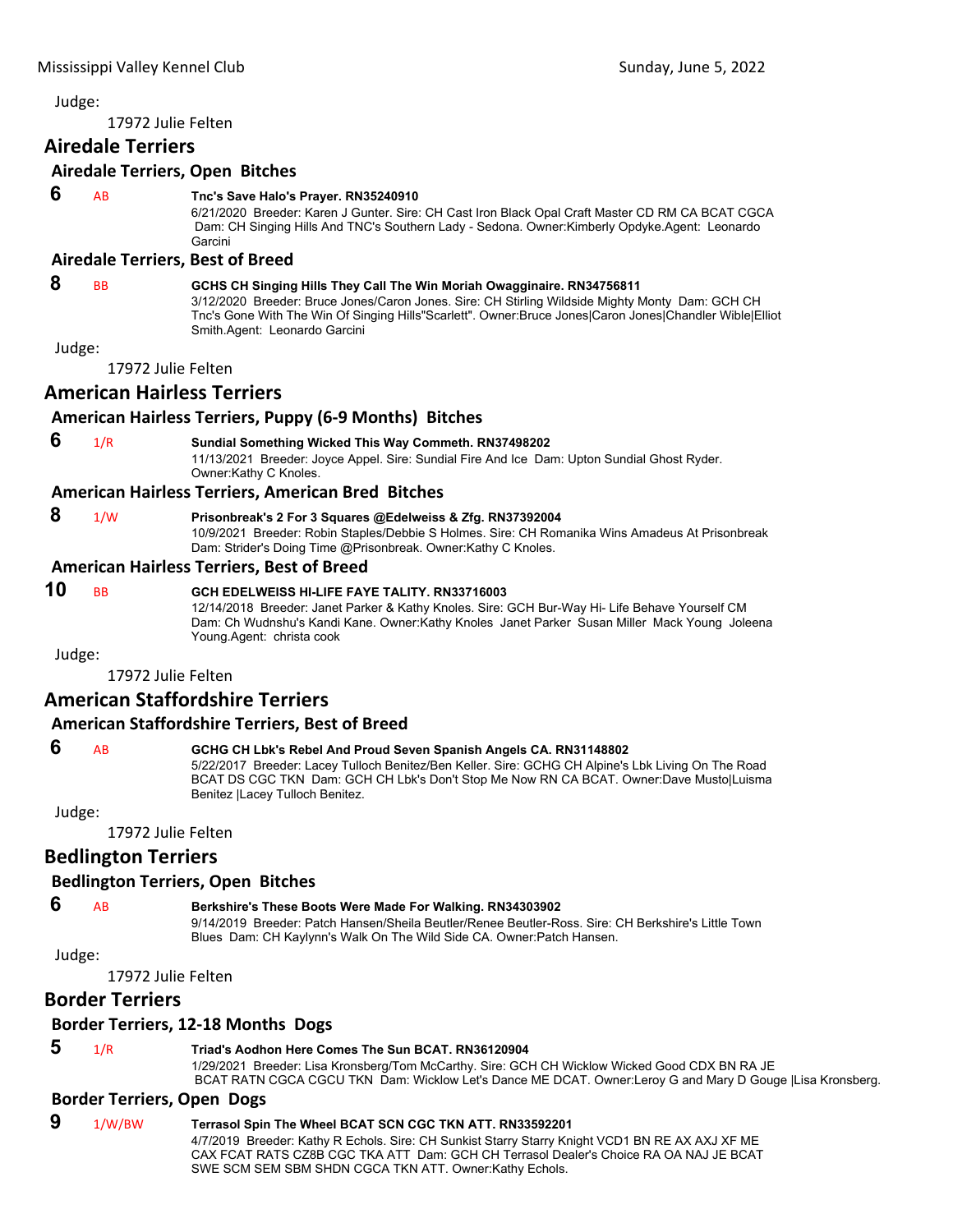#### **Border Terriers, 12‐18 Months Bitches**

# **6** 1/W **Sunkist Secret Codebreaker TKN. RN36582101**

5/22/2021 Breeder: Ms. Harriet Haydon. Sire: CH Sunkist Shamrocks of Donegal FDC SE CA DCAT SCN RATO ATT Dam: CH Sunkist S'more The Merrier FDC JE CAA BCAT CGCA CGCU TKN. Owner:Kathy **Echols** 

#### **Border Terriers, Open Bitches**

# **8** AB **Cb's Girl Huntress. RN36440301**

5/14/2021 Breeder: Priscilla B McCune. Sire: GCH CH Otterwise Enlightenment Dam: CH Cb's Spirited One. Owner:Priscilla McCune.Agent: Allison Sunderman

#### **Border Terriers, Best of Breed**

#### **7** OS **Mystik Tucci TKE. RN35891501**

1/26/2021 Breeder: Cindy Heitzig. Sire: GCH CH Mystik's Game On Dam: Mystik Gym'A AX MXJ TKE. Owner:Cindy Heitzig|Gavin Heitzig.

#### **10** BB **CH Fortune's Throwing Shade BCAT THDN CGC TKA VHMA VHMP VSWB. RN35267402** 8/12/2020 Breeder: D'Arcy Downs-Vollbracht/Mary Downs/Robert W Vollbracht. Sire: CH Fortune's I Don't Get Down Like That ME CAX FCAT3 THDX CGCA TKA Dam: Fortune's Fight Like A Girl FCAT3 CGCA TKI. Owner:DArcy Downs Vollbracht |Mary Downs|Robert Vollbracht .

Judge:

17972 Julie Felten

#### **Bull Terriers (Colored)**

#### **Bull Terriers (Colored), 12‐18 Months Dogs**

 **5** AB **Paradigm Sinister Kid. RN36626501**

5/13/2021 Breeder: Melissa Holmes/Philip Brodeur/Shane Holmes/Elizabeth Hennessy D.V.M.. Sire: CH Wendigo Philgin Black Is The New White Dam: GCHB CH Wendigo Philgin Devilish Diva At Paradigm. Owner:Kelsey and Mike Giaimo|Shane Holmes|Melissa Holmes.

Judge:

17972 Julie Felten

# **Cairn Terriers**

# **Cairn Terriers, Bred‐By‐Exhibitor (Puppy) Dogs**

 **5** 1/W/BW **Caledonia's He Who Must Not Be Named. RN37319501** 9/28/2021 Breeder: Daphne Nimmons-Marvin/Andrew Marvin. Sire: GCHS CH Stonehavens Ashton Martin Of Bodock Dam: GCH CH Caledonia's Up To No Good RI. Owner:Daphne Nimmons-Marvin |Andrew Marvin|Skye Marvin.

#### **Cairn Terriers, Open Dogs**

 **7** 1/R **Stone Of Heatherridge. RN35174602**

8/2/2020 Breeder: Ms. Heather Christopher. Sire: CH Cairn Terrier Creek's Gusty Dam: Miss Mercy Me Of Heather Ridge. Owner:Caleb Peterson.

#### **Cairn Terriers, Puppy (6‐9 Months) Bitches**

 **6** <sup>1</sup> **Strongholds Toast Of The Town At Quietrock. RN37162702** 9/12/2021 Breeder: Kelli Winkler. Sire: GCH CH Stronghold's Elijah Grey At Quiet Rock Dam: GCH CH Strongholds Sparkling Cava @ Quiet Rock. Owner:Daphne Nimmons-Marvin |Andrew Marvin|Skye Marvin|Kelli Winkler.

#### **Cairn Terriers, Puppy (9‐12 Months) Bitches**

 **8** <sup>1</sup> **Creektop The Sky Is The Limit. RN37005201**

9/1/2021 Breeder: Janet Peterson. Sire: Stone Of Heatherridge Dam: Bakers Shiloh. Owner:Caleb Peterson.

#### **Cairn Terriers, 12‐18 Months Bitches**

**12** 1/W **Cairnsrock Royal Reigns. RN36198901** 12/26/2020 Breeder: Lucinda M Girdner. Sire: GCHS CH Mcalister's Catch Me If You Can Dam: GCH CH Hampton Court's Ziva Reigns Cairnsrock. Owner:Lucinda M. Girdner. **14** 2/R **Stonehavens The Princess Bride. RN36379001**

#### 5/10/2021 Breeder: Cathy Burleson. Sire: GCHB CH Caledonia's Born To Be King MX MXJ NF BCAT CGC TKI Dam: CH Bodock Ridge's Bless Your Heart. Owner:Daphne Nimmons-Marvin |Andrew Marvin|Skye Marvin|Cathy Burleson.

#### **16** <sup>3</sup> **Hampton Court Cat Burglar. RN37125904**

6/4/2021 Breeder: Victor Malzoni Jr.. Sire: GCHG CH Caledonian Tea Time Of Wolfpit Dam: Hampton Court's Daffodil. Owner:Victor Malzoni Jr.Agent: Max Krainer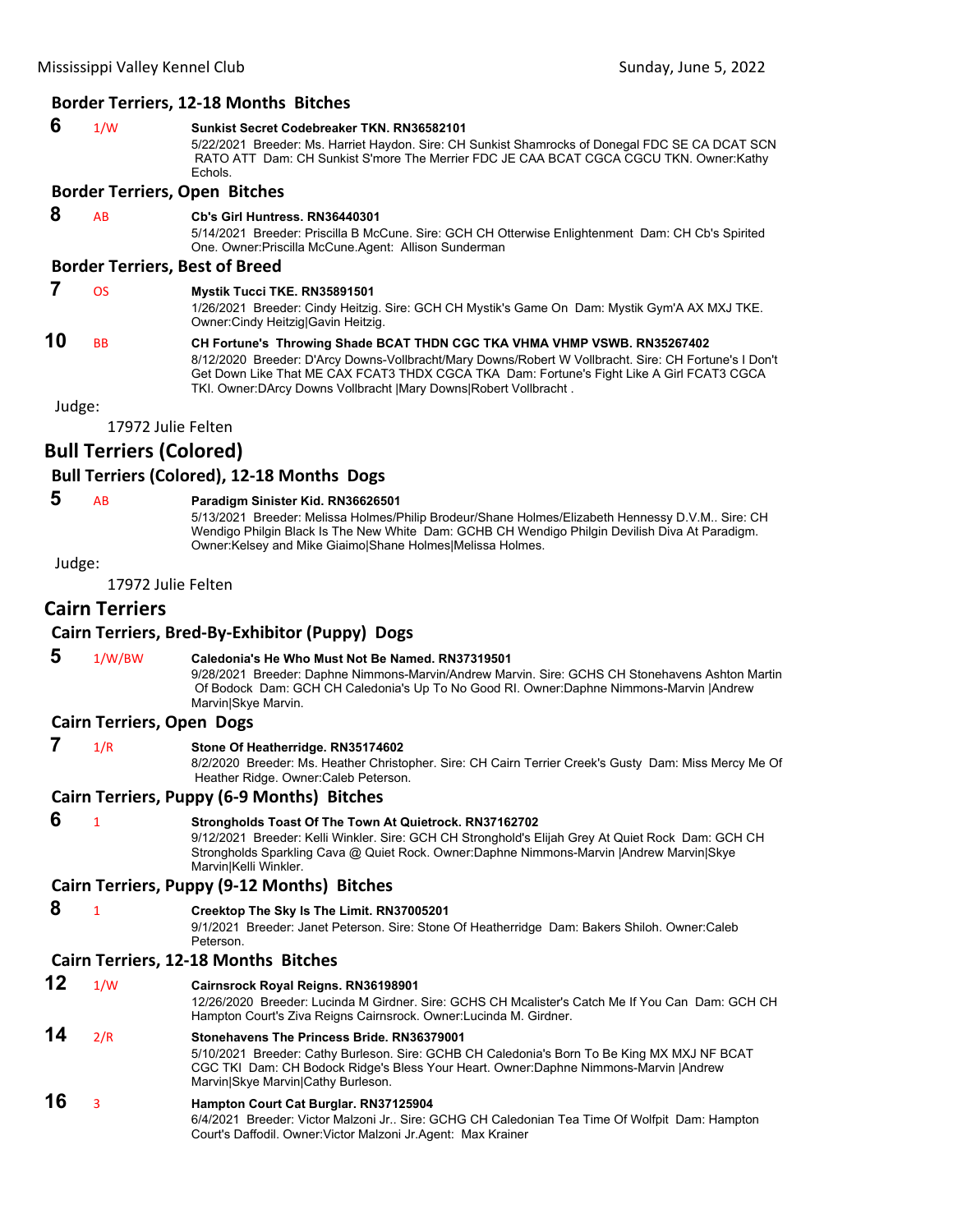|        |                                      | Cairn Terriers, Bred-By-Exhibitor (Adult) Bitches                                                                                                                                                                                                                                     |
|--------|--------------------------------------|---------------------------------------------------------------------------------------------------------------------------------------------------------------------------------------------------------------------------------------------------------------------------------------|
| 22     | $\mathbf{1}$                         | Cairnsrock Skyrocket Spirit Delight. RN35201202<br>6/5/2020 Breeder: Lucinda M Girdner. Sire: GCHP CH Scotch Broom Colum Macniall BCAT Dam: CH<br>Cairnsrock Zena Spirit Of The Wind. Owner: Lucinda M. Girdner.                                                                      |
|        | <b>Cairn Terriers, Open Bitches</b>  |                                                                                                                                                                                                                                                                                       |
| 24     | $\mathbf{1}$                         | Brierden Pop Star At Willow Bay. RN33353101<br>3/8/2019 Breeder: Diane Hendee. Sire: CH Willow Bay Loverboy At Cabaret Dam: CH Brierden's Busy<br>Lizzy. Owner:Lori Rusinowski .Agent: allison sunderman                                                                              |
|        | <b>Cairn Terriers, Best of Breed</b> |                                                                                                                                                                                                                                                                                       |
| 9      | <b>SEL</b>                           | GCH CH Woodmere Swinging On A Star. RN31204101<br>7/18/2017 Breeder: Diane Gaines/Denise Faulkner. Sire: GCHG CH Dufdon's Top Gear Dam: GCH CH<br>Woodmere Dancing In The Moonlight JE RATN. Owner:Diane Gaines  Denise Faulkner.                                                     |
| 15     | <b>OS</b>                            | GCH CH Novelty Best Investment JE. RN34560001<br>11/12/2019 Breeder: Theresa Wegner/Robert Wegner/Benjamin Wegner. Sire: Bizzy B Buzz N At Rose<br>Croft Dam: GCHB CH Novelty Time To Party. Owner: Theresa Wegner Robert Wegner Benjamin Wegner.                                     |
| 18     |                                      | Woodmere Count Your Blessings. RN32995001<br>11/12/2018 Breeder: Ms. Diane Gaines/Ms. Denise Faulkner. Sire: GCHS CH Stonehavens Ashton Martin<br>Of Bodock Dam: CH Woodmere Fire Dancer SE RATN. Owner: Diane Gaines   Denise Faulkner.                                              |
| 26     | <b>SEL</b>                           | CH Luckenbooth's Heavens To Betsy. RN34047401<br>10/3/2019 Breeder: Nicole Mitchell/Dave Mitchell. Sire: CH Pebble Rock's Pocketful Of Stones At<br>Luckenbooth Dam: Pebble Rock's Down The Rabbit Hole At Luckenbooth. Owner:Nicole Mitchell Dave<br>Mitchell.Agent: Chelsay Grubb   |
| 28     | <b>BB</b>                            | GCH CH Caledonia's Up To No Good RI. RN34334702<br>10/10/2019 Breeder: Daphne Nimmons-Marvin/Andrew Marvin/S Marvin/S Marvin. Sire: CH Rottriver's<br>Show Me The Money Dam: CH Caledonia's Little House Elf RA. Owner:Daphne Nimmons-Marvin   Andrew<br>Marvin Skye Marvin.          |
| 30     |                                      | GCH CH Novelty Time To Boogie JE. RN34560002<br>11/12/2019 Breeder: Theresa Wegner/Robert Wegner/Benjamin Wegner. Sire: Bizzy B Buzz N At Rose<br>Croft Dam: GCHB CH Novelty Time To Party. Owner: Theresa Wegner Robert Wegner Benjamin Wegner.                                      |
| Judge: |                                      |                                                                                                                                                                                                                                                                                       |
|        | 17972 Julie Felten                   |                                                                                                                                                                                                                                                                                       |
|        | <b>Cesky Terriers</b>                |                                                                                                                                                                                                                                                                                       |
|        | <b>Cesky Terriers, Best of Breed</b> |                                                                                                                                                                                                                                                                                       |
| 6      | <b>BB</b>                            | <b>Bluefire Young Scrappy And Hungry. RN35856702</b><br>11/13/2020 Breeder: Tim Smith/Holly Million/Laura Bowman/Pamela S Bale. Sire: GCH CH Bluefire<br>Defying Gravity Dam: GCHS CH Norkinstein Bavaria. Owner:Scot Johnson Tim Smith Holly Million Michael<br>Zywicki Pamela Bale. |
| Judge: |                                      |                                                                                                                                                                                                                                                                                       |
|        | 17972 Julie Felten                   |                                                                                                                                                                                                                                                                                       |
|        | <b>Dandie Dinmont Terriers</b>       |                                                                                                                                                                                                                                                                                       |
|        |                                      | Dandie Dinmont Terriers, 12-18 Months Dogs                                                                                                                                                                                                                                            |

 **5** <sup>1</sup> **Kings Mtn. Anniversary Edition. RN36768601**

3/12/2021 Breeder: Betty Pumfrey/Betty-Anne Stenmark/Sandra Pretari Hickson. Sire: Elfwish Sir Winston Dam: CH King's Mtn. Tilly Tiptoes. Owner:Shawn Barton.

#### **Dandie Dinmont Terriers, Amateur Owner Handler Dogs**

 **7** <sup>1</sup> **King's Mtn. Eastern Edition. RN36768602**

3/12/2021 Breeder: Betty Pumfrey/Betty-Anne Stenmark/Sandra Pretari Hickson. Sire: Elfwish Sir Winston Dam: CH King's Mtn. Tilly Tiptoes. Owner:Aubrey Goodall|Sandra Pretari Hickson.

# **Dandie Dinmont Terriers, Bred‐By‐Exhibitor (Puppy) Dogs**

# **9** <sup>1</sup> **Day O Joy's How You Doin'. RN36758001**

6/12/2021 Breeder: Joy Bernander/David Bernander D.V.M./Robert Bernander. Sire: GCHG CH Day O Joy's Penniewise And Pound Foolish CGCA CGCU TKN Dam: CH Day O Joy's Honey Bee. Owner: Joy Bernander|David Bernander DVM.

# **Dandie Dinmont Terriers, Bred‐By‐Exhibitor (Adult) Dogs**

**11** 2/R **King's Mtn. Fortune Favors The Brave JE BCAT THDX CGCA CGCU. RN33087903** 9/13/2018 Breeder: Mrs. Sandra Pretari Hickson/Betty-Anne Stenmark/Cathi Tower-Chriscaden. Sire: GCHS CH King's Mtn. Henry Higgins Dam: CH Mydan'D King's Mtn. Tickle Me Pink. Owner:Mary Downs |Sandra Pretari Hickson .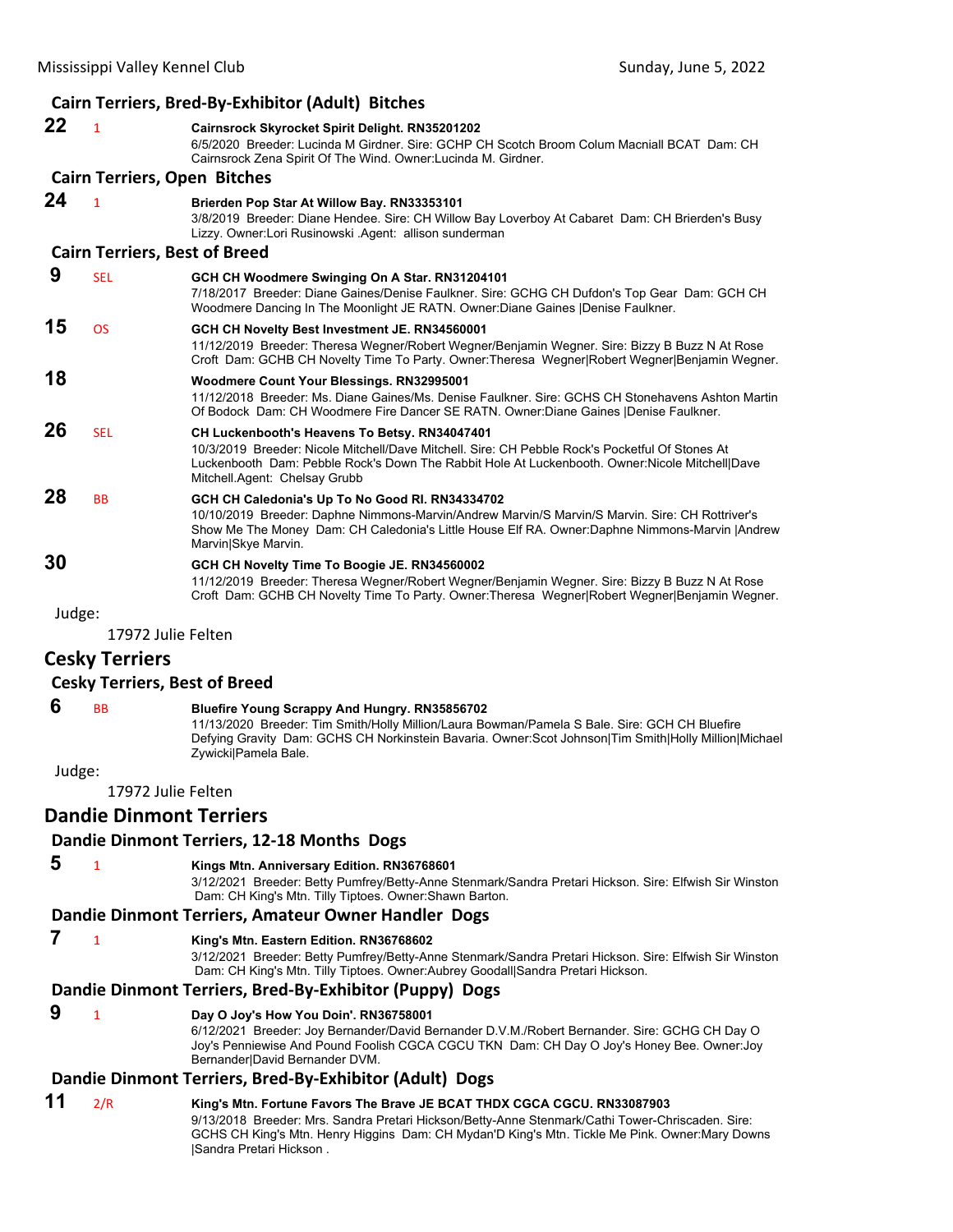| 15 | 1/W/BW         | Everland Castle. RN34057501<br>7/14/2019 Breeder: Jennifer Hecker/Megan Vandenberg. Sire: Danchester's Walk Of Fame Dam: CH<br>Elfwish Alice N Everland. Owner: Jennifer Hecker   Megan VandenBerg.                                                                                             |
|----|----------------|-------------------------------------------------------------------------------------------------------------------------------------------------------------------------------------------------------------------------------------------------------------------------------------------------|
|    |                | Dandie Dinmont Terriers, Open Dogs                                                                                                                                                                                                                                                              |
| 17 | 3              | Mack The Knife Di Luna Caprese. RN31487102<br>5/4/2017 Breeder: Elisabeth Feis/Karl Feis. Sire: Cooper Z Roxburku Sun Dam: Glahms Golden Genesis.<br>Owner: Barbara A Baese Agent: Amy Rutherford                                                                                               |
| 19 | $\overline{2}$ | King's Mtn. Mayor Pete. RN34667901<br>12/20/2019 Breeder: Christianne Roy-Paterson/Sandra Hickson/Betty-Anne Stenmark/BJ Pumfrey. Sire:<br>Elfwish Sir Winston Dam: King's Mtn. Thomasina Tittlemouse. Owner: Vern Wilson Fred DeLucci Sandra<br>Pretari Hickson.                               |
| 21 | $\mathbf{1}$   | Skyedreamer Fusilier's Sgian Dubh. RN37458902<br>6/30/2020 Breeder: Lisabeth Fisher. Sire: Von Maser's Highland Fusilier Dam: Glahms Golden Aelwen.<br>Owner:Louise Visneskie.                                                                                                                  |
|    |                | Dandie Dinmont Terriers, Puppy (6-9 Months) Bitches                                                                                                                                                                                                                                             |
| 6  | $\mathbf{1}$   | Bonnyrigg Effie You're Gonna Love Me. RN37541201<br>11/15/2021 Breeder: Ms. Diane Hanowitz. Sire: GCHS CH King's Mtn. Henry Higgins Dam: CH Bonnyrigg<br>Lady Beatrix Potter. Owner: Diane Hanowitz.                                                                                            |
| 8  | AB             | Elfwish Scotch Bonnet, RN37651801<br>11/9/2021 Breeder: Donna J Francis/Sandra J Wolfskill. Sire: Elfwish Sir Winston Dam: Elfwish Hedda<br>Hopper. Owner: Sandra J Wolfskill Donna J Francis.                                                                                                  |
|    |                | Dandie Dinmont Terriers, Puppy (9-12 Months) Bitches                                                                                                                                                                                                                                            |
| 10 | 1              | King's Mtn. Marvelous Mrs. Maisel. RN36916101<br>6/14/2021 Breeder: Sandra Pretari Hickson/Betty-Anne Stenmark/BJ Pumfrey. Sire: GCH CH King's Mtn.<br>Neville Longbottom Dam: CH King's Mtn. Blonde Bombshell. Owner:Peter Scott Michelle Scott Sandra<br>Pretari Hickson.                     |
| 12 | $\overline{2}$ | Derrydown Lucille. RN37042702<br>6/14/2021 Breeder: Karen Dorn. Sire: GCH CH Derrydown Zoltan Kodaly Dam: GCH CH Rich Of Honour<br>Amanda. Owner: John Hill Preston Geary.                                                                                                                      |
| 14 | 3              | Derrydown Delilah. RN37042703<br>6/14/2021 Breeder: Karen Dorn. Sire: GCH CH Derrydown Zoltan Kodaly Dam: GCH CH Rich Of Honour<br>Amanda, Owner: Karen Dorn.                                                                                                                                   |
|    |                | Dandie Dinmont Terriers, 12-18 Months Bitches                                                                                                                                                                                                                                                   |
| 16 | $\overline{2}$ | Bonnyrigg Della Gate For Success. RN36352604<br>4/2/2021 Breeder: Ms. Diane Hanowitz. Sire: GCH CH Dreamboat Deck The Halls Dam: CH Bonnyrigg<br>Lady Beatrix Potter. Owner: Helen Burford Diane Hanowitz.                                                                                      |
| 18 | AB             | Bonnyrigg I Drew The Short Straw. RN36352605<br>4/2/2021 Breeder: Ms. Diane Hanowitz. Sire: GCH CH Dreamboat Deck The Halls Dam: CH Bonnyrigg<br>Lady Beatrix Potter. Owner: Diane Hanowitz.                                                                                                    |
| 20 | 1              | Derrydown Sarah Lee CGC. RN36461502<br>2/1/2021 Breeder: Karen Dorn/Larry Dorn. Sire: CH Clossongrey Wimbleweather Dam: CH Derrydown<br>Billy Holiday. Owner: Arlette Harutunian Karen Dorn Larry Dorn.                                                                                         |
|    |                | Dandie Dinmont Terriers, Novice Bitches                                                                                                                                                                                                                                                         |
| 22 | $\mathbf{1}$   | Elfwish Penelope Pitstop. RN34482603<br>12/30/2019 Breeder: Donna J Francis/Sandra J Wolfskill. Sire: Barton Dandies Willoughby At Elfwish<br>Dam: CH Elfwish Diamond In The Ruff. Owner: Trista Acker.                                                                                         |
|    |                | Dandie Dinmont Terriers, Amateur Owner Handler Bitches                                                                                                                                                                                                                                          |
| 26 | AB             | King's Mtn. Kitty Kandlestick. RN36916102<br>6/14/2021 Breeder: Sandra Pretari Hickson/Betty-Anne Stenmark/BJ Pumfrey. Sire: GCH CH King's Mtn.<br>Neville Longbottom Dam: CH King's Mtn. Blonde Bombshell. Owner: Karla Bevel Sandra Pretari Hickson.                                          |
|    |                | Dandie Dinmont Terriers, Bred-By-Exhibitor (Puppy) Bitches                                                                                                                                                                                                                                      |
| 28 | AB             | Derrydown Jolene. RN37042704<br>6/14/2021 Breeder: Karen Dorn. Sire: GCH CH Derrydown Zoltan Kodaly Dam: GCH CH Rich Of Honour<br>Amanda, Owner:Karen Dorn.                                                                                                                                     |
|    |                | Dandie Dinmont Terriers, Bred-By-Exhibitor (Adult) Bitches                                                                                                                                                                                                                                      |
| 30 | 2              | Day O Joy's Flora. RN36356301<br>2/16/2021 Breeder: Joy Bernander/David Bernander D.V.M./Robert Bernander. Sire: GCHG CH Day O<br>Joy's Penniewise And Pound Foolish CGCA CGCU TKN Dam: CH Day O Joy's Lucky Charm CGCA<br>CGCU TKN. Owner: Joy Bernander David Bernander DVM Robert Bernander. |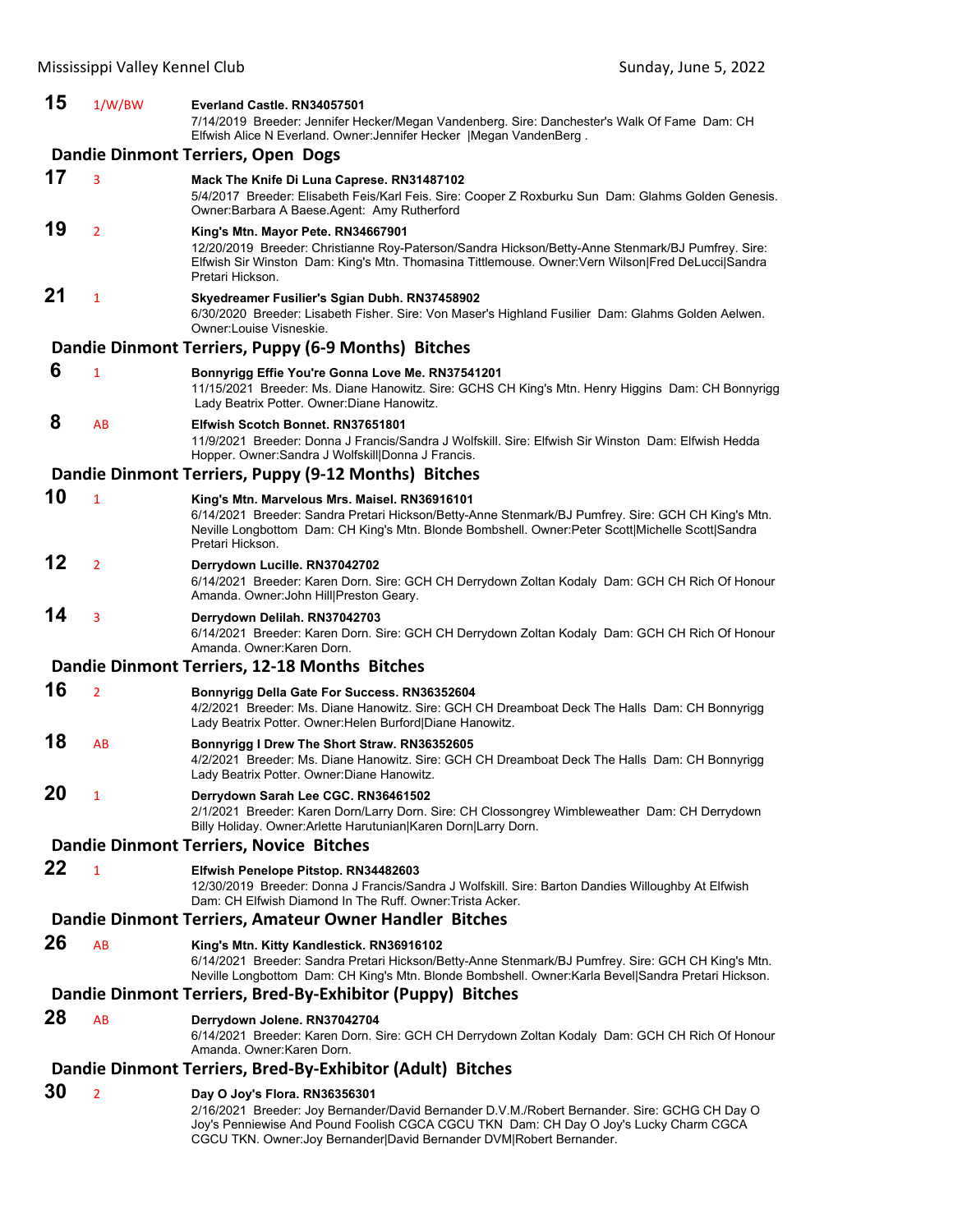# **32** 1/W **King's Mtn. Holly Berry. RN36418801**

12/23/2020 Breeder: Sandra Pretari Hickson/Betty-Anne Stenmark/BJ Pumfrey. Sire: GCH CH King's Mtn. Neville Longbottom Dam: King's Mtn. Blonde Bombshell. Owner:Sandra Pretari Hickson|Betty-Anne Stenmark|BJ Pumfrey.

|    |                | Dandie Dinmont Terriers, American Bred Bitches                                                                                                                                                                                                                                                                      |
|----|----------------|---------------------------------------------------------------------------------------------------------------------------------------------------------------------------------------------------------------------------------------------------------------------------------------------------------------------|
| 34 | AB             | Dreamboat Arya Sirius. RN33912605<br>6/7/2019 Breeder: Laura W Chapal/Mike MacBeth. Sire: GCH CH Dreamboat Deck The Halls Dam: CH<br>Glahms Destination Dreamboat. Owner: Kevin Burford Helen Burford.                                                                                                              |
| 36 | $\mathbf{1}$   | King's Mtn. Emily Elizabeth. RN36916103<br>6/14/2021 Breeder: Sandra Pretari Hickson/Betty-Anne Stenmark/BJ Pumfrey. Sire: GCH CH King's Mtn.<br>Neville Longbottom Dam: CH King's Mtn. Blonde Bombshell. Owner: Winne Wang Sandra Pretari Hickson.                                                                 |
|    |                | Dandie Dinmont Terriers, Open Bitches                                                                                                                                                                                                                                                                               |
| 34 | 1/R            | Dreamboat Arya Sirius. RN33912605<br>6/7/2019 Breeder: Laura W Chapal/Mike MacBeth. Sire: GCH CH Dreamboat Deck The Halls Dam: CH<br>Glahms Destination Dreamboat. Owner: Kevin Burford Helen Burford.                                                                                                              |
|    |                | Dandie Dinmont Terriers, Veteran (7-9 Years) Bitches                                                                                                                                                                                                                                                                |
| 42 | $\overline{2}$ | CH Elfwish Rose Of Cimarron. RN27240005<br>7/2/2014 Breeder: Donna J Francis/Sandra J Wolfskill. Sire: Etsill The Macallan Dam: CH Elfwish<br>Stephanie Plum. Owner: Trista Acker.                                                                                                                                  |
| 44 | $\mathbf{1}$   | Glahms Golden Aelwen. RN33312401<br>5/30/2015 Breeder: Mike MacBeth. Sire: Glahms Prince George Dam: Glahms Silver Frost.<br>Owner:Lisabeth Fisher.                                                                                                                                                                 |
|    |                | <b>Dandie Dinmont Terriers, Best of Breed</b>                                                                                                                                                                                                                                                                       |
| 25 | BB/G3          | CH King's Mtn. Mortimer Mouse. RN32797601<br>6/12/2018 Breeder: Mrs. Sandra Pretari Hickson/Betty-Anne Stenmark/B.J. Pumfrey. Sire: CH Hobergays<br>Fineus Fogg Dam: King's Mtn. Thomasina Tittlemouse. Owner: Betty Anne Stenmark Bill Gorodner. Agent:<br><b>Tyler Mills</b>                                      |
| 27 | <b>SEL</b>     | CH Danchester's Zoom On Me. RN33534101<br>11/17/2018 Breeder: Hanne Tuomenoksa. Sire: Varaosanenan Baali Kone Dam: Danchester's Quake<br>Your World. Owner: Melissa Jethanandani. Agent: Marian McShane                                                                                                             |
| 29 |                | CH Day O Joy's Glimmer. RN33686304<br>5/11/2019 Breeder: Joy Bernander/David Bernander D.V.M./Robert Bernander. Sire: GCHS CH Day O<br>Joy's Buzzy Bee CGCA CGCU TKN Dam: GCH CH Day O Joy's Private Investigator CGCA CGCU TKN.<br>Owner: Joy Bernander David Bernander DVM Robert Bernander. Agent: Kaye Atkinson |
| 31 |                | Bonnyrigg Casey Hits A Home Run. RN35713301<br>9/25/2020 Breeder: Ms. Diane Hanowitz. Sire: GCH CH Dreamboat Splash Mountain Dam: CH Bonnyrigg<br>Lady Beatrix Potter. Owner: Diane Hanowitz. Agent: Chelsay Grubb                                                                                                  |
| 33 |                | CH Day O Joy's Earl Grey. RN35815101<br>9/21/2020 Breeder: Joy Bernander/David Bernander D.V.M./Robert Bernander. Sire: GCH CH Dreamboat<br>Splash Mountain Dam: CH Day O Joy's Great Ball Of Fire. Owner: Joy Bernander David Bernander<br>DVM Robert Bernander.                                                   |
| 35 |                | GCH CH Day O Joy's Romeo. RN36373701<br>3/6/2021 Breeder: Joy Bernander/David Bernander D.V.M./Robert Bernander. Sire: CH Day O Joy's Pot O<br>Gold CGCA CGCU TKN Dam: GCH CH Day O Joy's Private Investigator CGCA CGCU TKN. Owner: Joy<br>Bernander David Bernander DVM Robert Bernander.                         |
| 40 | AB             | Skyedreamer Bairn Of Campbell. RN37458901<br>6/30/2020 Breeder: Lisabeth Fisher. Sire: Von Maser's Highland Fusilier Dam: Glahms Golden Aelwen.<br>Owner: Lisabeth Fisher Heather Forbes.                                                                                                                           |
| 46 | AB             | GCHB CH Von Maser's Harper Lady Of The Lake. RN29345803<br>4/7/2016 Breeder: Joella Maser. Sire: CH Clossongrey Shylo Chestnuts Ona Fire Dam: CH Von Maser's<br>Highland Fling. Owner: Diane Hanowitz.                                                                                                              |
| 48 | <b>SEL</b>     | CH King's Mtn. Tilly Tiptoes. RN32797602<br>6/12/2018 Breeder: Mrs. Sandra Pretari Hickson/Betty-Anne Stenmark/B.J. Pumfrey. Sire: CH Hobergays<br>Fineus Fogg Dam: King's Mtn. Thomasina Tittlemouse. Owner: BJ Pumfrey Betty-Anne Stenmark Sandra<br>Pretari-Hickson. Joe Metheney                                |
| 50 | <b>OS</b>      | CH Bonnyrigg Lady Beatrix Potter. RN32931201<br>10/14/2018 Breeder: Ms. Diane Hanowitz. Sire: GCH CH King's Mtn. Neville Longbottom Dam: GCHB CH<br>Von Maser's Harper Lady Of The Lake. Owner:Diane Hanowitz.Agent: Chelsay Grubb                                                                                  |
| 52 | AB             | CH Elfwish Pegg'O My Heart. RN32953002<br>11/21/2018 Breeder: Sandra J Wolfskill/Donna J Francis. Sire: CH Bardolynn's O'Leary Dam: Elfwish<br>Fanny Fiddlesticks. Owner: Sandra Wolfskill Donna Francis DOnna J Francis.                                                                                           |
| 54 | AB             | CH King's Mtn. Blonde Bombshell. RN33087901                                                                                                                                                                                                                                                                         |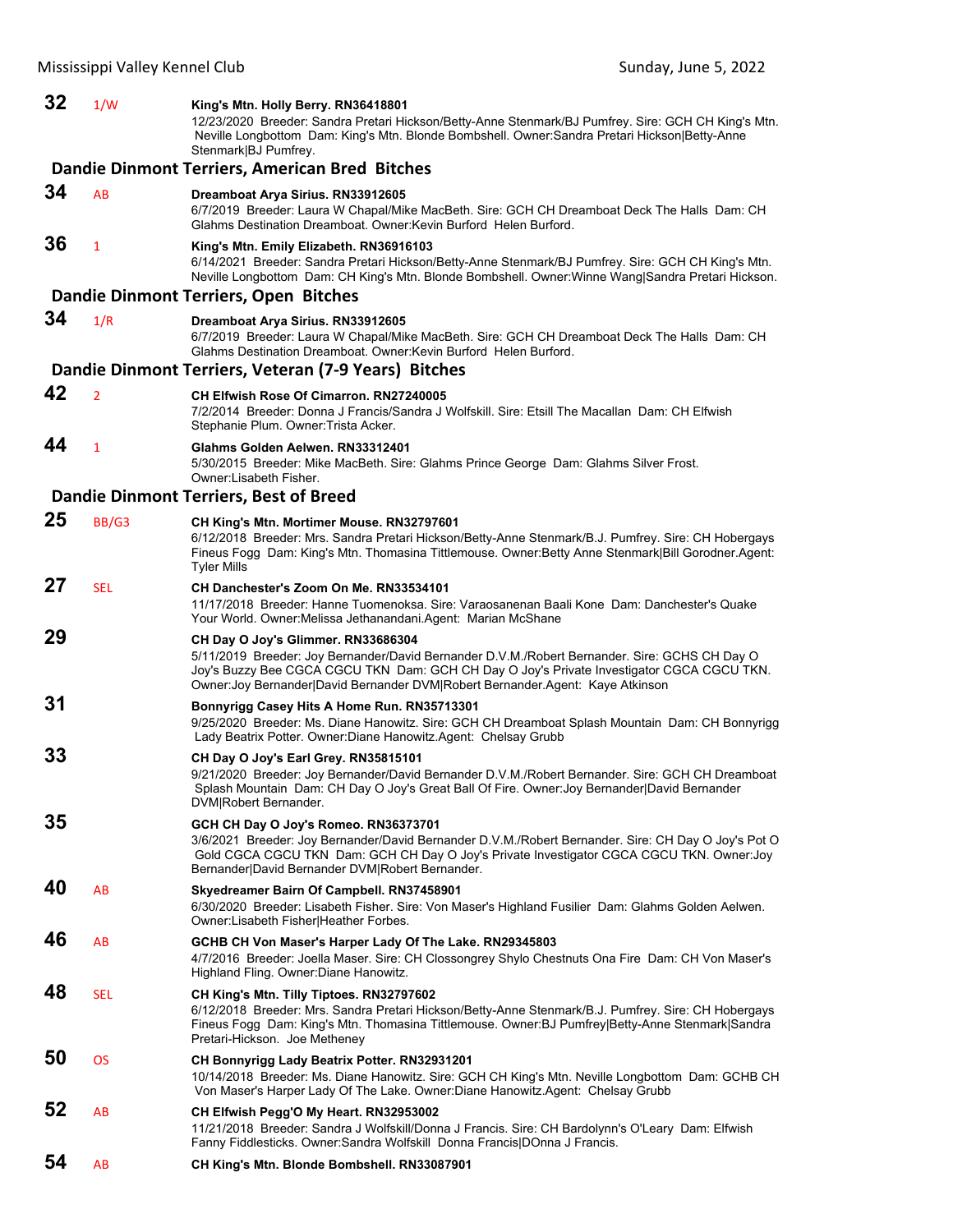9/13/2018 Breeder: Mrs. Sandra Pretari Hickson/Betty-Anne Stenmark/Cathi Tower-Chriscaden. Sire: GCHS CH King's Mtn. Henry Higgins Dam: CH Mydan'D King's Mtn. Tickle Me Pink. Owner:Sandra Pretari Hickson|Betty-Anne Stenmark|BJ Pumfrey.

# **56 GCH CH Skyedreamer Dew On The Heather. RN36557402**

2/23/2021 Breeder: Lisabeth Fisher. Sire: Von Maser's Highland Fusilier Dam: Glahms Golden Aelwen. Owner:Melissa Jethanandani.Agent: Marian McShane

#### Judge:

2675 Mr. Desmond J Murphy

# **Fox Terriers (Smooth)**

**Fox Terriers (Smooth), Puppy (6‐9 Months) Dogs**

#### **5** 1/W **Hampton Court Who Are You?. RN37692501**

9/9/2021 Breeder: Victor Malzoni Jr.. Sire: GCHS CH Hampton Ct Broxden Dropthe Mic Dam: CH Glendraterra Sierra Swan. Owner:Victor Malzoni Jr.Agent: Max Krainer

#### **Fox Terriers (Smooth), Puppy (9‐12 Months) Dogs**

#### **7** <sup>1</sup> **Pinnacle Back To The Future. RN36871202**

8/2/2021 Breeder: Lisa Leady/Eric Leady. Sire: GCH CH Decorum Turn Up The Drama Dam: GCHB CH Pinnacle Eternal Flame. Owner:Felicia Chesser.

#### **Fox Terriers (Smooth), Open Dogs**

# **15** 1/R **NZ CH Charlemagne Out With A Bang to KamaKris. 28002021**

1/17/2021 Breeder: Carrie Tolley . Sire: NZ CH CH Halcar Just Inked Dam: NZ CH Firezan Pink Floyd . Owner:Kamiron and Hunter Moates |Kristina Belcher |Carrie Tolley .

#### **Fox Terriers (Smooth), Bred‐By‐Exhibitor (Puppy) Bitches**

 **6** AB **Pinnacle The Queens Gambit. RN36871203**

8/2/2021 Breeder: Lisa Leady/Eric Leady. Sire: GCH CH Decorum Turn Up The Drama Dam: GCHB CH Pinnacle Eternal Flame. Owner:Lisa and Eric leady.

#### **Fox Terriers (Smooth), Open Bitches**

**10** 1/W/BW **Safari Moon In The Spotlight. RN34904204** 12/14/2019 Breeder: Herberto J Ledesma. Sire: CH Music's Ethan Dam: CH Tada N Groove's A Beautiful Place. Owner:James Bridges|Maria Bridges|Herberto Ledesma.Agent: Leonardo Garcini

# **Fox Terriers (Smooth), Best of Breed**

# **9 Pinnacle It's All Good Man. RN36871201**

8/2/2021 Breeder: Lisa Leady/Eric Leady. Sire: GCH CH Decorum Turn Up The Drama Dam: GCHB CH Pinnacle Eternal Flame. Owner:Lisa and Eric leady.

# **12 GCH CH Ambers Have Faith With Warwick. RN34674401**

1/25/2020 Breeder: Donnice Dowell/Rosalie Duvall/Danielle Snyder/Delaney Snyder. Sire: CH Ambers God Of War Dam: Ambers Cha Ching. Owner:Donnice Dowell|Rosalie Duvall|Izabelle Burg.

- **14** SEL **GCHB CH Mill Pond Liberty Hills Layla. RN35233104** 4/23/2020 Breeder: Martin Kralik/Pat Jordan Kralik/Catherine Myton/Linda Nelson. Sire: CH Belfox Ink
	- Dam: GCHS CH Foxterity Warfox Sun's Up!@High Mtn. Owner:janalee veselica |Gary Veselica.Agent: allison sunderman

# **16** BB **GCHS CH Aimhi Head Dover Heels. RN35491204**

9/13/2020 Breeder: Amy Rutherford. Sire: CH Aimhi Type Cast Dam: GCH CH Aimhi For Fox Sake. Owner:Amy Rutherford|Barbara Miller|Peter Holson.

# **17** AB **GCH CH Flawlessly Accelerate. RN33021001**

7/19/2018 Breeder: Billy Huntington. Sire: GCHS CH Simphuni's Vaudeville Dam: CH Osage's Lets Get This Party Started. Owner:Billy Huntington.

# **19** OS **GCHS CH Flawlessly I Mustache You A Question. RN33021002** 7/19/2018 Breeder: Billy Huntington. Sire: GCHS CH Simphuni's Vaudeville Dam: CH Osage's Lets Get

This Party Started. Owner:Kamiron and Hunter Moates|Kristina Belcher|T Blankenship|C Toley. **21** AB **GCH CH Foxshire Unauthorized Access With Turcoys BCAT. RN33638802** 3/27/2019 Breeder: Christine Martin/Dawn Gallo. Sire: CH Cheltenham Casino Royal Dam: CH Turcoys

# West Meade Good Girl Gone Bad. Owner:Kalyn Erickson|Erica Dunlavey|Jaime Taylor|Christine Martin. **23** SEL **CH Torquay S Cuddly Like A Panda. RN37447401**

4/27/2021 Breeder: Marcelo Chagas/Marco Flavio Botelho/alessandra botelho/Matheu botelho. Sire: Hampton Court's Guac Your World Dam: Maetorquay S Hopes And Dreams. Owner:Victor Malzoni Jr|Marco Botelho|Alessandra Botelho|L Krainer.Agent: Max Krainer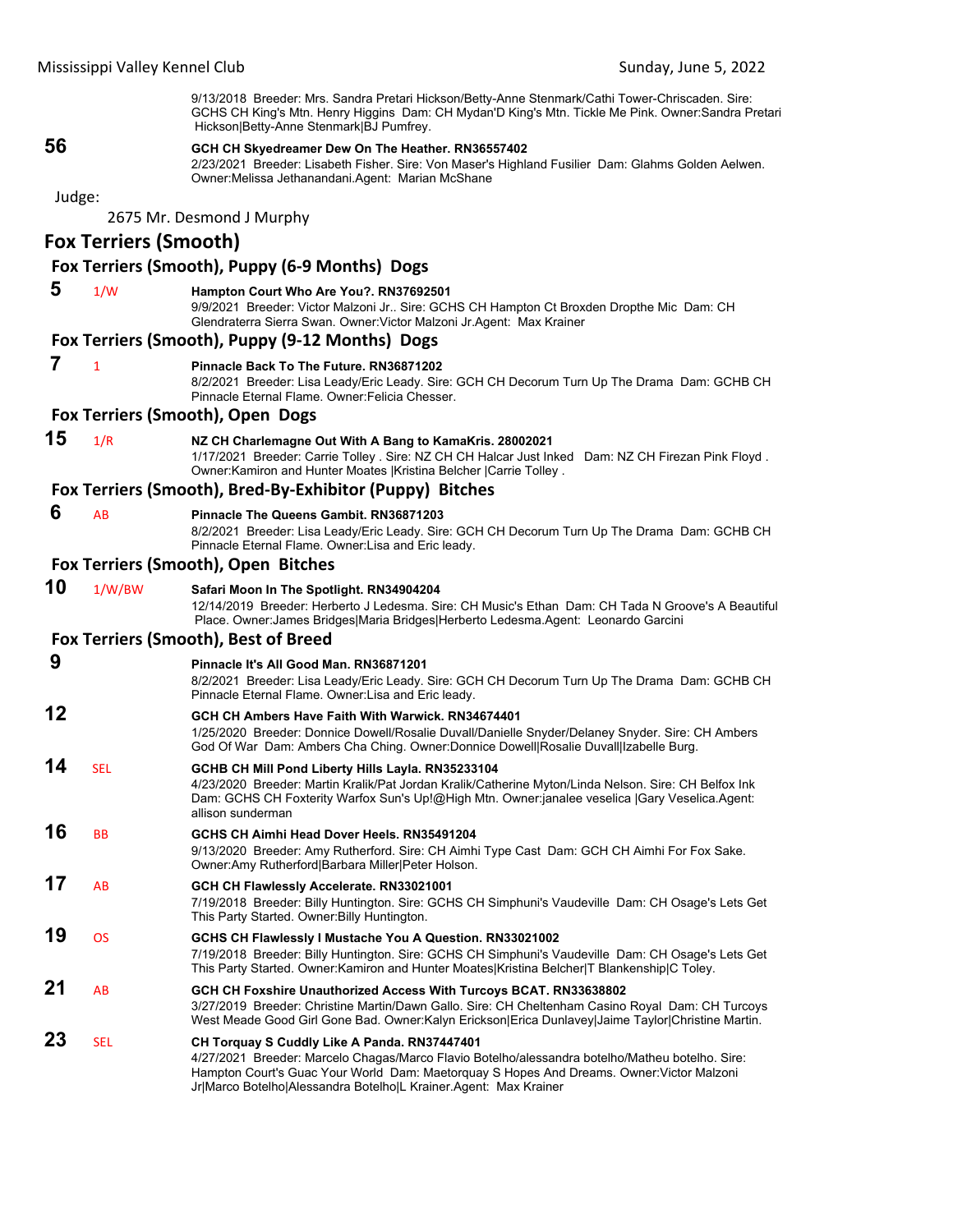| Judge: |                                |                                                                                                                                                                                                                                                                                   |
|--------|--------------------------------|-----------------------------------------------------------------------------------------------------------------------------------------------------------------------------------------------------------------------------------------------------------------------------------|
|        |                                | 2675 Mr. Desmond J Murphy                                                                                                                                                                                                                                                         |
|        | <b>Fox Terriers (Wire)</b>     |                                                                                                                                                                                                                                                                                   |
|        |                                | Fox Terriers (Wire), 12-18 Months Dogs                                                                                                                                                                                                                                            |
| 5      | 1/W                            | <b>Chief Zazou Of Questover BCAT. RN36324803</b><br>4/2/2021 Breeder: Melinda Littrell. Sire: Louie Of May Hill Dam: Emmie Of May Hill. Owner:Suzanne L<br>Miller.                                                                                                                |
|        |                                | Fox Terriers (Wire), Amateur Owner Handler Dogs                                                                                                                                                                                                                                   |
| 5      | $\mathbf{1}$                   | Chief Zazou Of Questover BCAT. RN36324803<br>4/2/2021 Breeder: Melinda Littrell. Sire: Louie Of May Hill Dam: Emmie Of May Hill. Owner:Suzanne L<br>Miller.                                                                                                                       |
|        |                                | Fox Terriers (Wire), 12-18 Months Dogs                                                                                                                                                                                                                                            |
| 6      | AB                             | Destiny De La Rosa. RN37533801<br>5/7/2021 Breeder: Thomas Weiss/Manuela Weiss. Sire: Benelux Winner Fruhjahrs-Sg Primeur De La<br>Rosa Dam: De La Rosa Od Rytire Malovce. Owner: Juliana Esquivel Erick Lago. Agent: Max Krainer                                                 |
|        |                                | Fox Terriers (Wire), Best of Breed                                                                                                                                                                                                                                                |
| 7      | <b>BB</b>                      | GCHS CH Foxhollow Mr Tambourine Man At Foxhaus, RN33380707<br>2/8/2019 Breeder: David I Barish/Catherin J O'brien/Andrew Di Giorgio. Sire: GCHS CH Irvonhill Voignier<br>Dam: GCHS CH Foxhaus Catching Fire At Foxhollow. Owner:Donna Igou Ronals Igou.Agent: Leonardo<br>Garcini |
| 8      | AB                             | GCH CH Ascot Shes A Pistol V. Aljamar. RN34608902<br>3/3/2020 Breeder: Debra Harper. Sire: GCH CH Ashgrove Bullet Proof Foxhouse Dam: Ascot Miss<br>Dickens. Owner: Debra Harper Marilyn Laschinski. Agent: Lisa Bettis                                                           |
| Judge: |                                |                                                                                                                                                                                                                                                                                   |
|        | 17972 Julie Felten             |                                                                                                                                                                                                                                                                                   |
|        | <b>Glen of Imaal Terriers</b>  |                                                                                                                                                                                                                                                                                   |
|        |                                | <b>Glen of Imaal Terriers, Best of Breed</b>                                                                                                                                                                                                                                      |
| 6      | <b>BB</b>                      | GCHB CH Kilkenny's Wild Honey. RN33139005<br>2/5/2019 Breeder: Susan Dunbar Blum/Jake Blum/Michael Greene. Sire: GCHS CH Ber-D-Mar Sweet<br>William O'Shea Dam: GCHS CH Kilkenny's Granite Glen Rooney. Owner: Emily Bennett Susan Blum.                                          |
| Judge: |                                |                                                                                                                                                                                                                                                                                   |
|        | 17972 Julie Felten             |                                                                                                                                                                                                                                                                                   |
|        | <b>Kerry Blue Terriers</b>     |                                                                                                                                                                                                                                                                                   |
|        |                                | <b>Kerry Blue Terriers, Best of Breed</b>                                                                                                                                                                                                                                         |
| 5      | OS                             | CH Kellsenberg Go Fly A Kite CA. RN32675904<br>9/26/2018 Breeder: Megan Vandenberg/Jennifer Hecker. Sire: GCHS CH Gaelgorm Shades Of Darkness<br>Dam: CH Kellsenberg's Lollipop Lollipop. Owner: Jennifer Hecker   Megan VandenBerg.                                              |
| 8      | BB                             | GCHB CH Cheron's Smoke On The Water. RN30976201<br>5/31/2017 Breeder: Cheryl Purcell/Ronald J Purcell Jr Sire: GCHS CH Dinnyesvarosi Mexico Dam:<br>GCHS CH Cheron's Dirty Water. Owner: Cheryl Purcell Ronald Purcell.Agent: Lisa Bettis                                         |
| Judge: |                                |                                                                                                                                                                                                                                                                                   |
|        | 17972 Julie Felten             |                                                                                                                                                                                                                                                                                   |
|        | <b>Miniature Bull Terriers</b> |                                                                                                                                                                                                                                                                                   |

# **Miniature Bull Terriers, Best of Breed**

# **6** BB **GCHS CH Aberdeen Dayum Girl @ Spitfire & Brownstone. RN34475201**

8/4/2019 Breeder: Karen Toland/Jason McIlwaine/Crissy Brown-Stone. Sire: Extravert Golem Dam: GCHS CH Brownstone's Supermarine Spitfire. Owner:Alisha Koxlien |Karen Toland|Crissy Brown-Stone|Jason McIlwaine.Agent: Laura King

Judge:

17972 Julie Felten

# **Miniature Schnauzers**

# **Miniature Schnauzers, Open Dogs**

 **5** AB **Axcium's Bulletproof. RN37157503** 5/16/2021 Breeder: Hilde Haakensen. Sire: CH Axcium Love Bites From Cholet Dam: CH Axcium's Crazyass. Owner:Hilde Haakensen.Agent: Leonardo Garcini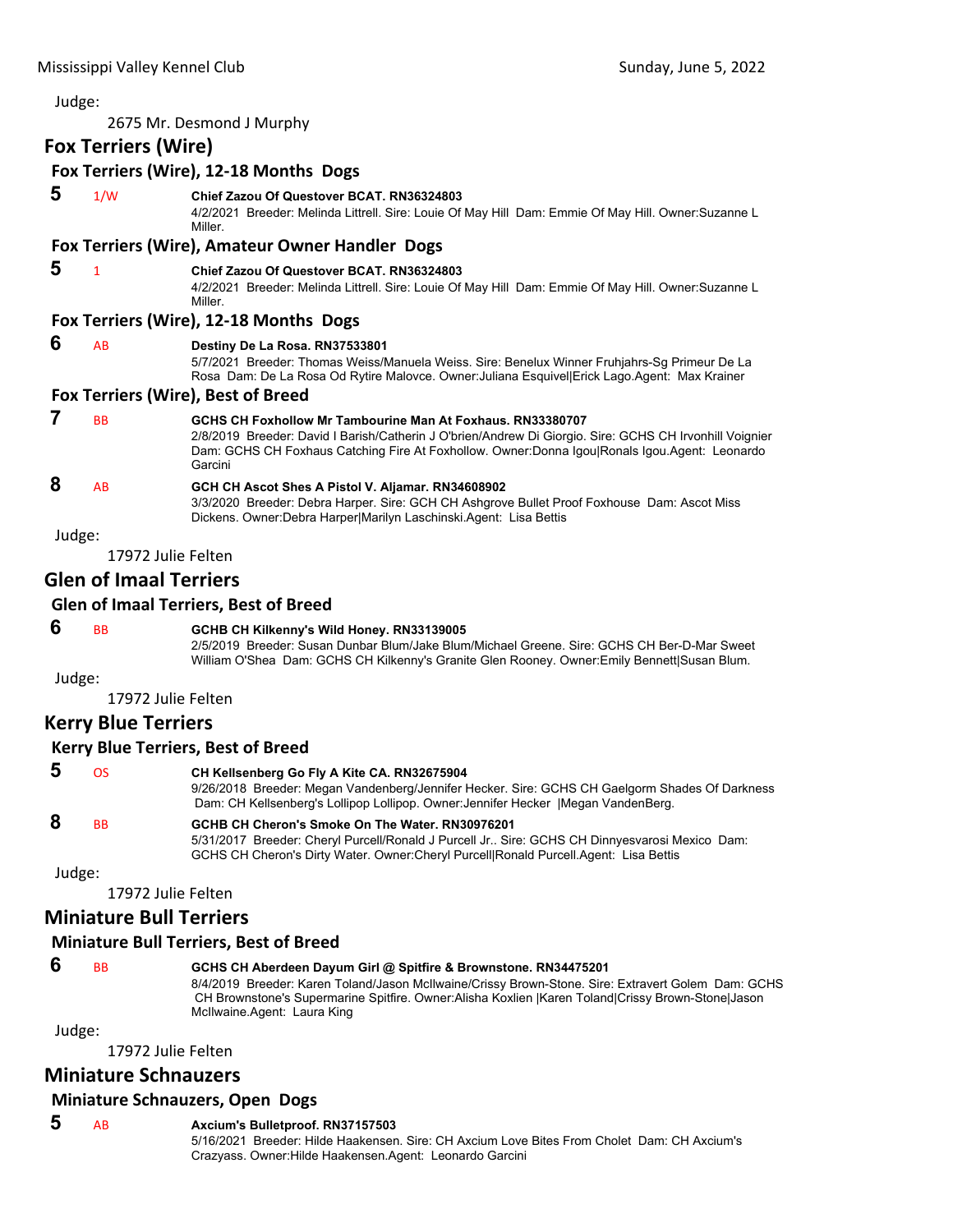#### **Miniature Schnauzers, Open Bitches**

#### **6** AB **Blythewood I Only Have Eyes For You. RN36503903**

4/18/2021 Breeder: Janet A Smith. Sire: CH Blythewood Matinee Idol Dam: Blythewood Bright Sunny Day. Owner:Janet Smith. Margary Good

#### **Miniature Schnauzers, Best of Breed**

#### **7** AB **CH Carmel Live Wire. RN36214701**

3/29/2021 Breeder: Mrs. Carma Louise Ewer/Mrs. Sandy Trujillo. Sire: GCHB CH Allaruth Carmel Just Kidding Around V Sole Baye Dam: CH Carmel Still The One For Prairie Winds. Owner:Akiko Takizawa|Carrma Ewer.

Judge:

17972 Julie Felten

# **Norfolk Terriers**

#### **Norfolk Terriers, Open Dogs**

# **5** AB **Red King's Lynn Chili Pepper. RN37726801**

7/5/2021 Breeder: Rafael Mergulhao. Sire: Red King's Lynn Carquinyolis Dam: Kinsridge Know How. Owner:Lesley R Walter .Agent: Allison Sunderman

#### **Norfolk Terriers, Best of Breed**

# **6** BB **CH Barnstable Folda My Ear. RN34464102**

11/29/2019 Breeder: Sandra Stemmler/Robin Coppedge. Sire: CH Barnstable A Future To Believe In TKN Dam: GCHS CH Nightingale's Carry On At Barnstable. Owner:Jodie Childers|Tim Childers|Molly Childers.

# **8** SEL **GCH CH Freedom's Venus Of Max-Well. RN36284203**

10/12/2020 Breeder: Akiko Takizawa/Masayuki Fukuda. Sire: CH Max-Well's Villian Dam: GCHB CH Hikari Of Forest Scene Jp. Owner:Akiko Takizawa|Hidemi Yoshizawa.

# Judge:

17972 Julie Felten

# **Norwich Terriers**

**Norwich Terriers, Bred‐By‐Exhibitor (Adult) Bitches**

#### **6** 2/R **Denwich Rave Reviews. RN34770101**

3/10/2020 Breeder: Denise Marie Faulkner/Diane Marie Gaines/Tobi Strickland. Sire: GCH CH Denmar's Kick The Dust Up Dam: CH Dignpop Lunar Eclipse. Owner:Denise Faulkner|Diane Gaines|Magda Chiarella.

# **8** 1/W **Camio's Angelite Chakra Amulet. RN35862102**

10/9/2020 Breeder: Catherine Rogers. Sire: GCHG CH Camio's Educated Exemplar Dam: CH Camio's Her Royal Hotness. Owner:CATHERINE A ROGERS.

#### **Norwich Terriers, Open Bitches**

**10** <sup>1</sup> **Stoneypoint's Time To Dream. RN31432901** 8/2/2017 Breeder: Lynn Keller/Jeri L McClure. Sire: GCH CH Foxglyn's Foto Finnish Di Dio' Dam: GCHB CH Barnstable's Dreamcatcher. Owner:Lynn Keller|Jeri L. McClure.

# **Norwich Terriers, Best of Breed**

| 5  | <b>BB</b>  | GCHS CH Roserock's The Gambler FDC, RN29981401<br>9/3/2016 Breeder: Ellen Ford. Sire: GCH CH Roserock's My Cousin Vinny Dam: CH Roserock's Harper<br>Lee. Owner:Ellen Lucas.Agent: Leonardo Garcini                                                                                  |
|----|------------|--------------------------------------------------------------------------------------------------------------------------------------------------------------------------------------------------------------------------------------------------------------------------------------|
|    |            | GCH CH Barnstable Reverie's Just You Wait At Corwich, RN31164004<br>8/14/2017 Breeder: Mrs. Sandra H Stemmler/Ann R Carlson. Sire: GCH CH Janoras Simply A Legacy<br>Dam: CH Barnstable Black Eyed Pea. Owner: Elizabeth Pruitt Sandra Stemmler Ann Carlson.                         |
| 9  |            | CH Taliesin Oceanside Tryst With Glengariff. RN33026202<br>11/4/2018 Breeder: Lisa Sons/Judith H Laffey. Sire: GCHP CH Abbedale Life Of Riley At Glengariff Dam:<br>CH Taliesin Red Red Wine. Owner: Ann R Carlson JJudith H Laffey Agent: Allison Sunderman                         |
| 11 | <b>SEL</b> | GCH CH Camio's Walking On Air For Half A Bob. RN33165302<br>11/3/2018 Breeder: Catherine Rogers. Sire: Half A Bob's American Hero Dam: GCH CH Camio's Defying<br>Gravity. Owner: CATHERINE A ROGERS.                                                                                 |
| 12 | <b>SEL</b> | Barnstable Reverie's In The Red Again. RN36685301<br>4/10/2021 Breeder: Ann R Carlson/Mrs. Sandra H Stemmler. Sire: GCH CH Camio's Walking On Air For<br>Half A Bob Dam: CH Barnstable Reverie's Well Red. Owner: Ann R Carlson   Mrs. Sandra H Stemmler<br>Agent: allison sunderman |
| 14 | ΩS         | CH Alegria All That Jazz. RN35903402<br>11/7/0000 Dreader: Claire, Johnson/Marie Kelley, Circ, CCUC CU Itay Ditoy Thietladewn Eamily Ties, Damy                                                                                                                                      |

11/7/2020 Breeder: Claire Johnson/Maria Kelley. Sire: GCHG CH Itsy Bitsy Thistledown Family Ties Dam: GCH CH Alegria Suzie Six-Pence. Owner:Maria Kelly.Agent: Judi Hartell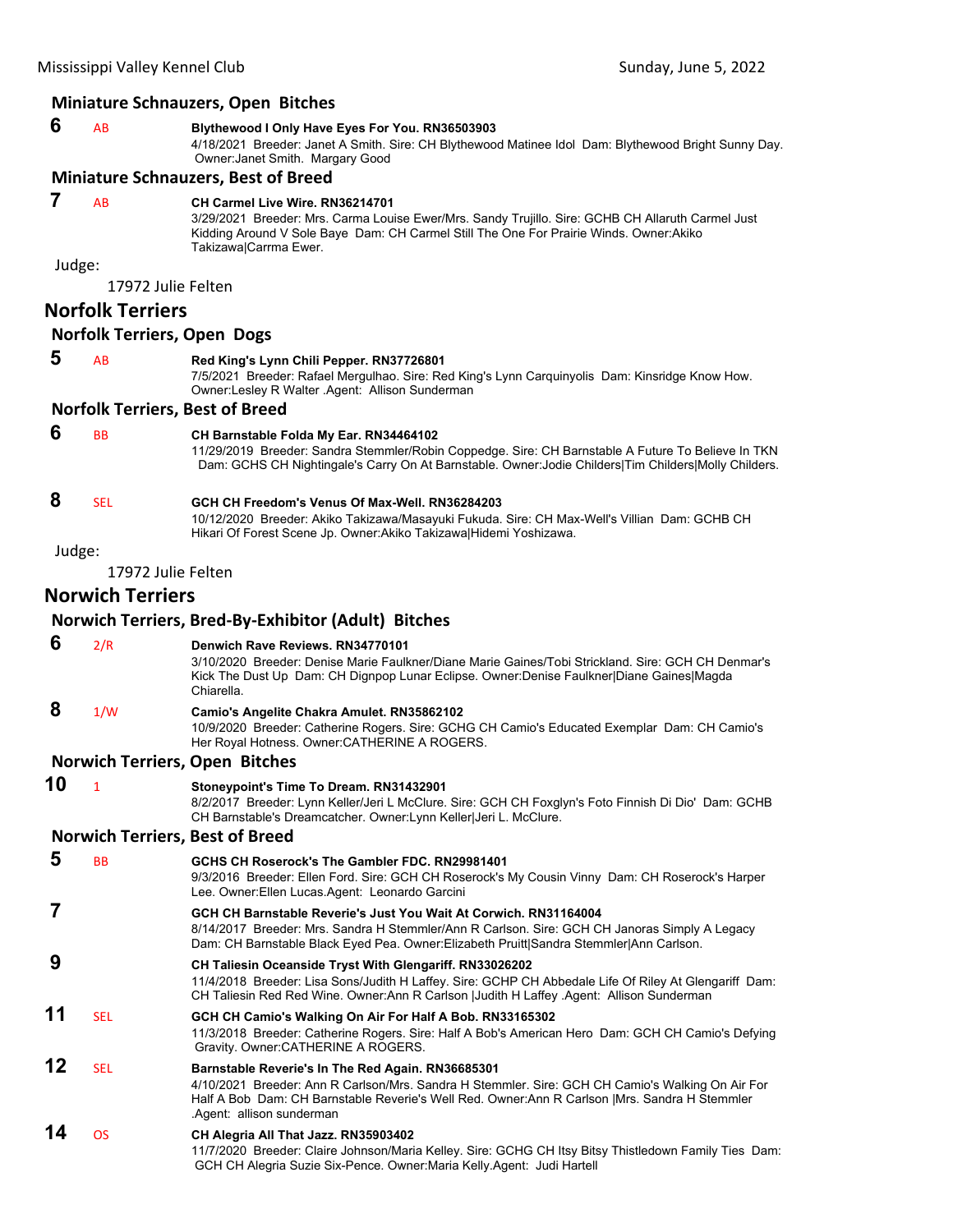#### **15 GCHS CH Barnstable Ripple Effect. RN33840801**

3/17/2019 Breeder: Sandra Stemmler/Judi Hartell/Patsy Wade. Sire: GCHS CH Thunderwood's First Robin Of Spring Dam: GCH CH The Island's One Cute Cookie. Owner:Sandra Stemmler|Judi Hartell. Maria Kelley

Judge:

2675 Mr. Desmond J Murphy

# **Parson Russell Terriers**

#### **Parson Russell Terriers, Best of Breed**

# **5** AB **GCHS CH Highland Downs Art Of The Deal. RN34457303**

1/30/2020 Breeder: Rita Ford. Sire: GCHG CH Highland Downs Helltoupee TKN Dam: CH Highland Downs Bona Fide. Owner:Rita Ford.Agent: Jody Paquette-Garcini

Judge:

3948 Dr. John V Ioia

# **Russell Terriers**

# **Russell Terriers, Puppy (6‐9 Months) Dogs**

- **5** <sup>1</sup> **Equipage Rocky Raccoon. RN37042502**
	- 10/11/2021 Breeder: Rebecca Patoile. Sire: CH Geisler's Abbey Road CGCA TKP Dam: Jackart Godmother Fairy. Owner:Alex Geisler.

# **7** <sup>2</sup> **Geisler's Triple Crown. RN37347502**

12/3/2021 Breeder: Alex Geisler. Sire: CH Geisler's Abbey Road CGCA TKP Dam: Geisler's Twist Du Valon. Owner:Edie Mashburn.

# **Russell Terriers, Puppy (9‐12 Months) Dogs**

# **11** 1/R **Bluegrass Scallywagg. RN37022203**

9/1/2021 Breeder: Mrs. Constance Rena Snider. Sire: D.B.F. Swashbuckler Dam: CH Geisler's Yellow Submarine. Owner:Alex Geisler.

#### **Russell Terriers, Open Dogs**

# **17** 1/W **Havens Big Jake. RN33400104**

1/14/2019 Breeder: Christy June Winslow/Darel Wayne Winslow. Sire: GCH CH Quantum Casanova Dei Due Leoni Dam: CH Havens Make A New Plan. Owner:Perry Payson.

#### **Russell Terriers, Puppy (6‐9 Months) Bitches**

#### **6** 1/W/BW **Bluegrass Living On A Prayer. RN37442101**

11/18/2021 Breeder: Connie Snider. Sire: CH Falling Branch Rock On! Dam: CH Journey's End Winning Bet At Bluegrass. Owner:Constance Snider.Agent: Rebecca Cross

#### **Russell Terriers, Best of Breed**

| 9  |            | <b>Bluegrass Louisville Slugger. RN36663106</b><br>7/12/2021 Breeder: Constance Rena Snider. Sire: CH Geisler's Abbey Road CGCA TKP Dam: Wildjack<br>Lady Kali. Owner: Constance Snider. Agent: Debra Mattingly                              |
|----|------------|----------------------------------------------------------------------------------------------------------------------------------------------------------------------------------------------------------------------------------------------|
| 14 | <b>OS</b>  | <b>CH Foxfield's Hampton Classic. RN29100001</b><br>2/28/2016 Breeder: Christy Rebehn/Sue Sobel/Jordan lovino. Sire: CH Dbf Starkweather Special Sauce<br>Dam: Foxfield Fairy Footsteps. Owner: Alex Geisler.                                |
| 15 | <b>SEL</b> | kaisenborg's nirvana. DK047722021<br>2/19/2021 Breeder: tenna grenaae. Sire: dorte-martina snoop dog Dam: kajsenborg's shamless.<br>Owner: Mark Ulrich   tenna grenaae. Agent: allison sunderman                                             |
| 19 |            | CH Geisler's Abbey Road CGCA TKP. RN32205601<br>4/27/2018 Breeder: Alex Geisler. Sire: GCH CH Jackandfish 2 Much Naughty JE CAA DCAT RATS TKN<br>Dam: CH Geisler's Let It Be. Owner Alex Geisler.                                            |
| 21 | AB         | CH Bluegrass Hugo Boss. RN35921901<br>12/19/2020 Breeder: Connie Snider. Sire: Lyrical's You're In Good Hands Dam: CH Journey's End<br>Winning Bet At Bluegrass. Owner: Alex Geisler Connie Snider.                                          |
| 23 | BB/G4      | GCH CH Let's Rock Xtremely Fast. RN37131301<br>5/1/2019 Breeder: Karoliina Bly. Sire: Kanix Fast Track Dam: Let's Rock Querida Mia. Owner: Patti<br>Howard Jill Ferrera Alan Hargrave Vickie Swarowski Terry Cassidy.Agent: Gustavo Molinari |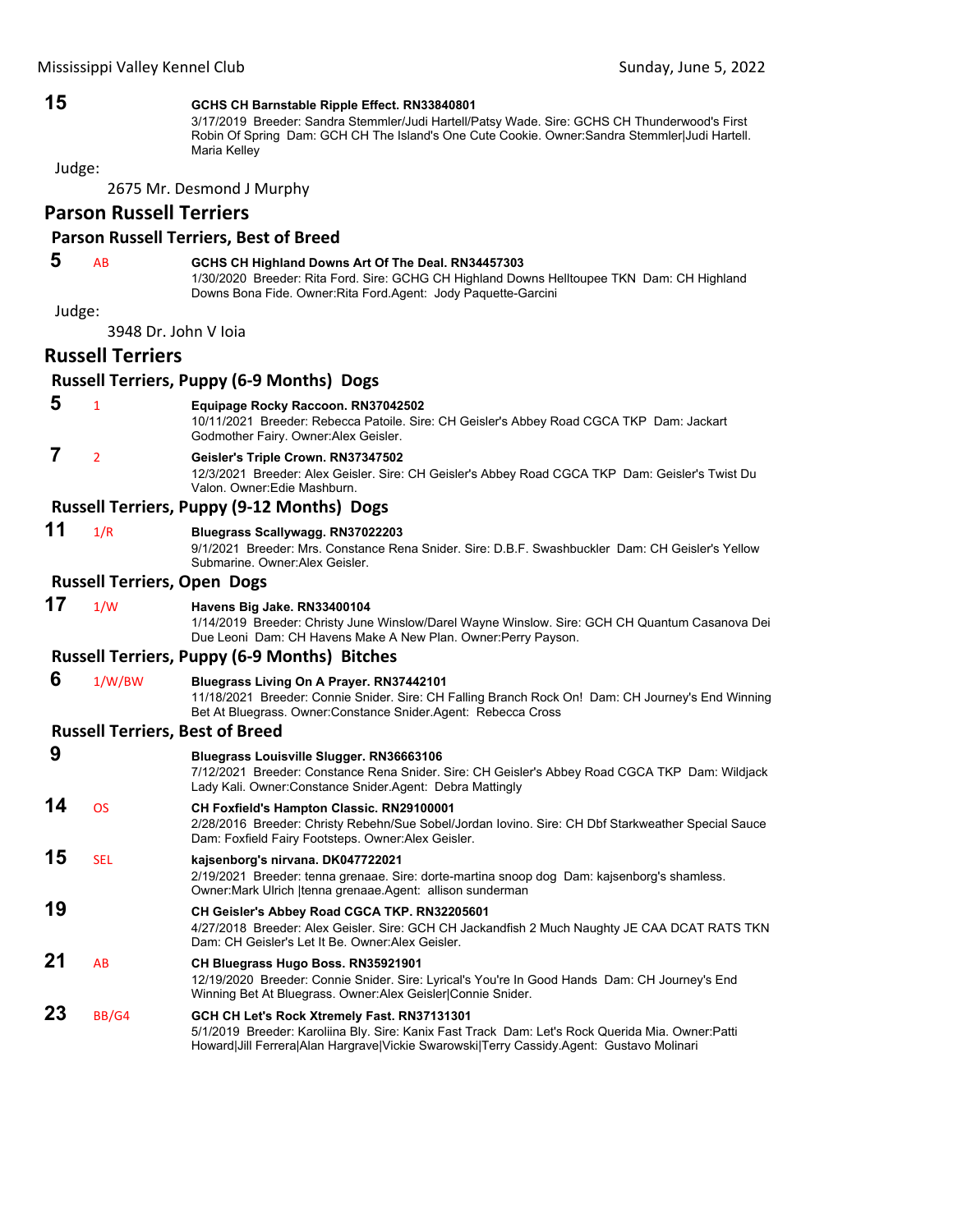17972 Julie Felten

# **Scottish Terriers**

# **Scottish Terriers, Open Dogs**

| 7      | 1/W                      | Wilscot's Star Trek. RN35711102<br>10/10/2020 Breeder: Pamela Wilson. Sire: CH Beinnein's Jack Of Diamonds Dam: CH Benscot Wilscot<br>Power Legacy. Owner: Pamela Wilson   Sheri G Ray   Rebecca Myers Agent: Allison Sunderman |
|--------|--------------------------|---------------------------------------------------------------------------------------------------------------------------------------------------------------------------------------------------------------------------------|
|        |                          | <b>Scottish Terriers, 12-18 Months Bitches</b>                                                                                                                                                                                  |
| 6      | AB                       | Afterglow's Truly Scrumptious At Thistle And Rock. RN36187301<br>2/14/2021 Breeder: Lisa Inman Lee. Sire: GCHS CH Afterglow's A Storms A Coming Dam: Afterglow's<br>Saunter To Paisley. Owner: Lisa Wright   Lisa Lee.          |
|        |                          | <b>Scottish Terriers, Open Bitches</b>                                                                                                                                                                                          |
| 8      | AB                       | <b>Rumors Hells On Wheels, RN36010801</b><br>5/23/2020 Breeder: Ms. Cheryl L. Bath. Sire: GCH CH Anstamm Titan Takes By Storm Dam: GCH CH<br>Rumors Viva Rock Vegas. Owner: Cheryl L Bath . Agent: allison sunderman            |
| 10     | AB                       | Mcphee's Bright Skye. RN36419205<br>4/25/2021 Breeder: Joanne Janssen/Helen E Krisko. Sire: GCH CH Destiny's Code Of Honor Dam: CH<br>Kriscot's Mcphee's Flash Of Sunshine. Owner:Allyson Cox.Agent: Margery Good               |
|        |                          | <b>Scottish Terriers, Best of Breed</b>                                                                                                                                                                                         |
| 11     | <b>SEL</b>               | GCHB CH Hiq's Always A Tiger. RN33423603<br>2/24/2019 Breeder: Nancy Schaus/Regina Hess. Sire: GCH CH Wild Wind Vintage Black Dam: CH Hiq's<br>Miss B. Owner: Lisa Gerstner Regina Hess. Agent: Leonardo Garcini                |
| 15     | ВB                       | GCHS CH Anstamm Auld Tartan Tradition. RN34889901<br>3/15/2020 Breeder: Anstamm Knl. Sire: GCH CH Anstamm Titan Takes By Storm Dam: CH Anstamm<br>Baby I'm Worth It. Owner: Diane Beck . Agent: Allison Sunderman               |
| Judge: |                          |                                                                                                                                                                                                                                 |
|        | 17972 Julie Felten       |                                                                                                                                                                                                                                 |
|        | <b>Sealyham Terriers</b> |                                                                                                                                                                                                                                 |
|        |                          | Sealyham Terriers, Puppy (9-12 Months) Dogs                                                                                                                                                                                     |
| 5      | 1/W/BW                   | <b>Blackmore's Sweetmeadows Citation. RN36786704</b><br>6/23/2021 Breeder: Patricia Kennedy/Sarah Boyd. Sire: CH Thistle And Rock Somewhat Classified Dam:<br>Blackmore's Ruby Slippers. Owner: RL Robison   Pattie Kennedy.    |
| 7      | 2/R                      | Ellusion's King Oberon at Good Thunder. RN36947504<br>7/18/2021 Breeder: Michelle Erickson/Erica Erickson. Sire: GCHS CH Ellusion's Ramesses The Great<br>Dam: CH Brehannon's Bjornce. Owner: Alexa King Bolland.               |
|        |                          | Sealyham Terriers, Puppy (9-12 Months) Bitches                                                                                                                                                                                  |
| 6      | 3                        | Afterglow's The Ring Leader. RN36709404<br>6/18/2021 Breeder: Lisa Inman Lee. Sire: CH Casino Royale Of Taita's Ushabti At Afterglow Dam: CH<br>Afterglow's Merry Marigold. Owner: Beth Firulli.                                |
| 8      | 1/W                      | Blackmore's Mata Hari Garbo. RN36786703<br>6/23/2021 Breeder: Patricia Kennedy/Sarah Boyd. Sire: CH Thistle And Rock Somewhat Classified Dam:<br>Blackmore's Ruby Slippers. Owner: Jane Vanscoik   Pattie Kennedy.              |
| 10     | $\overline{2}$           | Ellusion's Watch Me Impress'Em At Afterglow. RN36947503<br>7/18/2021 Breeder: Michelle Erickson/Erica Erickson. Sire: GCHS CH Ellusion's Ramesses The Great<br>Dam: CH Brehannon's Bjornce. Owner: Lisa Inman Lee.              |
|        |                          | Sealyham Terriers, 12-18 Months Bitches                                                                                                                                                                                         |
| 12     | $\overline{2}$           | Goodspice Amazing Grace. RN35768503<br>12/28/2020 Breeder: Cheryl Selz/Margery Good. Sire: CH Efbe Goodsprice Eros Avalonis Dam: CH<br>Dudwell Edwina Easy Come Easy Go. Owner: Rebecca Haddock Gary Haddock.                   |
| 14     | $\mathbf{1}$             | Bespoke Thunder Rd Rear Window Ethics. RN36670206<br>5/17/2021 Breeder: Ms. Aimee Lynn Koch. Sire: GCH CH Didgeridoo's Mambo Number Five Dam: GCH<br>CH Thunder Rd Bring The Boys Back Home. Owner: Aimee L Koch.               |
|        |                          | Sealyham Terriers, Bred-By-Exhibitor (Adult) Bitches                                                                                                                                                                            |
| 16     | AB                       | Blackmore's Lady Sybil. RN34806604                                                                                                                                                                                              |
|        |                          | 3/1/2020 Breeder: Patricia Kennedy/Sarah Boyd. Sire: CH Thistle N Rock Blackjack By Tripp Dam:<br>Blackmore's Ruby Slippers. Owner: Chyrl Mosley   Pattie Kennedy.                                                              |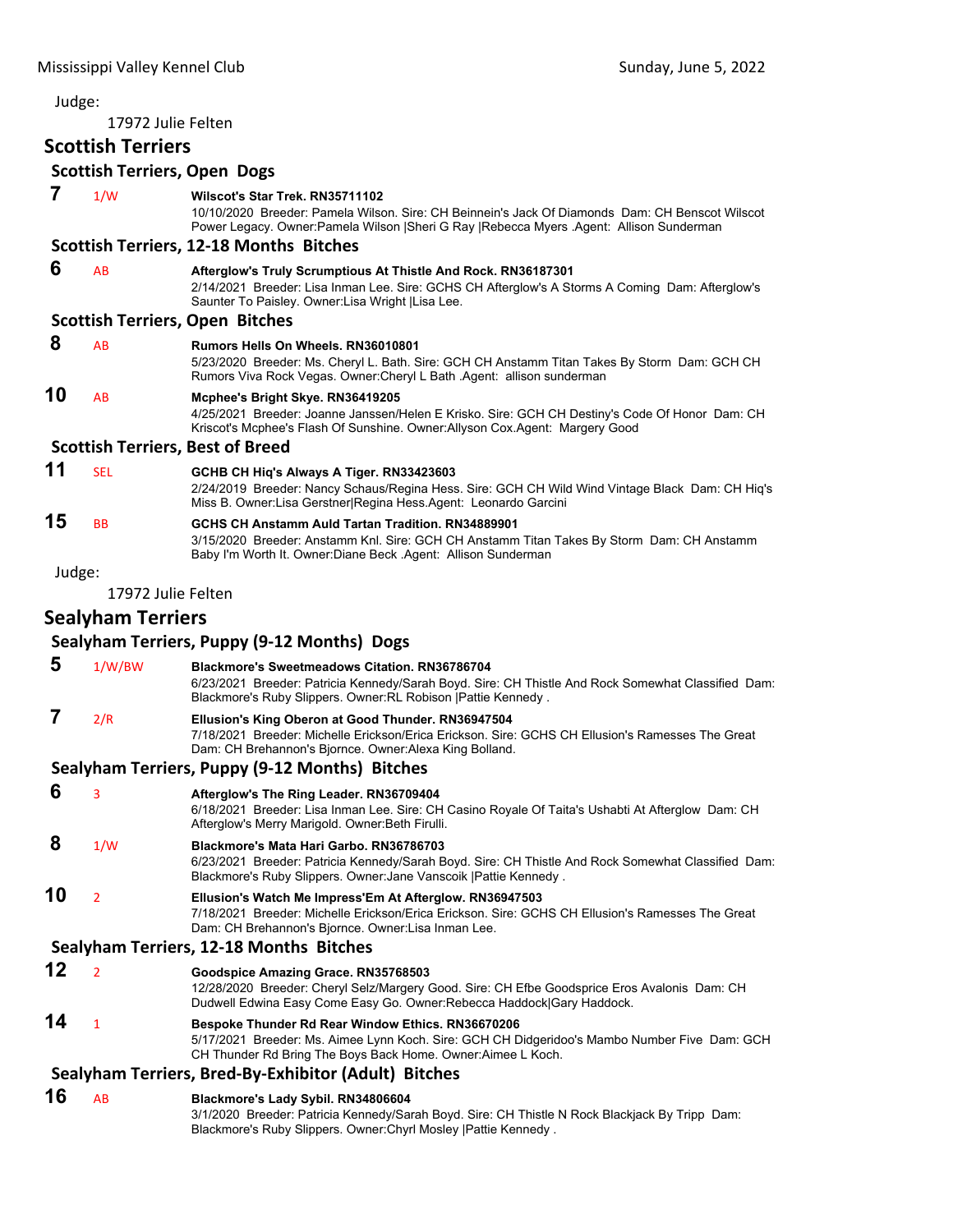| 20 | AB             | Ellusion's Queen Of The Gods Hera. RN35765105<br>11/19/2020 Breeder: Michelle Erickson/Erica Erickson. Sire: GCHS CH Ellusion's Ramesses The Great<br>Dam: CH Brehannon's Bjornce. Owner: Michelle Erickson Erica Dunlavey.                                                                                   |
|----|----------------|---------------------------------------------------------------------------------------------------------------------------------------------------------------------------------------------------------------------------------------------------------------------------------------------------------------|
|    |                | Sealyham Terriers, Open Bitches                                                                                                                                                                                                                                                                               |
| 22 | $\overline{2}$ | Walnut Ridge's Sage. RN35646804<br>9/30/2020 Breeder: Teresa Smith/Ronne June. Sire: CH Hotshot's Mr. Wonderful Dam: CH Cherrydun<br>Majorette For Shshown. Owner: Teresa Smith. Agent: Leonardo Garcini                                                                                                      |
| 24 | 3              | Thistle & Rock Uncanny Secret Affair At Bluaire. RN35967401<br>5/18/2020 Breeder: Lisa M Wright. Sire: CH Forlegd In Love With Yondu Dam: Cepage Show Me A<br>Clockstopper. Owner: Heberto Ledesma Jane Trace   Deirdre Rahn Lisa Wright Joseph Franklin. Agent:<br>Gustavo Molinari                          |
|    |                | <b>Sealyham Terriers, Open Bitches</b>                                                                                                                                                                                                                                                                        |
| 34 | 1/R            | Raven Oak Glamour Girl. RN36071102<br>2/15/2021 Breeder: Hope Browne. Sire: GCH CH Didgeridoo's Mambo Number Five Dam: GCHB CH<br>Dartan's Company Glamorous Lady. Owner: Hope Browne.                                                                                                                        |
|    |                | <b>Sealyham Terriers, Best of Breed</b>                                                                                                                                                                                                                                                                       |
| 9  | AB             | CH Blackmore's Sergeant York. RN32091003<br>3/24/2018  Breeder: Patricia Kennedy/Sarah Boyd. Sire: Hotshot's Ready For Action  Dam: CH<br>Blackmore's Barefoot Contessa. Owner: Patricia Kennedy Sarah Boyd.                                                                                                  |
| 11 | <b>SEL</b>     | GCHS CH Ellusion's Ramesses The Great, RN32377003<br>5/15/2018 Breeder: Michelle Erickson/Erica Erickson/Lisa Wright. Sire: GCH CH Shshown Moonlight<br>Serenade Of Dubwyre Dam: CH Thistle And Rock Cocoa Chanel's Emmie Ellusion. Owner: Michelle<br>Erickson Erica Dunlavey David Erickson Kalyn Erickson. |
| 15 | AB             | <b>CH Thistle N Rock El Zorro Blanco, RN34300101</b><br>9/28/2019 Breeder: Lisa M Wright/Wes Jones. Sire: CH Thistle N Rock Blackjack By Tripp Dam: CH<br>Thistle And Rock Bedlam Limited Edition. Owner: Roger Cottingham.                                                                                   |
| 17 |                | <b>CH Arterra's Whatever You Say. RN35223504</b><br>3/26/2020 Breeder: Ingrid David / . Sire: CH Goodspice Efbe's Eye Of The Tiger Dam: GCHG CH<br>Arterra's Lady Of Valour. Owner:Aimee L Koch Ingrid David.                                                                                                 |
| 18 | <b>OS</b>      | Alibi's Above Suspicion. RN35618307<br>11/26/2020 Breeder: Katherine M Flack/Carolyn Echelbarger. Sire: CH Efbe's Goodspice Semper Fi<br>Dam: GCH CH Bluff's End Dreamboat Annie. Owner: KATE FLACK KEITH JACOBSON.                                                                                           |
| 19 | BB/G1/RBIS     | GCHS CH Goodspice Efbe Money Stache. RN35554201<br>9/10/2020 Breeder: Margery L Good/France Bergeron. Sire: CH Efbe Goodsprice Eros Avalonis Dam:<br>CH Goodspice Efbe's Don't Badger Me. Owner:Margery Good France Bergeron  Emily Bennett S<br>Middlebrooks L Spiegel.                                      |
| 21 | AB             | CH Thistle And Rock Eye Spy A Secret Ellusion. RN35967407<br>5/18/2020 Breeder: Lisa M Wright. Sire: CH Forlegd In Love With Yondu Dam: Cepage Show Me A<br>Clockstopper. Owner:David Erickson Mrs. Lisa Wright Michelle Erickson.                                                                            |
| 23 |                | <b>CH Raven Oak Great Expectations. RN36071103</b><br>2/15/2021 Breeder: Hope Browne. Sire: GCH CH Didgeridoo's Mambo Number Five Dam: GCHB CH<br>Dartan's Company Glamorous Lady. Owner: Hope Browne Ingrid David.                                                                                           |
| 25 |                | CH Goodspice Efbe Magic Mike. RN36370601<br>3/2/2021 Breeder: Margery L Good/France Bergeron. Sire: CH Goodspice Efbe's Eye Of The Tiger Dam:<br>GCHB CH Goodspice Efbe's Thyme Traveller. Owner: Emily Bennett Margery L Good.                                                                               |
| 26 | AB             | GCH CH Raven Oak Enchantress, RN33441701<br>4/29/2019 Breeder: Hope Browne. Sire: GCHG CH Thunder Road's Little Deuce Coupe Dam: GCHB CH<br>Dartan's Company Glamorous Lady. Owner: Hope Browne.                                                                                                              |
| 28 |                | GCH CH Afterglow's Pretty And Poisonous BCAT. RN34579801<br>2/26/2020 Breeder: Lisa Wright/Lisa Inman Lee. Sire: Bugatti at Afterglow Dam: Thistle N Rock Phaeton<br>At Afterglow. Owner: Scot Johnson Lisa Inman Lee.                                                                                        |
| 30 | <b>SEL</b>     | GCH CH Arterra's Don't Rain On My Parade. RN35223503<br>3/26/2020 Breeder: Ingrid David. Sire: CH Goodspice Efbe's Eye Of The Tiger Dam: GCHG CH Arterra's<br>Lady Of Valour. Owner: Ingrid David.                                                                                                            |
| 32 |                | Pegfield Tintern T'Abby By Sutliff. RN35778305<br>10/27/2020 Breeder: SARAH W SWEATT/COLETTE V SECHLER/Cheryl L Jennings/H SUTLIFF III/P<br>Browne. Sire: CH Dunnville Draco Malfoy Dam: GCHB CH Pegfield Tintern Tiggy-Winkle. Owner: Jean and<br>Andre Conaway Jean Conaway Andre Conaway.                  |
| 36 |                | CH Afterglow's Shirley Trewlove. RN36159402<br>1/20/2021 Breeder: Lisa Inman Lee. Sire: GCHB CH Afterglow's Sir Bedivere CGC TKN Dam: CH<br>Diamonds Are Forever Of Taita's Ushabtiatafterglow. Owner: Lisa Inman Lee.                                                                                        |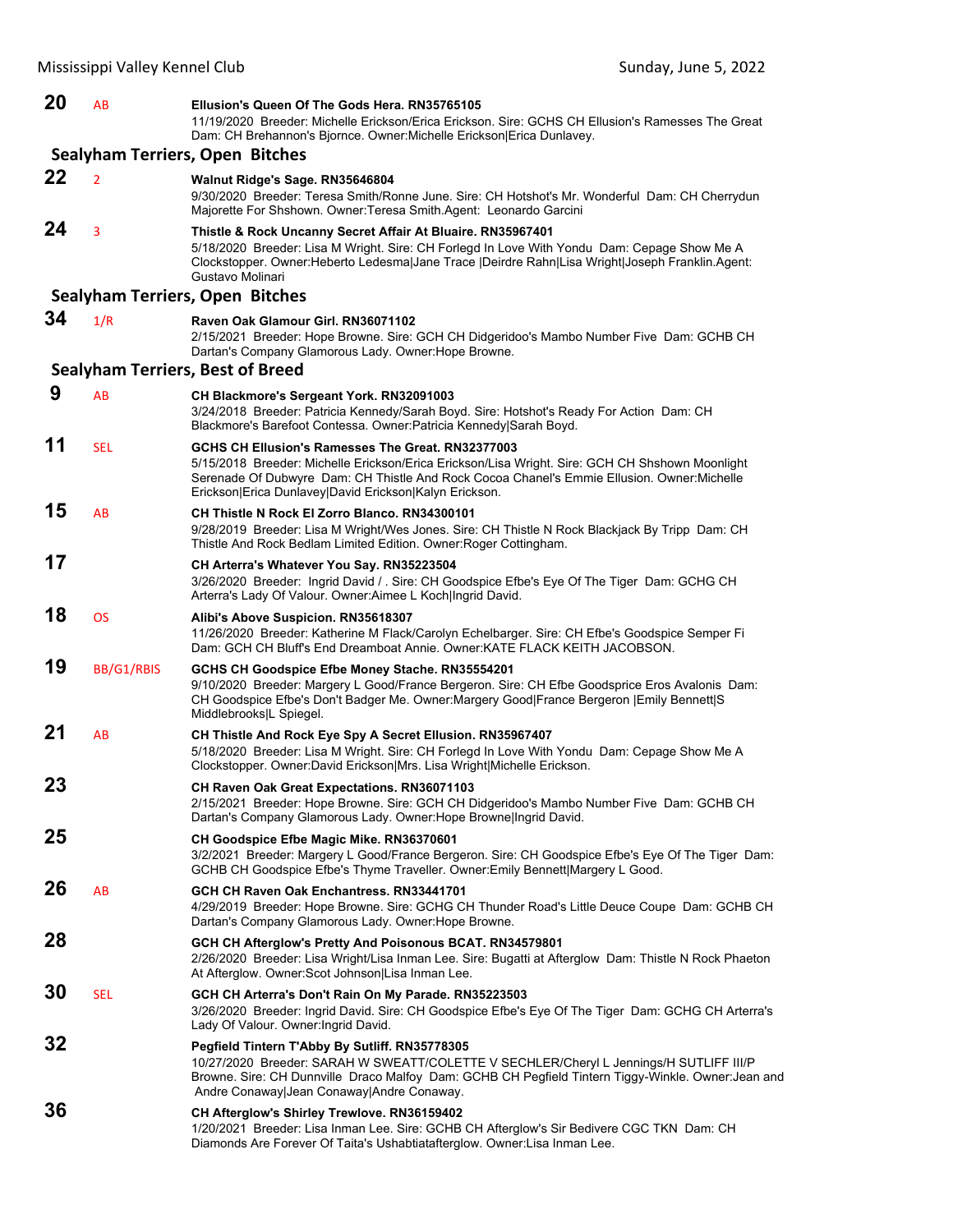17972 Julie Felten

# **Soft‐Coated Wheaten Terriers**

#### **Soft‐Coated Wheaten Terriers, Puppy (6‐9 Months) Dogs 5** AB **Bryr Rose For Pete's Sake!. RN37044201** 9/13/2021 Breeder: Carolyn Garrett. Sire: GCHS CH Keepsake's Raise Your Galss Dam: CH Bryr Rose For Heaven's Sake!. Owner:Carolyn Garrett.Agent: Kent Meyer **Soft‐Coated Wheaten Terriers, Puppy (9‐12 Months) Dogs 9** <sup>1</sup> **Star Woodmore's Mugg Shot. RN36824601** 7/5/2021 Breeder: Mark Yourich/Denise Daniel. Sire: GCH CH Star Little Big Shot Dam: GCHB CH Star Fuzzy Naval Of Woodmore. Owner:Mark Yourich|Denise Daniel. **Soft‐Coated Wheaten Terriers, Bred‐By‐Exhibitor (Adult) Dogs 11** <sup>2</sup> **Burdigan's Hot Rod Lincoln. RN33569303** 3/25/2019 Breeder: Julie Burdick/Josh Burdick. Sire: CH Bryr Rose Nouvelle Vague Dam: GCH CH Burdigan's Red Hot Chili Pepper. Owner:Julie Burdick|Josh Burdick. **15** <sup>3</sup> **Dromara's The Thunder Down Under. RN33863101** 6/21/2019 Breeder: Margaret Snow/Diane Hayhurst/Karl Harrison. Sire: Stratford The Weaver Of Oz Dam: CH Dromara's Oh So Fine. Owner:Diane Hayhurst|Margaret K. Snow|Karl Harrison. **17** AB **Dromara's Virtual Reality RN CGC TKN. RN35644501** 10/17/2020 Breeder: Margaret Snow/Diane Hayhurst/Karl Harrison. Sire: GCH CH Dromara's Snowy Stardust Dam: CH Dromara's Oh So Fine. Owner:Philip Enzerra Margaret Snow. **19** 1/R **Heirloom Don't Let The Sun Go Down On Me. RN36295203** 4/7/2021 Breeder: Patrice Chevalier/Robert Bergman. Sire: Stratford Too Close To The Sun Dam: Heirloom Perfect Harmony With Dromara. Owner:Patrice Chevalier|R Bergman. **Soft‐Coated Wheaten Terriers, Open Dogs 21** 1/W/BW **Star Dancin With Mr. D. RN36317601** 4/24/2021 Breeder: Mrs. Diane M Kortgoede/Ms. Denise Daniel. Sire: GCH CH Star Too Hot To Dance TKI Dam: CH Star Little Big Shooter. Owner:Denise Daniel. **Soft‐Coated Wheaten Terriers, Puppy (6‐9 Months) Bitches 6** <sup>1</sup> **Lochlinear Knickers In A Twist. RN37070903** 9/30/2021 Breeder: Patricia Mullin. Sire: GCH CH Star No Shirt No Shoes No Service Dam: GCHB CH Lochlinear This Girl Is On Fire. Owner:PATRICIA MULLIN.  **8** <sup>3</sup> **Azydeco Wildflower California Poppy. RN37263901** 11/7/2021 Breeder: Cathryn Bennett. Sire: CH Legacy Wildwest Wildflower Dam: GCH CH Azydeco Grand Duchess Beatrice. Owner:Cathryn Bennett. **10** AB **Touchstone Little Black Dress. RN37268606** 11/21/2021 Breeder: Shelly Sumner. Sire: GCH CH Harbour Hill At Neiman Marcus CGC TKN Dam: Touchstone Timeless. Owner:Shelly Sumner. **12** <sup>2</sup> **Sam Hill's Ichi- Go Ichi E Aran. RN37713202** 10/15/2021 Breeder: Amy Havely/Vicki Noah/Shari Boyd. Sire: CH Aran The Betr To Hear You With Dam: CH Sam Hill Love At 42 Grove St Nyc. Owner:Amy Havely. **Soft‐Coated Wheaten Terriers, Puppy (9‐12 Months) Bitches 14** <sup>4</sup> **Diamondjewel's Agent Opal Female. JL4110019** 6/12/2021 Breeder: Lorene JOnes. Sire: Skyfall Top Gun Dam: I'm A Peppery Jewel . Owner:Lorene Jones. **16** <sup>3</sup> **Kilronan Wait For Me. RN36677701** 6/21/2021 Breeder: Kathy Clarke/Gwen Meyer. Sire: CH Bryr Rose Starry Starry Night Dam: GCHB CH Reyem's If She Hollers Let Her Go RATN. Owner:Caroolyn Garrett|Gwen Meyer.Agent: Kent Meyer **18** <sup>1</sup> **Kilronan Fire Lake. RN36677707** 6/21/2021 Breeder: Kathy Clarke/Gwen Meyer. Sire: CH Bryr Rose Starry Starry Night Dam: GCHB CH Reyem's If She Hollers Let Her Go RATN. Owner:Sharla Walstrom|Kathy Clarke.Agent: Kent Meyer **20** AB **Star Hot Shot. RN36824602** 7/5/2021 Breeder: Mark Yourich/Denise Daniel. Sire: GCH CH Star Little Big Shot Dam: GCHB CH Star Fuzzy Naval Of Woodmore. Owner:Denise Daniel|Madelaine Evans. **22** <sup>2</sup> **Heirloom I'Ve Got This!. RN36826201** 7/18/2021 Breeder: Helen Reuben/Mort Rosenbaum/Patrice Chevalier/Robert Bergman. Sire: GCH CH Larkhill Mackanme Prime Import Dam: CH Heirloom Bang-A-Boomerang. Owner:Patrice Chevalier|Helen Reuber|R Bergman|M Rosenbalm.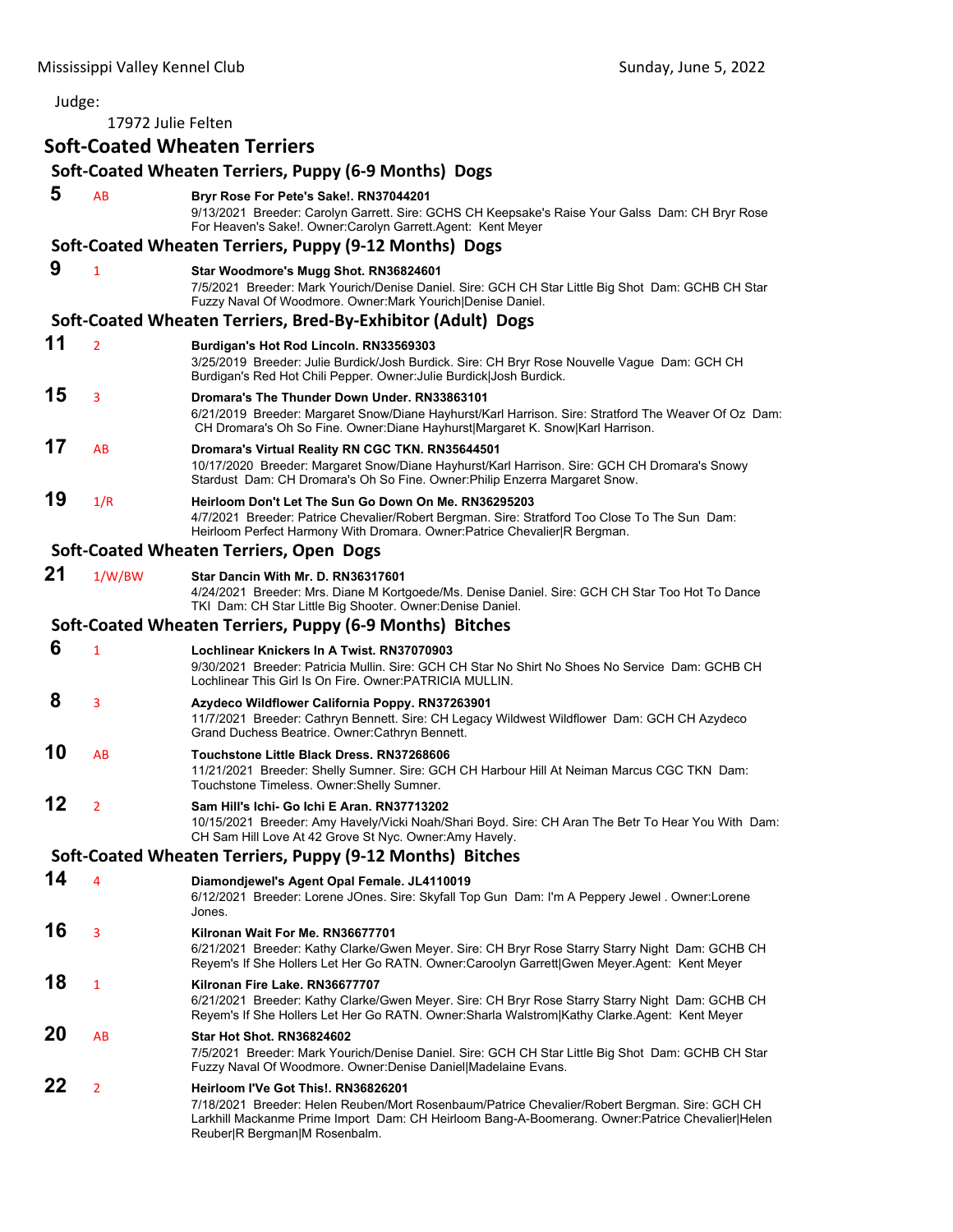#### **Soft‐Coated Wheaten Terriers, 12‐18 Months Bitches 26** <sup>3</sup> **Touchstone Twilight. RN36233701** 3/31/2021 Breeder: Shelly Sumner. Sire: CH Bryr Rose Starry Starry Night Dam: Touchstone Timeless. Owner:Shelly Sumner. **28** <sup>1</sup> **Macphail Light Of Fanad. RN36452005** 5/23/2021 Breeder: Sandra B Ross. Sire: GCHB CH Sundance's Lucky Rover Dam: GCH CH Macphail From The Wild Side. Owner:Sandra B Ross|Kati Marcelino. **32** <sup>2</sup> **Orla Geragold Heather On The Moor. RN36819801** 5/22/2021 Breeder: Nancy Draper. Sire: CH Geragold Desperado's Gold Dam: CH Orla River Shannon. Owner:Nancy Draper|Gerard Thompson. **Soft‐Coated Wheaten Terriers, Bred‐By‐Exhibitor (Puppy) Bitches 34** 1/W **Stratford Let Down Your Hair. RN36645601** 6/21/2021 Breeder: Ellen Mumm/Molly O'Connell. Sire: GCH CH Star No Shirt No Shoes No Service Dam: CH Stratford Better By Design. Owner:Molly OConnell|Ellen Mumm. **Soft‐Coated Wheaten Terriers, Bred‐By‐Exhibitor (Adult) Bitches 36** <sup>1</sup> **Touchstone With A Twist. RN31867003** 2/28/2018 Breeder: Shelly Sumner. Sire: CH Sam Hill's Ps I Love You NAJ Dam: GCHB CH Touchstone Spook-Tacular. Owner:Shelly Sumner. **Soft‐Coated Wheaten Terriers, Open Bitches 38 Diamondjewel Luvs Secnd Chance. FU781833** 10/1/2018 Breeder: Lorene Jones. Sire: Haldan Lightnining's Hand Dam: I'm A Peppery Jewel. Owner:Lorene Jones. **40 Touchstone Timeless. RN30416106** 2/12/2017 Breeder: Shelly Sumner / . Sire: GCH CH Heirloom Nobody Does It Better CA Dam: Touchstone Anticipation. Owner:Shelly Sumner. **42** 1/R **Vermilionspringsong Tooralooralooral. RN32450401** 3/22/2018 Breeder: Barbara Peterson. Sire: CH O'Lorcan's Mysterious Special Agent Dam: Vermilion's Gitchi Gummi. Owner:Barb Peterson|Roxanna Springer.Agent: Lisa Lopez **44** <sup>4</sup> **Kilronan I Can't Tell You Why. RN33748801** 6/12/2019 Breeder: Kathy Clarke/Gwen Meyer. Sire: GCH CH Keepsake's Wave Ryder Dam: GCHB CH Reyem's If She Hollers Let Her Go RATN. Owner:Gwen Meyer|Kathy Clarke.Agent: Kent Meyer **46** <sup>3</sup> **Reyem's Dancing Queen Of Anamcara TKN. RN34333503** 10/23/2019 Breeder: Gwen Meyer. Sire: GCHG CH J'Adores Stanley Cup Toews At Raelyn Dam: Reyem's Catch A Tiger By Her Toe. Owner:Meggan Abboud.Agent: Kent Meyer **48 Orla Kween Of Banba's Crown. RN34675001** 1/15/2020 Breeder: Nancy Draper. Sire: CH Geragold Orla Finlandia Dam: CH Orla River Shannon. Owner:Lori J Clark|Nancy Draper|Jorja Clark. **50 Frolic's Give Me A Chance. RN35768302** 10/15/2020 Breeder: Cheryl Turner. Sire: GCH CH Frolic's It Was Up To Stiehl Dam: GCHB CH Frolic's Caper To Coventry. Owner:Cheryl Turner. **52** <sup>2</sup> **Anamcara's Beauty For Ashes. RN36040102** 8/4/2020 Breeder: Meggan Abboud/Gwen Meyer. Sire: GCHG CH Bryr Rose Phoenix Rising Dam: CH Reyem's Anamcara Back To Reality TKN. Owner:Meggan Abboud|Gwen Meyer.Agent: Kent Meyer **Soft‐Coated Wheaten Terriers, Best of Breed 23 GCHS CH Mirikal Double Top Breakout NA NAJ RATS TKN. RN21937501** 12/4/2010 Breeder: Susan Mcgee/Elena Landa. Sire: CH Melandee's High Wire Act Dam: CH Doubloon's Playing For Keeps RATS TKN. Owner:Susan L McGee . **24 Doubloon's Extreme Speed. RN35948101** 1/28/2021 Breeder: Elena Landa. Sire: GCHG CH Doubloon's Extreme Gamer BCAT Dam: Doubloon's The Wind-Up. Owner:Elena Landa. **25 GCH CH Orla Acacia Blackwater River. RN30545801** 2/15/2017 Breeder: Nancy Draper/Janet Snoddy. Sire: CH Acacia Orla Lil Fish Brandon Dam: CH O'Lorcan's Mystery Writer's M.E. Confidante. Owner:Barbara Smith. **27** BB/G2 **GCHG CH Doubloon's Extreme Gamer BCAT. RN30567002** 4/9/2017 Breeder: Elena Landa. Sire: CH Tara I Get Around Dam: GCHG CH Doubloon's Extreme Play. Owner:Elena Landa|Albert Baker Knoll. **29 CH Tchoklat Living The Dream. RN31699901** 8/10/2017 Breeder: T Clift. Sire: Ellora Gillians Gold Dam: Tchoklat Pleasant Surprise. Owner:Neil OSullivan|Gerard Thompson.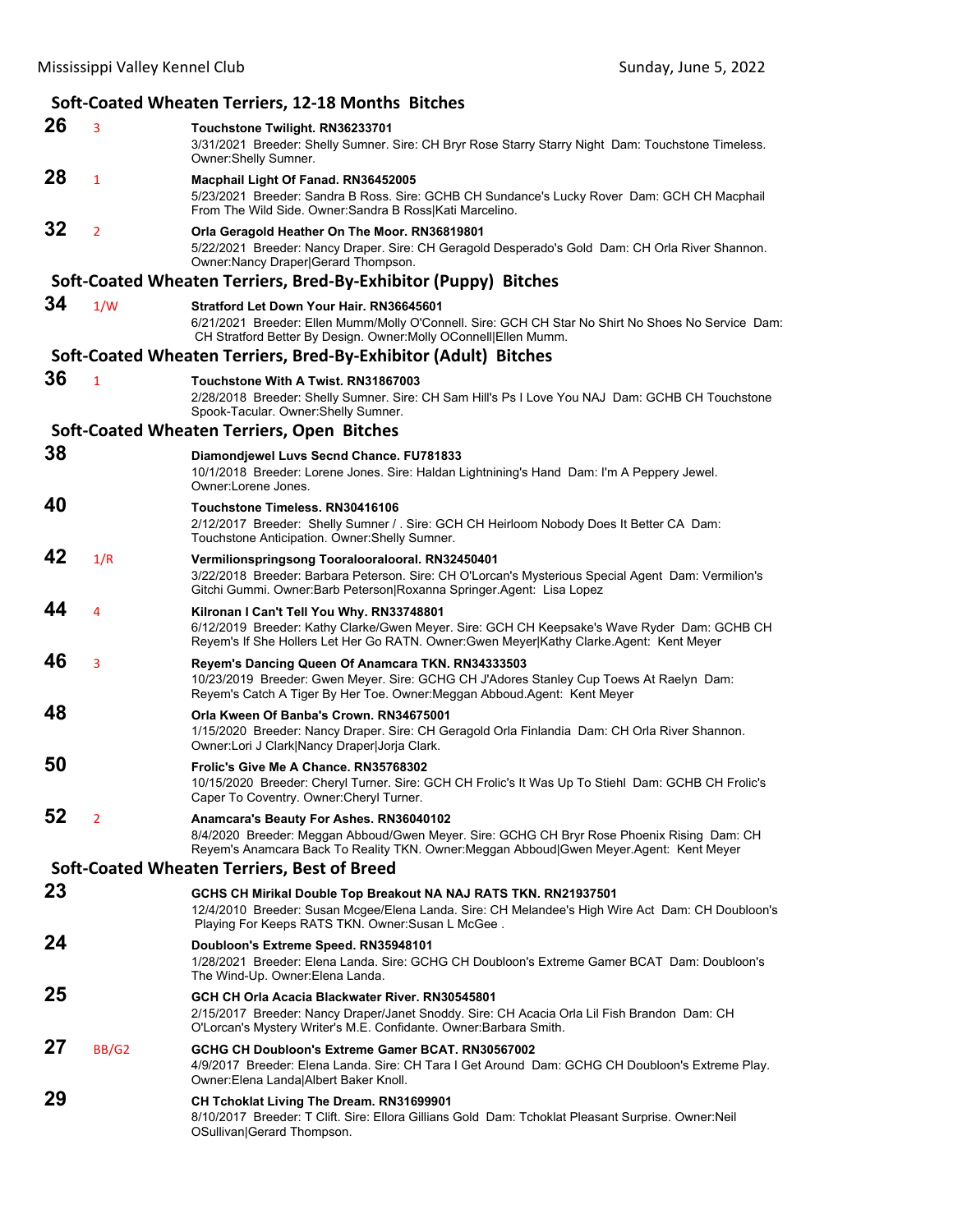| 30     |                    | Westwhind Sloane Ranger At Carillon. RN36531803<br>4/30/2021 Breeder: Marla Braun/Chuck Rodamer. Sire: GCH CH Whindancer's Marvelous Night For A<br>Moondance Dam: CH Spinner's Shake It Off At Westwind. Owner: Kathleen and Peter Gottschalk.                          |
|--------|--------------------|--------------------------------------------------------------------------------------------------------------------------------------------------------------------------------------------------------------------------------------------------------------------------|
| 31     |                    | Exeter's I Hope You Dance BCAT CGC TKN. RN31985602<br>2/25/2018 Breeder: cynthia a stokvis/Gwen Meyer. Sire: GCHB CH Sundance's Lucky Rover Dam: CH<br>Reyem's Diamonds And Gold At Exeter CGC. Owner: Julia Callaghan Cynthia Stokvis Gwen Meyer. Agent: Sarah Perchick |
| 33     |                    | GCH CH Dromara's Snowy Stardust. RN33288601<br>12/12/2018 Breeder: Margaret Snow. Sire: CH Stratford Top Priority Dam: CH Dromara's My Wild Ginger.<br>Owner: Margaret Snow.                                                                                             |
| 35     |                    | GCH CH Star Too Hot To Dance TKI. RN33854801<br>6/21/2019 Breeder: Amy Martin-Piesz/David Piesz/Denise Daniel. Sire: CH Bradberry's One<br>Quintessential Love Story Dam: GCH CH Star Shut Up And Dance RN RATCHX TKI. Owner:Amy<br>Piesz Dave Piesz Denise Daniel.      |
| 37     | <b>SEL</b>         | CH Heirloom T&T's I Wish You More, RN35277301<br>8/7/2020 Breeder: Patrice Chevalier/Robert Bergman. Sire: CH Heirloom One Stroke Over The Line Dam:<br>Heirloom Perfect Harmony With Dromara. Owner:Patrice Chevalier Robert Bergman.                                   |
| 39     | AB                 | CH Frolic's Intrinsic. RN35768301<br>10/15/2020 Breeder: Cheryl Turner. Sire: GCH CH Frolic's It Was Up To Stiehl Dam: GCHB CH Frolic's<br>Caper To Coventry. Owner: Cheryl Turner.                                                                                      |
| 41     |                    | CH Lismore's The Elements Of Style. RN36377301<br>3/25/2021 Breeder: Meg Ryan. Sire: GCHG CH Lismore Mccormack's Dragon Song Dam: GCH CH<br>Lismore This Must Be The Place. Owner: Meg Ryan.                                                                             |
| 56     | <b>OS</b>          | GCHP CH Moxxy Shandalee Hello Gorgeous. RN31548701<br>12/5/2017 Breeder: Mrs. Sue Goldberg/Harvey Goldberg/Dawn Sealy/Nancee Bailey. Sire: GCHS CH<br>Sundance My Beau's A Roxstar Dam: GCHG CH Shandalee Fireworks. Owner:Dawn Sealy.Agent: Laura King                  |
| 58     | <b>SEL</b>         | CH Sam Hill's Songs About Jane. RN33700101<br>2/10/2019 Breeder: Amy Havely/Vicki Noah. Sire: CH Gelt P-38 Lightning Dam: CH Sam Hill's Check Yes<br>Or No. Owner: Amy Havely.                                                                                           |
| 60     |                    | GCH CH Rosheen Walking After Midnight. RN34964101<br>4/2/2020 Breeder: Melisa Lopez. Sire: GCH CH Whindancer's Fireworks After Midnight Dam: CH<br>Rosheen Happy-Go-Lucky. Owner:Lisa Lopez.                                                                             |
| 62     |                    | CH Stratford No Words Can Express It. RN35643101<br>10/5/2020 Breeder: Molly M O'Connell. Sire: CH Raclee Express West O'Andover CD Dam: CH Stratford<br>The Eyre Affair. Owner: Paula Radin James Anderson Molly O'Connell.                                             |
| 64     | AB                 | CH Kaler Caught In The Act. RN36032501<br>2/6/2021 Breeder: Karen Mueller/Denise Daniel. Sire: CH Lochlinear Fire And Rain Dam: CH Kaler Ice On<br>Ice. Owner: Karen Sue Mueller Pat Mullin.                                                                             |
| 66     |                    | CH Lismore A Wrinkle In Time. RN36377302<br>3/25/2021 Breeder: Meg Ryan. Sire: GCHG CH Lismore Mccormack's Dragon Song Dam: GCH CH<br>Lismore This Must Be The Place. Owner: Meg Ryan.                                                                                   |
| Judge: |                    |                                                                                                                                                                                                                                                                          |
|        | 17972 Julie Felten |                                                                                                                                                                                                                                                                          |

# **Staffordshire Bull Terriers**

# **Staffordshire Bull Terriers, Best of Breed**

 **5** AB **GCH CH Bullseye King Of The Jungle. RN31355101**

10/10/2017 Breeder: Bonnie Cresse/Zane Smith. Sire: GCHS CH Red Samurai Dam: CH Bullseye Brynmawr Of Cresstock. Owner:Zane Smith Stacy Koren.

# Judge:

17972 Julie Felten

# **Welsh Terriers**

#### **Welsh Terriers, Open Bitches**

 **6** AB **Abbeyrose Black Raven At Rhiannon. RN35300001**

7/10/2020 Breeder: Mary Duafala/Pamela Allen/Judith Anspach. Sire: GCH CH Brynmawr Dream Big Dam: CH Abbeyrose Sweet Chaos. Owner:Mary Duafala|Judith Anspach|Robert Boyd|Patty Boyd.Agent: Leonardo Garcini

#### **Welsh Terriers, Best of Breed**

#### **5** AB **GCH CH Abbeyrose Black Chrome. RN34122301** 8/26/2019 Breeder: Mary Duafala/Judith Anspach/Pamela Allen. Sire: GCHS CH Abbeyrose Captain Jack Dam: CH Abbeyrose Black Pearl. Owner:Mary Duafala|J Anspach|P Allen|S Williams|R Williams|D Peters.Agent: Leonardo Garcini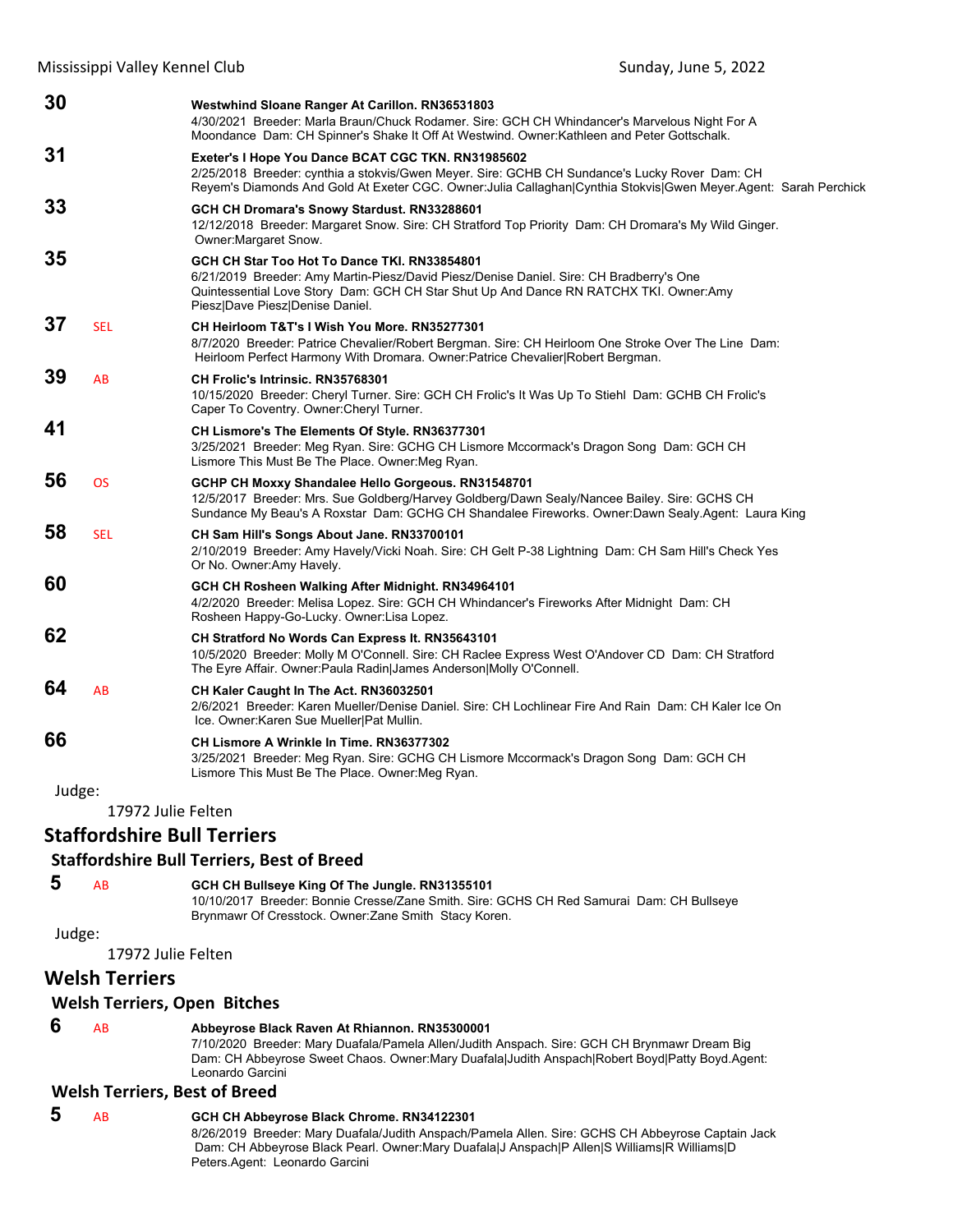17972 Julie Felten

# **West Highland White Terriers**

# **West Highland White Terriers, Bred‐By‐Exhibitor (Adult) Dogs**

 **5** AB **Halo Imperial's Calling Strikes. RN35093201**

5/6/2020 Breeder: Pamela Downey/Susan M Napady/Janet Parcel. Sire: GCHB CH Imperial's Major League Dam: GCH CH Halo's Imperial Hurricane. Owner:Penny DuBernat|Janet Parcel.

# **West Highland White Terriers, Open Dogs**

 **7** AB **Spirit's Back N' The Saddle Again. RN35714101** 10/5/2020 Breeder: Jane E Sajban-Hey/DAWN L. MARTIN. Sire: Wildwoods T.N.T. Dam: Spirit's Legacy N' The Berkshire. Owner:Jane SajbanHey|Dawn Martin.Agent: Margery Good  **9** 1/W/BB **Margie Munro's Finest Hour. RN36338403** 4/15/2021 Breeder: Henry Helgerson/Nicholi Flynn. Sire: GCH CH Margie Munro's Great Barrier Reef Dam: GCHG CH Margie Munro She's Full Of It. Owner:Dr Daniel Gillen|Nicholi Flynn |Hon Henry Helgerson.Agent: Leonardo Garcini

# **West Highland White Terriers, Best of Breed**

# **6** OS **CH Borgo's Irnbru Malibu RATO. RN33483703**

3/11/2019 Breeder: Deborah Colvin Borgo. Sire: GCHG CH Ridgmar's Just Joking Around Dam: CH Borgo's Blown Away O'the Sutherland Clan CD BN RM RAE AX OAJ NF JE CA SWA SCE SEE SHDN RATM CZ8B. Owner:Christan Fowler Deborah Colvin Borgo.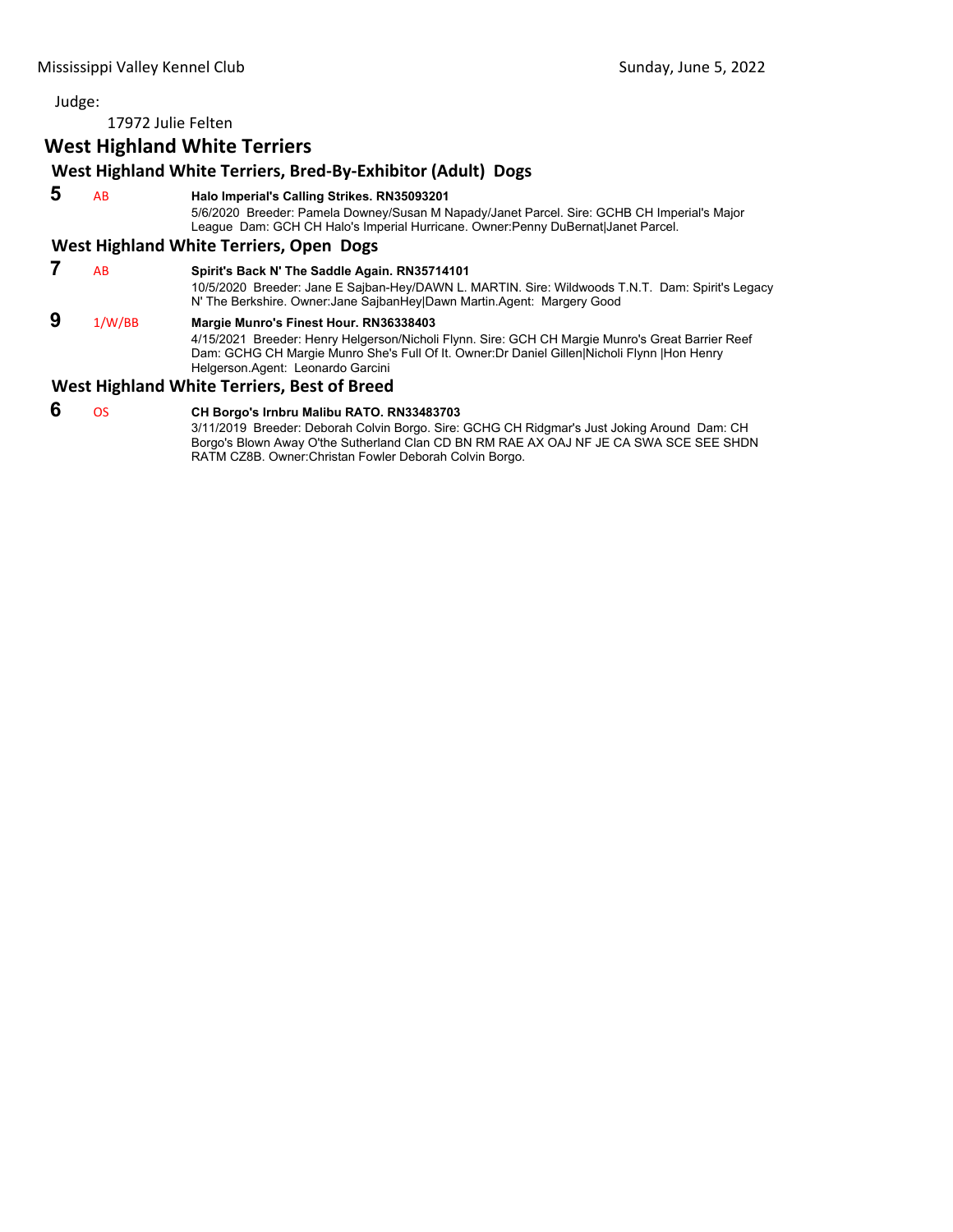90371 Gina Wieser

# **Biewer Terrier**

|        | <b>Biewer Terrier, Best of Breed</b> |                                                                                                                                                                                                                      |
|--------|--------------------------------------|----------------------------------------------------------------------------------------------------------------------------------------------------------------------------------------------------------------------|
| 5      | <b>BB</b>                            | GCH CH Irish Jazzm Monplezir. TS42277402<br>10/27/2018 Breeder: I N Belova. Sire: Fler De Mari Truvey Zhenial Dam: Gran De Kuerro Yunessa.<br>Owner: Michele Lyons. Agent: Jody Paquette-Garcini                     |
| 7      | <b>AB</b>                            | GCHB CH Windsong's Lightning Strykes Twice. TS47575101<br>8/16/2020 Breeder: DEBARAH BILLINGS. Sire: Windsong's When The Thunder Rolls CM2 Dam: Show<br>Kurazh Dakota Brown. Owner: RENEE POPKEY Agent: DARYL MARTIN |
| 9      | <b>SEL</b>                           | CH Zhadora-Lanset Leon. TS53318301<br>5/16/2021 Breeder: O A Sedina. Sire: Zhadora-Lanset Amorevole Cuore Indigo Dam: Zhadora-Lanset<br>Leranda Di, Owner:Carol Brinson.                                             |
| Judge: |                                      |                                                                                                                                                                                                                      |
|        | 90371 Gina Wieser                    |                                                                                                                                                                                                                      |
|        | <b>Brussels Griffons</b>             |                                                                                                                                                                                                                      |
|        | <b>Brussels Griffons, Open Dogs</b>  |                                                                                                                                                                                                                      |
| 5      | 1/W/BB/G4                            | Tickitbou's Sing It Tomee. TS53654501<br>3/23/2018 Breeder: RHODA ACE. Sire: Kra's The Mighty Hercules Dam: Sharm Ot Nataly Charuyuschaya<br>Noch'. Owner: Peter Scott Peter Scott.                                  |
|        |                                      | <b>Brussels Griffons, Open Bitches</b>                                                                                                                                                                               |
| 6      | <b>AB</b>                            | Russisch Geist American Woman, TS52058201<br>8/19/2020 Breeder: Tatyana Kagalnitskaya. Sire: Kravitz Lenny Corsairey Casch Dam: Russisch Geist<br>Olivetti. Owner: Miku Walker. Agent: Billy Huntington              |

Judge:

90371 Gina Wieser

# **Cavalier King Charles Spaniels**

# **Cavalier King Charles Spaniels, Open Dogs**

| 5  | 2/R          | Closeburn Brodie Douglas. TS32376304<br>8/17/2016 Breeder: Nancy Maddox/Linda Fairchild. Sire: Harana Shakin Stevens Dam: Denham<br>Moonstruck. Owner: Melanie Van Dyke Christopher Skiles.                                    |
|----|--------------|--------------------------------------------------------------------------------------------------------------------------------------------------------------------------------------------------------------------------------|
| 7  | 1/W/OS       | Allegro Sonata Hilton. TS52274701<br>10/30/2020 Breeder: SVETLANA Kudryavtseva. Sire: Mad Max Du Chateau Noblesse Dam: Diana<br>Forest Butterfly. Owner: Julie Roberts Erica Dunlqf3y Kalyn Erickson.                          |
|    |              | <b>Cavalier King Charles Spaniels, Puppy (6-9 Months) Bitches</b>                                                                                                                                                              |
| 6  | AB           | Millcreek's High Class Royal Princess Nadiya Of Rg. TS53547401<br>9/13/2021 Breeder: Candice Di Marchi-Murphy. Sire: Yahoo Taurunum Angel'S Dam: Lullaby Taurunum<br>Angel'S. Owner: Suann Dombrowicki. Agent: Christy Collins |
| 8  | $\mathbf{1}$ | Fox Creek Olivia Rose, TS53980201<br>11/15/2021 Breeder: Debra Johnson. Sire: CH Valentyne The Irish Tenor Dam: Fox Creek Nina Rose.<br>Owner:Debra Johnson.                                                                   |
|    |              | <b>Cavalier King Charles Spaniels, 12-18 Months Bitches</b>                                                                                                                                                                    |
| 10 | 1/R          | Northpointe The Temptress. TS51231001<br>5/4/2021 Breeder: Deborah Mitchum. Sire: GCH CH Northpointe On Safari Dam: GCH CH Northpointe<br>Hedera Colchica. Owner:Deborah Mitchum.Agent: Tyler Mills                            |
|    |              | Cavalier King Charles Spaniels, Bred-By-Exhibitor (Adult) Bitches                                                                                                                                                              |
| 12 | $\mathbf{1}$ | Fox Creek New Years Eve. TS45074601<br>12/31/2019 Breeder: Debra Johnson. Sire: CH Fox Creek Hear Me Roar! Dam: Pascavale Lily Pad.<br>Owner:Debra Johnson.                                                                    |
|    |              | <b>Cavalier King Charles Spaniels, American Bred Bitches</b>                                                                                                                                                                   |
| 14 | 1/W/BW       | Riverwyn Sikeleli Blowing In The Wind. TS49500101<br>6/12/2020 Breeder: Maggi Pivovar. Sire: CH Sikeleli Prince Charming Dam: Riverwyn Diamond Blaze.<br>Owner:LAURA NEL.                                                      |
|    |              | <b>Cavalier King Charles Spaniels, Open Bitches</b>                                                                                                                                                                            |
| 16 | $\mathbf{1}$ | Woftam Miss Betty Boop. TS44035401<br>8/19/2019 Breeder: Mr. Lamont M Yoder/Charlene Yoder. Sire: CH Just Dressed To Impress Of Gilbrook<br>Dam: CH Timsar Miss Trial. Owner:Lamont Yoder Charlene Yoder.Agent: Laura King     |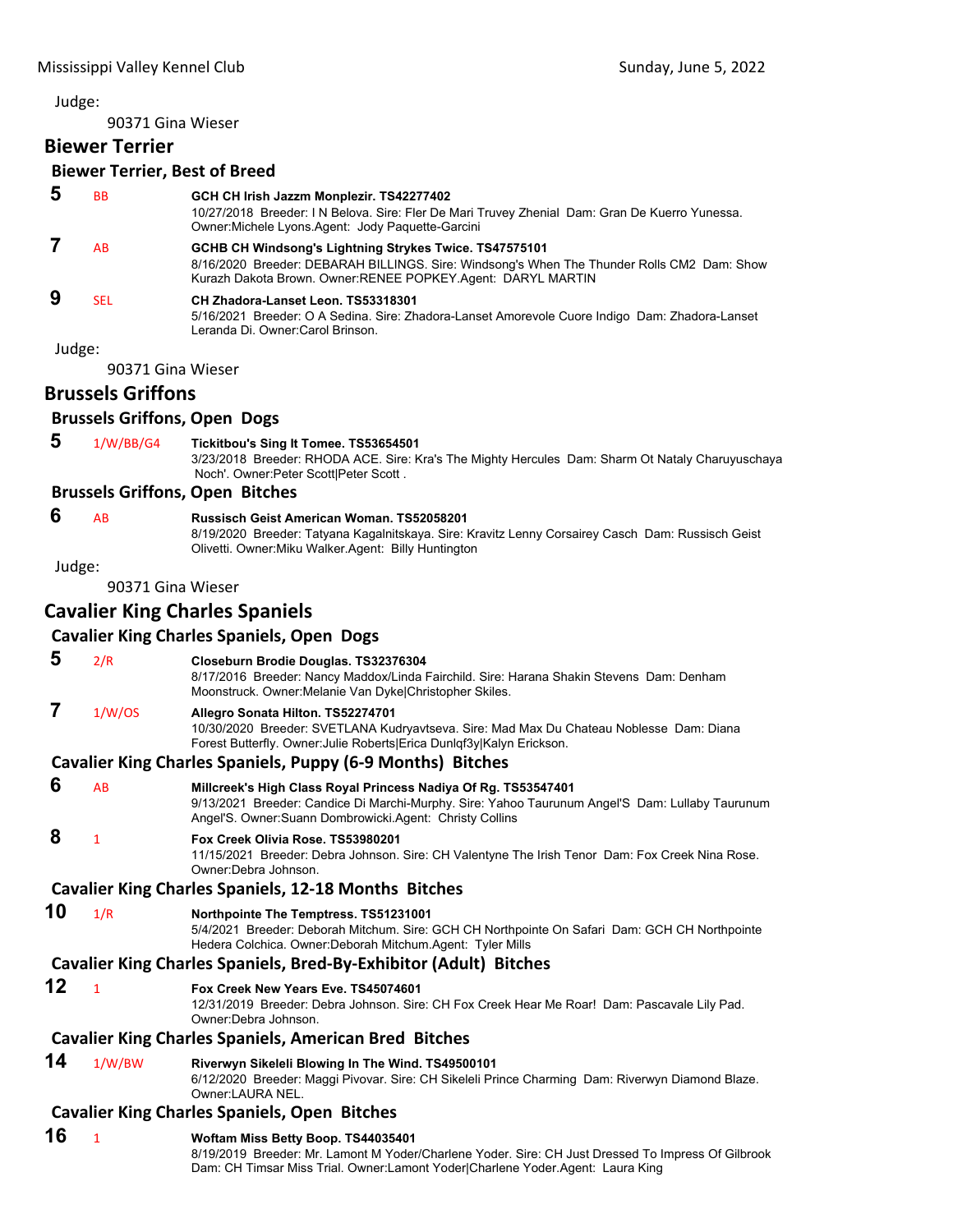| 18     | $\overline{2}$                | Northpointe Lion White Witch And Wardrobe. TS51230901<br>5/3/2021 Breeder: Deborah Mitchum. Sire: GCHG CH Kbpride Scottish Warrior's The Lion CGC Dam:<br>Northpointe Wind In The Willows. Owner: Deborah Mitchum. Agent: Tyler Mills       |
|--------|-------------------------------|---------------------------------------------------------------------------------------------------------------------------------------------------------------------------------------------------------------------------------------------|
|        |                               | <b>Cavalier King Charles Spaniels, Best of Breed</b>                                                                                                                                                                                        |
| 20     | <b>SEL</b>                    | GCH CH Kean Liven The Dream. TS40990205<br>11/5/2018 Breeder: Liz Keane. Sire: Kean On This Dam: Kean Liven In Lala. Owner: Shawn Barton Liz<br>Keane.                                                                                      |
| 22     | <b>BB</b>                     | GCHB CH Kbpride Moon River. TS44657501<br>8/26/2019 Breeder: Gayle Reardon. Sire: Riverdale Of An Excellent Choice Dam: GCHS CH Kbpride La<br>Perle. Owner: Dr Gayle Reardon. Agent: Laura King                                             |
| Judge: | 90371 Gina Wieser             |                                                                                                                                                                                                                                             |
|        | <b>Chihuahuas (Long Coat)</b> |                                                                                                                                                                                                                                             |
|        |                               | Chihuahuas (Long Coat), Puppy (9-12 Months) Dogs                                                                                                                                                                                            |
| 5      | $\mathbf{1}$                  | Schroeder's Herbie The Love Bug. TS52269301<br>8/9/2021 Breeder: Donna Schroeder. Sire: GCHB CH Schroeder's Mini Cooper Dam: CH Schroeder's<br>Priscilla, Owner: Donna Schroeder,                                                           |
|        |                               | Chihuahuas (Long Coat), 12-18 Months Dogs                                                                                                                                                                                                   |
| 7      | $\mathbf{1}$                  | Timeless Firestorm. TS51149501<br>4/1/2021 Breeder: Kyle E Potts/Tracy Potts/Florence L Davis/David M Davis. Sire: GCHB CH Majesty N<br>Calmont's Excellence I Am BN RN FDC CGCA CGCU TKI Dam: Timeless Fly Me High. Owner:Lisa<br>Connell. |
|        |                               | Chihuahuas (Long Coat), American Bred Dogs                                                                                                                                                                                                  |
| 9      | 1/W/BW                        | Schroeder's Dynamite Knight Rider. TS50760301<br>5/8/2021 Breeder: Donna Schroeder/Alicia Broyles. Sire: GCHB CH Schroeder's Mini Cooper Dam:<br>Schroeder's Vanilla Latte'. Owner: Patricia Golec.                                         |
|        |                               | Chihuahuas (Long Coat), Open Dogs                                                                                                                                                                                                           |
| 11     | $\overline{2}$                | Victory Shaq Attack. TS50686501<br>3/10/2021 Breeder: Kathryn V Hulstein. Sire: GCH CH Jasmin Noir Marvel Dam: Neo Fabulous Velvet<br>Victory. Owner: Terrence cook Mari cook. Runchana L deview                                            |
| 15     | $\mathbf{1}$                  | Glamour Praying For You Charlie. TS51718904<br>6/28/2021 Breeder: Sally Cathcart. Sire: S & T's All Gussied Up (Gus) Dam: S & T's Playing A Trick<br>(Trixie). Owner: Mona Miller Jennifer Pearce. Meryl Parreira                           |
|        |                               | Chihuahuas (Long Coat), Puppy (6-9 Months) Bitches                                                                                                                                                                                          |
| 6      | AB                            | <b>Bellastaff Taste The Rainbow, TS53630001</b><br>10/4/2021 Breeder: Gina Dattilo. Sire: GCH CH Knockout Liar Liar Dam: GCH CH Mar-El-To's Sweet<br>Like Chocolate. Owner: Gina Dattilo Christy Collins.                                   |
|        |                               | <b>Chihuahuas (Long Coat), Open Bitches</b>                                                                                                                                                                                                 |
| 10     | 1/W                           | Uneke's Remember Selena CDX. TS42285002<br>1/12/2019 Breeder: Jacob Jessee. Sire: Kinsey N Uneke's Straight Out Of Oz Dam: Uneke's Blood Reign.<br>Owner: Nancy muller.                                                                     |
|        |                               | <b>Chihuahuas (Long Coat), Best of Breed</b>                                                                                                                                                                                                |
| 12     | <b>SEL</b>                    | GCHB CH Schroeder's Twilight Sparkle. TS42915402<br>4/24/2019 Breeder: Donna Schroeder. Sire: GCHB CH Schroeder's Mini Reese Dam: Schroeder's Pop<br>Art. Owner: Donna Schroeder.                                                           |
| 14     | <b>BB/G2</b>                  | GCHP CH Bramver's Orohime. TS44904401<br>7/7/2018 Breeder: Chizuru Kadowaki. Sire: GCH CH Dartan N' Wincoo Ambassador Dam: Bramver's Ice<br>Beauty. Owner:Lori and Bill block. Runchana L Deview                                            |
| 17     | AB                            | GCHS CH Bellastaff The Candy Man Can. TS42627401<br>5/24/2019 Breeder: Gina Dattilo/Jennifer A Snyder. Sire: GCH CH Knockout Liar Liar Dam: GCH CH Mar-<br>El-To's Sweet Like Chocolate. Owner: Gina Dattilo Christy Collins.               |
| 19     | <b>OS</b>                     | CH Tophat's Archangel. TS48199701<br>8/30/2020 Breeder: Mr. James E Icenogle. Sire: GCHG CH Ouachitah Talisman Dam: GCH CH<br>Schroeder's Tophat Alpha Angel. Owner: James Icenogle.                                                        |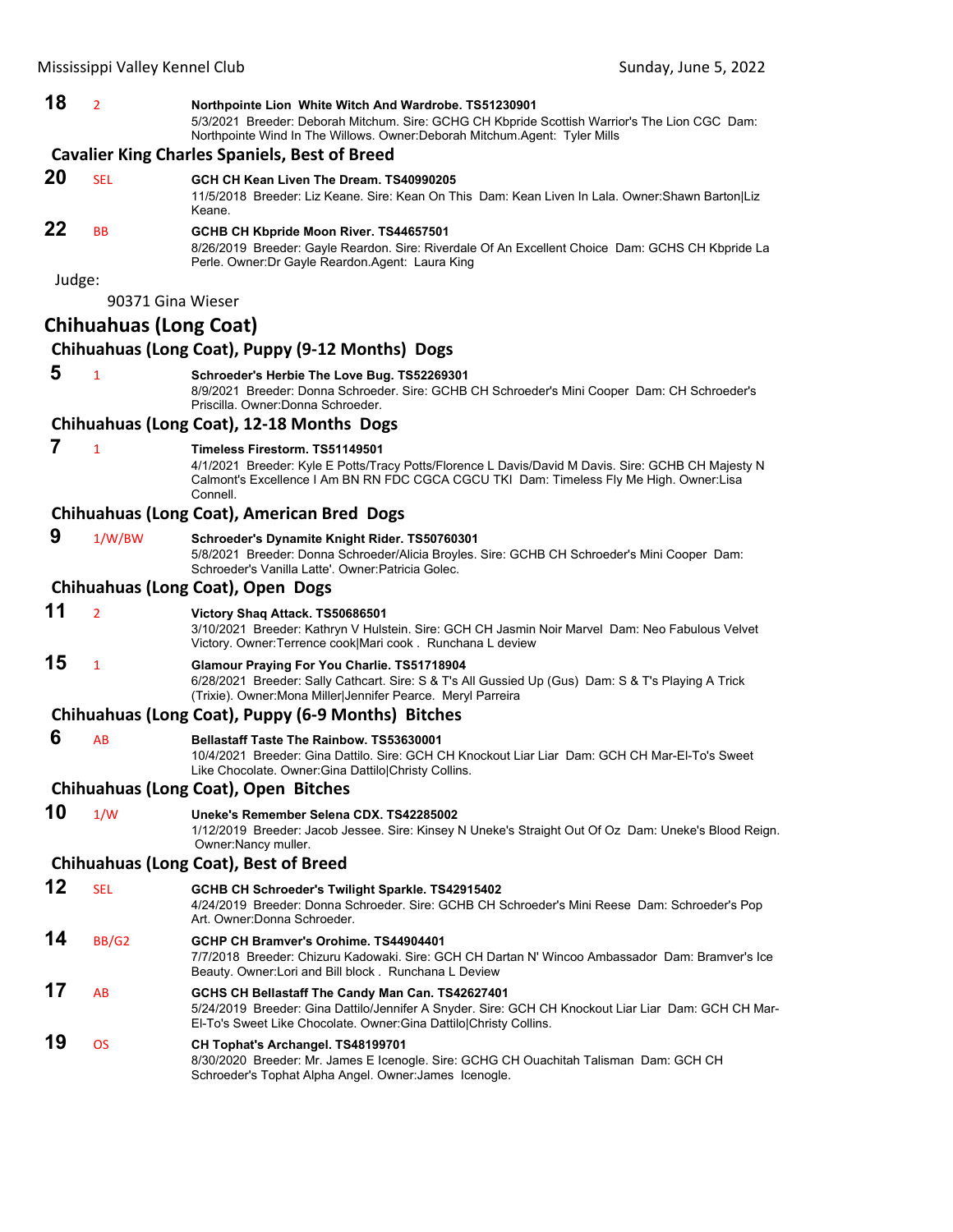90371 Gina Wieser

# **Chihuahuas (Smooth Coat)**

# **Chihuahuas (Smooth Coat), Puppy (9‐12 Months) Bitches**

| 6  | 1/W/OS       | Lazy K's Tucker's Jillene. TS51489801<br>6/15/2021 Breeder: Kathleen A Coulter/Stacey M Christy. Sire: GCH CH Sho-Me's Manuel@Jillis Dam:<br>Lazy K Shadows Tucker. Owner: Kathleen Coulter Stacey Christy.       |
|----|--------------|-------------------------------------------------------------------------------------------------------------------------------------------------------------------------------------------------------------------|
| 8  | 2/R          | Lazy K's Tucker's My Mom Cook-E. TS51489802<br>6/15/2021 Breeder: Kathleen A Coulter/Stacey M Christy. Sire: GCH CH Sho-Me's Manuel@Jillis Dam:<br>Lazy K Shadows Tucker. Owner: Kathleen Coulter Stacey Christy. |
|    |              | Chihuahuas (Smooth Coat), 12-18 Months Bitches                                                                                                                                                                    |
| 10 | $\mathbf{1}$ | Limelight Leaping Water. TS54545701<br>5/18/2021 Breeder: Lisa Connell. Sire: CH Imperial Luxury Vegas Rock'N'roll Dam: Gerbera S Lipetskih<br>Ozer. Owner:Lisa Connell Kyle Potts.                               |
|    |              | <b>Chihuahuas (Smooth Coat), Best of Breed</b>                                                                                                                                                                    |
| 5  |              | <b>Companero Siberian Express. TS48516501</b><br>8/17/2020 Breeder: Karin Orman. Sire: CH Hear Me Roar S Lipetskih Ozer Dam: GCH CH Luxury Of<br>Nadin Alta Vista, Owner Karin Orman.                             |
|    |              | GCH CH Jen-Jeans Jedi Knight. TS32142703<br>9/17/2016 Breeder: Jean Pratt. Sire: GCH CH Jen-Jeans Huckleberry Finn Dam: Jen-Jeans Be Still My<br>Heart, Owner Patricia Golec.                                     |
| 9  | <b>SEL</b>   | GCHB CH Jen-Jeans Tophat Look At Me Now. TS40612102<br>10/23/2018 Breeder: Jean Pratt. Sire: GCHB CH Show Me's Stop And Stare Harmony Dam: Jen-Jeans<br>Be Still My Heart. Owner: James Icenogle.                 |
| 11 | <b>BB</b>    | GCHB CH Sailor S Lipetskih Ozer. TS49594601<br>12/10/2019 Breeder: D I Kostin. Sire: Belissimo Bravo Emperor Meiji Dam: I Love You Soo S Lipetskih<br>Ozer. Owner:Tamera Lee.Agent: Nicole Denny                  |
|    |              |                                                                                                                                                                                                                   |

Judge:

90371 Gina Wieser

# **Chinese Cresteds**

# **Chinese Cresteds, Open Dogs**

| 5 | 1/W/BW | Piedmont Kaylen's The Magician. TS47565604                                                                                                                     |
|---|--------|----------------------------------------------------------------------------------------------------------------------------------------------------------------|
|   |        | 8/5/2020 Breeder: Barrie Drewitt-Barlow. Sire: GCHP CH Kaylen's General Kai Panda Dam: CH Worka<br>Art - Delende Spellbound At Sunlit. Owner: Tara Richardson. |

# **Chinese Cresteds, Puppy (6‐9 Months) Bitches**

 **6** 1/R **Edelweiss Miss Jackson If You Please. TS54402601**

11/7/2021 Breeder: Kathleen C Knoles. Sire: GCHB CH Edelweiss Hey Little Sister Shotgun Dam: Edelweiss That's So Fetch. Owner:Kathy C Knoles.

# **Chinese Cresteds, American Bred Bitches**

# **10** AB **Mountain View & Hampton Court Conjure The Storm. TS48454604**

10/30/2020 Breeder: Claire Abraham/Livia Krainer/Kelly Shupp/Victor Malzoni. Sire: GCHP CH Kaylen's General Kai Panda Dam: GCHS CH Hampton Court's Rachel Dawes. Owner:C Abraham|V Malzoni.Agent: Kelly Shupp

# **Chinese Cresteds, Open Bitches**

# **12** 1/W **Sol'tanto Sambuka. BCU288004732**

9/22/2021 Breeder: Doroshkevich. Sire: Moon Harbour Ralf Dam: Sol'tanto Malibu. Owner:Kathy C Knoles|Janette Parker |Leslie Rofel.

# **Chinese Cresteds, Best of Breed**

|    | OS        | GCHG CH Kaylen Let Ur Imagination Run Wild Cristal-Myangel. TS46800103<br>5/7/2020 Breeder: Sandra Francis/Eduardo Baute/vincenzo zurlo/Kay Peiser. Sire: GCHP CH Kaylen's<br>General Kai Panda Dam: CH Myangel-Cristall's Journey Of The Imagination. Owner: Kay Peiser Virginia<br>Dorris.Agent: Laura King |
|----|-----------|---------------------------------------------------------------------------------------------------------------------------------------------------------------------------------------------------------------------------------------------------------------------------------------------------------------|
| 14 | <b>BB</b> | GCHP CH Orenda Viva Jumpin' Little Juke Joint CAA FCAT2 ATT. TS36636102<br>10/20/2017 Breeder: Debi J Golden/Viva Wittler, Sire: CH Worka Art - Delende Indian Outlaw, Dam:<br>GCHS CH Viva Glitz And Glamour DCAT TKN. Owner:Debi J Golden Vi Wittler.                                                       |
| 16 | SFI.      | GCHS CH Regal Redwood's Just A Little Pixie Dust. TS48163101<br>7/16/2020 Breeder: Amanda Nocero/Norma M Feldman. Sire: CH Sunlit Worka Art's Guide To The Galaxy<br>Dam: CH Carrera Sunlit's When He Hears Her Song. Owner: Norma Feldman Amanda Norcero. Agent:<br>Madeline Buehler                         |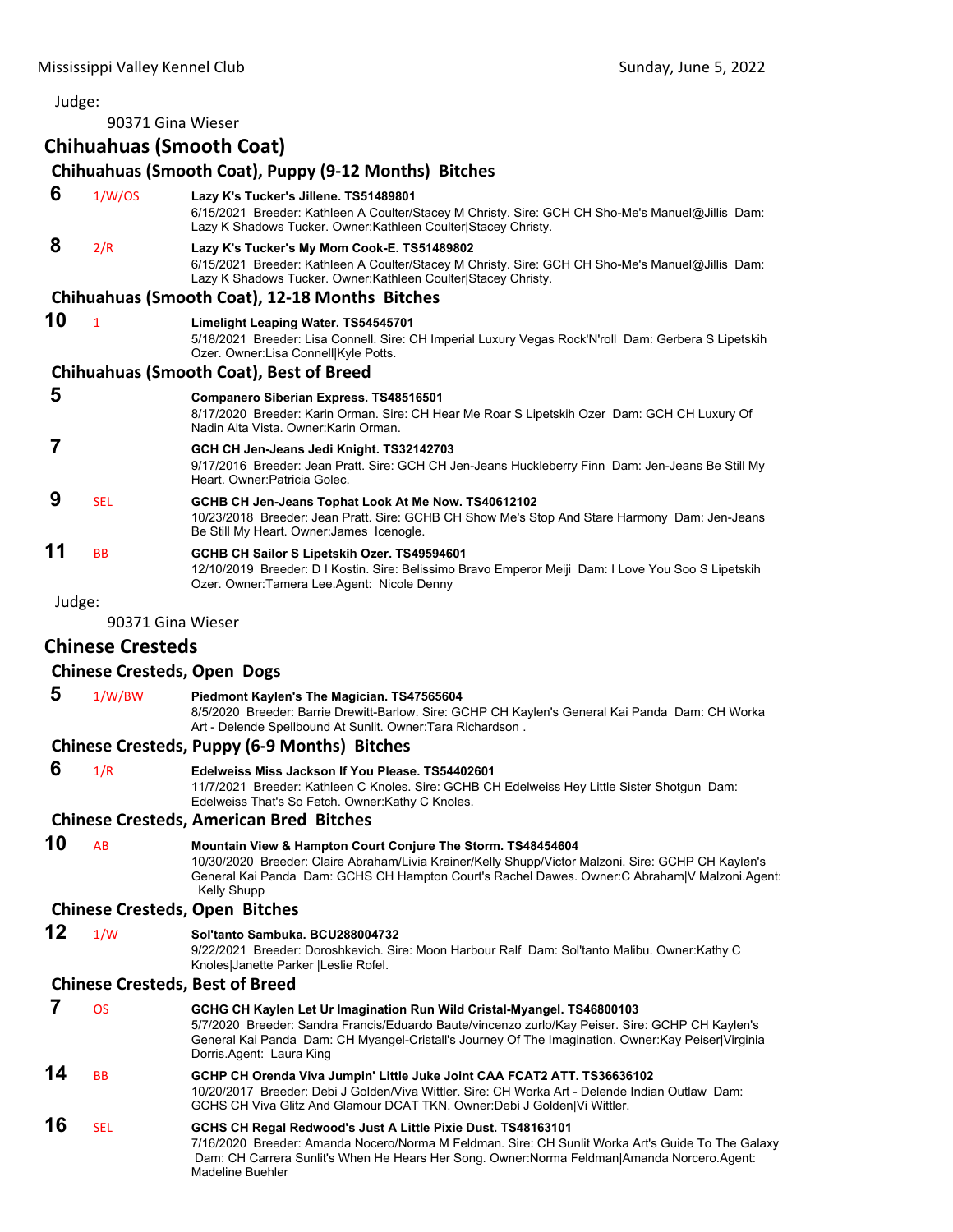| Judge: |                                  |                                                                                                                                                                                                                                        |  |  |
|--------|----------------------------------|----------------------------------------------------------------------------------------------------------------------------------------------------------------------------------------------------------------------------------------|--|--|
|        | 90371 Gina Wieser                |                                                                                                                                                                                                                                        |  |  |
|        |                                  | <b>English Toy Spaniels (B &amp; P C)</b>                                                                                                                                                                                              |  |  |
|        |                                  | English Toy Spaniels (B & P C), Open Dogs                                                                                                                                                                                              |  |  |
| 5      | 1/W                              | Breston's Divine Time. TS35173403<br>4/5/2017 Breeder: Mrs. Brenda Blackwell Riffey. Sire: CH Breston's Lord Piccadilly Cheri-A Wingo Dam:<br>Harmony Holland Highland Piper. Owner: kristi hendrix.                                   |  |  |
|        |                                  | English Toy Spaniels (B & P C), Best of Breed                                                                                                                                                                                          |  |  |
| 7      | <b>BB</b>                        | <b>CH Breston' Divine Promise. TS35173402</b><br>4/5/2017 Breeder: Mrs. Brenda Blackwell Riffey. Sire: CH Breston's Lord Piccadilly Cheri-A Wingo Dam:<br>Harmony Holland Highland Piper. Owner: kristi hendrix.                       |  |  |
| Judge: |                                  |                                                                                                                                                                                                                                        |  |  |
|        | 90371 Gina Wieser                |                                                                                                                                                                                                                                        |  |  |
|        | <b>Havanese</b>                  |                                                                                                                                                                                                                                        |  |  |
|        | Havanese, Best of Breed          |                                                                                                                                                                                                                                        |  |  |
| 5      | <b>SEL</b>                       | GCHB CH Asunray's Duly Noted. TS38458001<br>6/7/2018 Breeder: Marie Felmlee. Sire: CH Nirvana's Mini Cooper Dam: GCH CH Havakiss And Tell At<br>Asunray. Owner: Marie Felmlee Lucy Ellis.                                              |  |  |
| 6      | <b>SEL</b>                       | GCH CH Marcosa's Essential Travel. TS45665401<br>2/20/2020 Breeder: Mary Anne Luke/Corinne Kolzow. Sire: GCHG CH Marcosa's Slip Slidin' Away Dam:<br>CH Payasa & Marcosa Crazy Little Thing. Owner: Corinne Kolzow.                    |  |  |
| 7      | <b>OS</b>                        | CH Wyhaven's Gift Of Independence. TS51717503<br>7/4/2021 Breeder: EAnn Ingram/Betty Peplin. Sire: GCHB CH Luv Bug's Designed To Impress Dam: CH<br>Accent's Take A Bow At Wyhaven. Owner:Susie Butler E.Ann Ingram. Ellen Akers Perry |  |  |
| 8      |                                  | GCHB CH Sunsation Raised On Country Sunshine. TS45676504<br>3/20/2020 Breeder: Susan E Fagan. Sire: GCH CH Sunsation Easy Like Sunday Morning Dam: CH Ozark<br>Sun Somebody Fancy Of Sunsation. Owner: Susan Fagan Chelsay Grubb.      |  |  |
| 10     | BB                               | CH Wyhaven's Miss Stars And Stripes. TS51717502<br>7/4/2021 Breeder: EAnn Ingram/Betty Peplin. Sire: GCHB CH Luv Bug's Designed To Impress Dam: CH<br>Accent's Take A Bow At Wyhaven. Owner: EAnn Ingram. Ellen Akers Perry            |  |  |
| Judge: |                                  |                                                                                                                                                                                                                                        |  |  |
|        | 90371 Gina Wieser                |                                                                                                                                                                                                                                        |  |  |
|        | Italian Greyhounds               |                                                                                                                                                                                                                                        |  |  |
|        |                                  | Italian Greyhounds, 12-18 Months Bitches                                                                                                                                                                                               |  |  |
| 8      | 1/W                              | Caliente's Let's Party Toonight. TS49884105<br>2/1/2021 Breeder: Patty S Montez. Sire: GCHB CH Caliente's The Ghost Rider Of Aivilo Dam: Caliente's<br>All Hail The Queen. Owner: Sharon Ryan.                                         |  |  |
|        |                                  | Italian Greyhounds, Bred-By-Exhibitor (Puppy) Bitches                                                                                                                                                                                  |  |  |
| 10     | 1/R                              | Piason's Hot And Spicy. TS52629001<br>9/27/2021 Breeder: Karen L Gibson/Sharon McKay. Sire: CH Piason Davinci D'Lorac Dam: GCH CH<br>Andauer Too Darn Hot At Lorac. Owner: Sharon McKay Gayle McCormick.                               |  |  |
|        |                                  | <b>Italian Greyhounds, Best of Breed</b>                                                                                                                                                                                               |  |  |
| 5      | <b>BB</b>                        | CH Lorac The Best Is Yet To Come At Raffinato RI CGC TKN. TS49467003<br>1/6/2021 Breeder: Carol S Wiedmer/Karen L Gibson. Sire: GCH CH Piason's Blue Calypso D'Lorac<br>Dam: GCH CH Andauer Too Darn Hot At Lorac. Owner:cathy sutler. |  |  |
| 14     | <b>SEL</b>                       | CH Resounding Fun And Games. TS40519902<br>11/29/2018 Breeder: Susan Salladay. Sire: GCH CH Resounding Fa La La La La Dam: GCH CH<br>Resounding Carmen Christi. Owner: Renee Cooper Susan Salladay.                                    |  |  |
| Judge: |                                  |                                                                                                                                                                                                                                        |  |  |
|        | 90371 Gina Wieser                |                                                                                                                                                                                                                                        |  |  |
|        | Japanese Chin                    |                                                                                                                                                                                                                                        |  |  |
|        | Japanese Chin, 12-18 Months Dogs |                                                                                                                                                                                                                                        |  |  |

 **5** 1/R **Montra Magic In The Air At Tsunami Mizumi. TS50401203** 12/17/2020 Breeder: BURK HUGHES/Victor H Cohen/Leanne Bertani/Joseph Berkau. Sire: Touche's Bourbon Ball Dam: Victory Rose Tint My World. Owner:Heidi Ludwig|Thelma Carlson.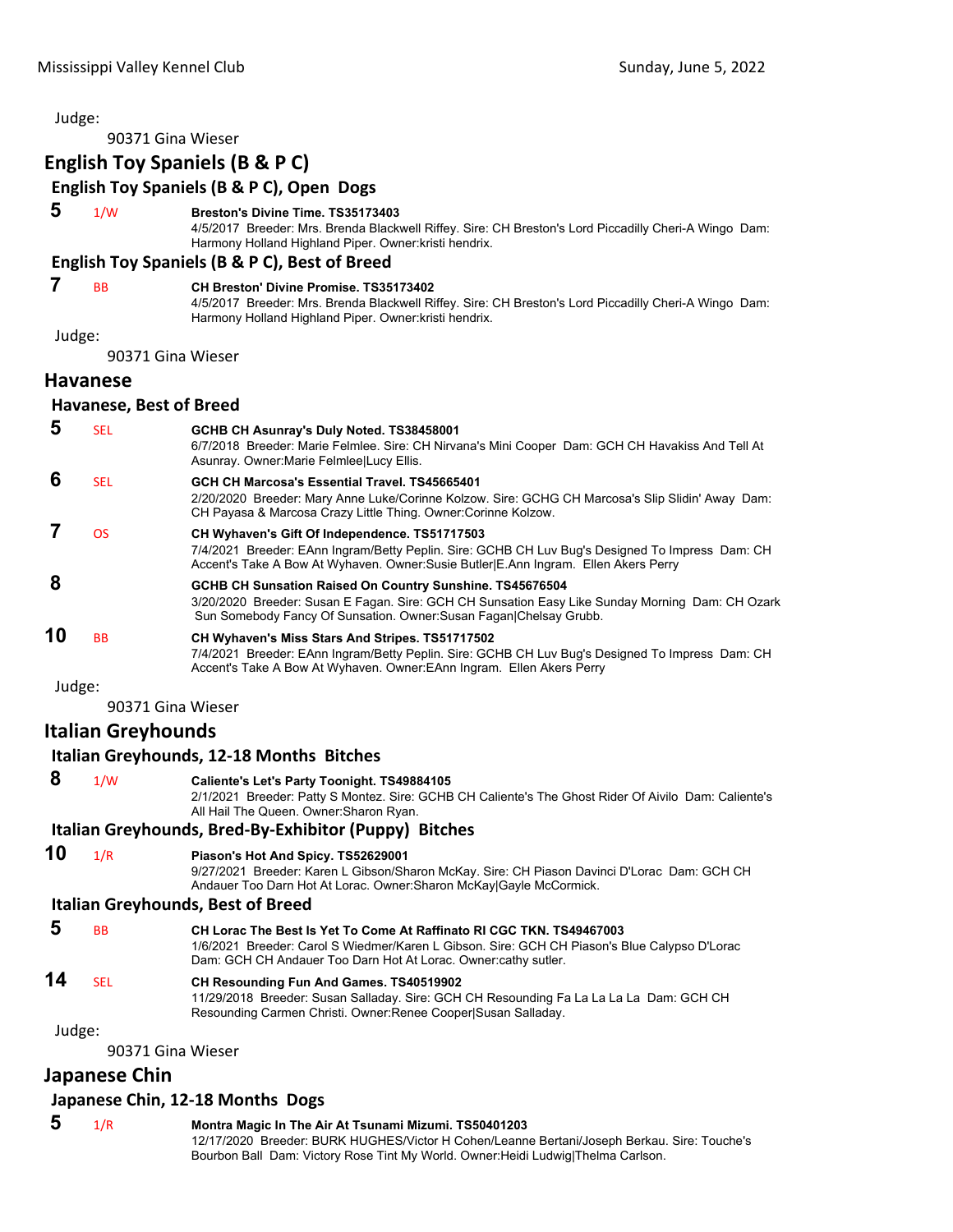# **Japanese Chin, Bred‐By‐Exhibitor (Puppy) Dogs**

| 1/W | Royalsilk Eye Of The Tiger Seburu Kimiko. TS52558101                                                       |
|-----|------------------------------------------------------------------------------------------------------------|
|     | 7/29/2021 Breeder: W Dean Schieler/David Gutierrez/Edestiny Lomeli. Sire: GCH CH Kimiko King De            |
|     | Corazones Dam: Royalsilk's Dream Weaver By Six Gems. Owner: EDestiny Lomeli David Gutierrez Dean Scheiler. |
|     |                                                                                                            |

# **Japanese Chin, Bred‐By‐Exhibitor (Adult) Dogs**

# **9** AB **Tsunami What's In Your Wallet. TS49558101**

1/5/2021 Breeder: Thelma Carlson. Sire: CH Tsunami Naginata Musashi Dam: CH Tsunami's Code Red Jet Fuel. Owner:Thelma Carlson.

#### **Japanese Chin, Best of Breed**

| -6 | <b>AB</b> | CH Tsunami's Dripping In Finesse At Mizumi. TS51651901                                                                                         |
|----|-----------|------------------------------------------------------------------------------------------------------------------------------------------------|
|    |           | 3/29/2021 Breeder: Thelma Carlson. Sire: CH Tsunami's Can Only Imagine Dam: Tsunami's Too Far This<br>Time. Owner:Heidi Ludwig Thelma Carlson. |
| 11 | <b>BB</b> | GCH CH Kimiko King De Corazones. TS43184701                                                                                                    |
|    |           | 5/13/2019 Breeder: Edestiny Lomeli. Sire: CH Hin Satori Nevskiy Veter From Russia Dam: Touche's                                                |

Judge:

90371 Gina Wieser

# **Maltese**

#### **Maltese, 12‐18 Months Bitches**

# **6** AB **They're The Best Love In White. TS53857001**

Magic School Bus. Owner:EDestiny Lomeli.

12/13/2020 Breeder: Maxwell Santana marques. Sire: They're The Best Ganache Dam: They're The Best Prada. Owner:Susan Malzoni.Agent: Max Krainer

Judge:

90371 Gina Wieser

# **Manchester Terriers (Toy)**

# **Manchester Terriers (Toy), Puppy (6‐9 Months) Bitches**

 **6** 1/W/BB **Sunkissed More Than A Woman. RN37345804**

11/11/2021 Breeder: Taylor Blankenship. Sire: GCH CH Sunkissed Wild & Free CGC Dam: GCHS CH Passport Sea Air. Owner:Taylor D. Blankenship.

#### **Manchester Terriers (Toy), Best of Breed**

# **8 Rustic Lane Black N Tantalizing At Fwaggle. RN36538202**

5/15/2021 Breeder: Carolyn Horowitz/RENAE BLANKENSHIP/Taylor Blankenship/Amanda Kelly. Sire: GCH CH Rustic Lane Across The 8th Dimension @Fwaggle CGC Dam: CH Rustic Lane I'm So Sassy. Owner:Carolyn Horowitz|Amanda Kelly. Ellen Akers Perry

Judge:

90371 Gina Wieser

# **Miniature Pinschers**

#### **Miniature Pinschers, 12‐18 Months Bitches**

#### **8** 1/W **Ef Dr. Camille Saroyan. TS53575305**

5/21/2021 Breeder: Eva E Seals/Teri Seals. Sire: Shaw's Special Agent Seeley Booth CGC Dam: GCH CH Shaw's Dr. Temperance Brennan. Owner:Eva Seals|Teri Seals.

#### **Miniature Pinschers, Best of Breed**

# **12** BB **CH Ef Christine Angela Booth. TS41426204**

9/15/2018 Breeder: Eva E Seals/Teri L Seals. Sire: Shaw's Special Agent Seeley Booth CGC Dam: GCH CH Shaw's Dr. Temperance Brennan. Owner:Eva Seals|Teri Seals.

Judge:

90371 Gina Wieser

# **Papillons**

#### **Papillons, 12‐18 Months Dogs**

|  |  | Deor Debonaire Duc D'Earl, TS49854501 |
|--|--|---------------------------------------|
|--|--|---------------------------------------|

12/10/2020 Breeder: Deborah O'reilly. Sire: CH Danvers Racing The Wind CGC Dam: Gold Wings Calypso Queen RN CGCA TKI. Owner:Deborah O'reilly|Tobe Lemoine.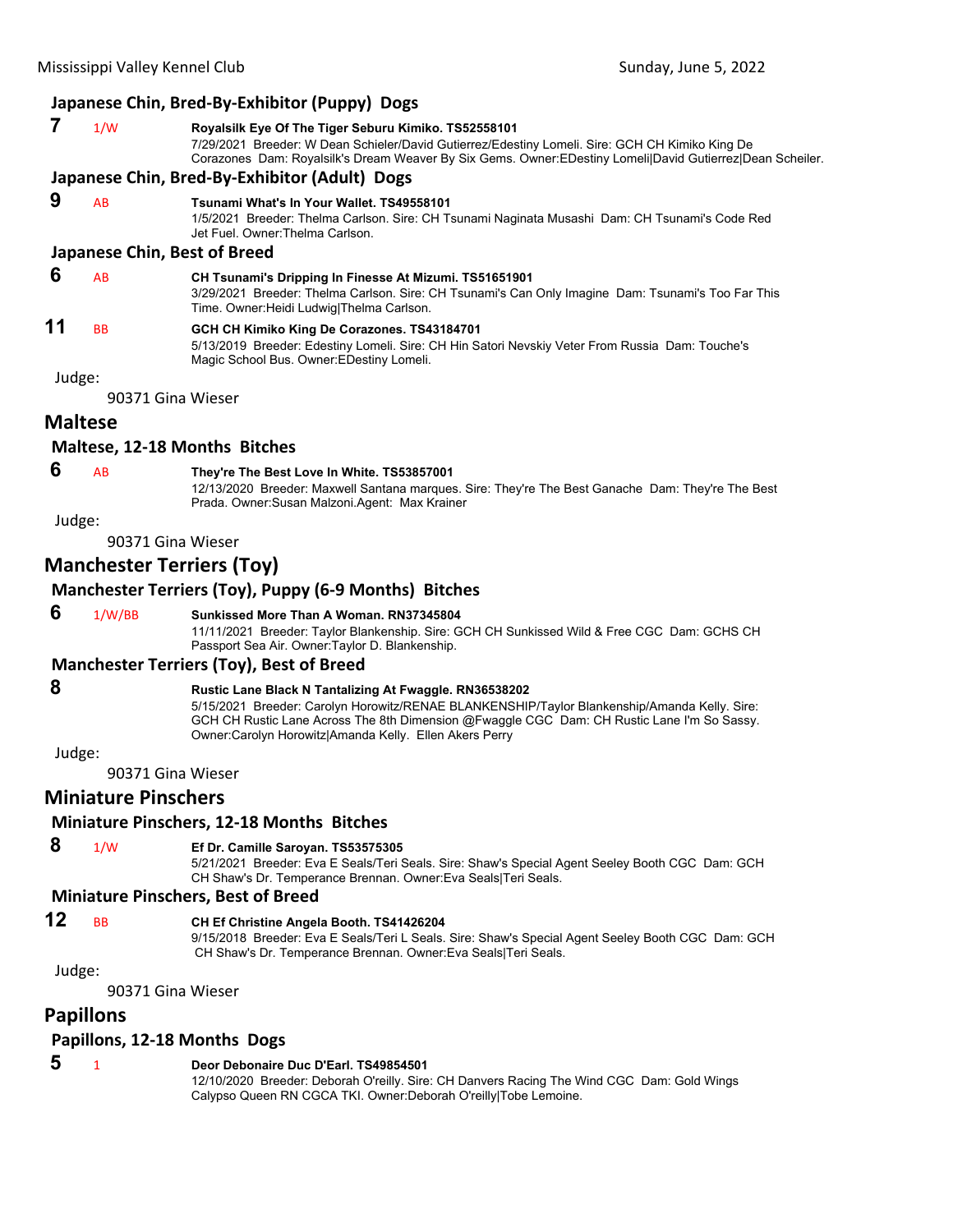| Papillons, Amateur Owner Handler Dogs                                                                                                                                                                                                                                                                                                    |
|------------------------------------------------------------------------------------------------------------------------------------------------------------------------------------------------------------------------------------------------------------------------------------------------------------------------------------------|
| 7<br>1<br>Topflite Nanrich The Dart Advantage MX MXB MXJ MJB XF TKN. TS42023901<br>2/23/2019 Breeder: Kay Detampel/Richard Lopaschuk/Nancy Lopaschuk/Sandra L Schumacher. Sire: CH<br>MACH6 Topflite Vega Hear Me Roar UD PCD BN MXB2 MJG2 NF CGC TKP Dam: Nanrich Topflite Sky's<br>The Limit. Owner: Kathy Hightshoe Robert Hightshoe. |
| Papillons, Bred-By-Exhibitor (Adult) Dogs                                                                                                                                                                                                                                                                                                |
| 9<br>1/R<br>Fenice Crazy High Magic Gris Gris. TS53284802<br>5/28/2021 Breeder: Ellen Akers-Perry/Matthew Perry. Sire: CH Fenice Astronomical Dam: CH Fenice<br>Starz Voodoo Queen Of New Orleans. Owner: Ellen Akers Perry Matthew Perry.                                                                                               |
| <b>Papillons, Open Dogs</b>                                                                                                                                                                                                                                                                                                              |
| 11<br>1/W<br>Marquis Court's Prince Of Cloud City. TS50472101<br>11/17/2020 Breeder: Carolyn Hembree. Sire: CH Marquis Court's Shimmering Spendour Dam: Marquis<br>Court's Doing The Rumba. Owner: Nancy muller.                                                                                                                         |
| Papillons, Bred-By-Exhibitor (Adult) Bitches                                                                                                                                                                                                                                                                                             |
| 6<br>1/R<br>Loteki Heated Passion. TS52892402<br>5/12/2021 Breeder: Lou Ann King. Sire: GCH CH Loteki Crime Of Passion Dam: GCH CH Loteki In The<br>Heat Of The Night. Owner: Ms Lou Ann King.                                                                                                                                           |
| <b>Papillons, Open Bitches</b>                                                                                                                                                                                                                                                                                                           |
| 10<br>$\overline{2}$<br>Deor Graceland Sugar N Spice. TS46531903<br>5/4/2020 Breeder: Deborah O'Reilly. Sire: GCHP CH Guerin King Returns Dam: Gold Wings Calypso<br>Queen RN CGCA TKI. Owner: Deborah O'reilly.                                                                                                                         |
| 12<br>1/W/BW<br>D'Angelis Furever Rbg. TS50595702<br>1/14/2021 Breeder: Patricia A Rust/Stephen L Roberts. Sire: CH D'Angelis Number One Encounter At<br>Farpoint Dam: D'Angelis Miracle Of Fatima. Owner:Patricia Rust.Agent: Ellen Akers-Perry                                                                                         |
| <b>Papillons, Best of Breed</b>                                                                                                                                                                                                                                                                                                          |
| 14<br>AB<br>GCHS CH Kirin Fun And Games. TS46297004<br>2/3/2020 Breeder: Barbara Gossett. Sire: GCHB CH Nightfire's Unique But Real Dam: Goldenbay A Girl<br>Just Wants To Have Fun. Owner: Marilyn McNamara. Agent: Christa Cook                                                                                                        |
| 15<br>AB<br>GCHB CH Runway's Run Forrest Run AX MXJ OF CGC TKA. TS39080702<br>6/8/2018 Breeder: Julia King. Sire: GCH CH Draco Runway Triple Threat At Adaugeo Dam: CH Quillo 'N<br>Runway A Story In The Making. Owner: Brianna Bedrosian.                                                                                              |
| 18<br><b>SEL</b><br>GCH CH Fenice There's A Delta For Every Epsilon In Starz CGC. TS51617101<br>7/25/2020 Breeder: Ellen Perry/Carol Anne Giles. Sire: Cassanova Fenice Vom Salamandertal Dam: CH<br>Coral Bay's One Last Wish. Owner:Kathy Mims. Ellen Akers Perry                                                                      |
| 19<br>GCHG CH Fenice Boo-Dah In The Starz. TS40733401<br>7/13/2018 Breeder: Ellen Akers-Perry/Matthew Perry. Sire: GCHP2 CH Sir Newton CGC TKN Dam: CH<br>Fenice Sette Volte Bene. Owner: Kathy Mims ELLEN PERRY MATTHEW PERRY.                                                                                                          |
| 21<br>SEL<br>GCH CH Clearlake MgI-Isle Nestle Quik Of Vw. TS44929001<br>10/1/2019 Breeder: Elyse Vandemolen/Sharon Newcomb. Sire: GCHP CH Mgl-Isle Royal Ransom Of Vw<br>Dam: GCH CH Clearlake Wilmerdean. Owner:Sandra Stemmler B M Winthers RL Winthers C Peel E<br>Vandemolen.Agent: Judi Hartell                                     |
| 23<br>BB<br>CH Loteki In The Midst Of A Derecho. TS48957302<br>8/9/2020 Breeder: Lou Ann King. Sire: CH Rorralore Zefiro Dam: CH Loteki In The Heat Of Passion.<br>Owner: Ms Lou Ann King.                                                                                                                                               |
| Judge:<br>90371 Gina Wieser                                                                                                                                                                                                                                                                                                              |
| <b>Pekingese</b>                                                                                                                                                                                                                                                                                                                         |

# **Pekingese, Best of Breed**

| $\overline{\mathbf{5}}$ | BB/G1     | GCHS CH Avalon & Snopekes Happy Days. TS37887702<br>12/26/2017 Breeder: Louise Putzback/Donald Putzback. Sire: CH Snopekes Ace Of Spades Dam: CH<br>Jenkar's La Femme Nakita. Owner: Louise and Donald Putzback. Agent: Ellen Akers-Perry |
|-------------------------|-----------|-------------------------------------------------------------------------------------------------------------------------------------------------------------------------------------------------------------------------------------------|
| 6                       | <b>AR</b> | NICE NIKA IZ MIRA FRETTY. TS53923401<br>9/6/2020 Breeder: IZ MIRA FERETTY, Sire: SUNRISE DRAGON CANDY MAN Dam: FORTUNE LOVE IZ<br>MIRA FERETTY. Owner: JULIE SOUCY Agent: Ellen Akers-Perry                                               |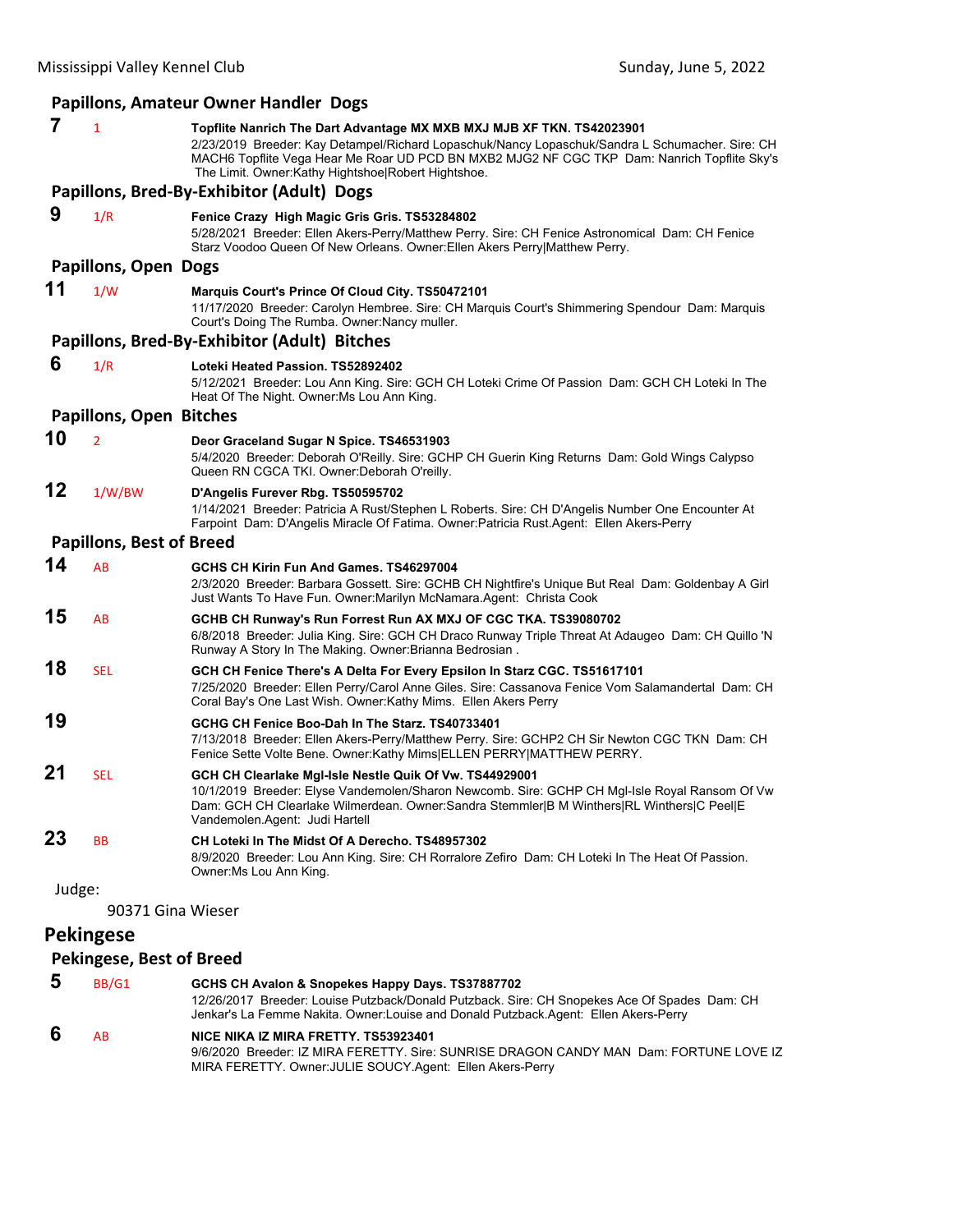# 90371 Gina Wieser **Pomeranians Pomeranians, Puppy (6‐9 Months) Dogs 5** DQ testicle **Mc's Stand All American At Brittlaf. TS53762302** 11/21/2021 Breeder: Mrs. Christina Lynn Armstrong/Michael V Armstrong. Sire: GCHS CH Mc's The Last Stand Dam: CH Mc's Girl On Fire. Owner:Nancy Thomas. **Pomeranians, Bred‐By‐Exhibitor (Adult) Dogs 7** 1/W/BB/BW **Stolanne's Oh Henry!. TS48900501** 8/19/2020 Breeder: Frances J Stoll. Sire: Stolanne's Toblerone Dam: Stolanne's Ferrero Rocher. Owner:Frances J. Stoll. **Pomeranians, Puppy (6‐9 Months) Bitches 6** <sup>1</sup> **Stolanne's Blossom Of Snow. TS53605503** 10/13/2021 Breeder: Frances J Stoll. Sire: GCHB CH Dankfrid Of Chiao Li Ya Dam: CH Stolanne's Empress. Owner:Frances J. Stoll. **Pomeranians, Puppy (9‐12 Months) Bitches 8** 1/R **Silhouette's Starburst. TS52669201** 7/6/2021 Breeder: Elizabeth Heckert. Sire: GCH CH Intime Poms In A Pinch Dam: CH Silhouette's Starbuck. Owner:Haley Pursell.Agent: Ellen Akers-Perry **Pomeranians, Bred‐By‐Exhibitor (Adult) Bitches 10** 1/W **Stolanne's A Ring Of Fire. TS52617002** 6/4/2021 Breeder: Frances J Stoll. Sire: CH Stolanne's Midnight In Montgomery Dam: Kalo's Rock N Dixieland. Owner:Frances J. Stoll. **Pomeranians, Best of Breed 12** OS **CH Stolanne's Empress. TS34991501** 5/11/2017 Breeder: Frances J Stoll. Sire: Stolanne's Up And Coming Dam: Stolanne's Cascade Of Snowflakes. Owner:Frances J. Stoll. Judge: 90371 Gina Wieser **Poodles (Toy) Poodles (Toy), Puppy (6‐9 Months) Bitches 6** DQ **Mystique Kastle Over The Rainbow. PR25003002** color/markings 10/20/2021 Breeder: douglas matney/louann smith. Sire: Kameo's Skywalker Of Mnj Dam: Kassel's Black Diamond Of Lavida. Owner:Douglas Matney Louann J matney|LouAnne Smith.Agent: Angel Lopez  **8** 1/R **Sharbelle Dancin' In The Moonlight. PR25077401** 11/12/2021 Breeder: Raymond Stevens/Mrs. Sharon Renee Stevens. Sire: GCH CH Sharbelle Greg-Mar Midnight Moonlight Dam: Sharbelle Heaven's Devil. Owner:Ray and Sharon Stevens and Chris Bailey. **Poodles (Toy), Open Bitches 10** 1/W/BB **Tantalite Zwart Zeva. PR23356202** 10/12/2020 Breeder: Tawnya Bobst. Sire: GCH CH Davinci's Gv Black Diamond On The Runway Dam: Tantalite Zwart Samantha. Owner:Tawnya Ann Bobst.Agent: Sara Brooks Judge: 90371 Gina Wieser **Pugs Pugs, Puppy (6‐9 Months) Dogs 5** AB **Kngz Dunk Tank At Talyn'S. TS53417002** 10/16/2021 Breeder: Karen Grueninger/Betty Murray/Meg Graham/Renee Singleton. Sire: GCHS CH Pugapoohs Seeley Booth At Kngz Dam: Bre-Z Million Dollar Masterpiece At Kngz. Owner:Loretta L Kingery.  **7** 1/W/BB/BW **Wolfes Ridge King Of The North Mountain. TS54174001** 10/11/2021 Breeder: Theresa Wolfe. Sire: CH Caper's Deja Vu One More Time! Dam: Velyurs De Offri Pearl Angel. Owner:Theresa Wolfe.Agent: Alexis Taylor **Pugs, Puppy (6‐9 Months) Bitches 6** AB **Kngz Pageant Girl At Kamla. TS53547602** 10/28/2021 Breeder: Karen Grueninger/Louise Tran/Leslie Kellerman/Betty Murray. Sire: CH Broughcastl Bucket List At Kngz Dam: CH Kngz Bre-Z Oh What A Pretty Face At Poco. Owner:Karla Ure.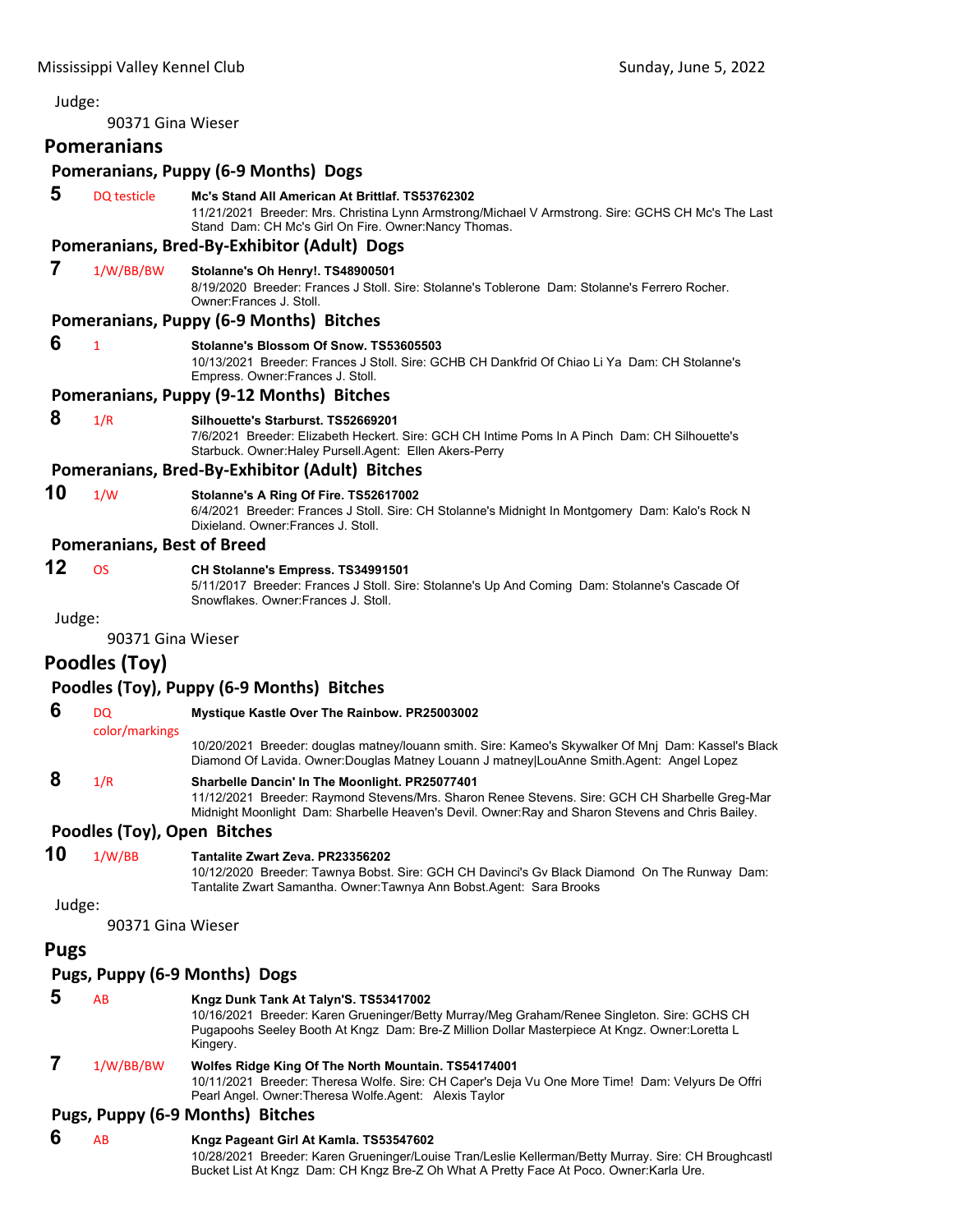| 8      | 1/R                        | Wolfes Ridge Shine Bright Like A Diamond. TS54174002<br>10/11/2021 Breeder: Theresa Wolfe. Sire: CH Caper's Deja Vu One More Time! Dam: Velyurs De Offri<br>Pearl Angel. Owner: Theresa Wolfe. Agent: Alexis Taylor                                                                                 |
|--------|----------------------------|-----------------------------------------------------------------------------------------------------------------------------------------------------------------------------------------------------------------------------------------------------------------------------------------------------|
|        |                            | <b>Pugs, Amateur Owner Handler Bitches</b>                                                                                                                                                                                                                                                          |
| 6      | $\mathbf{1}$               | Kngz Pageant Girl At Kamla. TS53547602<br>10/28/2021 Breeder: Karen Grueninger/Louise Tran/Leslie Kellerman/Betty Murray. Sire: CH Broughcastl<br>Bucket List At Kngz Dam: CH Kngz Bre-Z Oh What A Pretty Face At Poco. Owner: Karla Ure.                                                           |
|        |                            | Pugs, Bred-By-Exhibitor (Puppy) Bitches                                                                                                                                                                                                                                                             |
| 12     | 1/W                        | Boxwood's A Touch Of Coral Bay. TS53798506<br>11/5/2021 Breeder: Carol Anne Giles/Stephanie Buehler/MADELINE BUEHLER. Sire: CH Coral Bay's<br>Winsome Wild Card Dam: Boxwoods Tequila Tuesday @ Coral Bay. Owner:Stephanie Buehler and<br>Madeline Buehler CAROL ANNE GILES.                        |
| 14     | $\overline{2}$             | Boxwood Coral Bay Rae Of Sunshine. TS53798508<br>11/5/2021 Breeder: Carol Anne Giles/Stephanie Buehler/MADELINE BUEHLER. Sire: CH Coral Bay's<br>Winsome Wild Card Dam: Boxwoods Tequila Tuesday @ Coral Bay. Owner: Stephanie Buehler and<br>Madeline Buehler Carol Anne Giles.                    |
|        |                            | <b>Pugs, Bred-By-Exhibitor (Adult) Bitches</b>                                                                                                                                                                                                                                                      |
| 16     | AB                         | Talyns Look At Me. TS47028601<br>3/22/2020 Breeder: Lori Kingery. Sire: CH Butterbean's Man About Town Dam: GCH CH Talyns August<br>Rain. Owner: Loretta L Kingery.                                                                                                                                 |
|        | <b>Pugs, Best of Breed</b> |                                                                                                                                                                                                                                                                                                     |
| 9      | AB                         | CH Tuxedopark's Ziggy Stardust. TS32191301<br>8/18/2016 Breeder: Deborah Vega/Karen Grueninger. Sire: GCH CH Tuxedopark's Like A Rolling Stone<br>Dam: GCH CH Kngz At Tuxedopark's Penny Lane. Owner:Debbie Vega Karen Grueninger Betty Murray.                                                     |
| 11     | AB                         | GCHS CH Kabar's Riding The Wave At Toyland N Charmin. TS38785101<br>4/30/2018 Breeder: Karen Linda Winkel. Sire: GCH CH Plushy's Thorin The King Of Dwarf Warriors Dam:<br>CH Jasez 'N Kabar Leinenkugel Snowdrift. Owner: Neva Greenwald.                                                          |
| 15     |                            | GCHS CH Lordsett Banana Foster, TS41803601<br>9/26/2018 Breeder: Kataryna Ksiazek. Sire: Analog Titanium Dam: Zip Your Lips De Los Ninios.<br>Owner: Sarah Gilreath Madeline Buehler Stephanie Buehler.                                                                                             |
| 17     | <b>SEL</b>                 | GCH CH Harmony's Rollin' In The Dough. TS45770102<br>11/16/2019 Breeder: Susan Reinbold/Kristy Ratliff/Kevin Ratliff. Sire: CH Rose's Watchutalkinboutwillis<br>Dam: CH Harmony's Stinkin' Ritz. Owner:Alexis Taylor Susan Reinbold Aimee Wooten.                                                   |
| 18     | OS                         | CH Shijo N'mar-J Rumor Has It @ Boxwood. TS31178303<br>7/1/2016 Breeder: Janice Scheibe/Mary Jane Javier. Sire: CH Shijo's Rascal Flats At Applewood Dam:<br>CH Shijo N'mar-J Calamity Jane. Owner: Madeline Buehler.                                                                               |
| 20     | <b>SEL</b>                 | GCHB CH Toyland N Charmin's Hot Pepper. TS35643801<br>9/1/2017 Breeder: Neva F Greenwald/Michele Bearden/Robby Bearden. Sire: GCHG CH Charmin N<br>Toylands It Don't Come Easy Dam: GCH CH Charmin's Raisin N The Sun. Owner: Neva Greenwald.                                                       |
| 22     | AB                         | GCHB CH Boxwood's Margarita Monday. TS42789101<br>5/1/2019 Breeder: Stephanie Buehler/Madeline Buehler. Sire: GCH CH Mianda's Prince Charming At<br>Vanity Dam: GCHB CH Boxwood's Diamonds R A Girls Best Friend. Owner: Stephanie Buehler and<br>Madeline Buehler Sarah Gilreath Carol Anne Giles. |
| Judge: |                            |                                                                                                                                                                                                                                                                                                     |

90371 Gina Wieser

# **Shih Tzu**

# **Shih Tzu, Puppy (9‐12 Months) Dogs**

 **5** 1/R **Mr Foo's Fabulous Border Patrol. TS54189101** 9/4/2021 Breeder: Melanie Gravel. Sire: Stef Ma A Star Is Born Dam: Mr Foos Pretty Women At Fabulous. Owner:Christine Wells|Lisa McKinney.  **7** <sup>2</sup> **Valentynes Remember The Time At Lohona. TS54239001** 6/10/2021 Breeder: Bradley Robertson. Sire: Lohoma Reaching For The Gold Dam: Lohona's Because You Loved Me. Owner:Ty Kasmann|Pamela Doughty.

# **Shih Tzu, Bred‐By‐Exhibitor (Puppy) Dogs**

 **9** 1/W/BB/BW/G **Mackwood's Truth N Justice. TS52922901**

3

8/24/2021 Breeder: Tiffani Underwood. Sire: CH Jocar's It's All About The Game Dam: CH Glenwood Jocar's Cookies N Cream At Mackwood. Owner:Tiffani Underwood .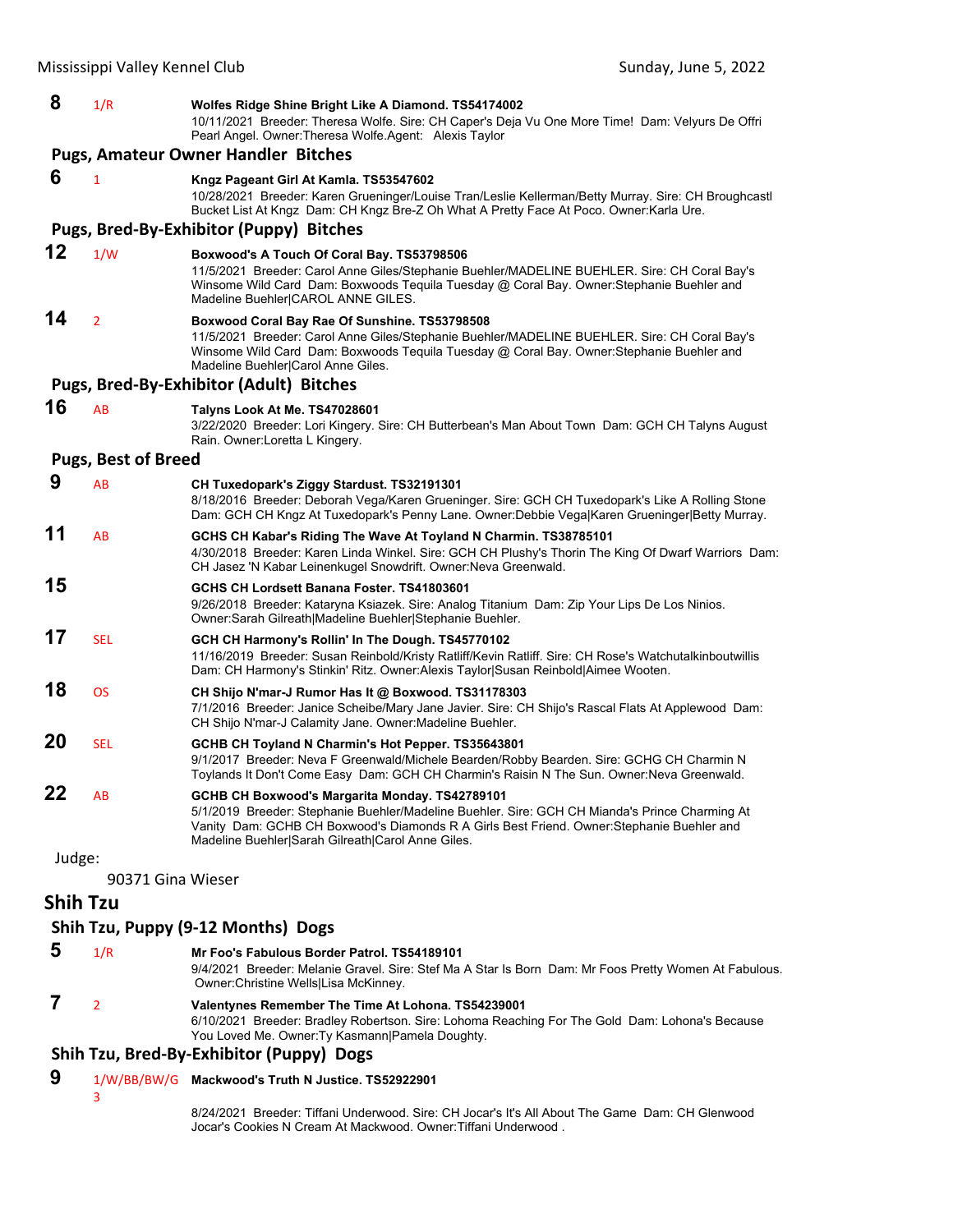|        |                                | Shih Tzu, Bred-By-Exhibitor (Puppy) Bitches                                                                                                                                                                                                                                            |
|--------|--------------------------------|----------------------------------------------------------------------------------------------------------------------------------------------------------------------------------------------------------------------------------------------------------------------------------------|
| 6      | AB                             | Mr Foo's N Wenrick All American Girl, TS52324402<br>7/3/2021 Breeder: Wendy Paquette/Richard Paquette/Lisa McKinney. Sire: GCHB CH Wenrick's Life In<br>The Fast Lane Dam: CH Wenrick's Believe In The Music. Owner:Lisa McKinney Christine Wells.                                     |
| 8      | 1/W                            | Jocars At Peace. TS53153101<br>9/17/2021 Breeder: Carla R Johnson/Kara Headington. Sire: CH Daydream's Lover N' Venice At Intuition<br>Dam: Jocar's Pretty As A Flower. Owner: Carla R Johnson.                                                                                        |
|        |                                | Shih Tzu, Bred-By-Exhibitor (Adult) Bitches                                                                                                                                                                                                                                            |
| 10     | 1/R                            | Mr Foo's Who U Call N Grumpy. TS51183301<br>4/16/2021 Breeder: Lisa McKinney/Christine Wells. Sire: GCH CH Mr Foo's Grumpy But Ain't No Grouch<br>Dam: CH Mr Foo's Holiday Secret. Owner: Christine Wells Lisa McKinney.                                                               |
|        | Shih Tzu, Open Bitches         |                                                                                                                                                                                                                                                                                        |
| 12     | $\mathbf{1}$                   | Zephyr Charmed One At Lookinback. TS30122003<br>3/26/2016 Breeder: Dan L. Haley. Sire: CH Zephyr Blissfully Posh At Vidxium Dam: CH Zephyr Red Hot<br>Summer, Owner: GLENDA R SEARS.                                                                                                   |
|        | <b>Shih Tzu, Best of Breed</b> |                                                                                                                                                                                                                                                                                        |
| 11     |                                | GCH CH Lun Lynn's Dynasty At Aka. TS17076201<br>3/12/2013 Breeder: Sherrie McGee. Sire: CH Lun Lynn's Yaba Daba Do Dam: Lun Lynn's Play Misty For<br>Me. Owner: Alison Rose.                                                                                                           |
| 14     | <b>OS</b>                      | GCH CH Jocar's Add A Little Garnish. TS48864801<br>10/19/2020 Breeder: Carla R Johnson. Sire: CH Jocar's Can I Get An Amen Dam: CH Jocar's You Belong<br>To Me. Owner: Carla R Johnson.                                                                                                |
| 15     | <b>SEL</b>                     | CH Aka's Heist Your Heart. TS51993702<br>7/8/2021 Breeder: Alison Rose. Sire: CH Lun Lynn's S'mor Of Da Cool Stuff CGCA Dam: GCH CH Lun<br>Lynn's Pretty Peggy Sue At AKA. Owner: Alison Rose.                                                                                         |
| 16     | <b>SEL</b>                     | Mr Foo's N' Wenrick Totally Unavailable. TS51183101<br>4/29/2021 Breeder: Lisa McKinney/Wendy Paquette/Wendy Paquette/Wendy Paquette/Wendy Paquette.<br>Sire: GCH CH Mr Foo's Grumpy But Ain't No Grouch Dam: CH Aschers N' Mr Foo's Full Circle With<br>Wenrick. Owner:Lisa McKinney. |
| Judge: |                                |                                                                                                                                                                                                                                                                                        |
|        | 90371 Gina Wieser              |                                                                                                                                                                                                                                                                                        |
|        | <b>Yorkshire Terriers</b>      |                                                                                                                                                                                                                                                                                        |
|        |                                | <b>Yorkshire Terriers, Puppy (9-12 Months) Dogs</b>                                                                                                                                                                                                                                    |
| 5      | AB                             | Tiverton's Jack Of Hearts, TS54316801<br>8/20/2021 Breeder: MaryAnn Condit. Sire: CH Sterling Wild Card O'marne Dam: Tiverton's Come Fly With<br>Me. Owner: Mary Ann Condit.                                                                                                           |
|        |                                | <b>Yorkshire Terriers, Puppy (6-9 Months) Bitches</b>                                                                                                                                                                                                                                  |
| O      | AB                             | Kw's Here's Looking At You Babe. TS53800102<br>11/15/2021 Breeder: Kathleen Wileman. Sire: CH Keks Boxxemia Gold Dam: Kw's Everything She Does<br>Is Majic. Owner: Kathleen Wileman.                                                                                                   |
|        |                                | <b>Yorkshire Terriers, Bred-By-Exhibitor (Adult) Bitches</b>                                                                                                                                                                                                                           |
| 8      | 1/W/OS                         | Tiverton's The Sky's The Limit. TS51779401<br>4/24/2021 Breeder: Mary Ann Condit. Sire: GCHB CH Jonel's Here Comes Trouble Dam: CH Blue-<br>Fantasy's Shooting Star At Tiverton. Owner: Mary Ann Condit.                                                                               |
|        |                                | <b>Yorkshire Terriers, Open Bitches</b>                                                                                                                                                                                                                                                |
| 10     | AB                             | Madison Sharm De Lux. TS50524802<br>6/20/2020 Breeder: O Bulavskaya. Sire: Kristly Dominik Dam: Magic Country Djane Eyre. Owner: Barbara<br>Rorie King David King.Agent: Ellen Perry                                                                                                   |

# **Yorkshire Terriers, Best of Breed**

| <b>RR</b> | GCHG CH Noel Sharm De Lux, TS38250701                                                          |
|-----------|------------------------------------------------------------------------------------------------|
|           | 8/17/2017 Breeder: O Bulavskaya. Sire: CH Pasodobl Sharm De Lux Dam: Magic Country Diane Eyre. |
|           | Owner: Barbara Rorie King David King Agent: Ellen Perry                                        |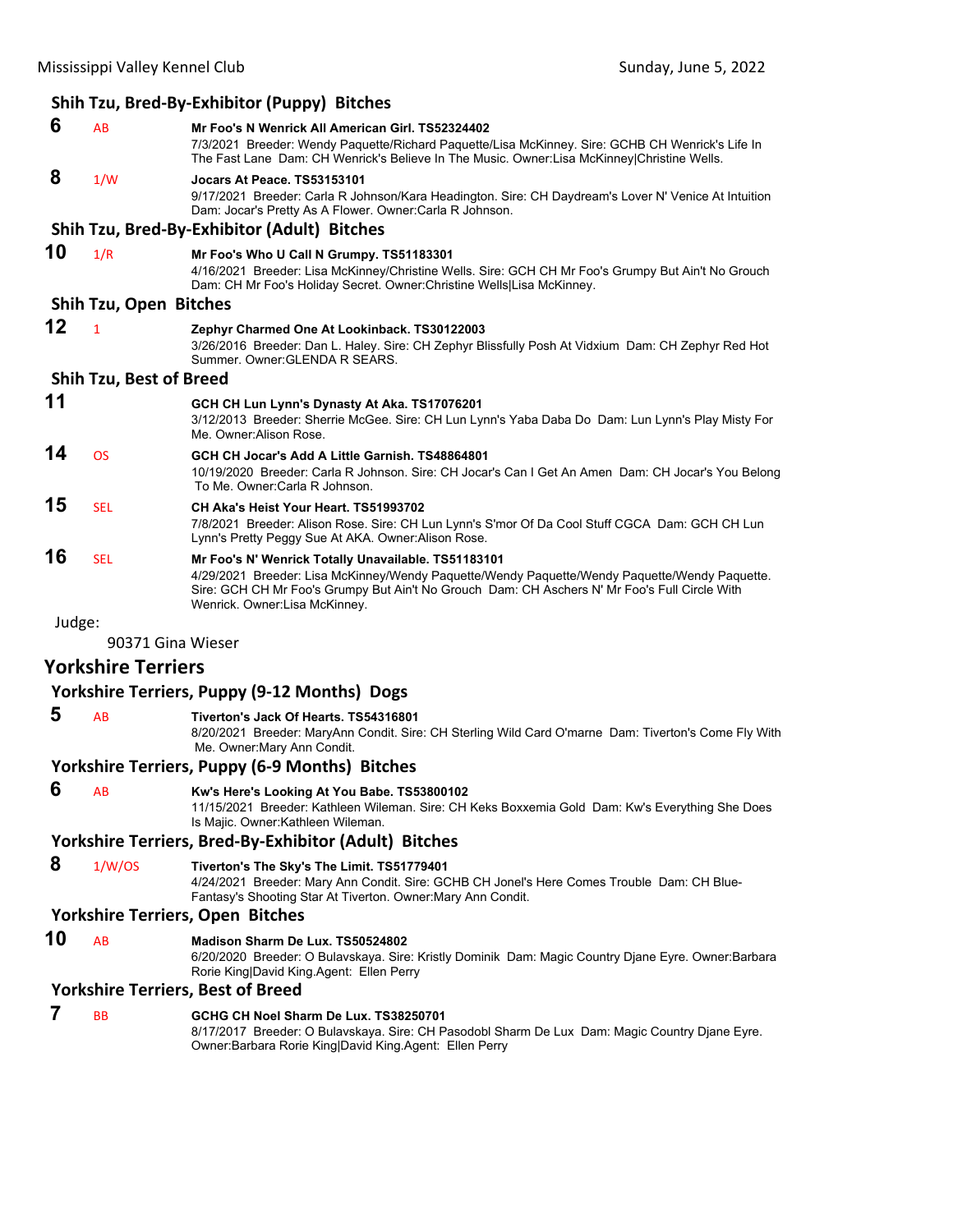3948 Dr. John V Ioia

# **Bichons Frises**

# **Bichons Frises, American Bred Bitches**

|        |                            | DICTIONS FITSES, ANTERICAN DIEU DILCHES                                                                                                                                                                                                                                                          |
|--------|----------------------------|--------------------------------------------------------------------------------------------------------------------------------------------------------------------------------------------------------------------------------------------------------------------------------------------------|
| 6      | 1/W                        | Doriann Gaylor's Busy Being Fabulous. NP63013503<br>9/23/2020 Breeder: Gail Antetomaso/Laurie Scarpa/AMANDA ANTETOMASO/Krista Fileccia. Sire: GCH<br>CH Doriann's Mr. Incredible Dam: CH Gaylors Less Monday More Summer. Owner: Michelle Brosdal Carol<br>Konik.Agent: Max Krainer              |
|        |                            | <b>Bichons Frises, Open Bitches</b>                                                                                                                                                                                                                                                              |
| 8      | AB                         | Doriann's Some Like It Hot, NP51970601<br>8/19/2018 Breeder: Michelle Brosdal/Carol A Konik. Sire: CH Doriann's Here's Looking At You Kid Dam:<br>CH Doriann's Gentlemen Prefer Blondes. Owner: Michelle Brosdal Carol Konik. Agent: Max Krainer                                                 |
| 10     | 1/R                        | Tiare's Blooms At Dawn. NP63445202<br>9/23/2020 Breeder: Sherry Swatek/Mike Swatek/Lorrie Carlton/Larry Leische D.V.M Sire: CH Kamians<br>Paralyzer Dam: CH Belle Creek's Sundance At Dawn. Owner: Michael Swatek Sherry Swatek.                                                                 |
|        |                            | <b>Bichons Frises, Best of Breed</b>                                                                                                                                                                                                                                                             |
| 5      | BB                         | GCHB CH Belle Creek's Born To Love Again. NP58399201<br>2/5/2020 Breeder: Lorrie L Carlton/Brenda Zoss/Lawrence A Letsche D.V.M Sire: CH Kamians Paralyzer<br>Dam: CH Belle Creek's Golden Girl. Owner:Nancy Brown G Brown Ellen Charles Susan Malzoni L Carlton L<br>Letsche Agent: Lisa Bettis |
| 12     | <b>OS</b>                  | <b>CH Doriann's Unconditional Luv. NP56570701</b><br>6/24/2019 Breeder: Michelle Brosdal/Carol Konik. Sire: CH Doriann's Captain Jack Sparrow Dam: GCH<br>CH Doriann's Public Display Of Perfection. Owner:Michelle Brosdal Carol Konik Dr Hillel Trope.Agent: Max Krainer                       |
| Judge: |                            |                                                                                                                                                                                                                                                                                                  |
|        |                            | 3948 Dr. John V Joja                                                                                                                                                                                                                                                                             |
|        | <b>Boston Terriers</b>     |                                                                                                                                                                                                                                                                                                  |
|        |                            | <b>Boston Terriers, Open Under 15 lbs Bitches</b>                                                                                                                                                                                                                                                |
| 6      | 1/W/OS                     | Peja-Epoch Auld Lang Syne. NP54545101                                                                                                                                                                                                                                                            |
|        |                            | 12/31/2018 Breeder: Peggy D Jackson. Sire: Pejas Tennessee Titan Dam: Peja's Tom Boy By<br>Lumberjack. Owner: John H Ruess Peggy Jackson.                                                                                                                                                        |
|        |                            | Boston Terriers, Open 15 lbs - 20 lbs Bitches                                                                                                                                                                                                                                                    |
| 8      | AB                         | Doo Dah's She Hung The Moon For Brookwood. NP58299904<br>1/3/2020 Breeder: Sheryll Frederick/Jim Frederick. Sire: GCH CH Doo Dah's Willy B. Mine Dam: GCH<br>CH Legend's Life In Technicolor For Doo Dah. Owner:Lee Ann Brooks Taylor Hansel Bethany Glenn Sheryll<br>Frederick.                 |
|        |                            | <b>Boston Terriers, Best of Breed</b>                                                                                                                                                                                                                                                            |
| 5      | ВB                         | GCHS CH Sgg Serengeti's Life Of The Party Jumanji. NP55982602<br>6/1/2019 Breeder: Lucille F Schoen. Sire: CH Flatroad's Gotta Bee Startin Somethin Dam: Hi-Lu's Nu<br>Celestial Stella. Owner: Scott Gray. Agent: Debra Mattingly                                                               |
| Judge: |                            |                                                                                                                                                                                                                                                                                                  |
|        |                            | 3948 Dr. John V Joja                                                                                                                                                                                                                                                                             |
|        | <b>Bulldogs</b>            |                                                                                                                                                                                                                                                                                                  |
|        |                            | <b>Bulldogs, Puppy (9-12 Months) Dogs</b>                                                                                                                                                                                                                                                        |
| 7      |                            |                                                                                                                                                                                                                                                                                                  |
|        | $\overline{2}$             | Dog Gone's Youngblood At Jmg. NP68791504<br>7/15/2021 Breeder: Rachel Garde/Sandra Renfro. Sire: CH Dog Gone's I'm Still Standing Dam: CH Dog<br>Gone Poplarhill Mystical Gem. Owner: Jordan Glodich Rachel Garde.                                                                               |
| 9      | 1/W                        | Poplarhill Capt Rockwell Torrey. NP68853303<br>7/6/2021 Breeder: Sandra Renfro/Rachel Garde. Sire: GCH CH Dog Gone's Impressive Jack Dam:<br>GCHB CH Poplarhill Reap The Wild Wind. Owner: Sandra Renfro Johnson Renfro.                                                                         |
|        |                            | <b>Bulldogs, 12-18 Months Dogs</b>                                                                                                                                                                                                                                                               |
| 11     |                            |                                                                                                                                                                                                                                                                                                  |
|        | 1/R                        | Encore Vegas Vacation. NP65920501<br>4/2/2021 Breeder: Kevin Mason/Natalie Mason. Sire: CH Dunebrae Prime Time Dam: GCHS CH<br>Cherokee Legend Encore. Owner: Kevin Mason and Natalie Mason. Dennis O'Connor                                                                                     |
|        | <b>Bulldogs, Open Dogs</b> |                                                                                                                                                                                                                                                                                                  |
| 17     | AB                         | Livin Free Bulldogs Sir Eddy. NP61772801                                                                                                                                                                                                                                                         |
|        |                            | 8/5/2020 Breeder: Mrs. Linda A Evans. Sire: GCH CH Lakewinds Alton Brown Dam: Livin Free Bulldogs<br>Isnt She Lovely. Owner: Linda Evans. Dennis OConnor                                                                                                                                         |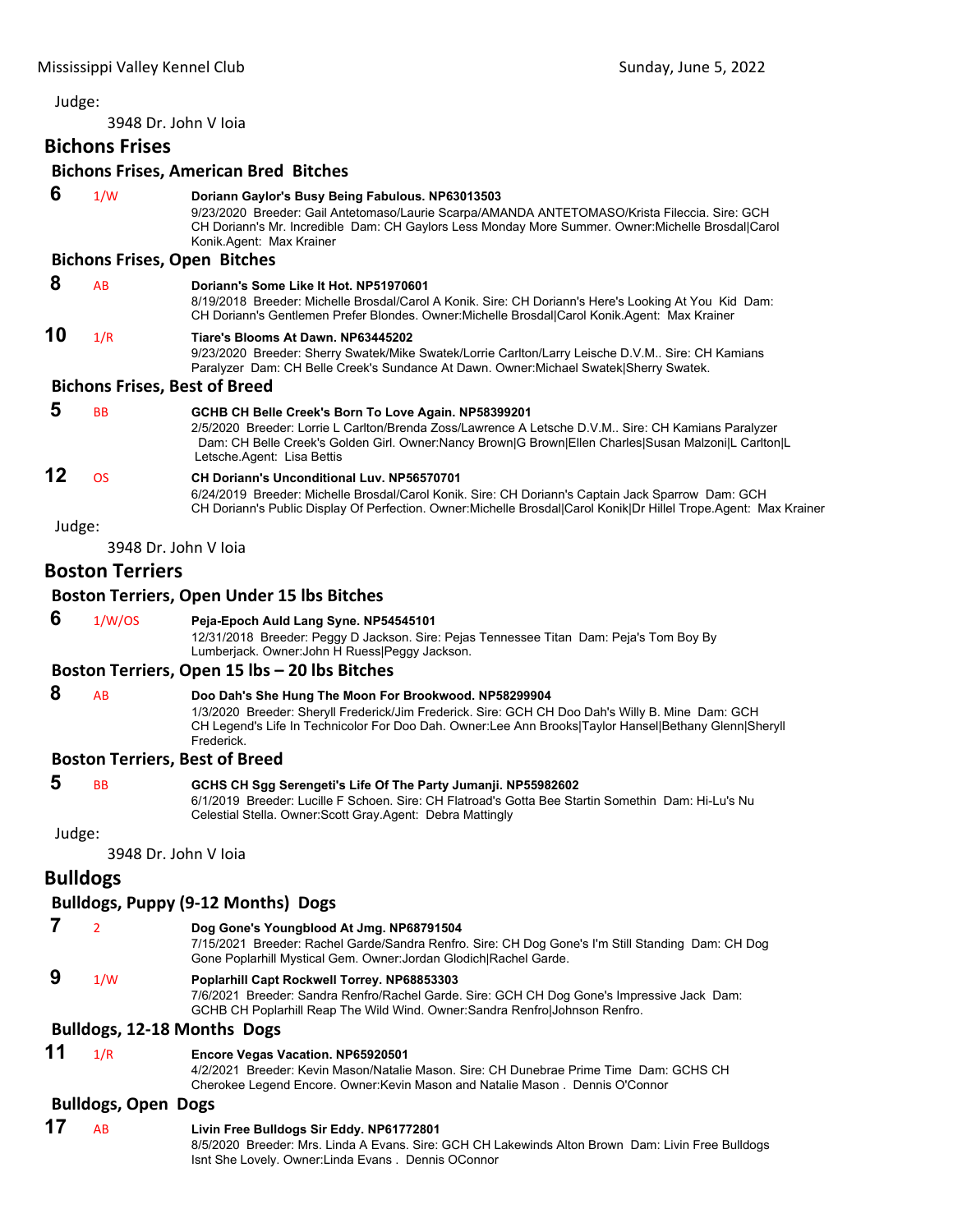| 19     | AB                             | Pop-A-Top Tucky High Roller. NP64902802<br>12/19/2020 Breeder: Chris King/Joao Fernandes. Sire: GCHP CH B-Loved Nothing But Net Dam: CH Br<br>Tucky Pop-A-Top Let It Ride. Owner: Christopher Martin King.                                                                           |
|--------|--------------------------------|--------------------------------------------------------------------------------------------------------------------------------------------------------------------------------------------------------------------------------------------------------------------------------------|
| 21     | AB                             | Magnus Bull's Dos Caras. NP71690001<br>7/26/2020 Breeder: Magnus Bulls. Sire: Magnus Bull's Comino Dam: Magnus Bull's Mama Coco.<br>Owner: LUIS GUSTAVO SUAZO CABBALLERO.                                                                                                            |
|        |                                | <b>Bulldogs, Puppy (6-9 Months) Bitches</b>                                                                                                                                                                                                                                          |
| 6      | 1/W/BW                         | Dog Gone's Too Good To Be True. NP71144201<br>10/14/2021 Breeder: Rachel Garde. Sire: CH Dog Gone's I'm Still Standing Dam: GCH CH Dog Gone's<br>Dream Come True. Owner: Rachel Garde.                                                                                               |
|        |                                | <b>Bulldogs, Puppy (9-12 Months) Bitches</b>                                                                                                                                                                                                                                         |
| 8      | 1/R                            | Artemis X-Treme, NP67926601<br>6/26/2021 Breeder: Diana Engeszer/Nancy Bullock/Crystal Bennett. Sire: Ib Legend Of J J Dam: CH<br>Artemis Sybil. Owner: Diana Engeszer.                                                                                                              |
| 10     | $\overline{2}$                 | Dog Gone Poplarhill A Girl's Best Friend. NP68791501<br>7/15/2021 Breeder: Rachel Garde/Sandra Renfro. Sire: CH Dog Gone's I'm Still Standing Dam: CH Dog<br>Gone Poplarhill Mystical Gem. Owner: Rachel Garde Sandra Renfro.                                                        |
| 12     | 3                              | Poplarhill In Harms Way. NP68853301<br>7/6/2021 Breeder: Sandra Renfro/Rachel Garde. Sire: GCH CH Dog Gone's Impressive Jack Dam:<br>GCHB CH Poplarhill Reap The Wild Wind. Owner: Sandra Renfro.                                                                                    |
|        |                                | <b>Bulldogs, 12-18 Months Bitches</b>                                                                                                                                                                                                                                                |
| 14     | $\mathbf{1}$                   | Artemis Winter, NP64569002<br>12/14/2020 Breeder: Nancy Bullock/Diana Engeszer/Crystal Bennett. Sire: CH Artemis Quark Of Heritage<br>Dam: CH De Lemavos Bull Emily. Owner:Nancy Bullock   Diana Engeszer   Crystal Bennett.                                                         |
|        |                                | <b>Bulldogs, Bred-By-Exhibitor (Puppy) Bitches</b>                                                                                                                                                                                                                                   |
| 18     | <b>AB</b>                      | Little Ponds Fear The Fire. NP71300303<br>9/23/2021 Breeder: Ms. Elizabeth Karshner/Wendell Tinsley/Pat Tinsley/Daniel Karshner. Sire: GCHS CH<br>Little Ponds Kemosabe Dam: CH Karma's Strange Magic. Owner: Wendell Tinsley   Pat Tinsley   Elizabeth<br>Karshner Daniel Karshner. |
|        |                                | <b>Bulldogs, American Bred Bitches</b>                                                                                                                                                                                                                                               |
| 20     | $\mathbf{1}$                   | Millerbull's Something's Cooking. NP56345906<br>8/13/2019 Breeder: Shirley Mixis/Deb Lesslie/Randy Miller. Sire: GCH CH Enjoy Summon The Heros<br>Dam: CH Millerbull's Praire River Tsunami. Owner: Brian and Gina Clear. Agent: Debra Mattingly                                     |
|        | <b>Bulldogs, Open Bitches</b>  |                                                                                                                                                                                                                                                                                      |
| 22     | AB                             | <b>Bull-Lane's Sarah Grace. NP61263503</b><br>7/21/2020 Breeder: LANE STROUD/Billy Byrd/Cindy Byrd. Sire: GCHG CH Exact Classic Tulsa Dam: CH<br>By-Buls Cherished Of Bull-Lane. Owner:Lane Stroud Billy Byrd Cindy Byrd.Agent: Debra Mattingly                                      |
|        | <b>Bulldogs, Best of Breed</b> |                                                                                                                                                                                                                                                                                      |
| 15     | <b>SEL</b>                     | Fults Scott's Rj. NP57539201<br>7/19/2019 Breeder: Karen D Scott/Joyce Fults. Sire: GCH CH Scott's Royal Flush Dam: Fult's Scott's Dot-<br>T. Owner: Joyce Fults.                                                                                                                    |
| 23     | <b>OS</b>                      | CH Dog Gone's I'm Still Standing. NP55612002<br>5/18/2019 Breeder: Rachel Garde. Sire: Imperioushamitup & Trinity's Little Southern Saint Dam: GCH CH<br>Dog Gone's Morning Glory RN CGC. Owner: Rachel Garde.                                                                       |
| 26     | <b>BB/G4</b>                   | GCHS CH Cherokee Legend Encore. NP56010602<br>6/11/2019 Breeder: Cody T Sickle/Sherry Hazelett/Connie A Chambers. Sire: GCH CH Cherokee Legend<br>Steele Dam: Cherokee Legend Ruby Begonia. Owner: Kevin Mason and Natalie Mason. Dennis O'Connor                                    |
| 28     | AB                             | GCHB CH Karma's Simply Irresistible. NP63533001<br>9/16/2020 Breeder: Betsy A Leugers/Pat & Wendell Tinsley. Sire: GCH CH Cherokee Legend Steele<br>Dam: CH Karma's Betcha By Golly Wow. Owner: Wendell Tinsley Pat Tinsley Betsy Leugers.                                           |
| Judge: |                                |                                                                                                                                                                                                                                                                                      |
|        | 3948 Dr. John V Ioia           |                                                                                                                                                                                                                                                                                      |

# **Chinese Shar‐Pei**

# **Chinese Shar‐Pei, Best of Breed**

# **6** BB **GCHB CH B&G This Is The Way. NP56857001**

10/5/2019 Breeder: Galyna Maier/Rita Stevens. Sire: GCHB CH Good Fortune Ring Of Fire Dam: CH B&G Pure Of Spirit. Owner:Hilary Dulany|Anna Frandsen.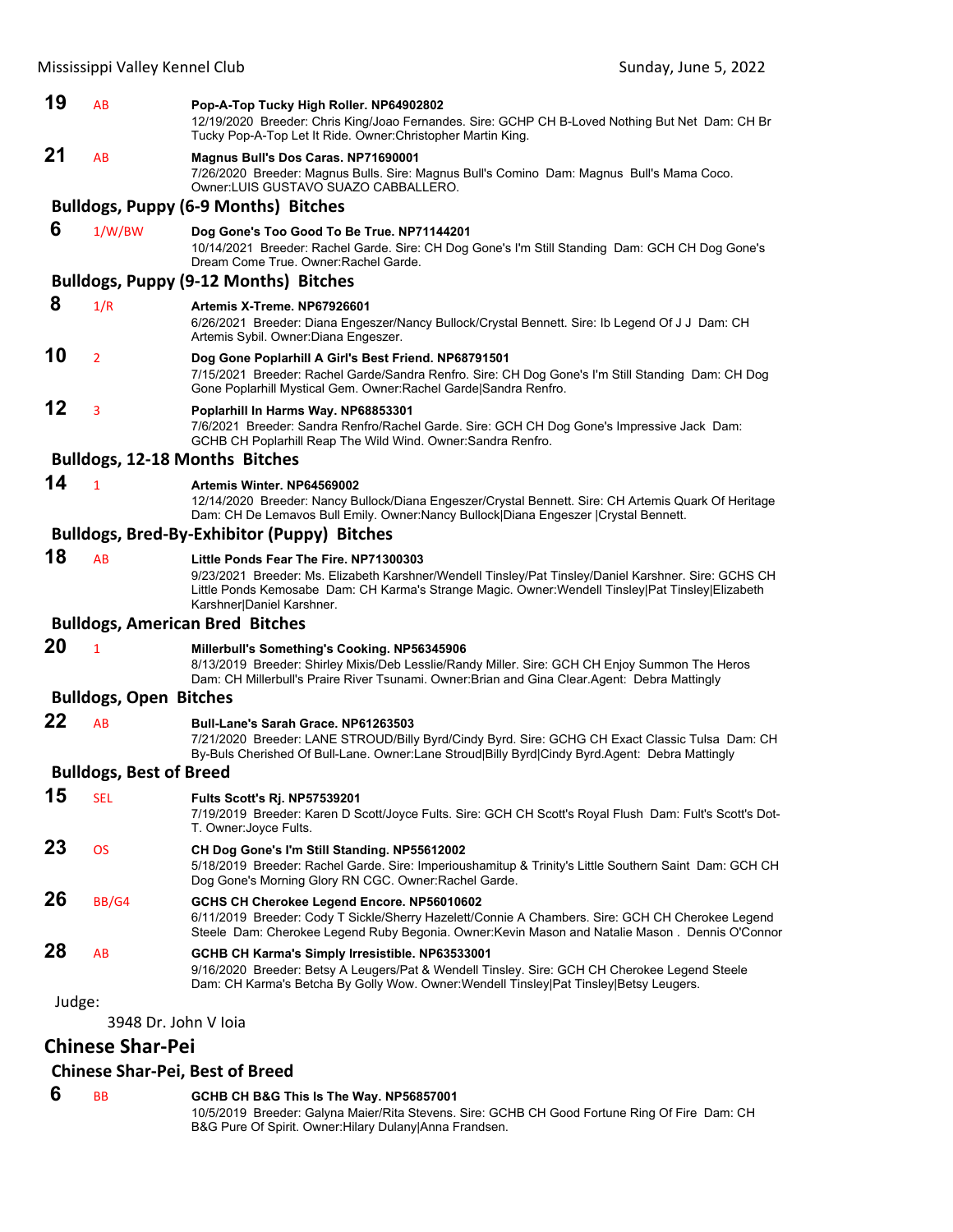3948 Dr. John V Ioia

# **Coton de Tulear**

#### **Coton de Tulear, Best of Breed**

### **6** BB/G2 **GCHS CH Mi-Toi's Sally Ride By Kanto Cotons. NP60849201**

5/30/2020 Breeder: Ms. Inga I Young/Luis Ortiz. Sire: GCHS CH Morninglow's Arthurian Legend Dam: GCH CH Mi-Toi's I'm Lost In You. Owner:Inga Young.Agent: Laura King

Judge:

3948 Dr. John V Ioia

# **Dalmatians**

#### **Dalmatians, Best of Breed**

| 5                 | <b>BB</b>  | GCHG CH Finishline's Pleasure No Pressure Diamond C. NP41734703<br>10/8/2015 Breeder: Jeffry Bulger/Mrs. Elaine Ann Lindhorst. Sire: GCHS CH Diamond C'Ya At The<br>Finishline CD RN Dam: GCHB CH Centurion Of Anticipation Passion & Fire. Owner: Jeff Bulger Agent:<br>Christa Cook                  |
|-------------------|------------|--------------------------------------------------------------------------------------------------------------------------------------------------------------------------------------------------------------------------------------------------------------------------------------------------------|
| 6                 | AB         | CH Dreamworks Born To Impress. NP58660404<br>1/14/2020 Breeder: Lillian A Strait. Sire: GCH CH Hispot's Happy Camper Dam: CH Dreamworks<br>Pixilated. Owner: Tucker Peterson Lily Strait.                                                                                                              |
|                   | <b>SEL</b> | GCH CH Hot Rod Watch Me Shine FDC BCAT DS CGC TKI. NP48546001<br>12/7/2017 Breeder: Donna Mitchell. Sire: GCH CH Satin'N Cimarron Up'N At'm Dam: GCH CH Centurion<br>Anticipation Hotrod Trixie. Owner: Donna Mitchell. Agent: Carrie Rosenkoetter                                                     |
| 9                 | AB         | GCH CH Juju N Onsengeltje Out Of The Blue BCAT. NP61027205<br>8/1/2020 Breeder: Toni Linstedt/Carola Adams, Sire: GCH CH Carrie Faith's Just A Cool Dude, Dam:<br>GCHG CH Enchantedhartnjuju Crossing Borders At Onsengeltje BCAT. Owner: Toni Linstedt Carola<br>Adams Already listed - Carola Adams. |
| المتوسط المستندات |            |                                                                                                                                                                                                                                                                                                        |

Judge:

3948 Dr. John V Ioia

# **French Bulldogs**

# **French Bulldogs, Puppy (6‐9 Months) Dogs**

| 5. | Divine's If You Have A Dream Chase It, NP72756704                                                |
|----|--------------------------------------------------------------------------------------------------|
|    | 10/9/2021 Breeder: Cassandra Rich/Heather Halperin. Sire: CH Aurora Borealis Max Abk Dam: Rich's |
|    | Divine Ilegacy. Owner: Cassandra Rich Diane Burkhardt Ersoy.                                     |
|    | French Bulldogs, 12-18 Months Dogs                                                               |

# **7** 1/R **Desertmagic N Bond's Native Dancer. NP65898504**

3/23/2021 Breeder: Ruth Spindler/Sammy Bond. Sire: GCHB CH Tricreek's True To My Heart Dam: GCH CH Bond's Desertmagic Social Climber. Owner:Pat Tripp|Ruth Spindler.

#### **French Bulldogs, Open Dogs**

 **9** <sup>3</sup> **Don At Angel Heart Valahus Kennel . CORA34981910** 4/30/2019 Breeder: Mihalache Radu. Sire: Another Day at Angel Heart Dam: Tiffany De La Coeur De La Mer. Owner:Amy Scott .Agent: Debra Mattingly **11** AB **Scott's Saint Nicolas. NP58422203** 12/25/2019 Breeder: Jan Lewis/Mario Castro. Sire: GCH CH Goldshield's Forjoy Habanero Of Phoenicia

Dam: Forjoy Saxo's Mara Jade. Owner:Richard Scott.Agent: Debra Mattingly

# **15** 1/W/BW **Lionheart's Forever Legend O' Fortune. NP61277110**

6/20/2020 Breeder: Jana M Miklos/Milan Miklos. Sire: GCHG CH Lionheart's Fortune Five Hundred Dam: CH Lionheart's Bit O' Wild Beauty. Owner:Grace Hendricks|Jana Miklos.

# **19** <sup>2</sup> **Knockdown's I Like Ike. NP68886902**

6/21/2021 Breeder: Kathy Delgrande/Rebecca Delgrande. Sire: GCH CH Goldshield's Catch A Dream De La Rive Gauche BN RI CGCA TKN Dam: GCH CH Knockdowns Ball Of Fire. Owner:Kathy Del Grande. Dennis OConnor

#### **French Bulldogs, Puppy (9‐12 Months) Bitches**

# **6** <sup>1</sup> **Miracle House Ty 4 Being A Friend @Berryridge. NP70632206**

8/15/2021 Breeder: Melinda Miracle. Sire: CH Miracle House To Infinity... And Beyond Dam: CH Gold-Sierra Keep Going. Owner:Ann Viklund|Melindas Miracle|Max Viklund.Agent: Eileen Hackett

# **French Bulldogs, 12‐18 Months Bitches**

# **8** 1/W/OS **Hallmark's United Beignet. NP67384001**

5/25/2021 Breeder: Vivian Ayers/Diane Mcmurray. Sire: CH Rick Ly's Mark Kandu It For Hallmark Dam: Hallmark's Kelsea!"Miss Me More". Owner:Steve Sneed.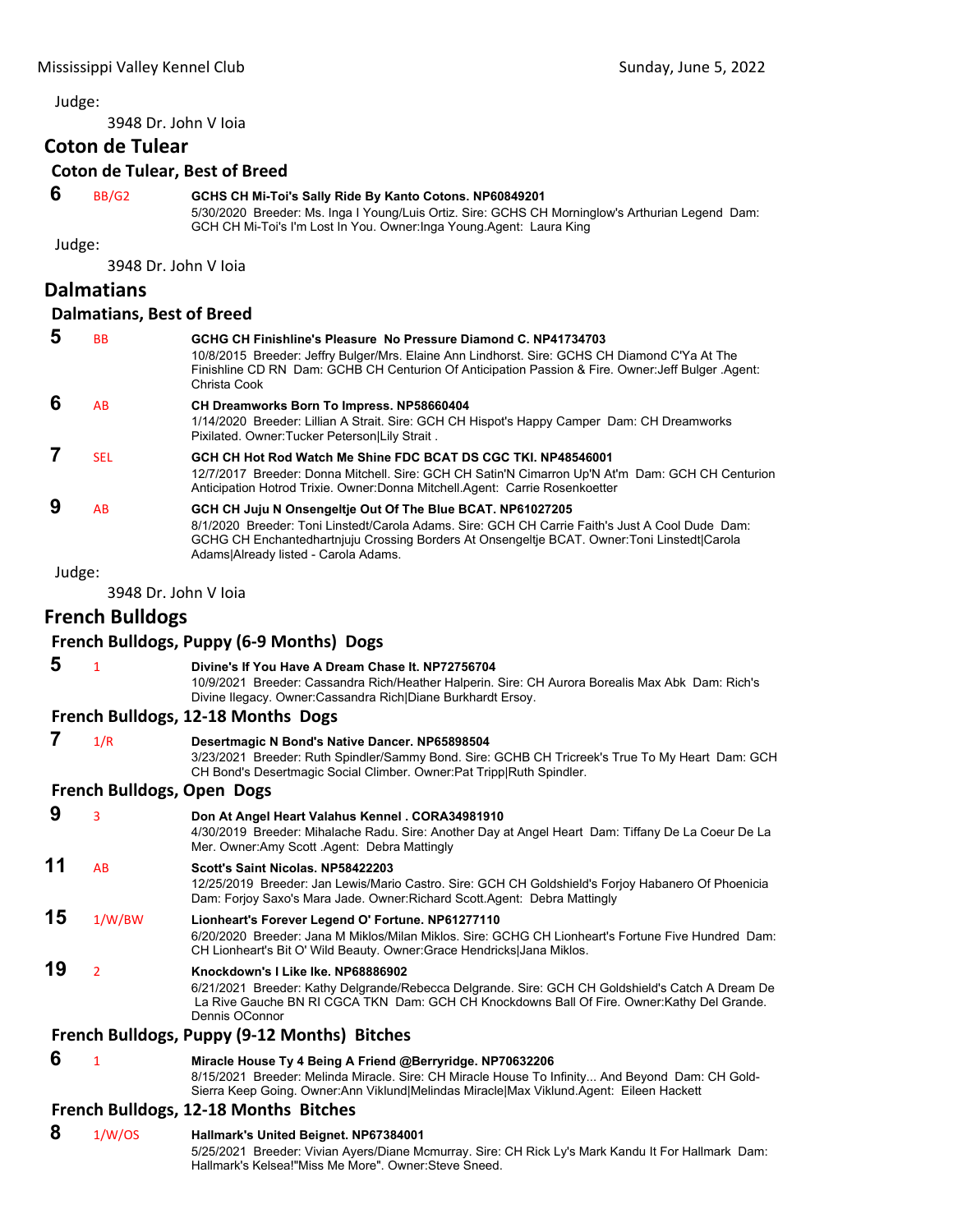|        | Mississippi Valley Kennel Club | Sunday, June 5, 2022                                                                                                                                                                                                                                                                  |  |
|--------|--------------------------------|---------------------------------------------------------------------------------------------------------------------------------------------------------------------------------------------------------------------------------------------------------------------------------------|--|
| 10     | $\overline{2}$                 | Piason & Scott's Ma Cherie, NP68705102<br>6/2/2021 Breeder: Sharon McKay/Karen D Scott. Sire: Scott's Saint Nicolas Dam: Piason & Scott's<br>Happy Hour. Owner: Sharon McKay.                                                                                                         |  |
|        |                                | <b>French Bulldogs, Open Bitches</b>                                                                                                                                                                                                                                                  |  |
| 12     | <b>AB</b>                      | Precious Gem's Vencedora, NP48887901<br>12/10/2017 Breeder: Denise Pluta. Sire: Petit Benie Bull Ricky Dam: Precious Gems Whipped Cream<br>Pied. Owner: Lynn Seiber Lynsie Pierce Dustin Davis Cody Pulliam.                                                                          |  |
| 14     | AB                             | Goldshield's Ooey Gooey Butter Cake Of Windfall. NP60310805<br>6/18/2020 Breeder: Jeff Pyle/Michael Little/Perry Payson. Sire: CH Windfall's Le Seul Brutus Of Flatroad<br>Dam: CH Goldshield's Hail Mary For Highwood. Owner:Renee Doyle Steven Doyle Perry Payson.                  |  |
| 16     | $\overline{2}$                 | Goldshield's Reve Un Petit Reve De Moi Of Mystik. NP62402801<br>9/3/2020 Breeder: Perry Payson/Hilary Branscum. Sire: GCH CH Goldshield's Catch A Dream De La Rive<br>Gauche BN RI CGCA TKN Dam: GCH CH Goldshield's New Beginning Of Mystik. Owner: Hilary<br>Branscum Perry Payson. |  |
| 18     | AB                             | Weywood's Pantera. NP63553101<br>6/22/2020 Breeder: Gwenn Weyandt. Sire: GCHP CH Chaselands Mathew Moss Dam: CH Weywood's<br>Dark 'N' Stormy. Owner: Gwen Weyandt. Agent: Nicole Denny                                                                                                |  |
| 20     | 1/R                            | C'Est La Brie De La Rive Gauche, NP63590901<br>10/12/2020 Breeder: Ms. Vivianne Hulsey/Fernanda Barlow/Ms. Elizabeth Milam/Mr. Jack Milam. Sire:<br>GCHP CH Bandog's A League Of His Own At Tx-Star Dam: CH Creme Brulee De La Rive Gauche.<br>Owner:Elizabeth Milam Jack Milam.      |  |
|        |                                | <b>French Bulldogs, Best of Breed</b>                                                                                                                                                                                                                                                 |  |
| 21     |                                | CH Bridgecreeks Let The Magic Begin CGC. NP56682601<br>7/11/2019 Breeder: Anita Pearce. Sire: CH Bridgecreeks With All Clarity Dam: Bridgecreeks Nm<br>Mountain Blizzard. Owner: Pat Tripp.                                                                                           |  |
| 23     | <b>SEL</b>                     | GCH CH Shady Oak Terhune Bobby Of Goldshield. NP60976803<br>5/16/2020 Breeder: Pam Kochuba/Perry Payson. Sire: CH Goldshield's Flash Gordon Of Mystik Dam:<br>Highwood's Fynn And Tonic. Owner: Sheila Bell Pam Kochuba Pery Payson. Joe T Caton                                      |  |
| 25     |                                | CH Sweet-T-Bulls Bear's Black Gold. NP61041102<br>7/5/2020 Breeder: Della Grant/Jerry Grant. Sire: GCHB CH Sweet-T-Bulls Rickly's Never Enough Of Bear<br>Dam: GCH CH Sweet-T-Bulls Minnie Mouse. Owner: Shari Grant. Agent: Debra Mattingly                                          |  |
| 27     | <b>BB</b>                      | <b>CH Suirac Encore Our Little Rascal Of Airos, NP63213902</b><br>11/13/2020 Breeder: Christina M Soria. Sire: Adolf -Bull Jazz Dam: Airos Good Girl Gone Bad.<br>Owner: Martha Dobbins Debbie Herrst Shirley Knaack. Agent: Debra Mattingly                                          |  |
| Judge: |                                |                                                                                                                                                                                                                                                                                       |  |
|        | 3948 Dr. John V Ioia           |                                                                                                                                                                                                                                                                                       |  |
|        | <b>Keeshonden</b>              |                                                                                                                                                                                                                                                                                       |  |
|        |                                | Keeshonden, Bred-By-Exhibitor (Adult) Dogs                                                                                                                                                                                                                                            |  |
| 5      | AB                             | Cliffhouse's The Peacemaker. NP58251303<br>11/1/2019 Breeder: Kathleen M Trieschmann. Sire: CH Cliff House's Jo-Lyn Special Edition Dam:<br>Cliffhouse's H@LI On High Heels. Owner:Kathleen M Trieschmann.                                                                            |  |
|        |                                | Keeshonden, Bred-By-Exhibitor (Adult) Bitches                                                                                                                                                                                                                                         |  |
| 6      | AB                             | Cliffhouse's Icey Hott. NP65248301<br>12/1/2019 Breeder: Kathleen M Trieschmann. Sire: CH Cliff House's Jo-Lyn Special Edition Dam: CH<br>Cliffhouse Jo-Lyn's Devil's Delite. Owner: Kathleen M Trieschmann.                                                                          |  |
|        | Keeshonden, Open Bitches       |                                                                                                                                                                                                                                                                                       |  |
| 8      | AB                             | Jo-Lyn's Cinderella At Cliffhouse. NP55900603<br>5/29/2019 Breeder: Janit L Johnson. Sire: CH Cliff House's Jo-Lyn Special Edition Dam: Jo-Lyn's Carrera.<br>Owner: Kathleen M Trieschmann.                                                                                           |  |
|        | Keeshonden, Best of Breed      |                                                                                                                                                                                                                                                                                       |  |
| 7      | AB                             | GCHB CH Skyline Summerwind One Giant Leap. NP40065602<br>5/8/2015 Breeder: Susan Cullen/Kristen Cullen D.V.M Sire: CH Summerwind's Maximum Velocity Dam:<br>CH Skyline's Natural Selection. Owner: Donna Smith<br>Jean Gauchat Hargis<br>Joshua Hargis.                               |  |
| 9      | <b>BB</b>                      | CH Allante's Jack Is Back Of Brittlaf. NP65223002                                                                                                                                                                                                                                     |  |

2/18/2021 Breeder: Jeri Kissling. Sire: CH Allante's Crackerjack Dam: CH Allante's Easy On The Eyes. Owner:Nancy Thomas|Nancy Thomas|Jeri Kissling.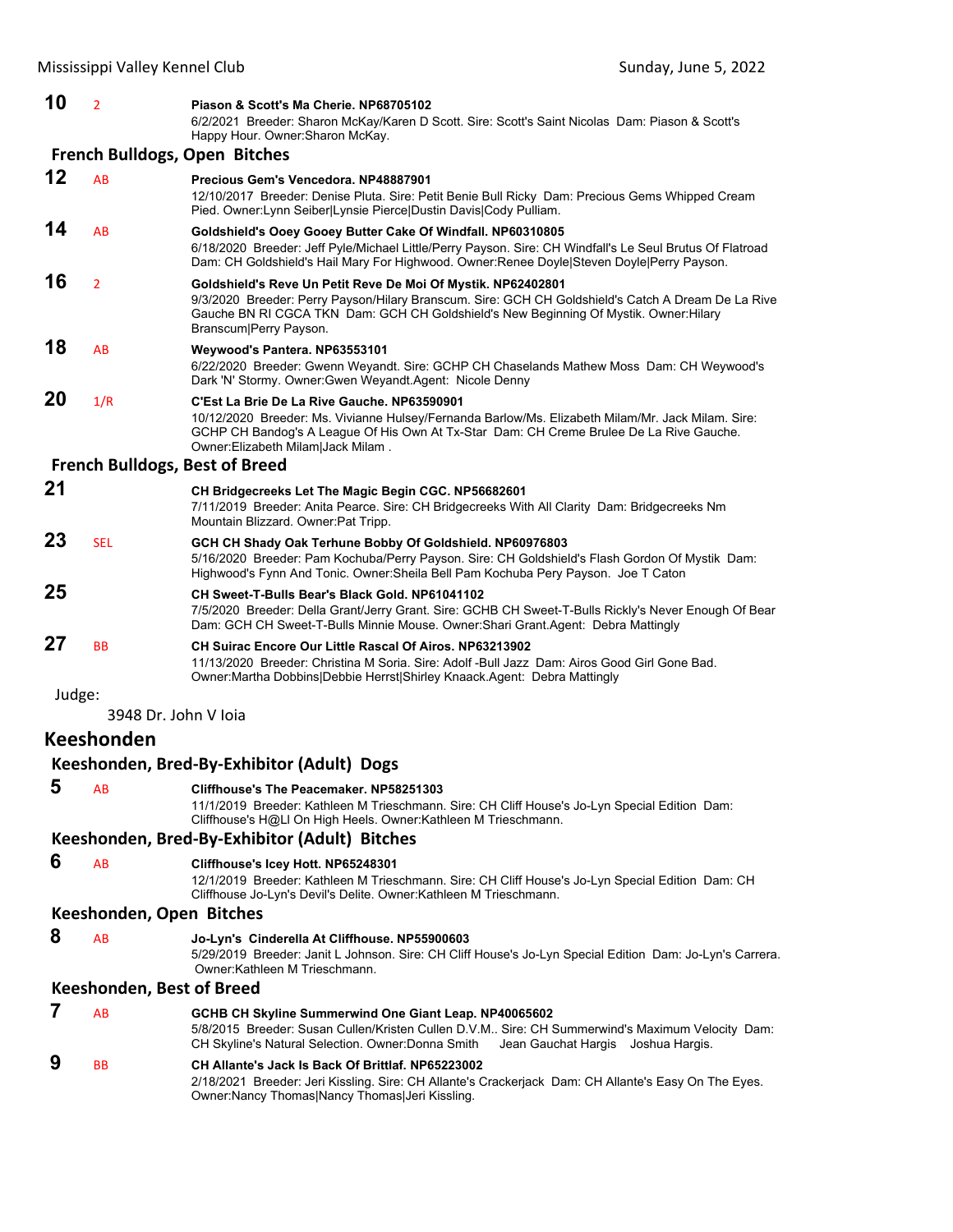3948 Dr. John V Ioia

# **Lhasa Apsos**

### **Lhasa Apsos, Best of Breed**

# **5** OS **CH Windwick Chic Choix Remington. NP59839401**

3/26/2020 Breeder: Sandy Sorth/Tom Sorth. Sire: CH Chic Choix Windwick Winchester Dam: CH Chic Choix Black Swan. Owner:Sandy Sorth |Tom Sorth.

#### **7 GCHS CH Sir Adams My Kryptonite At Rosewood FDC CGC. NP63618101** 9/7/2020 Breeder: Melisa Powell/Kathy Miller/Julia Madelyn Powers/Julia Adams-Powers. Sire: CH Rosewood's Double Deuces Down Dam: CH Sir Adams Sabrina Duncan. Owner:Julia Powers|Kathy MIller|Sharon Adams|Julia Adams. Ellen Akers Perry  **9** BB/G1 **CH Riverview Hylan Shotru Red Alert. NP64114503**

12/10/2020 Breeder: Pauline Naumann/Pat Keen Fernandes/Joao Machado. Sire: GCHB CH Riverview Hylan Shotru Chase That Dream Dam: Hylan Shotru Riverview Absolute Truth. Owner:Pauline Naumann |Pat Keen Fernandes .

Judge:

3948 Dr. John V Ioia

# **Lowchen**

# **Lowchen, Puppy (6‐9 Months) Dogs**

 **5** 1/W/BB **Cambio's Drop It Like It's Hot. NP72763902**

11/22/2021 Breeder: Samantha Feeney. Sire: GCH CH Mosaic's Baby I'm A Star Dam: CH Chenoka Cambio's The Outsiders. Owner:Maddison Haffer.

# **Lowchen, Puppy (9‐12 Months) Dogs**

# **7** AB **Potrero Eternal Sunshine. NP71014801**

7/31/2021 Breeder: Alexia Rodriguez. Sire: CH Oh Heavens Dark Shadows Dam: Potrero's I Bealive. Owner:Rachel Paul|Alexia Rodriguez.

Judge:

90371 Gina Wieser

# **Poodles (Miniature)**

#### **Poodles (Miniature), Best of Breed**

# **5** BB **CH Donnchada Surprise Surprise Surprise. PR20398301**

6/11/2017 Breeder: Elizabeth A Brown. Sire: CH By Request Spring Storm Dam: CH Donnchada Razzle Dazzle. Owner:Gabriel Lopez|Betty Brown.

Judge:

90371 Gina Wieser

# **Poodles (Standard)**

# **Poodles (Standard), Puppy (9‐12 Months) Dogs**

 **5** 1/W/BW **Loutercreek The Heart Of Rock & Roll. PR24406903** 8/12/2021 Breeder: Angie Louter/Kimberly Tyndall. Sire: GCHB CH Parkview Raise A Glass To Freedom Dam: GCHS CH Loutercreek Candle In The Wind CD BN RA JH JHU FDC CAX BCAT ACT1 ACT1J SWA RATN CGCA CGCU. Owner:Forrest Wylie|Angie Louter|Oxana Beliaeva.Agent: Jody Paquette-Garcini  **7** 2/R **Keomaki Nicky At Ksp. PR24861501** 6/29/2021 Breeder: Mario Grujanovic/Olivera Grujanovic. Sire: Don Gaucho Mi Silencio Dam: Keomaki Femme Fatale. Owner:Kim Baldwin.Agent: Tara Richardson **Poodles (Standard), Novice Dogs 9** <sup>1</sup> **Morleys Blue Hunting Trip RN BCAT CGCA ATT. PR19160601**

#### 5/1/2016 Breeder: Nell Johnston. Sire: Akashas On Cloud Nine Of Cascade Dam: Charnel's Silver Serena Of Somerville. Owner:Alan R Morley|Kim Morley.

#### **Poodles (Standard), Bred‐By‐Exhibitor (Puppy) Dogs**

# **11** AB **Targa Steal My Sunshine. PR24578901**

7/4/2021 Breeder: Patricia Jason/Danielle Jason Sugai/Nicole J Sugai. Sire: GCHB CH Hillwood Purple Rain Dam: CH Targa Sweet Sun. Owner:Patricia Jason|Danielle Jason Sugai|Nicole Jason Sugai.

# **Poodles (Standard), Puppy (9‐12 Months) Bitches**

- **6** AB **River Run Cupid's Tinkerbell. PR24170004**
	- 6/18/2021 Breeder: Katie Eaton. Sire: GCHS CH Tarquin Huffish Piedmont's Starboy Dam: CH Deaux Rey's Lady Liberty. Owner:Jennifer Jackson.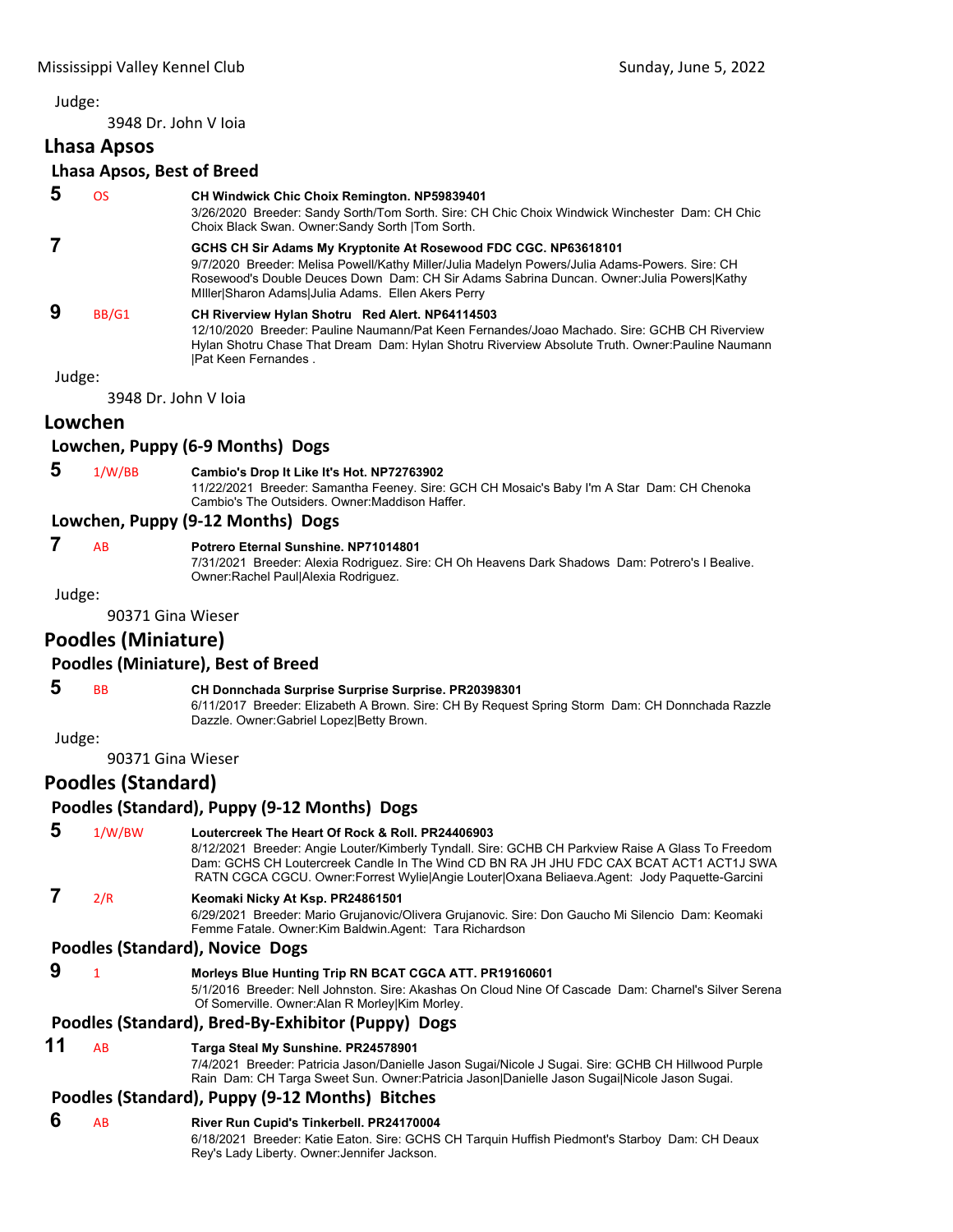|        |                                  | Poodles (Standard), 12-18 Months Bitches                                                                                                                                                                                                                                                                       |
|--------|----------------------------------|----------------------------------------------------------------------------------------------------------------------------------------------------------------------------------------------------------------------------------------------------------------------------------------------------------------|
| 8      | 1                                | Ksp It's A Goodelife Lilly. PR23860508<br>3/1/2021 Breeder: Daron Goode. Sire: CH Brienwoods Magic Man Dam: CH Amore Bello Jelena.<br>Owner: Kim Baldwin. Agent: Tara Richardson                                                                                                                               |
|        |                                  | Poodles (Standard), Bred-By-Exhibitor (Adult) Bitches                                                                                                                                                                                                                                                          |
| 10     | AB                               | Targa Just What I Needed. PR22494101<br>11/10/2019 Breeder: Patricia Jason/Danielle Jason Sugai/Nicole J Sugai. Sire: CH Targa Stolen Dance<br>Dam: GCH CH Targa At Last. Owner:Patricia Jason Danielle Jason Sugai Nicole Jason Sugai.                                                                        |
|        |                                  | Poodles (Standard), American Bred Bitches                                                                                                                                                                                                                                                                      |
| 12     | <b>EX</b>                        | Morleys Icie Huntress RN BCAT ACT2J CGCA CGCU TKI ATT. PR22168006<br>10/4/2019 Breeder: Kim Morley. Sire: Goins Buzzlight Year (Buzz) Dam: Morleys Blue Hunting Halle Mae<br>CGC. Owner:Tammy Lynn Hawkins.                                                                                                    |
|        |                                  | Poodles (Standard), Open Bitches                                                                                                                                                                                                                                                                               |
| 14     | 2/R                              | Loutercreek 867-5309 Jenny RN JHU BCAT CGC TKN. PR21859901<br>6/23/2019 Breeder: Angie Louter. Sire: Poopla Stormn Blue Norman Of Howlynn RA SH SHUA OA OAJ<br>CGC Dam: GCH CH Loutercreek Nights In White Satin RA FDC CA BCAT ACT2 RATN CGCA CGCU<br>TKN. Owner: Angela Louter. Agent: Jody Paquette-Garcini |
| 18     | 1/W                              | Lidos Rose C Besada Por El Fuego. PR22991501<br>8/4/2020 Breeder: Leslie Lingren/Erik Lingren/Susie Osburn. Sire: GCH CH Divine Jaset Forjado En<br>Fuego Dam: Lidos Sorsha Of Rose Cottage CD BN. Owner:Leslie Lingren Erik Lingren Susie Osburn.<br>Chris Bailey                                             |
|        |                                  | <b>Poodles (Standard), Best of Breed</b>                                                                                                                                                                                                                                                                       |
| 15     | <b>SEL</b>                       | CH Court Hill's Second Star To The Right. PR23816201<br>2/26/2021 Breeder: Dan Hoover. Sire: CH Harten's Wanderlust Dam: CH Court Hill's Pretty As She Goes<br>Of The Ranch. Owner: Samantha Inscore   Dan Hoover.                                                                                             |
| 17     | <b>BB</b>                        | CH Dawin One For The Money. PR24950401<br>8/3/2021 Breeder: Linda C Campbell. Sire: CH Kaylen's Once Upon A Time Dam: GCHB CH Dawin<br>Huffish In Hot Demand. Owner:Linda Campbell.Agent: Sarah Perchick                                                                                                       |
| 20     | AB                               | GCHB CH Lakeridge Simply Irresistible Night. PR21206501<br>7/22/2018 Breeder: Debra Ferguson-Jones/Cathy Petrie/Dana Plonkey/Lindsay Gorder. Sire: GCHG CH<br>Lakeridge Simply Irresistible Dam: Lakeridge Valcopy Dreamcatcher. Owner:Samuel Kaplan Debra<br>Ferguson-Jones Agent: Tara Richardson            |
| 22     | <b>OS</b>                        | CH Dan Ds Light Up The Darkness CGCA. PR22232202<br>10/19/2019 Breeder: Danelle Senkbeil/Missy Smith. Sire: GCH CH Kissme Delovely Big Shot BCAT TKN<br>Dam: Brinwood Kissme She's Got The Look. Owner:Danelle Senkbeil Bonnie Winings.                                                                        |
| Judge: |                                  |                                                                                                                                                                                                                                                                                                                |
|        | 3948 Dr. John V Ioia             |                                                                                                                                                                                                                                                                                                                |
|        | <b>Schipperkes</b>               |                                                                                                                                                                                                                                                                                                                |
|        |                                  | Schipperkes, Bred-By-Exhibitor (Adult) Dogs                                                                                                                                                                                                                                                                    |
| 5      | AB                               | Highflight's Blue Lives Matter. NP43913503<br>8/7/2016 Breeder: Melodi Hendrickson/Susan Frey. Sire: CH Highflight's Jokers Wild Dam: Heart-Throbs<br>Southern Belle. Owner: Melodi Hendrickson.                                                                                                               |
|        | <b>Schipperkes, Open Dogs</b>    |                                                                                                                                                                                                                                                                                                                |
| 7      | AB                               | Minneka's Play By The Rules. NP34935202<br>4/26/2013 Breeder: Rosalie E Henderson/Dr. Mary Kraus. Sire: CH Mentha's The Perfect Storm Dam: CH<br>Mentha Embraces Skipalong. Owner: Dr Mary Kraus.                                                                                                              |
|        |                                  | Schipperkes, Puppy (9-12 Months) Bitches                                                                                                                                                                                                                                                                       |
| 6      | 1                                | Kurakuma Spell It Out For Me At Mnm. NP70029104<br>8/3/2021 Breeder: Dawn Bannister. Sire: CH Whynot Take A Tumble To Crosswinds Dam: CH Kurakuma<br>Fullmoon Little Black Rain Cloud. Owner: Melissa Grueninger.                                                                                              |
|        |                                  | Schipperkes, Bred-By-Exhibitor (Puppy) Bitches                                                                                                                                                                                                                                                                 |
| 8      | 1/R                              | Victoria's Four On The Floor. NP73755702<br>11/30/2021 Breeder: Dr Mary Kraus/Dara Wilcox/Michele Kasten. Sire: GCHG CH Daradan's On The Fast<br>Track Dam: CH Victoria Chatelet Annie Get Your Gun BCAT. Owner: Michele Kasten.                                                                               |
|        | <b>Schipperkes, Open Bitches</b> |                                                                                                                                                                                                                                                                                                                |
| 10     | 1/W                              | Mystik's Mnm Not For The Faint Of Heart. NP68181104<br>6/23/2021 Breeder: Charlene M Gunville. Sire: GCH CH Kurakuma's Steal My Heart Away Dam: Barbil<br>Tribute 2 Tomorrow Lilbearcrk. Owner: Melissa Grueninger.                                                                                            |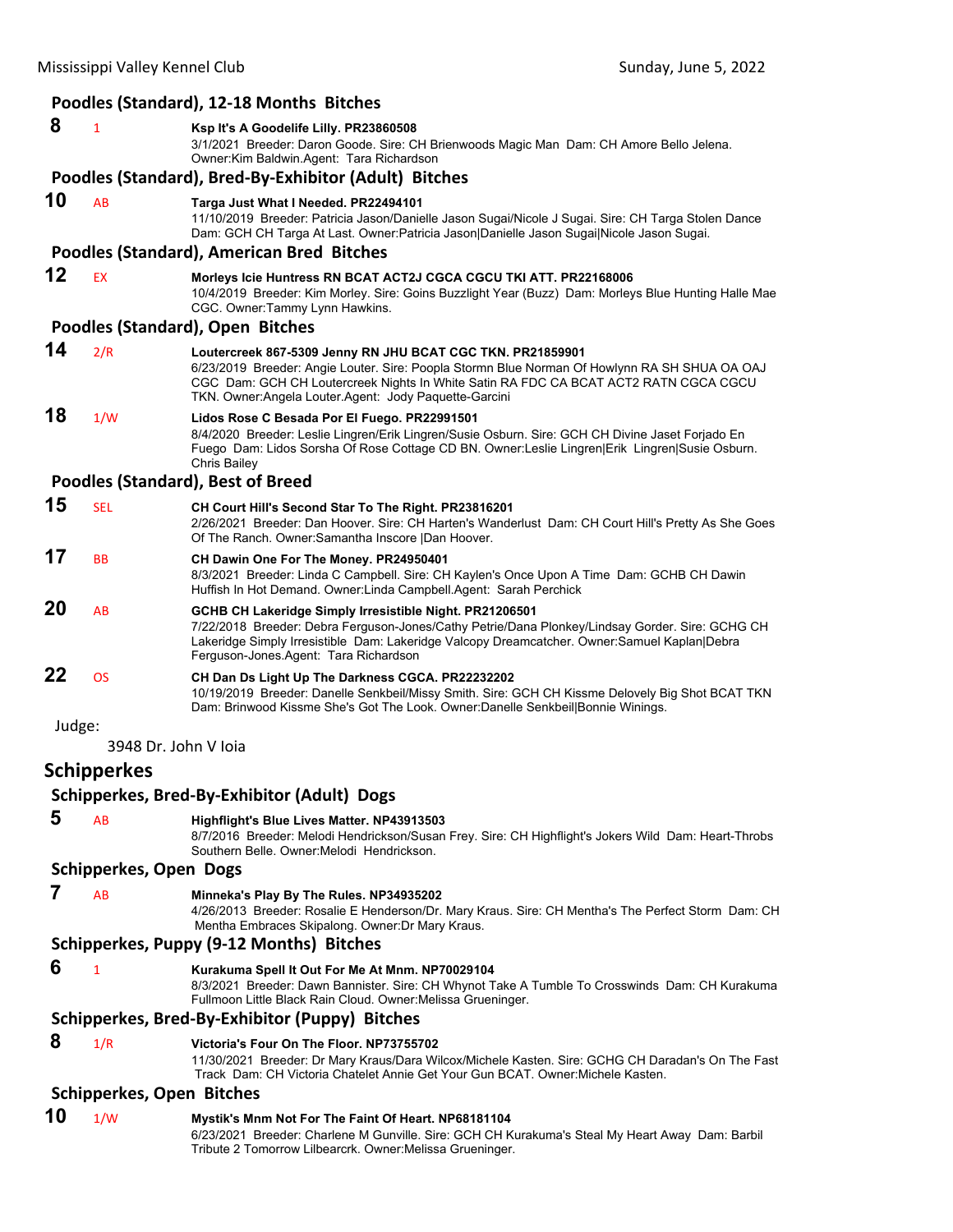# **Schipperkes, Best of Breed**

# **12** BB/G3 **GCHS CH Rivendel's Belle Of The Ball. NP55185301**

3/1/2019 Breeder: Amy Halterman/Laura Halterman. Sire: GCHB CH Delamer N Rivendel Catch My Drift Dam: CH Rivendel's Harley Quinn. Owner:Pat and Glenn King and Sandra Middelbrooks and Amy Halterman.Agent: Christa Cook

Judge:

3948 Dr. John V Ioia

# **Tibetan Spaniels**

# **Tibetan Spaniels, Puppy (6‐9 Months) Dogs**

# **5** AB **Toylands Life Of The Parti. NP74287502**

10/28/2021 Breeder: Barbara J Kulm. Sire: Toylands Me Soo Handsome Dam: Sadko Samotsvety Guermione Granger. Owner:Wendy Schwery|Eileen Hackett.

Judge:

3948 Dr. John V Ioia

# **Xoloitzcuintli**

#### **Xoloitzcuintli, Best of Breed**

# **5** AB **GCH CH Huichol (Hernandez). NP41439301**

4/30/2015 Breeder: Alicia Hernandez Martinez. Sire: Mahahual (Arena) Dam: Malillani (Cortes). Owner:ANN HARRIS CHAFFIN.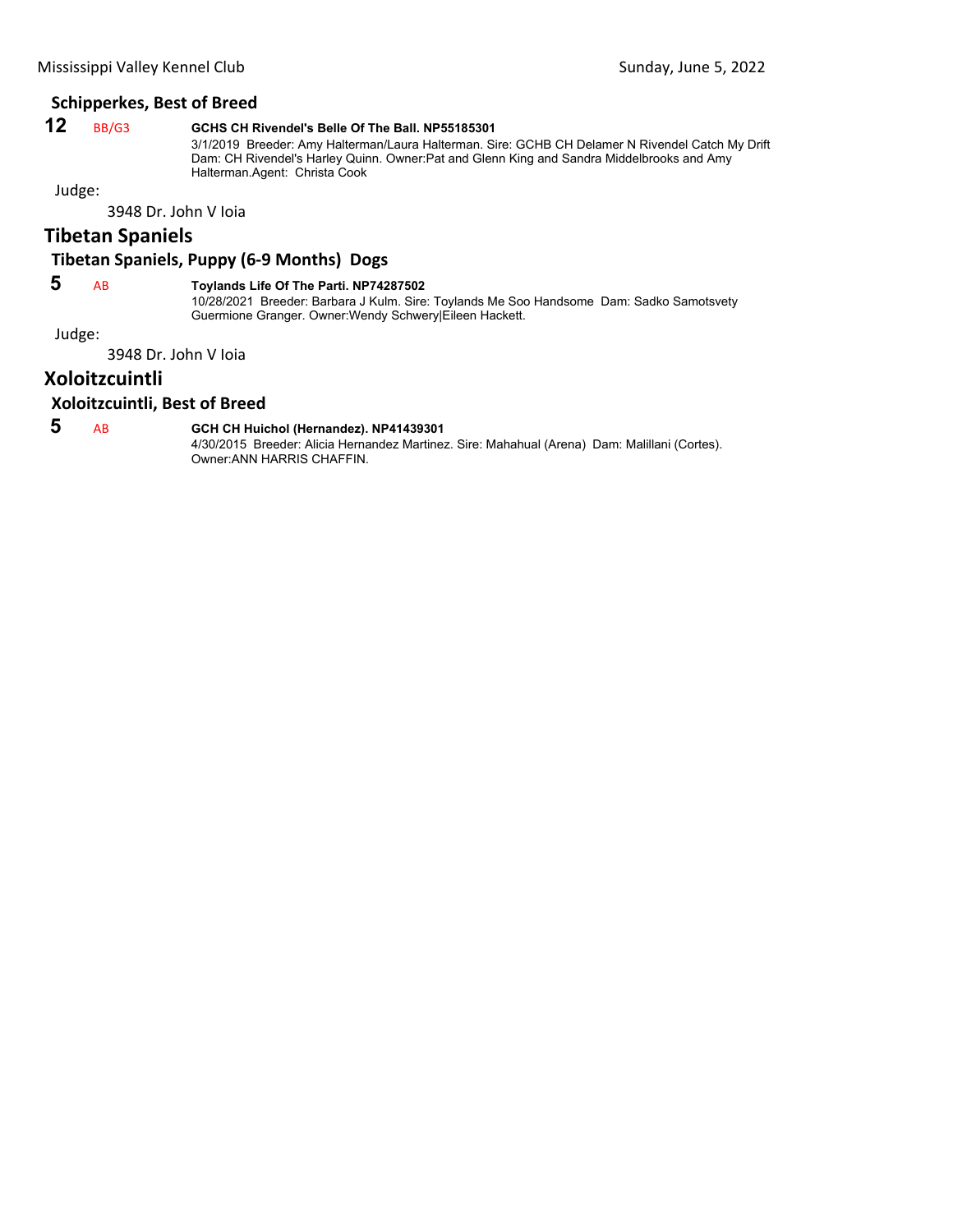5936 John P Wade

# **Australian Cattle Dogs Australian Cattle Dogs, Puppy (9‐12 Months) Dogs 5** 1/W **Willowbend's Captain Benjamin Franklin Pierce TKI. DN68660403** 8/20/2021 Breeder: Kristi Waters/John Via/Pam Gipson. Sire: Briarmoor Spurs And Latigo TKI Dam: GCH CH Briarmoor Stars Fell On London ACT2 ACT1J. Owner:Deb Wolf|Rick Wolf|Kristi Waters-Via. **Australian Cattle Dogs, Amateur Owner Handler Dogs 7** 1/R **Stellar's Smokey Mountain CGC TKN. DN61653701** 3/29/2020 Breeder: Sarah Williams. Sire: Hopson's 007 Blazing Blue Legend Dam: Kuawarri Tilly. Owner:Allysun Williams |Karen Williams. **Australian Cattle Dogs, Best of Breed 12** OS **GCH CH Royal's Luna Blu Mist. DN63278305** 5/21/2020 Breeder: Bob Peniston/Mandy Peniston. Sire: GCH CH Revolver Di Monte Tonico Dam: Royal's Purrah Love At First Sight. Owner:Christy Jones. **15** SEL **GCHB CH Dinkidi's Wild Card. DN49855303** 6/6/2017 Breeder: Melissa Folks. Sire: CH Tagalongs Road House Dam: GCH CH Dinkidi's Lady Stoneheart. Owner:Jenna Mollman Willis.Agent: Billy Huntington **17** BB **GCHS CH JDI Taylryder Ewe Bet I'm Serious TKN. DN57707904** 4/1/2019 Breeder: Sally W Fontenot/Debra Mintzer. Sire: GCHP CH Crossfire's Crash My Party Dam: GCHG CH Taylryder Seriously Worth The Wait At JDI TKN. Owner:Sally W Fontenot. Judge: 5936 John P Wade

# **Australian Shepherds**

#### **Australian Shepherds, Bred‐By‐Exhibitor (Adult) Dogs**

# **5** <sup>1</sup> **Graffiti's Bentayga. DN66829001**

12/12/2020 Breeder: melanie hinkle/Vicki Wehrle/susan gilliam. Sire: GCH CH Mcmatt's Top Gun On The Big Screen CA DJ CGC TKN Dam: CH Lookouttrail's Come Away With Me. Owner:vicki wehrle|Melanie Hinkle .

#### **Australian Shepherds, American Bred Dogs**

#### **7** 1/R **Nitani's Mission Impossible. DN59072704**

7/29/2019 Breeder: Donalee M Mcelrath. Sire: GCHS CH Lk Michigan Journey Through Fire At Airam CGC Dam: CH Sazbrat Enamoured ACT2 TKN. Owner:Mirjam Senger.

#### **Australian Shepherds, Open Red Dogs**

 **9** 1/W/OS **Copperridge's Playing With Fire. DN63888001** 2/26/2020 Breeder: John Miller/Stephen Blanco. Sire: GCH CH Treestar Rmzcrk's I'm On Fire CGC TKN Dam: GCHB CH Empyrean N Copperridge's Black Is Beautiful. Owner:John Miller.

#### **Australian Shepherds, Puppy (6‐9 Months) Bitches**

# **6** 1/R **Promise's Phoenix Rising. DN68913202**

9/13/2021 Breeder: Mrs. SuAnne L Remley/Ginger Ray. Sire: Lk Michigan's Promise Keeper Dam: CH Milliron R Sydney's Jewel. Owner:SuAnne L Remley|David Remley.

# **8** <sup>2</sup> **Copperridge's Remember Me. DN69396603**

10/13/2021 Breeder: John Miller/Stephen Blanco. Sire: CH Copperridge's Final Offer Dam: GCHB CH Empyrean N Copperridge's Black Is Beautiful. Owner:Linda Fraembs.

# **10** <sup>3</sup> **Affinity Lf Moonlight Sonata. DN71136802**

11/8/2021 Breeder: Cassie Kindle/Joan Meyer/Mattie Lively. Sire: Northbay Xsell Set The Tone Dam: CH Affinitys Moon Over Manhattan. Owner:Mattie Lively|Elsie Lively|Cassie Kindle.

# **Australian Shepherds, 12‐18 Months Bitches**

- **12** <sup>2</sup> **Copperridge's Tell Me Lies. DN67336701** 4/1/2021 Breeder: John Miller/Stephen Blanco. Sire: CH Cedar Hill The Closer At Copperridge Dam:
	- GCHB CH Empyrean N Copperridge's Black Is Beautiful. Owner:John Miller.

# **14** <sup>1</sup> **Copperridge's Chocolate In My Chips. DN67336707**

4/1/2021 Breeder: John Miller/Stephen Blanco. Sire: CH Cedar Hill The Closer At Copperridge Dam: GCHB CH Empyrean N Copperridge's Black Is Beautiful. Owner:Vickie Horn|John Miller.

# **Australian Shepherds, Bred‐By‐Exhibitor (Adult) Bitches**

**16** 1/W/BB/BW **Copperridge's Com'N In Hot From Scarlet Oak. DN64734402** 11/20/2020 Breeder: Kelly Smith/John Miller. Sire: CH Calais Carolina First In Flight Dam: CH Copperridge's Indecent Proposal. Owner:John Miller.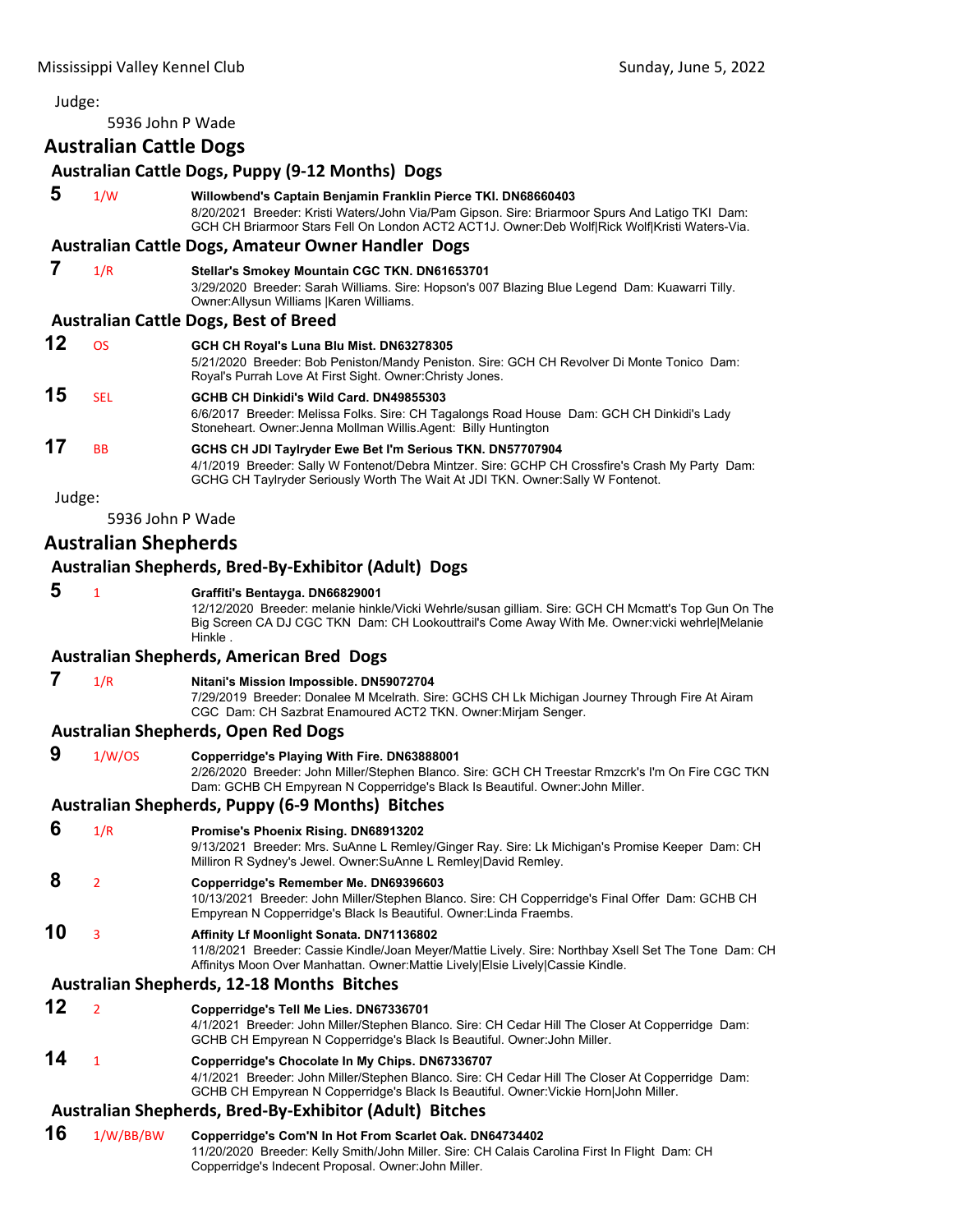#### **Australian Shepherds, Open Black Bitches**

**18** AB **Sentikki Ruffles N Lavander Of Malpaso. LV902720** 10/4/2020 Breeder: Inga Cerbule Mirjam Senger. Sire: Stormridge's Bag Of Chips Dam: Malpaso's Traces Of Red. Owner:Mirjam Senger. **20** <sup>2</sup> **Lk Michigan Legacy's Lovely Rita. DN53969603** 6/9/2018 Breeder: Marcie Boomsliter/Marcie Boomsliter/Suzanne T Ritter. Sire: Lk Michigan's Mirror Image Dam: Legacy's Cielo Azul. Owner:SuAnne L Remley. **22** <sup>1</sup> **Rr Bella The Ball. DN64201403**

10/7/2020 Breeder: Mr. RICK P. ROGERS/Ms. JENNIFER MCCOURT. Sire: GCHG CH Spring Fevers Wanna Dance Dam: CH Shimrin's Limited Edition RN CGC. Owner:Rick Rogers.Agent: Kara Janiszak

#### **Australian Shepherds, Open Blue Merle Bitches**

#### **24** <sup>1</sup> **Skyecove's Wanna Be Me. DN52672804**

1/23/2018 Breeder: Julianne Wiseman. Sire: CH Skyecove's Touch The Wind Dam: Skyecove's Cloud Dancer. Owner:Shaina Duncan.Agent: Kara Janiszak

#### **Australian Shepherds, Open Red Bitches**

**26** <sup>1</sup> **Bluerain's A Piece Of Heaven RN FDC BCAT CGC TKN VHMA. DN61953504** 4/28/2020 Breeder: Michelle Ambrosius/Gary Roberson/alexandra rivera. Sire: GCHS CH Ninebark Boldly Go Dam: CH Jnd's Storms A Brewing At Bluerain RI FDC ACT1 CGCA TKN. Owner:Michelle Ambrosius|Gary Roberson|Lizzy Fishler.Agent: Kara Janiszak

#### **Australian Shepherds, Open Red Merle Bitches**

# **28** <sup>1</sup> **Serendipity Kick Some Sash. DN66034601**

12/2/2020 Breeder: Clare Cox/Erin Aufox. Sire: CH Serendipity Sticker Shock Dam: GCH CH Serendipity Suits Me. Owner:Heather Daugherty|Clare Cox|Amber Becker Briscoe.

#### **Australian Shepherds, Best of Breed**

| 11 | <b>SEL</b> | Lk Michigan's Promise Keeper. DN58301801<br>5/7/2019 Breeder: Marcie Boomsliter/Marcie Boomsliter/Rick Boomsliter. Sire: CH Lk Michigan's Red<br>Solo Cup CGC Dam: GCH CH Lk Michigan Special Attraction. Owner: SuAnne L Remley Marcie<br>Boomsliter & Rick Boomsliter.                          |
|----|------------|---------------------------------------------------------------------------------------------------------------------------------------------------------------------------------------------------------------------------------------------------------------------------------------------------|
| 15 |            | GCHS CH Halo Cyan's Leader Of 300. DN43836008<br>7/31/2015 Breeder: Angel Lea King/Janet Cline. Sire: CH Clemwoods One For The Road Dam: CH Halo<br>Cyan's Art Of Seduction. Owner: Jeffery M King Angel Lea King.                                                                                |
| 17 | <b>AB</b>  | Bks The Secret's Out. DN54259001<br>5/4/2018 Breeder: Wendy Schwery/Eileen Hackett. Sire: CH Morning Mist Jive Talkin Dam: GCH CH<br>Bayshore's Best Kept Secret At Stonehaven. Owner: Wendy Schwery Eileen Hackett.                                                                              |
| 19 |            | CH Lifetime's Born From Magma RI BCAT CGC. DN54876707<br>7/10/2018 Breeder: Kara Kristen Butler/Ashlyn Reeves/Jaci Nix. Sire: CH Cedar Hill Thorn In Your Side<br>Dam: Rr Shadow's Star Player BN RA. Owner: Madison Reeves Ashlyn Reeves Michelle Reeves.                                        |
| 21 |            | GCHS CH Copperridge's Wortha Risk On Riverlook FDC BCAT CGC. DN55429708<br>8/22/2018 Breeder: Stephen Blanco/Jas Hanigan/John Miller/Sheree Miller. Sire: GCHG CH<br>Copperridge's One Time Offer Dam: GCHB CH Empyrean N Copperridge's Black Is Beautiful. Owner: Niki<br>Gilland, Kara Jansizak |
| 23 |            | CH Shooting Stars At Plumcreek CGC TKN. DN59239503<br>9/22/2019 Breeder: vickie s horn/John Miller. Sire: CH Copperridge's Oliver CD PCD RI CGCA TKN<br>Dam: CH Bayouland Copper Ridge Diva. Owner: Vickie Horn.                                                                                  |

Judge:

7552 Ms. Kristen L. Francis

#### **Beauceron**

#### **Beauceron, Puppy (6‐9 Months) Dogs**

 **5** 1/W **Sircle Of Life Of Prairie Crest. DN68641306**

9/20/2021 Breeder: Adrienne Scott/Elaine Wallace. Sire: Loudjo Du Mont Des Croisettes Dam: CH Opulence Of Prairie Crest. Owner:Adrienne Scott.Agent: Laura King

# **Beauceron, Open Dogs**

#### **7** 1/R **Oh For Flock's Sake De Haute Crete CGCA CGCU TKN. DN54242306** 5/20/2018 Breeder: Amelia Foreman/Mr. Alex Zeilmann. Sire: GCH DC Loki Du Chateau Rocher BN HSDs HXAds HSAsM NA CGCA CGCU Dam: GCH CH Hey Zeus Look At Me De La Valle Kathadin RN CGCA CGCU. Owner:Ashtyn Chamberlain |Amelia Foreman .

#### **Beauceron, Puppy (6‐9 Months) Bitches**

 **6** 1/R **Summer's End Of Prairie Crest At Riverstyx. DN68641309** 9/20/2021 Breeder: Adrienne Scott/Elaine Wallace. Sire: Loudjo Du Mont Des Croisettes Dam: CH Opulence Of Prairie Crest. Owner:Ashtyn Chamberlain .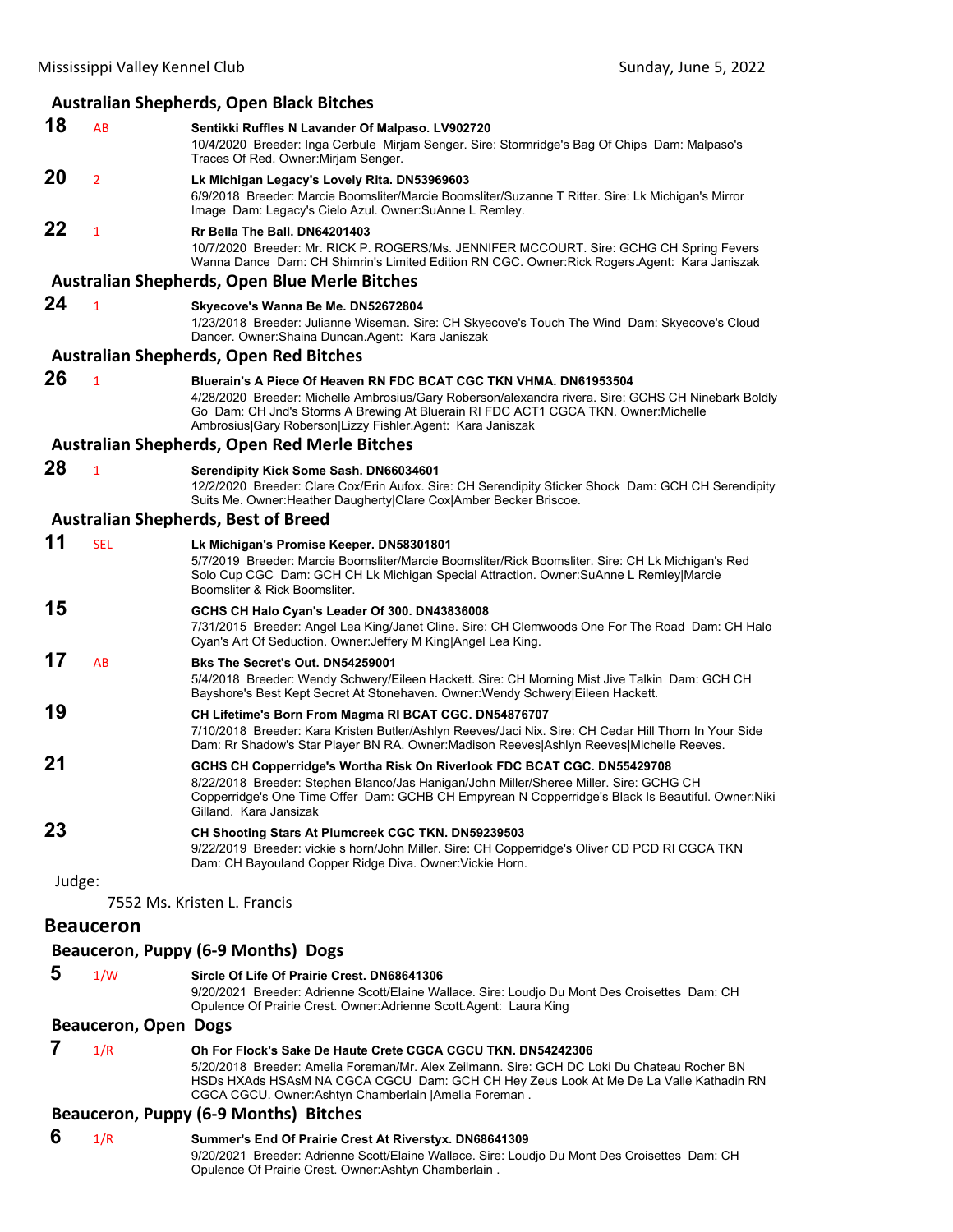# **Beauceron, Open Bitches**

| 8 | 1/W/BW/OS                       | Saffron Rose Of Prairie Crest, DN67632001                                                                                                                    |
|---|---------------------------------|--------------------------------------------------------------------------------------------------------------------------------------------------------------|
|   |                                 | 5/7/2021 Breeder: ADRIENNE SCOTT. Sire: Loudjo Du Mont Des Croisettes Dam: CH Marquise D Alien<br>Des Monts Du Lac. Owner: Adrienne Scott. Agent: Laura King |
|   | <b>Roquearon, Rost of Broad</b> |                                                                                                                                                              |

#### **Beauceron, Best of Breed**

 **9** BB **GCH CH Reussite Du Joie De Vie Adventure. DN65036301**

10/16/2020 Breeder: Angie Robertson/Dawn Johnson. Sire: CH Japper Du Dragon Noir CGCA CGCU TKN VHMA Dam: GCH CH N'vy des Gardiens D'Apollinaire CGCA CGCU VHMA. Owner:Julie Gassen|Dawn Johnson|Angie Robertson.

Judge:

5936 John P Wade

# **Belgian Laekenois**

# **Belgian Laekenois, Open Dogs**

 **5** 1/W/BB **Prosecco D'Luxueux. DN60771601**

10/8/2019 Breeder: Deborah Wade. Sire: Opium Comme La Legende D'Eroudur Dam: Galadriel V. Moned. Owner:Pepe Anastas.

Judge:

7552 Ms. Kristen L. Francis

# **Belgian Malinois**

#### **Belgian Malinois, Bred‐By‐Exhibitor (Adult) Bitches**

 **6** 1/W/OS **Alouette's Good Golly Burr Oak. DN66482101**

3/8/2021 Breeder: Kathy Greenwood/Dr. Cynthia A Russell. Sire: GCHB CH Turicks High Velocity UD BN HIAs CGC Dam: CH Burr Oak's Jump For Joy Alouette. Owner:Kathy Greenwood|Cynthia Russell .

#### **Belgian Malinois, Open Bitches**

| 8  | AB  | Chaland's Keeper Of Dragons CGC TKN. DN55852202                                                                                                                                                                                                                  |
|----|-----|------------------------------------------------------------------------------------------------------------------------------------------------------------------------------------------------------------------------------------------------------------------|
|    |     | 11/30/2018 Breeder: Angela Chamberlain. Sire: CH Chaland's Gonna Get You CDX BN RA FDC CA<br>DCAT CGCA TKI Dam: Tessa CGC. Owner: Angela M Chamberlain.                                                                                                          |
| 10 |     | Chaland's Maybe A Little Mayhem VHMA. DN64569301<br>10/31/2020 Breeder: Angela Chamberlain/Jeremy Chamberlain. Sire: CH Chaland's Jackin My Style CD<br>BN CGCA TKI Dam: Broakcreek's Born For Greatness CGC TKN. Owner:Angela M Chamberlain Jeremy Chamberlain. |
| 12 | 1/R | Chaland's Pretty As A Rose VHMP. DN67900901<br>6/17/2021 Breeder: Angela Chamberlain/Jeremy Chamberlain. Sire: CH Chaland's Jackin My Style CD BN                                                                                                                |

#### CGCA TKI Dam: Broakcreek's Born For Greatness CGC TKN. Owner:Angela M Chamberlain|Jeremy Chamberlain. **Belgian Malinois, Best of Breed**

| -5 | <b>RR</b> | <b>GCH CH Alouette's Colton Carrillo CGC TKN, DN59434802</b>                                     |
|----|-----------|--------------------------------------------------------------------------------------------------|
|    |           | 9/12/2019 Breeder: Kathy Greenwood. Sire: GCH CH Alouette's Righteous Raider Dam: Taliesin Dixie |
|    |           | Deja Vu. Owner:Lisa BrazillKathy Greenwood.                                                      |

Judge:

7552 Ms. Kristen L. Francis

# **Belgian Sheepdogs**

#### **Belgian Sheepdogs, Best of Breed**

 **5** BB/G3 **GCHG CH Dojo's You Shook Me All Night Long. DN52606701**

1/19/2018 Breeder: Ms. donna hayes/Sherri Swabb. Sire: CH Dojo's Eastwoods Dusty Trail Dam: GCHB CH Sarron Dancin' All Night Long. Owner:Donna Hayes.

Judge:

2110 Mrs. Polly (Mrs. Robert) D Smith

# **Berger Picards**

# **Berger Picards, Open Bitches**

# **6** AB **Potion Brewing De Haute Crete. DN60393201**

10/28/2019 Breeder: Amelia Foreman/Alex Zeilmann. Sire: CH Levon Des Garous D'Ebene CA BCAT CGC Dam: CH Eclipse's Jynx Ya Stole My Heart CA BCAT TT CGCA CGCU. Owner:Amelia Foreman .

### **Berger Picards, Best of Breed**

 **5** BB **GCHG CH Double D's Magical Mystery Tour. DN47924602** 9/27/2016 Breeder: Deanna Donohue/Rick Donohue/Billie Green. Sire: GCH CH Alpha Natura Bacchus CM2 CA Dam: CH Double D's It's All About Me CM. Owner:Mark Hainline|Barbara Hainline|Deanna Donohue|Billie Green.Agent: Phil Booth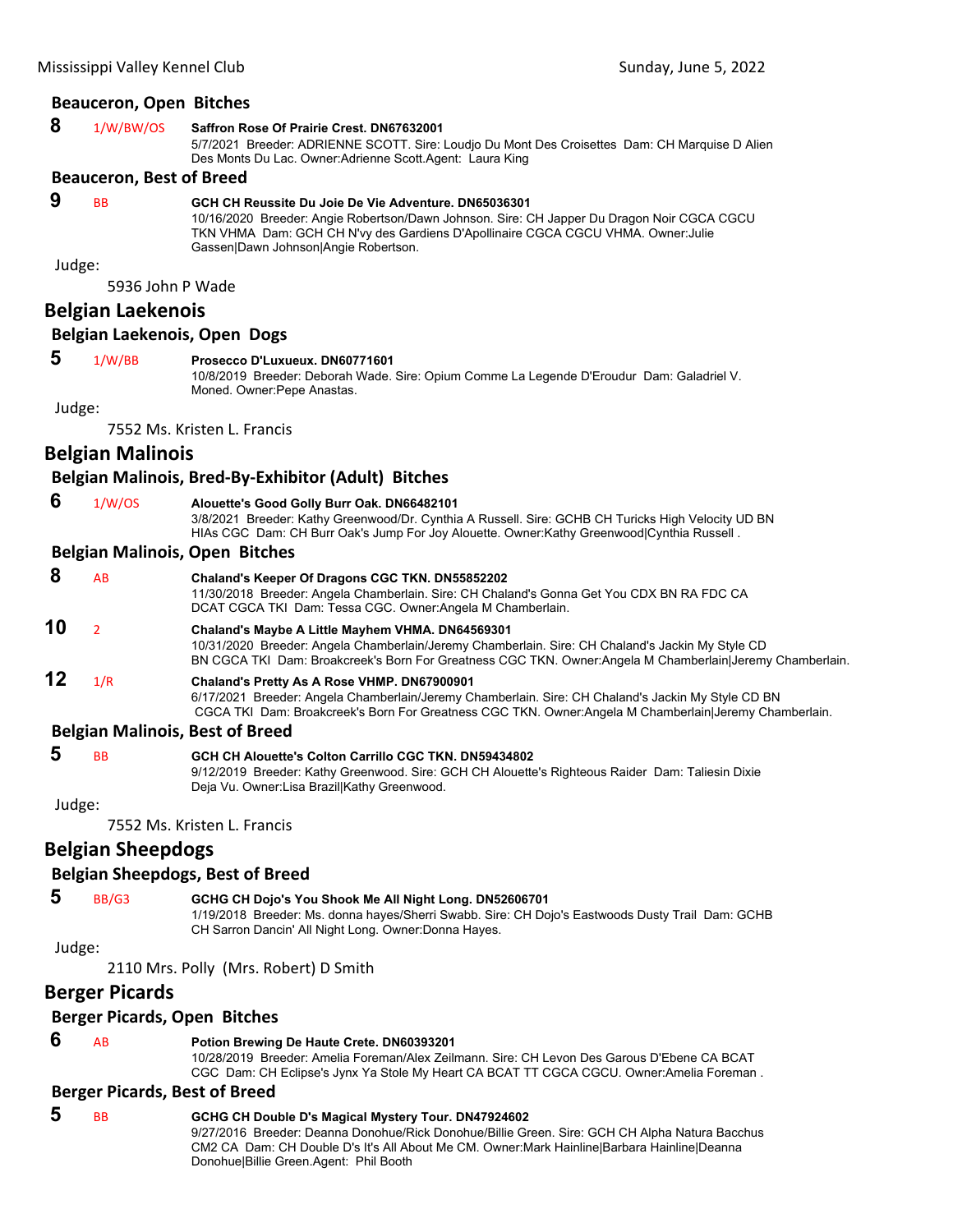# **8** AB **GCHB CH Sketchbook-Chebaco Ooo-La-La. DN56720406**

10/14/2018 Breeder: Eileen Hackett/Liz Hansen. Sire: GCH CH Sketchbook Living The Dream Dam: CH Douce-Amere De La Vallee Du Mouton. Owner:Liz A Hansen|Chad Shaffer.

Judge:

2110 Mrs. Polly (Mrs. Robert) D Smith

# **Border Collies**

# **Border Collies, Open Dogs**

| 7      |                                     | $1/W/BB/BW/G1$ Merrinda Life is a Highway . 3100386078<br>1/7/2019 Breeder: Lyn Allshorn . Sire: SUP. CH. TRUCHARM GET YOUR MOTOR RUNNIN Dam: SUP.<br>CH. MERRINDA WHOS THAT GIRL. Owner: Lyn Allshorn . Nacho Calvo                                                                                                               |
|--------|-------------------------------------|------------------------------------------------------------------------------------------------------------------------------------------------------------------------------------------------------------------------------------------------------------------------------------------------------------------------------------|
| 9      | 3                                   | OTCH9 HC AGCH MACH5 RACH Norwood Color Me Zayne UDX9 OGM RM3 RAE3 HSAd HSBd DN47196203<br>9/6/2016 Breeder: Joyce Norris/Janice A Miller. Sire: MACH Grand Oakes Texas Two-Step MXC MJC OF<br>Dam: HC MACH Norwood's Crazy About Ewe UDX8 OGM VER RAE HSAds HSBd HIAs HIBd HXDs<br>HXAdMsM HXBdM MXG MJS. Owner: Kimberly Berkley. |
| 11     | 2/R                                 | RACH Bb's It's Not Personal It's Strictly Business CDX PCDX BN RM3 RAE2 HT NA NF BCAT<br>DN57671304<br>5/5/2019 Breeder: Dawne E Bosier/Julie D Bosier, Sire: CH Hobbiton's Hit The Ground Runnin PT Dam:<br>CH Bb's Going Places NAP NJP CGC. Owner:Connie Brown Ashley Brown Julie Bosier.                                       |
|        |                                     | Border Collies, Puppy (9-12 Months) Bitches                                                                                                                                                                                                                                                                                        |
| 6      | 1/R                                 | Mcqueen's Ling. DN67500403<br>6/6/2021 Breeder: Ms. Melinda Clark. Sire: Majestic Tattle On Ewe BCAT CGC TKN Dam: Mcqueen's<br>Magnificent Seven DS CGCA CGCU TKP. Owner: Mary Fuller. Agent: Eileen Hackett                                                                                                                       |
|        | <b>Border Collies, Open Bitches</b> |                                                                                                                                                                                                                                                                                                                                    |
| 8      | <b>AB</b>                           | Czechmate Don't Stop Me Now CD BN RE TDX ACT2 ACT2J SWE SBM SHDN CGC TKI. DN56823406<br>1/16/2019 Breeder: Lisa M Pruka. Sire: OTCH9 HC AGCH MACH5 RACH Norwood Color Me Zayne<br>UDX9 OGM RM3 RAE3 HSAd HSBd HXAd HXBd MXC PDS MJC Dam: Czechmate Decidedly CD RA<br>HSAds HSBds HIAs TKI, Owner: Linda Hinsman,                  |
| 12     | <b>AB</b>                           | Shoreland's Jasmine In My Mind. DN61829804<br>3/18/2020 Breeder: Mrs. Suzanne M Mayborne. Sire: CH Jollypaws Royal Retribution Dam: Shoreland's<br>The Blues Rock. Owner: Suzanne Mayborne. Agent: Sarah Krickeberg                                                                                                                |
| 14     | 1/W/OS                              | Tr Flower Of The Valley TKI VHMA. DN62397603<br>6/13/2020 Breeder: Viki Reeves. Sire: Tr Keanu Dam: Tr Kona. Owner: Maia Klug.                                                                                                                                                                                                     |
| Judge: |                                     |                                                                                                                                                                                                                                                                                                                                    |
|        |                                     | 7552 Ms. Kristen L. Francis                                                                                                                                                                                                                                                                                                        |
|        | <b>Bouviers des Flandres</b>        |                                                                                                                                                                                                                                                                                                                                    |
|        |                                     | <b>Bouviers des Flandres, Open Bitches</b>                                                                                                                                                                                                                                                                                         |
| 6      | <b>AB</b>                           | Limerick Once Upon A Time. DN64980002<br>11/18/2020 Breeder: Dr. Penelope Ogden/Dr. William Ogden/Kent Meyer/Gwen Meyer. Sire: GCHS CH<br>Limerick's Shakespeare Dam: CH Limerick's Shenanigans. Owner:Dr P Ogden W Ogden K Meyer G<br>Meyer Agent: Kent Meyer                                                                     |
|        |                                     | <b>Bouviers des Flandres, Best of Breed</b>                                                                                                                                                                                                                                                                                        |
|        |                                     |                                                                                                                                                                                                                                                                                                                                    |

#### **5** BB **GCH CH Bb's Patriot's Pride Of The Sea. DN48199604**

11/22/2016 Breeder: Arden E Shaw/C A Humphrey. Sire: GCHB CH Romeo's Jacque Jeremiah CGC Dam: Bb's Maximum Moxie Du Rana. Owner:Roberta Nesbitt.Agent: Billy Huntington

# Judge:

7552 Ms. Kristen L. Francis

# **Canaan Dogs**

# **Canaan Dogs, Best of Breed**

# **12** BB **GCHB CH Pleasant Hill Regal Ladonna Of Eastland. DN59609104**

6/26/2019 Breeder: Donna Dodson/Annette Israel/Cynthia Dodson/David Golden. Sire: GCHB CH Kochav Mazel Tov Lil Roy Me Toro Dam: Pleasant Hill Galya. Owner:Keith Shank|Cheryl Shank.Agent: Laura King

Judge:

7552 Ms. Kristen L. Francis

# **Cardigan Welsh Corgis**

# **Cardigan Welsh Corgis, Puppy (6‐9 Months) Bitches**

 **6** AB **Foggy Bottom's Here For The Parti @ Solo-K TKN. DN69799404** 11/2/2021 Breeder: Cindy McDonald/Meredith McDonald. Sire: GCH CH Foggy Bottom Wdrs I Aim To Misbehave BN RN CGC Dam: Samhain's Tylwyth Teg. Owner:Kimberlee Cook|Cindy McDonald.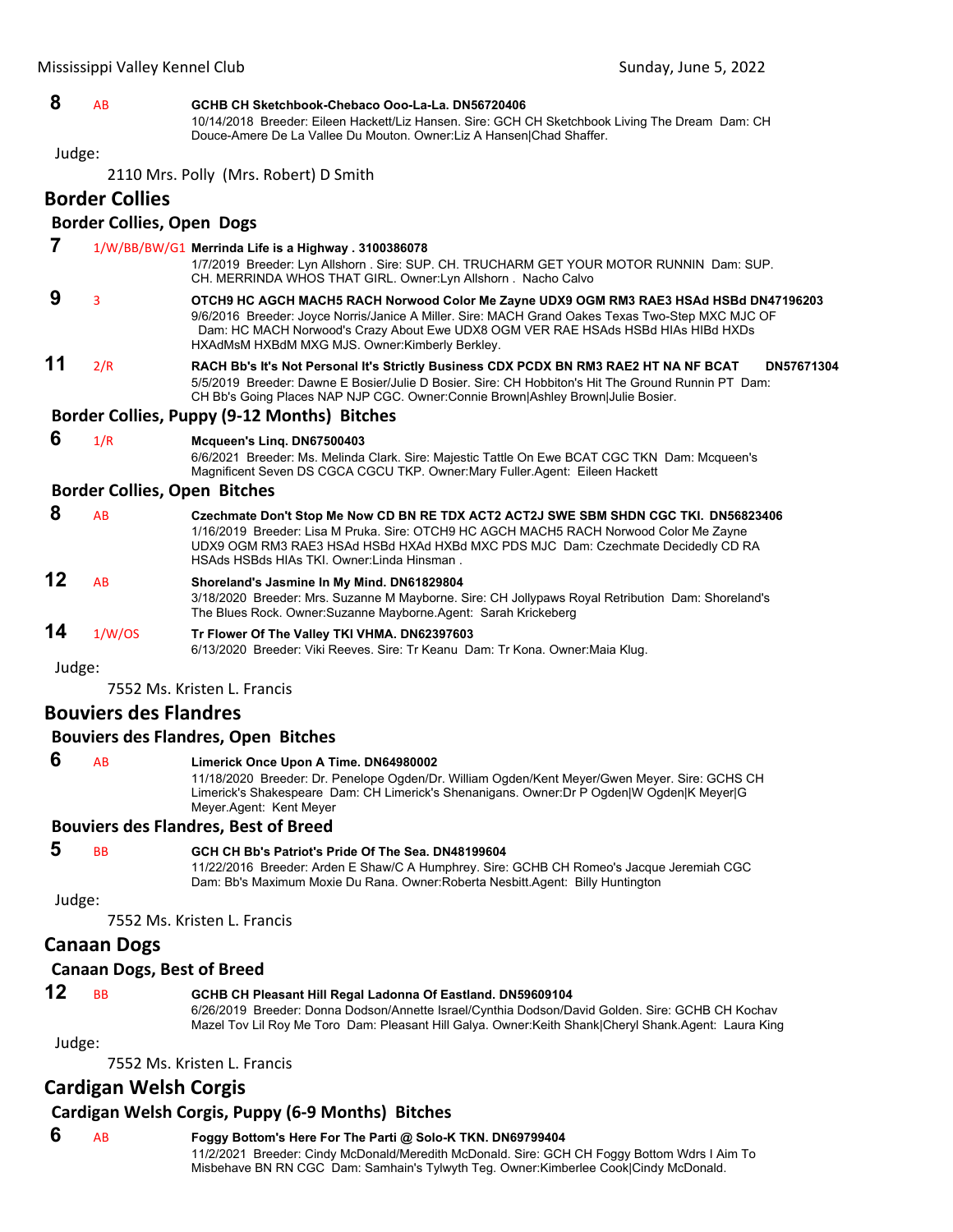# **Cardigan Welsh Corgis, Bred‐By‐Exhibitor (Puppy) Bitches**

#### **8** AB **Rainbow N Shelshire's Be Sweet. DN69857703**

11/21/2021 Breeder: Kari Smith/Kathy Rasmussen/Elizabeth S. Macnair/Shelly Shirey. Sire: GCH CH Rochar's Ruler Of The Roost At Shelshire Dam: GCH CH Rainbow's Cookie Monster. Owner:Kari Adams|Shelly Shirey.

Judge:

7552 Ms. Kristen L. Francis

# **Collies (Rough)**

# **Collies (Rough), Open Sable & White Dogs 7** 1/W **Vanguard Rainbow What's The Name Of Game. DN55535802** 7/21/2018 Breeder: Mary M Landes/Debbie Holland. Sire: CH Fantasys Finding Fame Dam: GCH CH Rainbow's One Sassy Fantasy. Owner:Carole Ervin|Mary Landes. **Collies (Rough), Bred‐By‐Exhibitor (Adult) Bitches 6** AB **Sandmoor Princess Leia TKN. DN46820801** 7/4/2016 Breeder: Kathy A Gaume/Doris V Gaume. Sire: GCH CH Lisara's The Force Awakens Dam: Sandmoor Duchess Of Earl TKN. Owner:Kathy Gaume|Doris Gaume. **Collies (Rough), Open Sable & White Bitches 8** 1/W/BB/BW **Milas Chocolate Latte Of Green Acres. DN58060305** 4/6/2019 Breeder: Ms. Lynn Hyman Butler/Lotta Hedman. Sire: CH Milas Walk The Line Dam: CH Milas Look Again. Owner:Linda Mabus. **Collies (Rough), Open Tri‐Color Bitches 10** AB **Kandy's Miss Congeniality. DN45978504** 4/12/2016 Breeder: Margaret Hines. Sire: GCH CH Kandy's Dark Knight At Happy Hills Dam: GCH CH Kandy's Just Plain Jane. Owner:sam j hall|Margaret Hines. **Collies (Rough), Best of Breed 11** OS **CH Sandmoor I'm The Guy. DN46820805** 7/4/2016 Breeder: Kathy A Gaume/Doris V Gaume. Sire: GCH CH Lisara's The Force Awakens Dam: Sandmoor Duchess Of Earl TKN. Owner:Kathy Gaume|Doris Gaume. Judge: 7552 Ms. Kristen L. Francis **Collies (Smooth) Collies (Smooth), Bred‐By‐Exhibitor (Puppy) Dogs**

# **5** AB **Ton Mohr Highland Fog. DN68551203**

8/23/2021 Breeder: Ms. Lola Leland. Sire: GCH CH Jereco Lisara's Chunky Monkey Dam: GCH CH Ceilidh's Ton Mohr Highland Frost CGC. Owner:Lola Leland.

#### **Collies (Smooth), Bred‐By‐Exhibitor (Puppy) Bitches**

#### **6** AB **Ton Mohr Highland Mist. DN68551204**

8/23/2021 Breeder: Ms. Lola Leland. Sire: GCH CH Jereco Lisara's Chunky Monkey Dam: GCH CH Ceilidh's Ton Mohr Highland Frost CGC. Owner:Lola Leland.

#### **Collies (Smooth), Best of Breed**

#### **8** AB **GCH CH Happy Hills Holly Berry. DN45165602**

12/15/2015 Breeder: Sam J Hall. Sire: GCH CH Kandy's Son Of A Gun CD CGC Dam: GCH CH Happy Hills Little Bit Of Kandy. Owner:sam j hall.

Judge:

#### 2110 Mrs. Polly (Mrs. Robert) D Smith

# **Finnish Lapphunds**

#### **Finnish Lapphunds, Puppy (6‐9 Months) Dogs**

#### **7** <sup>1</sup> **Taylormade Sugarok How U Doin'. DN68676605**

9/13/2021 Breeder: Alexis Taylor/Linda Marden/Linda Marden. Sire: CH Lecibsin Suoritus Dam: CH Sugarok Northern Lights Aurora. Owner:Alexis Taylor.

# **Finnish Lapphunds, Bred‐By‐Exhibitor (Adult) Dogs**

#### **15** <sup>1</sup> **Wyntre Auggie Reifler. DN67767602** 4/30/2021 Breeder: Jessica Loy/Linda Marden/Linda Marden/Justin Crawford. Sire: GCHS CH Sugarok Island Boy HT CGC Dam: GCH CH Sugarok Wyntre Wish. Owner:Jessica Loy|Sandra Reifler.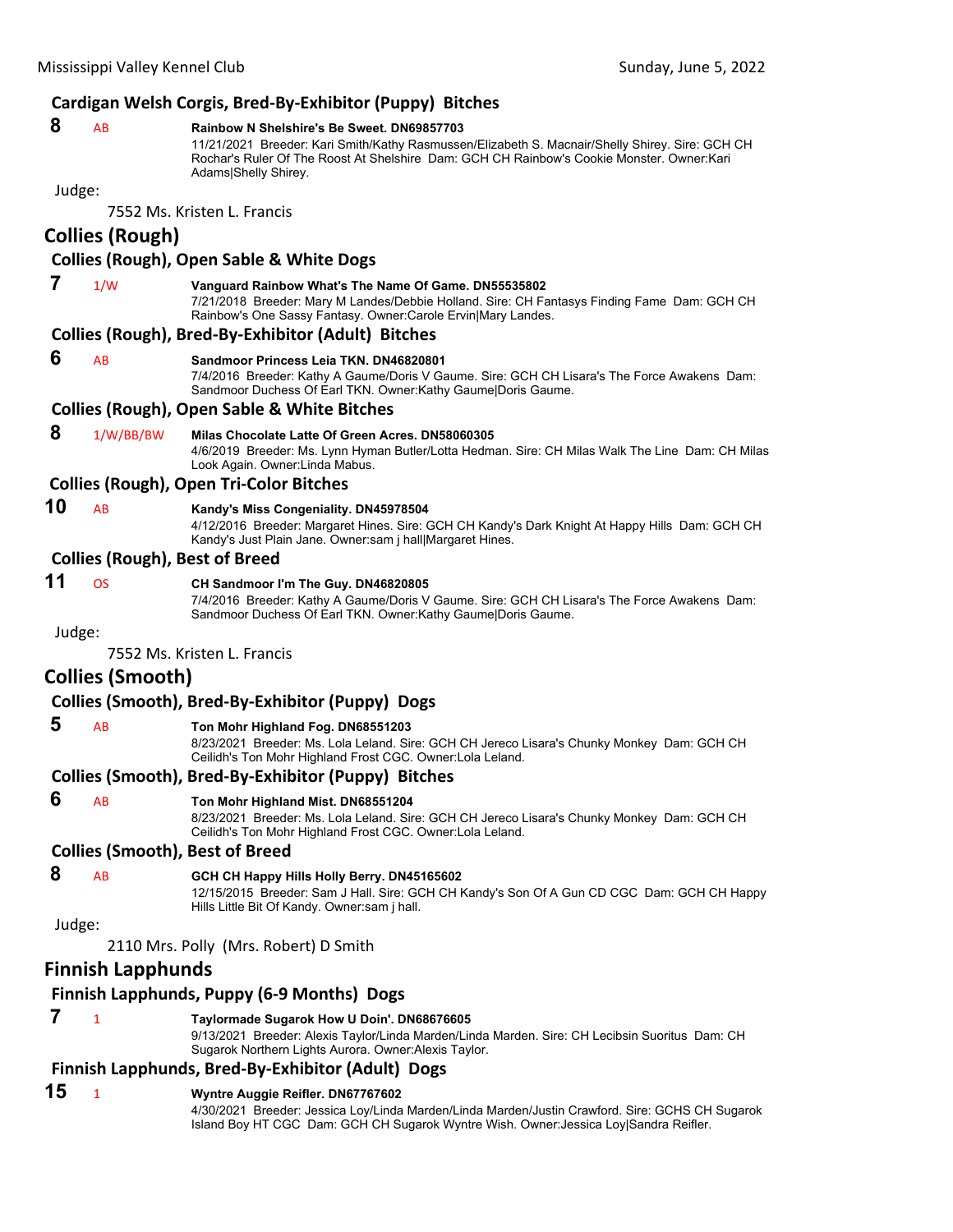## **Finnish Lapphunds, Open Dogs**

|    |                | THINGH Lapphanas, Open Dogs                                                                                                                                                                                                               |  |  |  |
|----|----------------|-------------------------------------------------------------------------------------------------------------------------------------------------------------------------------------------------------------------------------------------|--|--|--|
| 17 | $\overline{4}$ | Polargold Brave The Darkness RN HSAd TKN. DN46577605<br>6/28/2016 Breeder: Cecile Toth/Ms. Lisa Rose Toth. Sire: GCH CH Sugarok Eminent Domain Dam: GCH<br>CH Sugarok Fashion Statement. Owner: Constantine LaPasha Robin LaPasha.        |  |  |  |
| 19 | 3              | Sugarok Grand Slam. DN54337704<br>2/21/2018 Breeder: Linda Marden/Linda Marden. Sire: CH Sugarok As Good As It Gets OA OAJ NF CGC<br>Dam: GCHB CH Finnadian Arkadia BCAT. Owner: Deborah Peltz.                                           |  |  |  |
| 23 | 2/R            | Nordicsol Born To Love You, DN59116803<br>7/23/2019 Breeder: Kendra Hutch. Sire: Shacal Mihkku Of Tabanyaruu Dam: GCHB CH Starfyre Sugarok<br>Spirit In The Night CD CGC. Owner: Donna Payne.                                             |  |  |  |
| 25 | 1/W            | Midnight White Hakuna Matata. DN62348201<br>2/17/2020 Breeder: Liane Tofani/Linda Marden/Linda Marden. Sire: Dagolas Naavaparta Dam: CH<br>Sugarok Diamond In The Sky. Owner:Liane Tofani   Chris Winslow Sierra Winslow.                 |  |  |  |
| 31 | AB             | Sugarok Blast From The Past. DN66118004<br>11/26/2020 Breeder: Donna Staton/Linda Marden/Linda Marden. Sire: Lapinlumon Hauska Herkko Dam:<br>Sugarok Ashwood Chocolate Truffle. Owner: Misti Moore Linda Marden.                         |  |  |  |
|    |                | <b>Finnish Lapphunds, Puppy (6-9 Months) Bitches</b>                                                                                                                                                                                      |  |  |  |
| 6  | $\overline{2}$ | Naekina's Once Upon A Time At Tulikettu. DN69432101<br>10/24/2021 Breeder: Gregory Vereen/Catherine Brillinger. Sire: CH Calaban's Johnny Come Lately Dam:<br>CH Calaban's Black Swan, Owner: CAITLIN COSGROVE.                           |  |  |  |
| 8  | $\mathbf{1}$   | Journey V.D. Peellappies. DN70081101<br>9/8/2021 Breeder: Nanda Thoer. Sire: Stenseitens Okkomokiainen Dam: Atwizy. Owner: Katelyn<br>Wensel Kendra Hutch.                                                                                |  |  |  |
|    |                | Finnish Lapphunds, 12-18 Months Bitches                                                                                                                                                                                                   |  |  |  |
| 10 | $\overline{2}$ | Wyntre Valkyrie Of Thunderpaws. DN68447302<br>4/15/2021 Breeder: Jessica Loy/Justin Crawford/Cheryl Loy. Sire: Eisenfest Flynn Rider Dam: GCH CH<br>Wyntre On Fyre. Owner: Vivian Young Rhieanna Young.                                   |  |  |  |
| 12 | 1/R            | Tabanyaruu Zini Treya. DN69089401<br>3/2/2021 Breeder: Liz Mowatt. Sire: Tabanyaruu Salo Malachi Dam: Tabanyaruu Tuukka Ruuletti.<br>Owner: Donna Payne.                                                                                  |  |  |  |
|    |                | Finnish Lapphunds, Bred-By-Exhibitor (Puppy) Bitches                                                                                                                                                                                      |  |  |  |
| 18 | $\mathbf{1}$   | Midnight Island Sugarok Sweetart. DN69994901<br>11/18/2021 Breeder: Jacquelyn Barbour/Linda Marden/Linda Marden. Sire: CH Lecibsin Suoritus Dam:<br>GCH CH Sugarok Lovin Midknight To First Light. Owner: Jacquelyn Barbour Linda Marden. |  |  |  |
|    |                | Finnish Lapphunds, Bred-By-Exhibitor (Adult) Bitches                                                                                                                                                                                      |  |  |  |
| 20 | $\mathbf{1}$   | Faerywind Touch The Sky TKI. DN65940001<br>2/27/2021 Breeder: Maria Swarts. Sire: GCH CH Starfyre Sugarok As You Wish RATS CGC TKE Dam:<br>CH Sugarok Devil In Disguise CGC TKI. Owner: Maria Swarts.                                     |  |  |  |
| 22 | $\overline{2}$ | Wyntre Diamonds Are Furever. DN68447304<br>4/15/2021 Breeder: Jessica Loy/Justin Crawford/Cheryl Loy. Sire: Eisenfest Flynn Rider Dam: GCH CH<br>Wyntre On Fyre. Owner: Jessica Loy Justin Crawford.                                      |  |  |  |
|    |                | <b>Finnish Lapphunds, Open Bitches</b>                                                                                                                                                                                                    |  |  |  |
| 26 | $\overline{2}$ | Starfyre Sugarok Wish Upon A Star CGC TKI. DN52566604<br>12/13/2017 Breeder: Dr. Marti Foschini/Linda Marden/Linda Marden. Sire: Sugarok Celebrate Dam: CH<br>Sugarok Dolley Madison CGC TKN VHMA. Owner: Dr Marti Foschini.              |  |  |  |
| 32 | 1/W/BW         | Wyntre Sea Of Jade. DN64524605<br>9/18/2020 Breeder: Jessica Loy/Justin Crawford/Cheryl Loy. Sire: GCHS CH Peikkovuoren Talviturkki RN<br>Dam: GCH CH Wyntre On Fyre. Owner:Sara Albertson Jarrett Lawrence Jessica J Loy.                |  |  |  |
|    |                | <b>Finnish Lapphunds, Best of Breed</b>                                                                                                                                                                                                   |  |  |  |
| 27 |                | Nordicsol Sugarok Wildfire Whiz-Bang. DN62456504<br>4/30/2020 Breeder: Kendra Hutch/Linda Marden/Linda Marden. Sire: GCH CH Sugarok Field Of Gold<br>CGCA CGCU Dam: CH Sugarok Devil In Disguise CGC TKI. Owner:Scott Carpenter.          |  |  |  |
| 39 | <b>SEL</b>     | Lapinkaunis I Want It All. DK05197<br>1/28/2020 Breeder: Kirsten Holebaek. Sire: Lapinlumon Xuperi Dam: Lapinkaunis Tholie.<br>Owner: Jacquelyn Barbour Daniel Nash.                                                                      |  |  |  |
| 36 | <b>OS</b>      | CH Sugarok Devil In Disguise CGC TKI. DN52311104<br>10/21/2017 Breeder: Linda Marden/Linda Marden/Connie Burnet. Sire: GCHS CH Peikkovuoren<br>Talviturkki RN Dam: GCH CH Dagolas Arripurri. Owner: Maria Swarts.                         |  |  |  |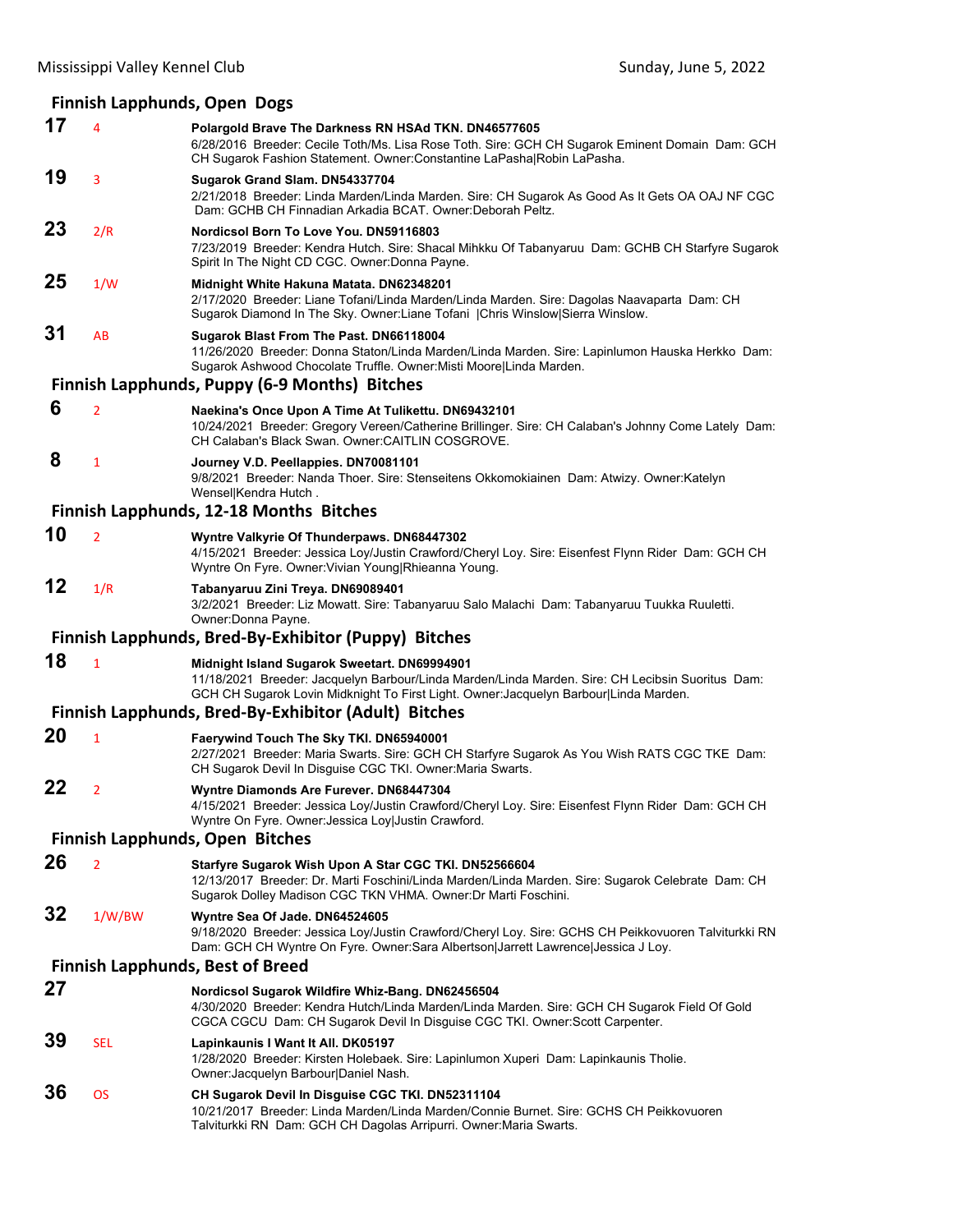| 38 | AB           | GCH CH Wyntre Sunrise Ruby At Taylormade. DN64524603<br>9/18/2020 Breeder: Jessica Loy/Justin Crawford/Cheryl Loy. Sire: GCHS CH Peikkovuoren Talviturkki RN<br>Dam: GCH CH Wyntre On Fyre. Owner: Alexis Taylor Linda Marden.                  |
|----|--------------|-------------------------------------------------------------------------------------------------------------------------------------------------------------------------------------------------------------------------------------------------|
| 41 |              | CH Sugarok Happy Muskateer RI. DN38223102<br>8/6/2013 Breeder: Linda Marden/Linda Marden. Sire: GCH CH Lapinlumon Xukulaku Dam: GCH CH<br>Sugarok Angelina Jolie. Owner: Deborah Peltz.                                                         |
| 43 | <b>AB</b>    | GCHB CH Sugarok The Dark Knight. DN42570702<br>2/13/2015 Breeder: Linda Marden/Linda Marden. Sire: GCH CH Sugarok Year Of The Dragon Dam:<br>GCHB CH Sugarok Minarai. Owner: Linda Guelker Jackie Longseth.                                     |
| 45 | <b>BB/G2</b> | GCHS CH Peikkovuoren Talviturkki RN. DN48982501<br>3/16/2013 Breeder: Taina Miettinen/Friman Ari Miettinen, Sire: Lecibsin Macce Dam: Peikkovuoren<br>Xumuturkki. Owner: Linda Marden. Agent: Ellen Perry                                       |
| 47 |              | GCH CH Starfyre Sugarok As You Wish RATS CGC TKE. DN52566602<br>12/13/2017 Breeder: Dr. Marti Foschini/Linda Marden/Linda Marden. Sire: Sugarok Celebrate Dam: CH<br>Sugarok Dolley Madison CGC TKN VHMA. Owner: Maria Swarts.                  |
| 49 |              | GCHS CH Wyntre The King's Mirror CGC TKN. DN54022104<br>5/13/2018 Breeder: Jessica Loy/Justin Crawford. Sire: GCHS CH Dagolas Opponalle CA BCAT Dam:<br>CH Sugarok Black Diamond. Owner: Alexis Taylor Jessica Loy. Agent: Ellen Perry          |
| 51 |              | CH Nordicsol A Laugh A Minute TKA. DN56819302<br>1/18/2019 Breeder: Kendra Hutch. Sire: GCH CH Sugarok Field Of Gold CGCA CGCU Dam: GCHB CH<br>Starfyre Sugarok Spirit In The Night CD CGC. Owner: Jennifer Ticsay.                             |
| 53 | AB           | CH Sugarok One Knight In Paris. DN58273302<br>5/12/2019 Breeder: Dawn Pecora/Linda Marden/Linda Marden. Sire: GCHB CH Sugarok The Dark Knight<br>Dam: CH Sugarok Paris At First Light RN HSAds ACT1J TKN. Owner: Linda Guelker Jackie Longseth. |
| 55 |              | CH Nordicsol Sugarok Legolas Puffskein CGC TKI. DN62456502<br>4/30/2020 Breeder: Kendra Hutch/Linda Marden/Linda Marden. Sire: GCH CH Sugarok Field Of Gold<br>CGCA CGCU Dam: CH Sugarok Devil In Disguise CGC TKI. Owner:Katelyn Wensel.       |
| 57 |              | CH Nordicsol Party's Over Jango. DN65404609<br>12/4/2020 Breeder: Kendra Hutch, Sire: Shadagrace Because I'm Happy Dam: CH Expected Tihkusade<br>Tabanvaruu. Owner:Kavla ShalMarc AquilarlErika David.                                          |

Judge:

7552 Ms. Kristen L. Francis

## **German Shepherd Dogs**

#### **German Shepherd Dogs, Bred‐By‐Exhibitor (Puppy) Dogs**

## **5** 1/R **Caradoc's Never Count Me Out RN. DN67995805**

6/12/2021 Breeder: Blake Williams/Jason McCune/Stacey Williams. Sire: CH Winsome's Bearlake Shelton Dam: Caradoc's Something To Talk About RN CGC TKN. Owner:Blake Williams|Jason McCune|Stacey Sucky.

#### **German Shepherd Dogs, American Bred Dogs**

 **7** 1/W **Guardian's Thief Of My Heart V Rochill Lauguin. DN56293402** 10/12/2018 Breeder: Jayne M Faupl/Laura Shearin/Julia Foster. Sire: GCH CH Charbo Jalyn's Xtortionist V Tanbark Lauguin Dam: Guardians Go4the Gold Rochill. Owner:LAURA SHEARIN|Jayne M Faupl.Agent: Kara Janiszak

### **German Shepherd Dogs, Open Bitches**

 **6** 1/W/BB/BW **Winsome's Beartter Late Than Never. DN63158201**

6/22/2020 Breeder: Frank J. Fasano/KRISTINE M. FASANO. Sire: GCH CH Kennelwood's Secret Agent Man RN CGC Dam: CH Winsome's Vegas Showstopbear. Owner:Paul Upton Sr.Agent: Blake Williams

#### **German Shepherd Dogs, Best of Breed**

 **9** OS **Windborne's "No Surrender. DN59002903**

6/14/2019 Breeder: Carolyn J. Edwards. Sire: GCHS CH Lacomtesse Lucifer Morningstar Dam: Fire N' Ice Of Windborne. Owner:Carolyn Edwards|Daniel Edwards|Giuseppe Mazzamuto.Agent: Blake Williams

Judge:

7552 Ms. Kristen L. Francis

## **Icelandic Sheepdogs**

## **Icelandic Sheepdogs, Puppy (9‐12 Months) Dogs**

## **5** AB **Vali's Heart And Soul. DN68307902**

7/18/2021 Breeder: Leighanne Dauro. Sire: GCHS CH Isneista Alspora Snati Of Bayshore Dam: GCH CH Vali's Study In Scarlet. Owner:Leighanne Dauro Carla Maclay|Carla Maclay.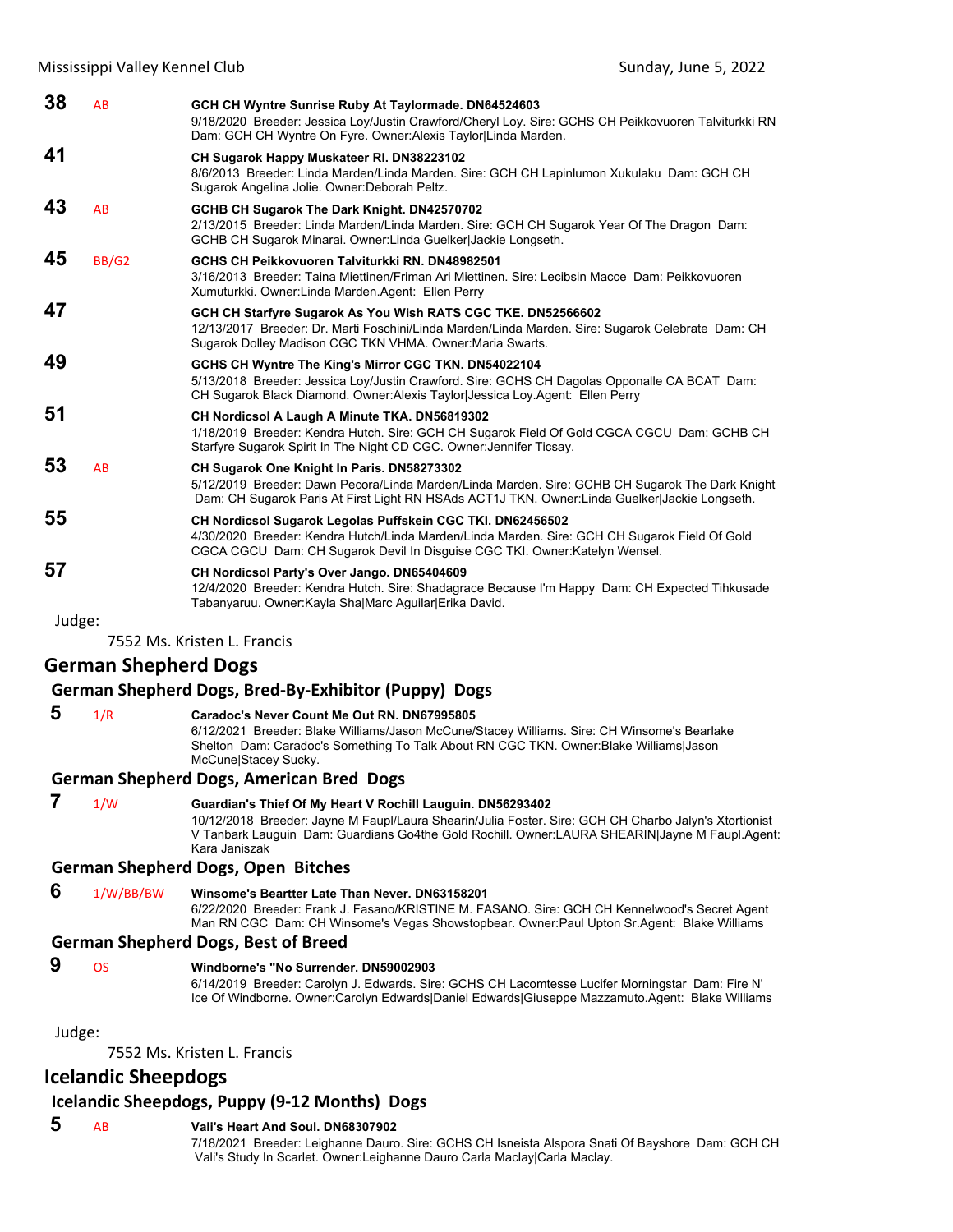## **Icelandic Sheepdogs, 12‐18 Months Dogs**

| 7  | AB             | Vinlands Tryggur. DN65186101<br>12/23/2020 Breeder: James L Hansen. Sire: GCH CH Hidow Sweetness Overload RN CA BCAT ACT1<br>CGC TKN Dam: Vinlands Ulfbehrta Kit. Owner: James Hansen. Agent: Neal Wells                                                                                |  |  |
|----|----------------|-----------------------------------------------------------------------------------------------------------------------------------------------------------------------------------------------------------------------------------------------------------------------------------------|--|--|
| 9  | $\overline{2}$ | Vali's Tuesday Afternoon At Pismo Beach RN CGC. DN65738002<br>12/9/2020 Breeder: Leighanne Dauro. Sire: GCHS CH Isneista Alspora Snati Of Bayshore Dam: GCH CH<br>Caradoc's Vali Singin' In The Rain. Owner: Leighanne Dauro Cindy Iken.                                                |  |  |
| 11 | $\mathbf{1}$   | Stassa Snjoskafla Kelinn Leesson. DN65974802<br>2/16/2021 Breeder: Jennifer Sanders. Sire: GCHG CH Vinlands Leifur RN CAA CGC Dam: GCHG CH<br>Stefsstells Ingalo Isabella. Owner: Jennifer Quigley Brandon Quigley.                                                                     |  |  |
| 15 | 3              | Kross Gola Litli Madur Toki, DN66666301<br>3/18/2021 Breeder: Colleen Schmidt/Moriah Schmidt. Sire: GCHG CH Woodland Realm's Red Sky At<br>Night RN OA OAJ NF ACT1 DN Dam: CH Elva Aus Vinkona AX AXJ NF CA. Owner: Laura Ard.                                                          |  |  |
| 17 | <b>EX</b>      | Caradoc's Captain Crunch. DN67580302<br>4/9/2021 Breeder: Rachel Kelly/Blake Williams. Sire: CH Caradoc's Line In The Sand Dam: CH Caradoc's<br>The Story Of A Lady. Owner: Emily Wolf Stacey Sucky Blake Williams.                                                                     |  |  |
| 19 | 4              | Caradoc's That's The Spirit. DN68002703<br>5/3/2021 Breeder: Stacey Sucky/Blake Williams. Sire: Caradoc's Night Game Dam: CH Mceremons Gou<br>Roka CGC. Owner: Colin Russi Stacey Sucky.                                                                                                |  |  |
|    |                | Icelandic Sheepdogs, Bred-By-Exhibitor (Adult) Dogs                                                                                                                                                                                                                                     |  |  |
| 21 | 2/R            | Purplesage Blackberry Bramble BCAT SCN SIN. DN58299803<br>4/25/2019 Breeder: Crystal Allison. Sire: CH Snaetinda Nokkvi TKN Dam: CH Koltinna Maria Fra Stassa<br>NA OAJ BCAT. Owner:Carla Brown Crystal Allison.                                                                        |  |  |
| 23 | 1/W            | Stassa Kinningur. DN58606101<br>7/28/2019 Breeder: Jennifer Sanders. Sire: GCH CH Myvatns Gothi ATT Dam: GCHG CH Stefsstells<br>Ingalo Isabella. Owner: Jennifer Sanders.                                                                                                               |  |  |
| 25 |                | Gypsy Wind's Wild Bill Hickok. DN62929102<br>6/24/2020 Breeder: Ms. R. Karen Barnes/Jacob & Erika Rey. Sire: CH Haustlita's Kappi Dam: GCH CH<br>Gypsy Wind's Latte. Owner: R Barnes.                                                                                                   |  |  |
| 27 | 3              | Red Cedar Tri-Star Sevy. DN62971707<br>6/23/2020 Breeder: Sheryl Thelen/Gabi Vannini. Sire: GCH CH Stubborn Elm's Oskasteina Skiptingur<br>CDX BN GO RM RAE PT FDC MX MXB MXJ MJB XF T2B CAA DCAT Dam: Tri-Star Hroi Hottur Alia RN<br>CGC TKN. Owner:Gabrielle Vannini Barbara Bishop. |  |  |
| 29 | AB             | Haustlita's Daydream Believer. DN65372302<br>1/4/2021 Breeder: Joan C Dow. Sire: GCHS CH Havi Aus Vinkona Dam: GCH CH Lavandels Haustlita<br>Morgunstjarna. Owner: Joan C Dow.                                                                                                          |  |  |
| 31 | 4              | Caradoc's Cocoa Puffs. DN67580301<br>4/9/2021 Breeder: Rachel Kelly/Blake Williams. Sire: CH Caradoc's Line In The Sand Dam: CH Caradoc's<br>The Story Of A Lady. Owner: Rachel Kelly   Blake Williams.                                                                                 |  |  |
| 33 |                | Caradoc's You're Crazy If You Don't Play The Ace SCN. DN68002701<br>5/3/2021 Breeder: Stacey Sucky/Blake Williams. Sire: Caradoc's Night Game Dam: CH Mceremons Gou<br>Roka CGC. Owner:Stacey Sucky Blake Williams.                                                                     |  |  |
|    |                | <b>Icelandic Sheepdogs, Open Dogs</b>                                                                                                                                                                                                                                                   |  |  |
| 35 | AB             | Caradoc's Night Game. DN50446201<br>2/5/2017 Breeder: Stacey Sucky / Blake Williams / Sire: GCHS CH Enska Puck Of Caradoc BN RN NA<br>NAJ CGC Dam: CH Caradoc's Wicked CGC. Owner:Dan and Heidi Love Stacey Sucky Blake Williams.                                                       |  |  |
| 37 | $\mathbf{1}$   | Stubborn Elm's Ovaent Blessun Bjarki RN CA BCAT ACT1 ACT2J CGC. DN56550801<br>5/11/2018 Breeder: Amber Weston. Sire: Runamuck Himna Perseifur Dam: Pineridgice Kolblaeja.<br>Owner: Brittany Slane   Marie Lister.                                                                      |  |  |
| 39 | $\overline{2}$ | Asgard's Thor's Mjolnir. DN59249804<br>7/27/2019 Breeder: Debbie Ostrander. Sire: CH Mori-Bjorn Av Isheim Dam: Asgard's Randi Fra Stassa.<br>Owner:Carri Lindblom-Borisch Debbie Ostrander Kyle Paulson.                                                                                |  |  |
| 43 | AB             | Losnabakken's T-E Stirnir Einsson DCAT, DN66799401<br>12/1/2019 Breeder: Geir Langset/Linn Langset/Beret Langset. Sire: Sunnusteins Einir Dam:<br>Losnabakken's N-A Tata. Owner: JeniferBrimmer.                                                                                        |  |  |
|    |                | Icelandic Sheepdogs, Puppy (6-9 Months) Bitches                                                                                                                                                                                                                                         |  |  |
| 6  | $\mathbf{1}$   | Caradoc's Vali Fait Accompli. DN69335404                                                                                                                                                                                                                                                |  |  |

9/16/2021 Breeder: Stacey Sucky/Blake Williams/Leighanne Dauro. Sire: GCH CH Lavandels Thorri CGC TKN Dam: CH Caradoc's Wicked CGC. Owner:Leighanne Dauro.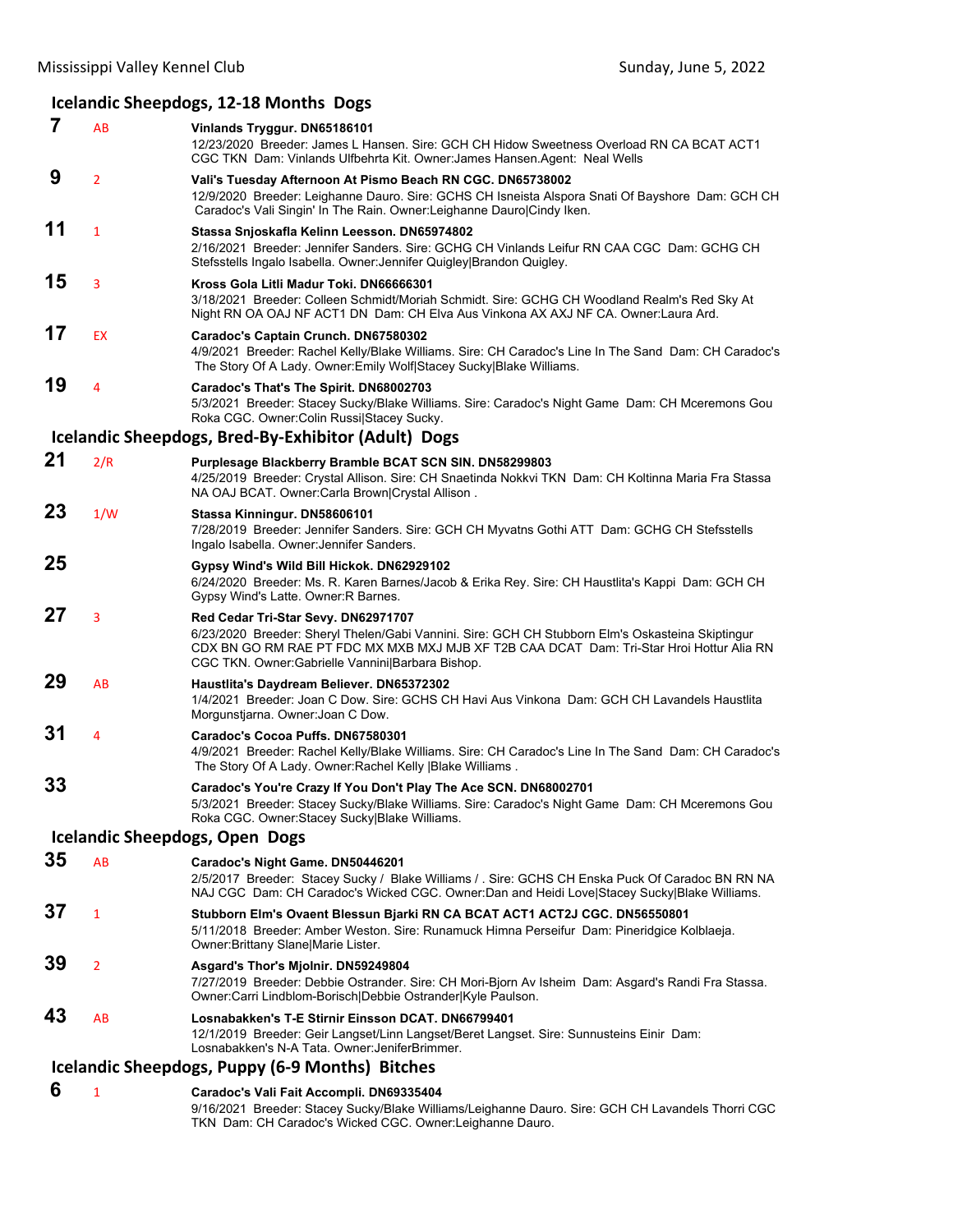#### **Icelandic Sheepdogs, 12‐18 Months Bitches 8** <sup>2</sup> **Haustlitas Thora Of Valheim. DN65372301** 1/4/2021 Breeder: Joan C Dow. Sire: GCHS CH Havi Aus Vinkona Dam: GCH CH Lavandels Haustlita Morgunstjarna. Owner:Valerie Maros. **12** <sup>1</sup> **Caradoc's Snap! Crackle! Pop!. DN67580303** 4/9/2021 Breeder: Rachel Kelly/Blake Williams. Sire: CH Caradoc's Line In The Sand Dam: CH Caradoc's The Story Of A Lady. Owner:Stacey Sucky|Blake Williams. **Icelandic Sheepdogs, Bred‐By‐Exhibitor (Adult) Bitches 14** AB **Purplesage Heart Song BCAT. DN58299801** 4/25/2019 Breeder: Crystal Allison. Sire: CH Snaetinda Nokkvi TKN Dam: CH Koltinna Maria Fra Stassa NA OAJ BCAT. Owner:Crystal Allison. **16** <sup>2</sup> **Vittetoes Njola Keplersdottir CGC. DN58593202** 6/12/2019 Breeder: Judi Vittetoe. Sire: CH Runamuck Stornufraethingur Kepler BN RA BCAT CGC TKN Dam: Vittetoes Kyssa Keilirsdottir. Owner:Judi Vittetoe. **18** AB **Caradoc's Follow The Money. DN63966903** 5/12/2020 Breeder: Stacey Sucky/Blake Williams. Sire: GCH CH Caradoc's Heaven Help Us RN CGC Dam: CH Mceremons Gou Roka CGC. Owner:Stacey Sucky|Blake Williams. **20** 1/W/BW **Caradoc's Thunder And Lightning. DN64036704** 7/23/2020 Breeder: Stacey Sucky/Blake Williams. Sire: GCH CH Caradoc's Heaven Help Us RN CGC Dam: CH Caradoc's Wicked CGC. Owner:Stephany Smith|Stacey Sucky|Blake Williams. **Icelandic Sheepdogs, American Bred Bitches 22** <sup>1</sup> **Red Cedar Tri-Star Long Walk To Pemberley CGC TKN. DN62971701** 6/23/2020 Breeder: Sheryl Thelen/Gabi Vannini. Sire: GCH CH Stubborn Elm's Oskasteina Skiptingur CDX BN GO RM RAE PT FDC MX MXB MXJ MJB XF T2B CAA DCAT Dam: Tri-Star Hroi Hottur Alia RN CGC TKN. Owner:Gabrielle Vannini. **Icelandic Sheepdogs, Open Bitches 24** AB **Vinlands Ulfbehrta Kit. DN41872402** 2/15/2015 Breeder: James L Hansen. Sire: CH Kross Gola Kelinn MX MXJ OF Dam: GCH CH Vinland's Totty RN CGC. Owner:James Hansen.Agent: Neal Wells **26** <sup>2</sup> **Caradoc's Tell Me A Story VCD1 CDX BN RE HT THDN CGC. DN53948601** 5/1/2018 Breeder: Blake Williams/Jason McCune/Stacey Sucky. Sire: CH Mack Hill Ryo Of Caradoc CA BCAT CGC Dam: GCHB CH Caradoc's Just Shy Of Heaven RN OAP AJP CGC. Owner:Rosi Von Fintel|Blake Williams. **28** 1/R **Red Cedar Thrymheim Elsa RI CA FCAT2 CGC ATT. DN55955104** 10/25/2018 Breeder: Cathy Lallemand/Gabi Vannini. Sire: GCH CH Stubborn Elm's Oskasteina Skiptingur CDX BN GO RM RAE PT FDC MX MXB MXJ MJB XF T2B CAA DCAT Dam: Thrymheim's Lagertha RN CGC TKN ATT. Owner:Kathryn Ryan. **30** AB **Stassa Stjarna. DN58606102** 7/28/2019 Breeder: Jennifer Sanders. Sire: GCH CH Myvatns Gothi ATT Dam: GCHG CH Stefsstells Ingalo Isabella. Owner:Jennifer Sanders. **Icelandic Sheepdogs, Best of Breed 10 Vali's Tawny Monday Sky At Thunderpaw. DN65738001** 12/9/2020 Breeder: Leighanne Dauro. Sire: GCHS CH Isneista Alspora Snati Of Bayshore Dam: GCH CH Caradoc's Vali Singin' In The Rain. Owner:Susan Quinn|Joseph Quinn|Leighanne Dauro. **52 CH Caradoc's Cross The Line CGC TKN. DN52019301** 9/4/2017 Breeder: Stacey Sucky/Blake Williams. Sire: GCHS CH Isneista Alspora Snati Of Bayshore Dam: CH Caradoc's Wicked CGC. Owner:Stacey Sucky|Blake Williams. **56** AB **GCH CH Thrymheim's Katla Of The Forest. DN57189901** 3/23/2019 Breeder: Cathy Lallemand. Sire: Asti-Una's Valdemar Ljosi CGC Dam: CH Thrymheim's Dofria. Owner:Valerie Maros. **58** OS **GCH CH Vali's Study In Scarlet. DN58124901** 4/11/2019 Breeder: Leighanne Dauro. Sire: CH Hasten Heartbreaker Dam: GCH CH Caradoc's Vali Singin' In The Rain. Owner:Leighanne Dauro. **59 GCHB CH Runamuck Himna Arkturus NA NAJ CGC. DN35771003** 12/17/2012 Breeder: Elizabeth Harvey. Sire: GCH CH Tofra Kelikatur Dam: Gaefa Fra Raudu Hanastodum. Owner:Maiya McAuliffe. **61 GCHB CH Haustlita's Here Comes The Sun. DN38703501** 12/10/2013 Breeder: Joan C Dow. Sire: GCHS CH Isneista Fjari Dam: CH Lavandels Elsa. Owner:Joan C Dow|Brooke Adams. Kari Adams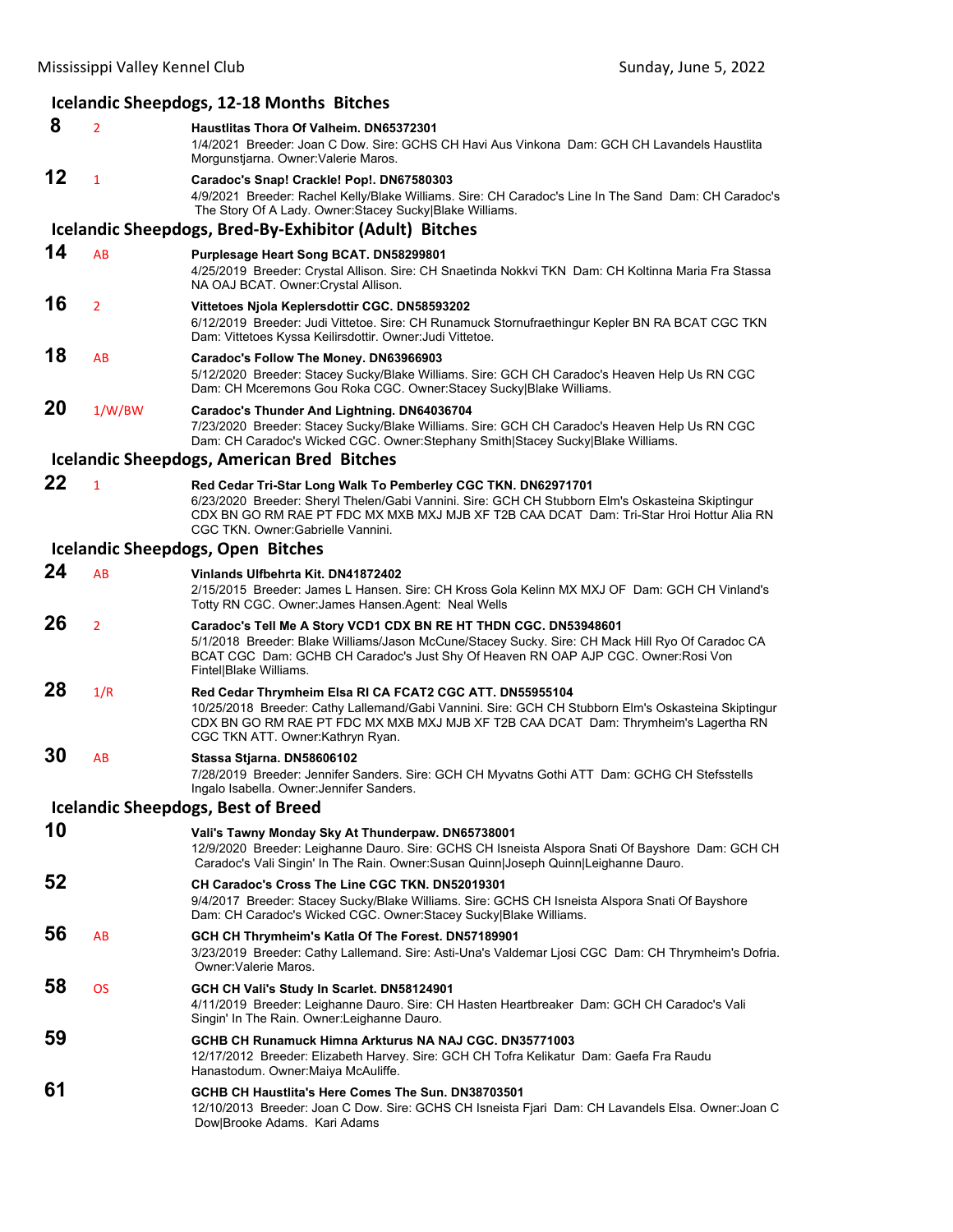| 62 |            | GCH CH Red Cedar Thrymheim Heart Of A Dying Star TKI. DN58648202<br>6/21/2019 Breeder: Cathy Lallemand/Gabi Vannini. Sire: GCH CH Stubborn Elm's Oskasteina Skiptingur<br>CDX BN GO RM RAE PT FDC MX MXB MXJ MJB XF T2B CAA DCAT Dam: Thrymheim's Lagertha RN<br>CGC TKN ATT. Owner: Gabrielle Vannini Janie Muennink.                                                            |
|----|------------|-----------------------------------------------------------------------------------------------------------------------------------------------------------------------------------------------------------------------------------------------------------------------------------------------------------------------------------------------------------------------------------|
| 63 |            | GCHB CH Hrafna Andi PCD RI FDC, DN40817704<br>5/29/2014 Breeder: Karen Riggin/Piper O'Donnell. Sire: Astvinur Imaldur Dam: Somi's Saela. Owner:Ruth<br>Phillips Tyler Jansen Alyeace Geary Piper O'Donnell.                                                                                                                                                                       |
| 64 | AB         | CH Red Cedar Tri-Star Lunar Optimist TKA VSWB. DN62971705<br>6/23/2020 Breeder: Sheryl Thelen/Gabi Vannini. Sire: GCH CH Stubborn Elm's Oskasteina Skiptingur<br>CDX BN GO RM RAE PT FDC MX MXB MXJ MJB XF T2B CAA DCAT Dam: Tri-Star Hroi Hottur Alia RN<br>CGC TKN. Owner: Audrey Fellows.                                                                                      |
| 65 |            | GCHG CH Woodland Realm's Red Sky At Night RN OA OAJ NF ACT1 DN. DN45374401<br>2/8/2016 Breeder: Crystal Sadler. Sire: GCH CH Lavandels Thorri CGC TKN Dam: CH Brosandi Svara<br>Snorrasdottir. Owner: Michelle Ridenour Tina Turley-Kocab.                                                                                                                                        |
| 67 | AB         | GCHB CH Vittetoes Kolatari Keilirsson, DN45504204<br>3/30/2016 Breeder: Judi Vittetoe. Sire: Istjarnar Keilir Dam: Audurs Hestia NJP CGC. Owner:Patty<br>Etzkorn.                                                                                                                                                                                                                 |
| 68 | AB         | GCH CH Pikatti's Hjarta Hildur. DN63493602<br>7/21/2020 Breeder: Jenifer Brimmer. Sire: Stokk-Sels Bjorn Bangsi TKI Dam: CH Mombaccus Valykrja<br>TKI. Owner:Kathy McGriff.Agent: Neal Wells                                                                                                                                                                                      |
| 69 |            | GCHB CH Tri-Star Hroi Hottur Roy FDC NAP. DN47742203<br>9/6/2016 Breeder: Sheryl Thelen. Sire: GCHB CH Bjarkarkots Hroi Hottur Luke PT MX AXJ MXP5 MXPS<br>MJP4 MJPB PAX OF Dam: CH Haugardsminde's Sma. Owner:Loren Dribinsky.                                                                                                                                                   |
| 70 |            | CH Pikatti's Hjarta Hrafntinna BCAT. DN63493604<br>7/21/2020 Breeder: Jenifer Brimmer. Sire: Stokk-Sels Bjorn Bangsi TKI Dam: CH Mombaccus Valykrja<br>TKI. Owner: Heather Kovis.                                                                                                                                                                                                 |
| 72 | <b>SEL</b> | CH Pikatti's Hjarta Hrefna RN BCAT CGC. DN63493606<br>7/21/2020 Breeder: Jenifer Brimmer. Sire: Stokk-Sels Bjorn Bangsi TKI Dam: CH Mombaccus Valykrja<br>TKI. Owner: Kayla Stilger Jenifer Brimmer.                                                                                                                                                                              |
| 74 |            | GCH CH Bayshore Notorious Rbg. DN65495501<br>8/15/2020 Breeder: J Frank Baylis. Sire: CH Bayshore Baldur Of Isneista Dam: GCH CH Lukehaven<br>Freyja Of Isneista. Owner: Ricki Johnson Frank J Baylis.                                                                                                                                                                            |
| 77 |            | GCH CH Caradoc's Hook Line & Sinner BN RN DCAT SIN SEN DS DJ AJ CGC TKN. DN52307401<br>12/5/2017 Breeder: Stacey Sucky/Blake Williams/Amy Brandt. Sire: GCH CH Stubborn Elm's Oskasteina<br>Skiptingur CDX BN GO RM RAE PT FDC MX MXB MXJ MJB XF T2B CAA DCAT Dam: GCH CH<br>Mceremons Rose Garden BN RA NA NAJ OAP OJP CGC. Owner: Heather Kovis Stacey Sucky Blake<br>Williams. |
| 79 |            | GCH CH Pikatti's Destined For Valholl, DN53627302<br>5/19/2018 Breeder: Jenifer Brimmer. Sire: CH Hidow Stassa Bersi Leesson Dam: CH Stokk-Sels Laufey<br>RN BCAT CGC TKI. Owner:Chris Wood Kim Wood Jennifer Sanders.Agent: Nick Grubb                                                                                                                                           |
| 81 |            | GCH CH Aurvandil's To Boldly Go Trauster RN FDC DCAT ACT1J CGCU TKN. DN55770102<br>11/19/2018 Breeder: Suzanne Terrant. Sire: GCHB CH Hidow Thrymheim's Tryggur HT CAX2 BCAT<br>THDA RATN CGCA TKN Dam: GCHG CH Vinlands Kippa Jane RI FDC CAA BCAT ACT1 THDN RATN<br>CGCA TKN, Owner: Dr Suzanne Terrant, Joe T Caton                                                            |
| 83 | AB         | CH Red Cedar Thrymheim Ragnarok RN CA BCAT SCN TKN. DN55955103<br>10/25/2018 Breeder: Cathy Lallemand/Gabi Vannini. Sire: GCH CH Stubborn Elm's Oskasteina Skiptingur<br>CDX BN GO RM RAE PT FDC MX MXB MXJ MJB XF T2B CAA DCAT Dam: Thrymheim's Lagertha RN<br>CGC TKN ATT. Owner: Aryn Ping Gabrielle Vannini.                                                                  |
| 85 | SEL        | GCHS CH Havi Aus Vinkona. DN56975001<br>2/22/2017 Breeder: Manuela Dossinger. Sire: Kersins Vaskur Dam: Mceremons Kiva. Owner: Valerie<br>Maros Agent: Danielle Frykman                                                                                                                                                                                                           |
| 87 | <b>BB</b>  | GCH CH Vali's Double Or Nothing BCAT CGC. DN62954501<br>5/19/2020 Breeder: Leighanne Dauro/Stacey Sucky. Sire: GCH CH Lavandels Thorri CGC TKN Dam:<br>GCH CH Caradoc's Vali Singin' In The Rain. Owner: Lisa Murner Leighanne Dauro. Agent: Hunter<br>Calvelage                                                                                                                  |
| 89 |            | Tri-Star Mceremon's No Mo Money. DN67378002<br>6/13/2021 Breeder: Sheryl Thelen. Sire: Asti-Una's Valdemar Ljosi CGC Dam: CH Tri-Star Gemma.<br>Owner: Penny kelley.                                                                                                                                                                                                              |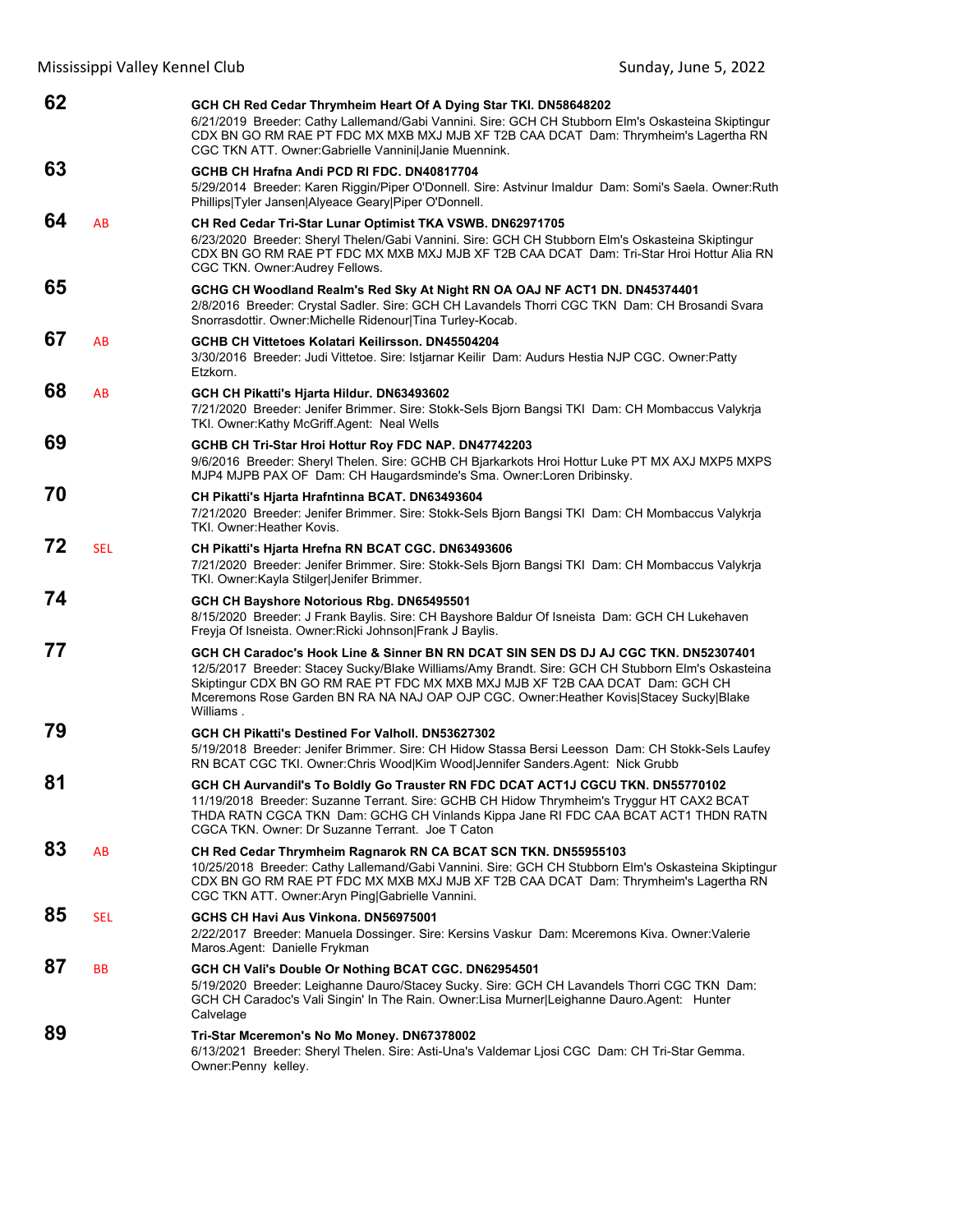| Judge: |                |                                                                                                                                                                                                                                                                                                                 |
|--------|----------------|-----------------------------------------------------------------------------------------------------------------------------------------------------------------------------------------------------------------------------------------------------------------------------------------------------------------|
|        |                | 7552 Ms. Kristen L. Francis                                                                                                                                                                                                                                                                                     |
|        |                | <b>Miniature American Shepherds</b>                                                                                                                                                                                                                                                                             |
|        |                | Miniature American Shepherds, Puppy (6-9 Months) Dogs                                                                                                                                                                                                                                                           |
| 5      | 1/R            | Mockingbirds Hillbilly. DN69814502<br>11/3/2021 Breeder: Karey Marrs. Sire: GCH CH Mockingbirds Rusty Nail Dam: Mockingbirds Picture Me<br>Fancy. Owner: Patricia Adams.                                                                                                                                        |
|        |                | <b>Miniature American Shepherds, Open Dogs</b>                                                                                                                                                                                                                                                                  |
| 9      | 1/W            | Mockingbirds Jacks Or Better. DN63883001<br>9/7/2020 Breeder: Karey Marrs. Sire: CH Mockingbirds Taking The High Road Dam: Mockingbirds Snow<br>Angel. Owner: Patricia Adams.                                                                                                                                   |
|        |                | Miniature American Shepherds, Puppy (9-12 Months) Bitches                                                                                                                                                                                                                                                       |
| 8      | 1              | <b>Fuzzbottom Victorian Glass, DN67438004</b><br>6/13/2021 Breeder: Ms. Patricia Ann Adams. Sire: Goodheart's I Wanna Be A Cowboy Dam: Mollie P<br>Fuzzbottom. Owner: Patricia Adams. Agent: Billy HUNTINGTON                                                                                                   |
|        |                | <b>Miniature American Shepherds, 12-18 Months Bitches</b>                                                                                                                                                                                                                                                       |
| 14     | AB             | Woodridge My Girl. DN65027801<br>12/21/2020 Breeder: Sheila Hoskins/Gary Hoskins. Sire: Mountain Cross Just For Kix With Woodridge<br>Dam: GCHB CH Woodridge Peaches And Cream. Owner: Sheila Hoskins.                                                                                                          |
| 16     | 1              | <b>Expressions' Sweet Spot. DN65778803</b><br>1/11/2021 Breeder: Kimberly R Humburg. Sire: CH Legacy's Over The Moon ACT1 Dam: CH Legacy's In<br>The Zone. Owner:Kimberly R Humburg .Agent: Billy Huntington                                                                                                    |
| 18     | 2              | Mockingbirds Wisteria. DN66538507<br>3/13/2021 Breeder: Karey Marrs. Sire: GCH CH Mockingbirds Rusty Nail Dam: Mockingbirds Picture Me<br>Fancy. Owner: KAREY MARRS.                                                                                                                                            |
|        |                | Miniature American Shepherds, Bred-By-Exhibitor (Puppy) Bitches                                                                                                                                                                                                                                                 |
| 20     | $\mathbf{1}$   | Mockingbirds Pip Squeek. DN69247105<br>11/4/2021 Breeder: Karey Marrs. Sire: GCHS CH Mockingbirds Rebel Of Carrollsell Dam: Mockingbirds<br>Class Act. Owner: KAREY MARRS.                                                                                                                                      |
|        |                | Miniature American Shepherds, Bred-By-Exhibitor (Adult) Bitches                                                                                                                                                                                                                                                 |
| 22     | 1              | Crimson's Dare To Shine RN DCAT CGC TKN. DN64290304<br>11/11/2020 Breeder: Teresa Hunt/Sheila Hoskins. Sire: GCH CH Woodridge Shotguns Blazing RN FDC<br>DCAT ACT1 THDN CGCA TKI ATT Dam: GCHB CH Woodridge Moonshine In The Trunk BN RI HT FDC<br>OA AXJ OF FCAT SCN CGCA CGCU TKI ATT. Owner: Teresa Magness. |
|        |                | <b>Miniature American Shepherds, American Bred Bitches</b>                                                                                                                                                                                                                                                      |
| 24     | $\overline{2}$ | Carrollsells Lady Dressed In Red. DN62414102<br>4/25/2020 Breeder: Brenda L Carroll. Sire: GCHS CH Mockingbirds Rebel Of Carrollsell Dam: CH la.Cali<br>Rose Of Carrollsell. Owner: Patricia Adams.                                                                                                             |
| 26     | 1              | Crimson's Hot Spring Running Through Cedarwoods. DN68026202<br>8/13/2021 Breeder: Teresa Hunt/Sheila Hoskins. Sire: CH Ww Crimson's Captain Morgan CD BN RA PT<br>FDC NA OAJ NF FCAT CGCA CGCU TKN ATT Dam: GCHB CH Woodridge Sunshine And Whiskey<br>FDC FCAT CGC TKI ATT. Owner:Debi Cocciola Teresa Hunt.    |
|        |                | Miniature American Shepherds, Open Bitches                                                                                                                                                                                                                                                                      |
| 28     | 2/R            | Asturias-Let's Get The Party Started BCAT. DN60447601                                                                                                                                                                                                                                                           |
|        |                | 9/14/2019 Breeder: Carol Brinson. Sire: GCH CH Woodridge Shotgun Rider Dam: GCH CH Caliburn's It's<br>All About Me. Owner: Carol Brinson.                                                                                                                                                                       |
| 30     | 1/W            | Alta Don't Mess With Perfection. DN64992201<br>10/7/2020 Breeder: Valerie Nilsson. Sire: CH Alta There's Jingle In My Pocket of Shyrox Dam: GCHG CH<br>Alta Oceana Siren Of The Sea. Owner: Valerie Nilsson. Agent: Kara Janiszak                                                                               |
|        |                | <b>Miniature American Shepherds, Best of Breed</b>                                                                                                                                                                                                                                                              |
| 7      |                | Sherwood N Woodridge Come Back As A Country Boy TKN. DN68537502                                                                                                                                                                                                                                                 |
|        |                | 9/2/2021 Breeder: Milinda Riester/Sheila Hoskins. Sire: GCHG CH Woodridge Hit Me Like A Hurricane<br>Dam: CH Woodridge Candy Corn Kisses RN FDC DCAT ACT1 CGCA TKI ATT. Owner:Sheila Hoskins                                                                                                                    |

**10 Blue Elk's Let Freedom Ring. DN67557207** 7/4/2021 Breeder: Allyson Senek. Sire: GCHB CH Legacy's Double Play Dam: GCHB CH Blue Elks Amazing Grace. Owner:Roberto Pedrosa.

|Milinda Riester|Bill Riester|Gary Hoskins.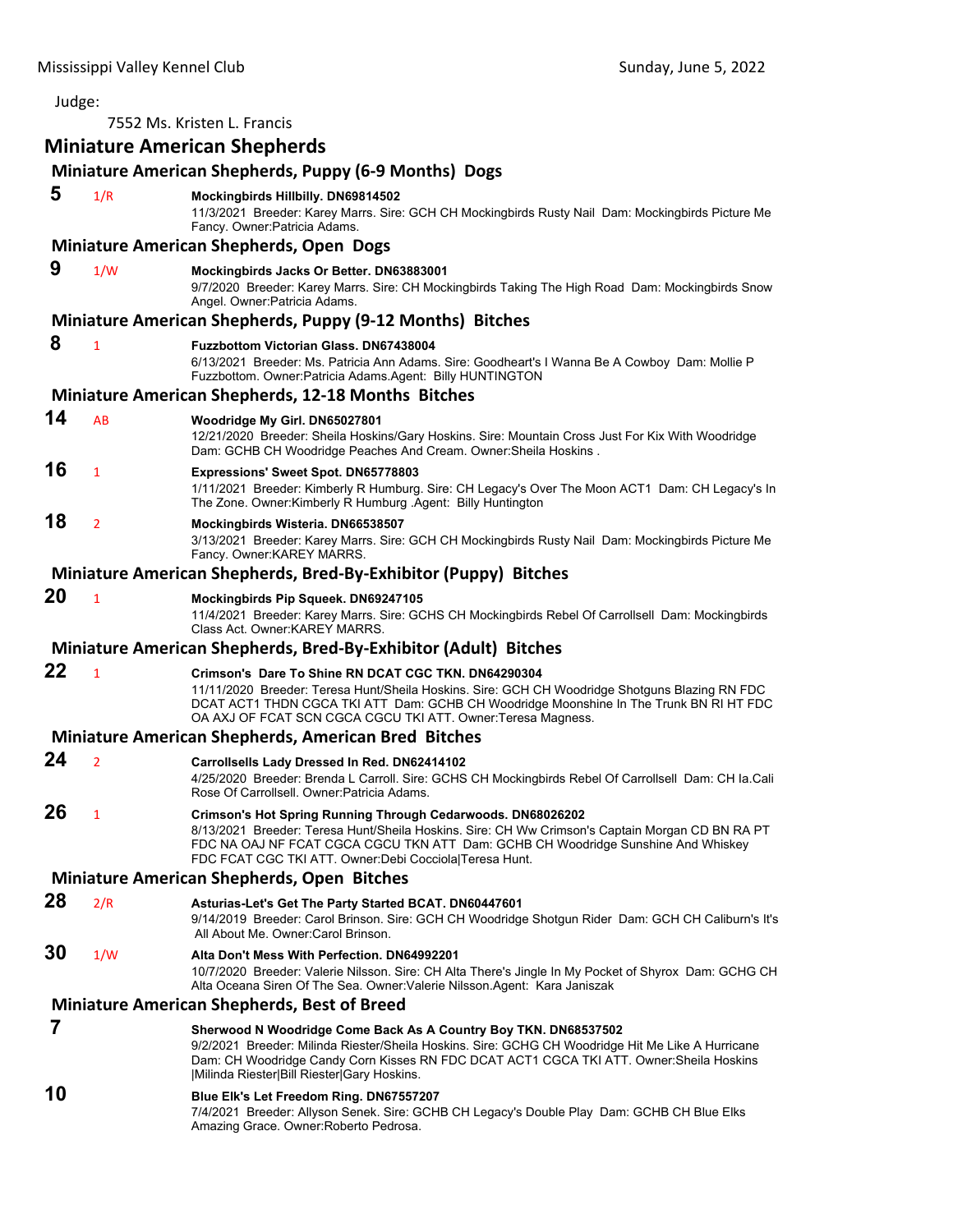| 11     |                            | GCHG CH Woodridge Hit Me Like A Hurricane. DN51758901<br>7/24/2017 Breeder: Sheila K Hoskins. Sire: GCH CH Woodridge Shotgun Rider Dam: CH Ashland's Key<br>To The Future. Owner: Sheila Hoskins   Gary Hoskins.                            |
|--------|----------------------------|---------------------------------------------------------------------------------------------------------------------------------------------------------------------------------------------------------------------------------------------|
| 12     |                            | Cadallies Just A Lil Bit. DN69302001<br>8/14/2021 Breeder: Marnie Powell, Sire: CH Cadallies Just N The Nick Of Time Dam: Westwind N<br>Cadallies Montana Sky TKN. Owner: Marnie Powell. Agent: Rachel Hanna                                |
| 15     | <b>OS</b>                  | GCHS CH Twoj's Neon Moon FDC DCAT TKN ATT. DN58113803<br>5/3/2019 Breeder: Jackie Parisek/Morgan Parisek. Sire: CH Gordonview Eddie Bauer Dam: CH<br>Moonbaby's Can't Keep A Secret. Owner: Sheila Hoskins   Marcia Smith   Sheila Hoskins. |
| 17     | <b>SEL</b>                 | GCHG CH Blue Elk Beginning Of An Icon. DN60146203<br>11/24/2019 Breeder: Allyson Senek. Sire: GCH CH Ashland's It's Party Time Dam: Blue Elks Chosen One.<br>Owner: Billy Huntington.                                                       |
| 32     | <b>SEL</b>                 | GCHB CH Woodridge Sunshine And Whiskey FDC FCAT CGC TKI ATT. DN55217303<br>9/9/2018 Breeder: Sheila Hoskins. Sire: GCH CH Woodridge Shotgun Rider Dam: Ashland's Save The<br>Drama. Owner: Teresa Magness Sheila Hoskins.                   |
| 34     |                            | GCHS CH Two J's Eye On The Horizon @ Dynasty CGC TKI. DN56039704<br>11/19/2018 Breeder: Mrs. Jackie Parisek. Sire: GCH CH Peaceful Acres Opportunity Knocks Dam: CH<br>Moonbaby's Best Kept Secret. Owner: Kim Johnson Taylor Blankenship.  |
| 38     | BB/G4                      | GCHS CH Alta Oceans Symphony Of The Seas. DN64992202<br>10/7/2020 Breeder: Valerie Nilsson. Sire: CH Alta There's Jingle In My Pocket of Shyrox Dam: GCHG CH<br>Alta Oceana Siren Of The Sea. Owner: Valerie Nilsson. Agent: Kara Janiszak  |
| Judge: |                            |                                                                                                                                                                                                                                             |
|        | 5936 John P Wade           |                                                                                                                                                                                                                                             |
| Mudi   |                            |                                                                                                                                                                                                                                             |
|        | <b>Mudi, Best of Breed</b> |                                                                                                                                                                                                                                             |
| 6      | <b>BB</b>                  | CH Datolya Of The Sporty Heroes CM DCAT. DN60727401<br>5/3/2019 Breeder: Adam-Bokeny Bernadett. Sire: Kiralytelki Zsugas Dam: Diny Bestagility.<br>Owner: Theresa Stilger Kayla Stilger.                                                    |
|        |                            |                                                                                                                                                                                                                                             |

Judge:

7552 Ms. Kristen L. Francis

# **Pembroke Welsh Corgis**

| Pembroke Welsh Corgis, Puppy (6-9 Months) Dogs |  |  |  |  |  |  |
|------------------------------------------------|--|--|--|--|--|--|
|------------------------------------------------|--|--|--|--|--|--|

| 5  | 1/W/OS         | Merrygolds Country Legend. DN69470506<br>11/6/2021 Breeder: Rylee Mcgowan/Teagan Mcgowan/Delaney McGowan/Kodi Lester. Sire: GCH CH<br>Honeyfox Bespoke Country Waltz BCAT Dam: Ranch Country Pickup My Dually. Owner: Logan                         |
|----|----------------|-----------------------------------------------------------------------------------------------------------------------------------------------------------------------------------------------------------------------------------------------------|
|    |                | Allison Crystal Allison Rylee McGowan.                                                                                                                                                                                                              |
| 9  | $\overline{2}$ | Coschmo's Party Time! Excellent!. DN70109405<br>11/30/2021 Breeder: Austin Cunningham. Sire: Coschmo's Mighty Maverick Dam: Coschmo's Bee<br>Stinger Olive. Owner: Kaitlyn Kast.                                                                    |
|    |                | Pembroke Welsh Corgis, Bred-By-Exhibitor (Puppy) Dogs                                                                                                                                                                                               |
| 9  | $\mathbf{1}$   | Coschmo's Party Time! Excellent!. DN70109405<br>11/30/2021 Breeder: Austin Cunningham. Sire: Coschmo's Mighty Maverick Dam: Coschmo's Bee<br>Stinger Olive. Owner: Kaitlyn Kast.                                                                    |
|    |                | Pembroke Welsh Corgis, Open Dogs                                                                                                                                                                                                                    |
| 35 | 1/R            | Xiv Karat Super Charged Hot Rod. DN60579202<br>8/21/2019 Breeder: Sherri Hurst/Kelli Alhadef. Sire: GCHG CH Xiv Karat Special Place In My Heart At<br>Brigadoon CGC TKN Dam: CH Xiv Karat It's All About Me. Owner: Robert Evans King Sherri Hurst. |
|    |                | Pembroke Welsh Corgis, Puppy (6-9 Months) Bitches                                                                                                                                                                                                   |
| 6  | 1/R            | Beaumanor Brogan Alexandria. DN69632501<br>11/6/2021 Breeder: Robin Herrick/Mari Carroll, Sire: CH Triad Sentimental Reasons, Dam: CH<br>Beaumanor Brogan Southern Cross. Owner: Robin Herrick. Agent: Kara Janiszak                                |
|    |                | Pembroke Welsh Corgis, Puppy (9-12 Months) Bitches                                                                                                                                                                                                  |
| 8  | $\mathbf{1}$   | Perivale Timeless Journey. DN69123803<br>6/19/2021 Breeder: Dr. Feli B Noeller D.V.M., Sire: CH Double G's It's Five O'Clock Somewhere At<br>Perilane Dam: CH Perivale Flight Of Fancy. Owner: Rebecca Hardwick [Feli Noeller.                      |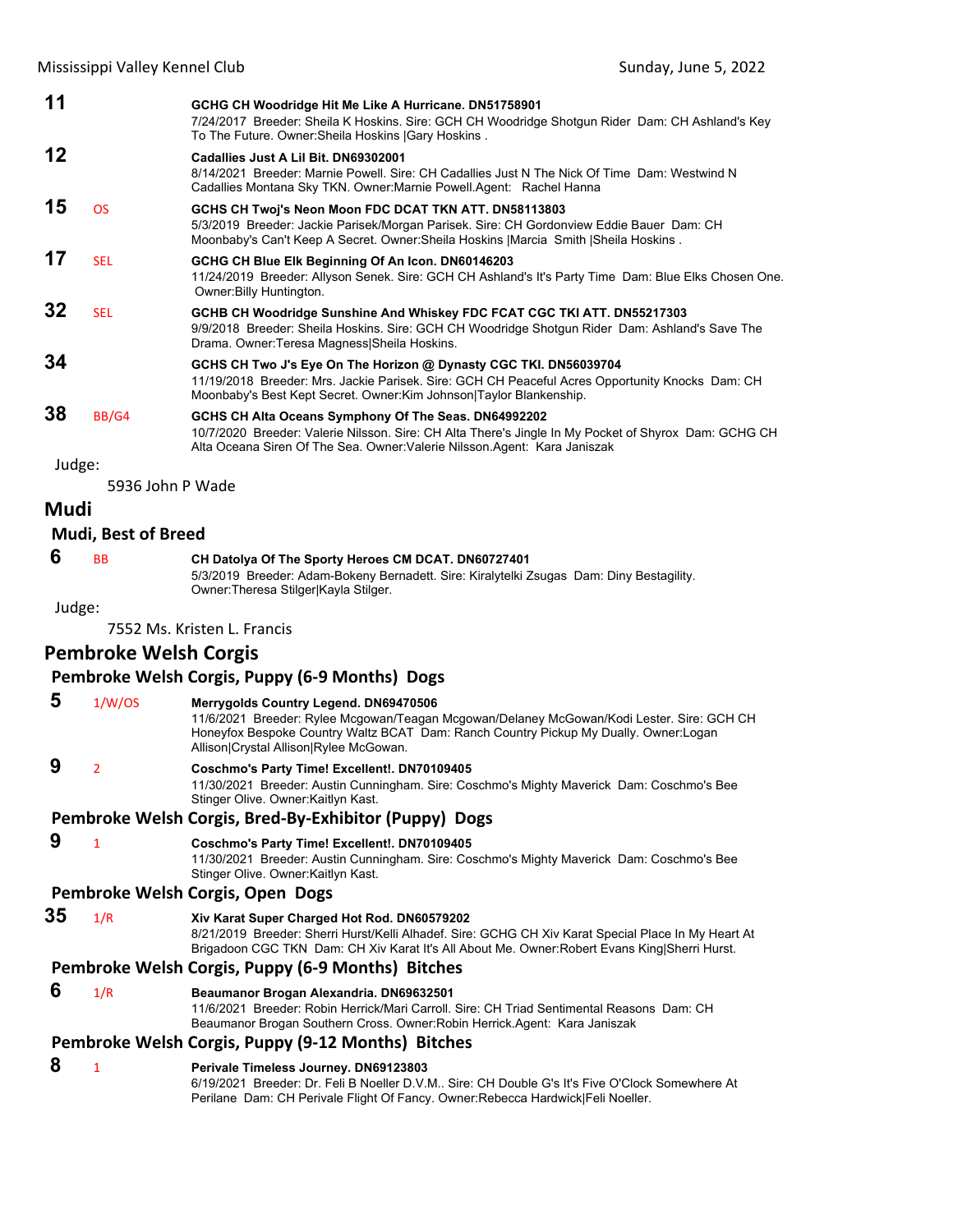## **Pembroke Welsh Corgis, 12‐18 Months Bitches**

|        |                | <b>I CHIDIONE WEBIT COIGS, 12-10 INIURIIS DILLIES</b>                                                                                                                                                                                                                       |  |  |  |
|--------|----------------|-----------------------------------------------------------------------------------------------------------------------------------------------------------------------------------------------------------------------------------------------------------------------------|--|--|--|
| 10     | $\overline{2}$ | Tresaith's Living The Life Of Rylie. DN66199801<br>3/16/2021 Breeder: Janet Richardson/William B Richardson Jr Sire: GCHB CH Triple H Bechanci Knight<br>To Remember Dam: CH Tresaith's Dash Of Charisma CA FCAT3 CGC TKN, Owner: Janet<br>Richardson.Agent: Kamiron Moates |  |  |  |
| 14     | 1              | Kalypso No Funny Business At Copper Crest. DN67399502<br>5/20/2021 Breeder: Janice Palmer. Sire: GCH CH Kalypso God Of Mischief Dam: CH Kalypso You Don't<br>Bring Me Flowers. Owner: Tamarah Mitchell Janice Palmer.                                                       |  |  |  |
|        |                | Pembroke Welsh Corgis, Bred-By-Exhibitor (Adult) Bitches                                                                                                                                                                                                                    |  |  |  |
| 50     | 1/W/BB/BW      | Sterling Rise 'N Shine. DN64385403<br>8/30/2020 Breeder: Kara Janiszak/Alyssa Janiszak. Sire: GCH CH Double G's Linincorgi Adele's The<br>Eleventh Day CD RE OA OAJ DCAT CGC Dam: GCHS CH Sterling Shine The Light BCAT. Owner: Kara<br>Janiszak Alyssa Janiszak.           |  |  |  |
| 56     | $\overline{2}$ | Kalypso Watermelon Sugar, DN65563601<br>2/12/2021 Breeder: Janice Palmer. Sire: GCH CH Kalypso God Of Mischief Dam: CH Kalypso Pretty<br>Little Liar, Owner Janice Palmer                                                                                                   |  |  |  |
|        |                | Pembroke Welsh Corgis, Open Bitches                                                                                                                                                                                                                                         |  |  |  |
| 62     | AB             | GCHB CH Aubrey's Easter Lily CGC TKN VHMA. DN42432702<br>4/5/2015 Breeder: Robin Faszold/Mrs. Cynthia M Savioli/Mr. Vincent J Savioli. Sire: GCH CH Ciregna<br>Thats Amore Dam: CH Aubrey's River Of Dreams II. Owner: Dr Marti Foschini.                                   |  |  |  |
|        |                | Pembroke Welsh Corgis, Best of Breed                                                                                                                                                                                                                                        |  |  |  |
| 41     | <b>SEL</b>     | <b>CH Perivale Secret Encounter At Remarque. DN52548801</b><br>10/27/2017 Breeder: Feli Noeller D.V.M., Sire: CH Greenwoods Fame And Fortune Dam: GCH CH<br>Sandfox Chance Encounter At Perivale. Owner: Mark Young Dr Feli Noeller DVM.                                    |  |  |  |
| 47     |                | GCHB CH Kalypso Love On The Rocks CGC TKI. DN55193204<br>8/25/2018 Breeder: Janice Palmer. Sire: GCHG CH Nchanted Concerto CGC Dam: GCH CH Kalypso<br>Wake Up Call. Owner: Tamarah Mitchell Janice Palmer.                                                                  |  |  |  |
| 82     | <b>SEL</b>     | GCH CH Oakhills Royal Dutchess. DN48436503<br>9/29/2016 Breeder: Rebecca Hardwick. Sire: CH Greenwoods Fame And Fortune Dam: CH Anlen Liberty<br>Belle, Owner: Rebecca Hardwick.                                                                                            |  |  |  |
| Judge: |                |                                                                                                                                                                                                                                                                             |  |  |  |

7552 Ms. Kristen L. Francis

## **Polish Lowland Sheepdogs**

## **Polish Lowland Sheepdogs, Open Dogs**

| -5 | 1/W | Ponwood's Woody. DN68860601 |
|----|-----|-----------------------------|
|----|-----|-----------------------------|

1/1/2019 Breeder: Wolfgang Stamp/Barbara Bruns. Sire: Ponwood's Ustinov Dam: Lora Via Rivendall. Owner:Wolfgang Stamp|Barbara Bruns.Agent: Jody Paquette-Garcini

### **Polish Lowland Sheepdogs, Best of Breed**

| 6      | <b>BB</b>  | GCHG CH Stonebrook Never Say Never To Tramperus. DN49583005<br>4/16/2017 Breeder: Beverly Wilson/Martin Cabral/Donna Busby/Barbara Lynch. Sire: CH Swan Crest's<br>Silver Lining @ Stonebrook Dam: GCH CH Stonebrook's Lady Godiva. Owner: Magdalena HiratalM<br>Korzeniowska Agent: Lisa Bettis |
|--------|------------|--------------------------------------------------------------------------------------------------------------------------------------------------------------------------------------------------------------------------------------------------------------------------------------------------|
|        | <b>OS</b>  | CH Swancrest Sign Of Zorro. DN66218501<br>4/2/2021 Breeder: Magdalena D Hirata/Margaret Korzeniowska. Sire: GCHG CH Swan Crest The Power<br>Of Love Eternal Dam: CH Polska Dumna Panienka Van Het Goralenhof. Owner: Magdalena Hirata. Agent:<br>Lisa Bettis                                     |
| 8      | AB         | GCHB CH Swan Crest Windy City Darling Lilly. DN56702905<br>2/12/2019 Breeder: Magdalena D Hirata/Margaret Korzeniowska. Sire: CH Grzeczny Dziechcinek Dam:<br>CH Polska Dumna Panienka Van Het Goralenhof. Owner:Magdalena HiratalMargaret Korzeniowska Agent: Lisa Bettis                       |
| 10     | <b>SEL</b> | GCH CH Snowhill's Dulin Southern Jasmine, DN60935902<br>1/9/2020 Breeder: Kristine Kim/Jay Kim. Sire: GCHS CH Just Hajko Agrest CGC Dam: GCH CH<br>Stonebrook's Glamour Girl. Owner: Martin Dulin Janet Dulin Kristine Kim. Danielle Goodland-Rose                                               |
| Judge: |            |                                                                                                                                                                                                                                                                                                  |

7552 Ms. Kristen L. Francis

## **Pumi**

### **Pumi, Best of Breed**

 **5** AB **CH Mayalu's Eternal Laughter CDX RN AX AXJ BCAT. DN47786502** 11/25/2016 Breeder: Ms. Karen Beattie Massey. Sire: Mayalu's Ares MX MXJ MJB NF Dam: Akinnaz Knixa CM BN RA OA OAJ CA. Owner:JoAnne Vogt|Karen Beattie-Massey.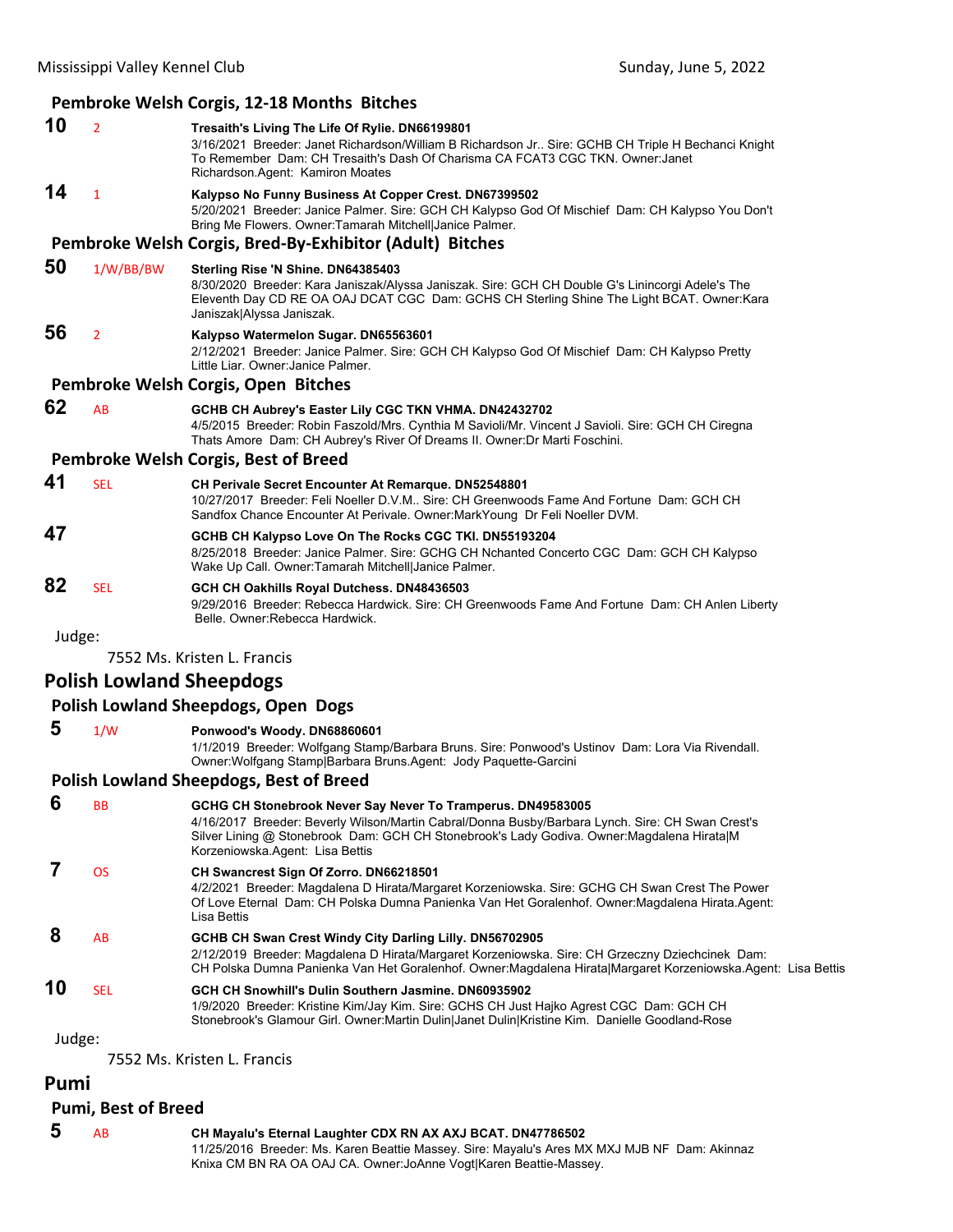| Judge:                                                                                                                                                                                                   |                           |                                                                                                                                                                                                                                                                  |
|----------------------------------------------------------------------------------------------------------------------------------------------------------------------------------------------------------|---------------------------|------------------------------------------------------------------------------------------------------------------------------------------------------------------------------------------------------------------------------------------------------------------|
|                                                                                                                                                                                                          |                           | 7552 Ms. Kristen L. Francis                                                                                                                                                                                                                                      |
|                                                                                                                                                                                                          | <b>Shetland Sheepdogs</b> |                                                                                                                                                                                                                                                                  |
|                                                                                                                                                                                                          |                           | <b>Shetland Sheepdogs, Puppy (9-12 Months) Dogs</b>                                                                                                                                                                                                              |
| 5                                                                                                                                                                                                        | 1                         | Homespun The Beekeeper's Apprentice TKI. DN67522601<br>6/17/2021 Breeder: Julie Iverson. Sire: CH Blue Heavens Black Ops Dam: Homespun Heirloom.<br>Owner: Angela Evers.                                                                                         |
|                                                                                                                                                                                                          |                           | Shetland Sheepdogs, Bred-By-Exhibitor (Puppy) Dogs                                                                                                                                                                                                               |
| 7                                                                                                                                                                                                        | 1/R                       | Symphany That's What I Like. DN69973701<br>7/1/2021 Breeder: Amber Landry / . Sire: CH Bellarose Holly Bluff How Do Ya Like Me Now Dam:<br>Symphany Love & Loyalty. Owner: Amber Landry.<br>Shetland Sheepdogs, Bred-By-Exhibitor (Adult) Dogs                   |
| 9                                                                                                                                                                                                        |                           |                                                                                                                                                                                                                                                                  |
|                                                                                                                                                                                                          | AB                        | Saranac Transcending Boundaries HT AX AXJ TKI. DN57375401<br>3/20/2019 Breeder: Therese Poirier/Anne P Foreman. Sire: GCHB CH Grandgables Turn On The Charm<br>Dam: GCH CH MACH2 Jana Saranac Sound Of Music MXG MJB2 XF. Owner:Theresa Poirier Anne<br>Foreman. |
|                                                                                                                                                                                                          |                           | <b>Shetland Sheepdogs, Open Sable &amp; White Dogs</b>                                                                                                                                                                                                           |
| 11                                                                                                                                                                                                       | 1/W/OS                    | Saranac Symphonic Sound CD RE AX AXJ NF TKE. DN50461204<br>4/25/2017 Breeder: Therese Poirier/Anne P Foreman. Sire: GCHS CH Jesstar Patagonia Dam: GCH CH<br>MACH2 Jana Saranac Sound Of Music MXG MJB2 XF. Owner:Angela Evers.                                  |
|                                                                                                                                                                                                          |                           | <b>Shetland Sheepdogs, Puppy (6-9 Months) Bitches</b>                                                                                                                                                                                                            |
| 6                                                                                                                                                                                                        | $\mathbf{1}$              | Casino Change Of Fortune. DN69647203<br>11/9/2021 Breeder: Lori Schulz. Sire: Saranac Transcending Boundaries HT AX AXJ TKI Dam: Casino<br>Lady Luck. Owner:Lori Schulz Cheryl Owen.                                                                             |
|                                                                                                                                                                                                          |                           | Shetland Sheepdogs, Puppy (9-12 Months) Bitches                                                                                                                                                                                                                  |
| 8                                                                                                                                                                                                        | 1/R                       | Casino She's Got Game, DN67978708<br>6/26/2021 Breeder: Lori Schulz. Sire: GCH CH Kensil's Proven Trouble Dam: CH Casino's Foreign<br>Currency HT. Owner:Lori Schulz.                                                                                            |
|                                                                                                                                                                                                          |                           | <b>Shetland Sheepdogs, 12-18 Months Bitches</b>                                                                                                                                                                                                                  |
| 10<br>$\mathbf{1}$<br>Aspenieaf's Play'N My Song. DN67709702<br>4/15/2021 Breeder: Kelly Davidson/Mitchell Davidson. Sire: GCH CH Solange Emoji Dam: Aspenleaf's<br>Playful Design. Owner: Amber Landry. |                           |                                                                                                                                                                                                                                                                  |
|                                                                                                                                                                                                          |                           | <b>Shetland Sheepdogs, American Bred Bitches</b>                                                                                                                                                                                                                 |
| 12                                                                                                                                                                                                       | AB                        | Woodruff I've Got Rhythm NAJ CGC. DN42149701<br>3/20/2015 Breeder: Amy Stoub. Sire: CH Karmuns Final Word II Dam: CH Woodruff Little Bitta Bling.<br>Owner:Amy Stoub.Agent: Kara Janiszak                                                                        |
|                                                                                                                                                                                                          |                           | <b>Shetland Sheepdogs, Open Sable &amp; White Bitches</b>                                                                                                                                                                                                        |
| 14                                                                                                                                                                                                       | AB                        | Woodruff Rhapsody In Bling. DN57995801<br>4/16/2019 Breeder: Amy Stoub. Sire: Woodruff Panorama RA NAJ CGC Dam: Woodruff I've Got Rhythm<br>NAJ CGC. Owner:Amy Stoub.Agent: Kara Janiszak                                                                        |
|                                                                                                                                                                                                          |                           | <b>Shetland Sheepdogs, Open AOAC Bitches</b>                                                                                                                                                                                                                     |
| 16                                                                                                                                                                                                       | 1/W/BB/BW                 | Rivermyst A Wizards Touch At Kindle. DN70137401<br>4/18/2020 Breeder: Dawn E MacDonald/Rosanne D MacQuarrie. Sire: Rivermyst Seeker At Kindle Dam:<br>Redpine's Gentle Ginny. Owner: Sue O'Neill.                                                                |
| Judge:                                                                                                                                                                                                   |                           |                                                                                                                                                                                                                                                                  |
|                                                                                                                                                                                                          |                           | 2675 Mr. Desmond J Murphy                                                                                                                                                                                                                                        |
|                                                                                                                                                                                                          | <b>Norrbottenspets</b>    |                                                                                                                                                                                                                                                                  |
|                                                                                                                                                                                                          |                           | Norrbottenspets, Misc Puppy 9-12 Months Dogs                                                                                                                                                                                                                     |
| 5                                                                                                                                                                                                        | 1/MBB/BIM                 | Maplesong-Red Cedar Movin' Right Along. HP63793201<br>8/2/2021 Breeder: Karen Riggin/Gabi Vannini/Piper O'Donnell. Sire: Sjelle N Vikingheaven Woody CM<br>Dam: Red Cedar-Hrafna Full Of Strange Promise. Owner: Tyler Jansen Piper O'Donnell.                   |
|                                                                                                                                                                                                          |                           | Norrbottenspets, Misc Puppy 9-12 Months Bitches                                                                                                                                                                                                                  |
| 6                                                                                                                                                                                                        | 1                         | Maplesong-Red Cedar Look At Me At Liberty. HP63793203<br>8/2/2021 Breeder: Karen Riggin/Gabi Vannini/Piper O'Donnell. Sire: Sjelle N Vikingheaven Woody CM<br>Dam: Red Cedar-Hrafna Full Of Strange Promise. Owner:Donna Bennett Karen Riggins.                  |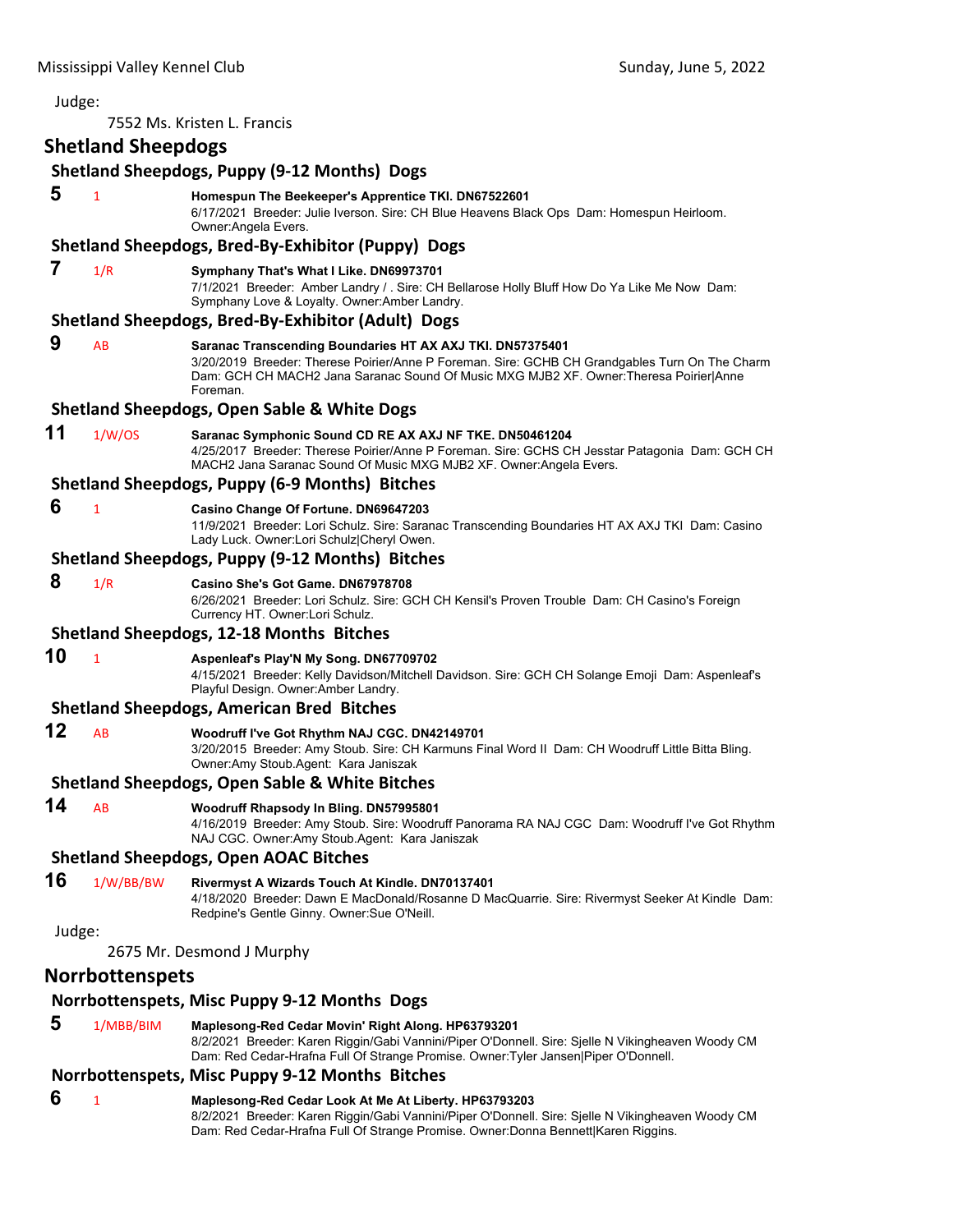|    |                                                 | Norrbottenspets, Misc Open Bitches                                                                                                                                                                                                                                                                                                                             |
|----|-------------------------------------------------|----------------------------------------------------------------------------------------------------------------------------------------------------------------------------------------------------------------------------------------------------------------------------------------------------------------------------------------------------------------|
| 10 | 1/MOS                                           | Maplesong-Red Cedar Defying Gravity. HP61702902<br>10/9/2020 Breeder: Karen Riggin/Gabi Vannini/Piper O'Donnell. Sire: Sjelle N Vikingheaven Woody CM<br>Dam: Red Cedar-Hrafna Full Of Strange Promise. Owner:Leah Hartlep Gabi Vannini Karen Riggin.                                                                                                          |
| 12 | $\overline{2}$                                  | Maplesong & Sjelle Dream Out Loud. HP62716003<br>3/25/2021 Breeder: Susan Lundebjerg/Karen Riggin/Piper O'Donnell. Sire: Koivunevan Irish Coffee CM<br>Dam: Vikingheaven Hocuspocus At Sjelle CM. Owner:Karen Riggin Piper O'Donnell Susan Lundebjerg.                                                                                                         |
|    | <b>Junior Showmanship</b><br>Jr (Novice Junior) |                                                                                                                                                                                                                                                                                                                                                                |
| 10 | $\overline{1}$                                  | Linray's & Greenstone's It's Derby Day. SS08940102. Retrievers (Labrador)<br>9/30/2018 Breeder: Stacey Green/Starkey Green/Linda Schiele. Sire: CH Greenstone's Stroke Of Midnight<br>Dam: Mtn Meadow Greenstone Smooth Sailing. Owner: Linda Schiele.                                                                                                         |
| 11 | $\overline{2}$                                  | Merrygolds Country Legend. DN69470506. Pembroke Welsh Corgis<br>11/6/2021 Breeder: Rylee Mcgowan/Teagan Mcgowan/Delaney McGowan/Kodi Lester. Sire: GCH CH<br>Honeyfox Bespoke Country Waltz BCAT Dam: Ranch Country Pickup My Dually. Owner:Logan<br>Allison Crystal Allison Rylee McGowan.                                                                    |
|    | Jr (Open Junior)                                |                                                                                                                                                                                                                                                                                                                                                                |
| 14 | <b>AB</b>                                       | GCH CH Aeolus 'N Tubila Living The Dream. HP41420806. Salukis<br>8/31/2011 Breeder: Janis Grootemaat/Lori Grootemaat/Kevin Carlson/Dawn Carlson. Sire: DC Impala<br>Chubasco Toocson SC Dam: CH Aeolus' Stole My Heart JC. Owner: Kevin Carlson Dawn Carlson Kaitlyn<br>Kraus.                                                                                 |
| 15 | 3                                               | CH Beaconfield Bellagio Bella Bella. SS11147502. Setters (Gordon)<br>10/21/2018 Breeder: Ronet Murray. Sire: GCHG CH Hillock Beaconfield Bellagio Dam: GCH CH Fairray<br>Circus Circus. Owner: Ronet Murray Spring Krickeburg.                                                                                                                                 |
| 16 | 1                                               | Zenithtopwinn Keeping The Dream Alive Hajisilvrlea. SS27139504. Vizslas<br>5/16/2021 Breeder: Karen Carnahan/Donna Stein/Mr. Robert E Stein/Gayle Taber. Sire: GCHG CH<br>Pagliacci Kizmar Wicked Suspense At Zenith JH RATN CGC TKN Dam: GCH CH Topwinn's Take A<br>Chance On Me Of Zenith. Owner:Gerry Thornton Eva Broseus Lea Anne Broseus Karen Carnahan. |
| 17 | $\overline{2}$                                  | GCH CH Foxshire Unauthorized Access With Turcoys BCAT. RN33638802. Fox Terriers (Smooth)<br>3/27/2019 Breeder: Christine Martin/Dawn Gallo. Sire: CH Cheltenham Casino Royal Dam: CH Turcoys<br>West Meade Good Girl Gone Bad. Owner:Kalyn Erickson Erica Dunlavey Jaime Taylor Christine Martin.                                                              |
| 18 | 4                                               | CH Sunlit Miyagi's Mate BCAT. TS35377801. Chinese Cresteds<br>6/8/2017 Breeder: Norna Feldman. Sire: CH Smooth Operator By Jove Dam: GCH CH Karakush Issey<br>Miyake. Owner: Liz Keimon Justin Keimon Stella Keimon.                                                                                                                                           |
|    | Jr (Open Intermediate)                          |                                                                                                                                                                                                                                                                                                                                                                |
| 19 | 4                                               | GCH CH Starlite's Shine Of A Thousand Spotlights. HP58474704. Salukis<br>5/25/2019 Breeder: Mrs. Tina J Turley-Kocab/Mr. Mark S Kocab/Mary Grace Kocab/Lisa Sangregorio.<br>Sire: GCHP2 CH Starlite's Made Of The Best Stuff On Earth CD BN RA FDC JC TKA Dam: CH Lia Abia<br>Starlite Avaparsa JC. Owner: Mary Grace Kacah   Tina Kocah   Mark Kocah.         |
| 21 | AB                                              | GCH CH Freon's The Best Is Yet To Come BCAT. WS49937302. Siberian Huskies<br>4/4/2015 Breeder: Thomas Louis Kraus/Thomas A Kraus/Dr. Mary Kraus. Sire: GCHS CH Diamondt's<br>Sharp Dressed Man CA CGC Dam: GCHB CH Playmor's Act Of Faith. Owner: Dr Mary Kraus Thomas A<br>Kraus Kaitlyn Kraus.                                                               |
| 22 | AB                                              | Orla Kween Of Banba's Crown. RN34675001. Soft-Coated Wheaten Terriers<br>1/15/2020 Breeder: Nancy Draper. Sire: CH Geragold Orla Finlandia Dam: CH Orla River Shannon.<br>Owner:Lori J Clark Nancy Draper Jorja Clark.                                                                                                                                         |
| 23 | 2/RBJ                                           | GCH CH Crosscreek's Vibrant Festival Prince Fredrich BN RI BCAT CGCA CGCU TKN. SS16006501. Brittanys<br>12/4/2019 Breeder: Barbara J Pepin D.V.M./Wayne C Pepin. Sire: CH Castle's I Can Dance Dam: CH<br>Sanbar's True Colors. Owner: Abigail E Engler.                                                                                                       |
| 24 | AB                                              | GCHG CH Woodland Realm's Red Sky At Night RN OA OAJ NF ACT1 DN. DN45374401. Icelandic Sheepdogs<br>2/8/2016 Breeder: Crystal Sadler. Sire: GCH CH Lavandels Thorri CGC TKN Dam: CH Brosandi Svara<br>Snorrasdottir. Owner: Michelle Ridenour Tina Turley-Kocab.                                                                                                |
| 25 | 1/BJ                                            | Glade Mill Dark Paradise. HP62787202. Beagles (13 Inch)<br>5/26/2021 Breeder: Chanel Lefever/Torquay Reg/Laura Lefever/Brigette Lefever. Sire: GCHS CH Glade<br>Mill Dark Tide Dam: CH Torquay Glade Mill Lady Liberty. Owner:Ashley Hickman Sydney Hickman Payton<br>Hickman Chanel Lefever.                                                                  |
| 26 | 3                                               | CH Donnchada Surprise Surprise Surprise. PR20398301. Poodles (Miniature)<br>6/11/2017 Breeder: Elizabeth A Brown. Sire: CH By Request Spring Storm Dam: CH Donnchada Razzle<br>Dazzle. Owner: Gabriel Lopez Betty Brown.                                                                                                                                       |